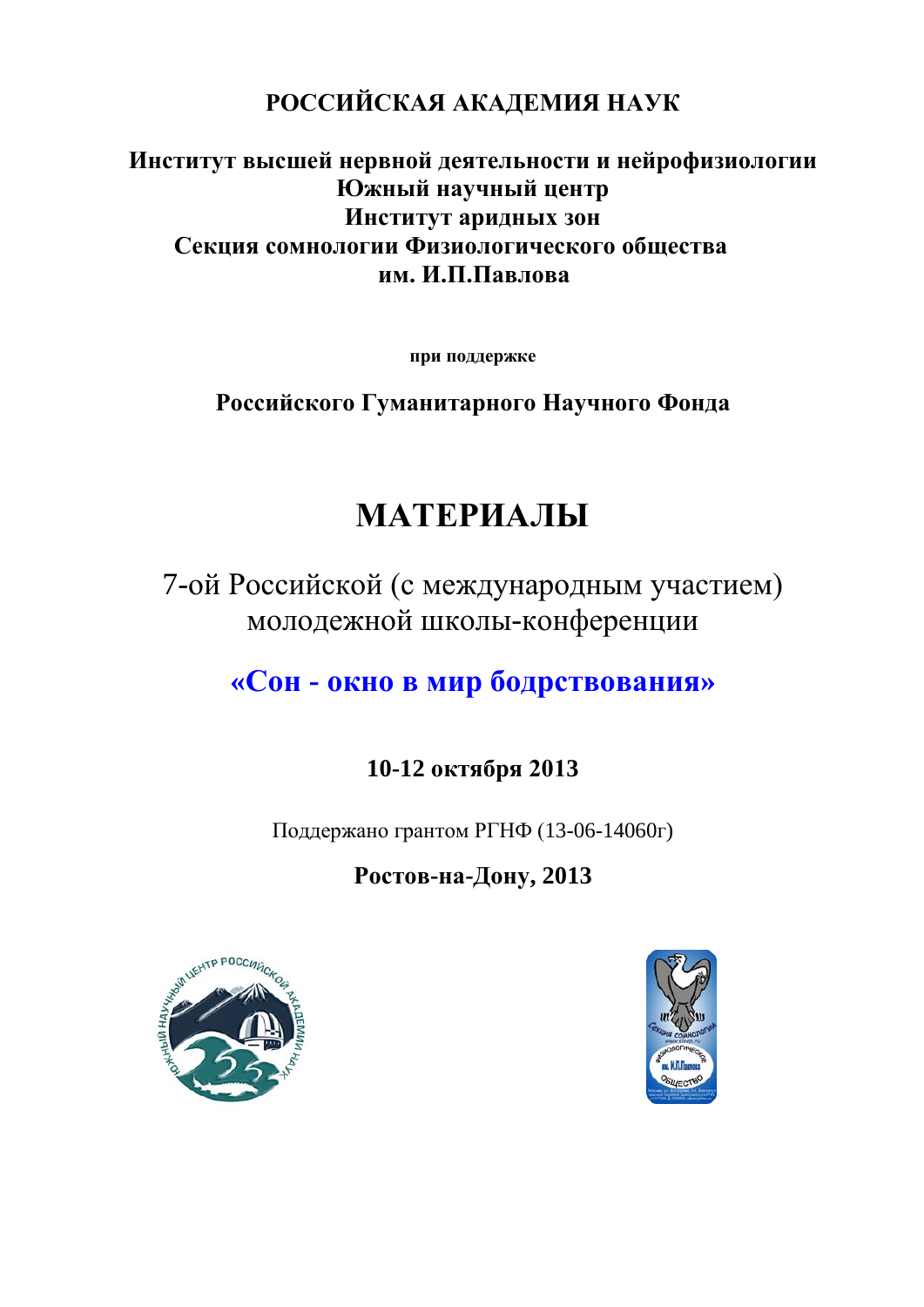**RUSSIAN ACADEMY OF SCIENCES (RAS)**

**Institute of Higher Nervous Activity/Neurophysiology (IHNAN RAS) Southern Scientific Centre RAS Institute of Arid Zones Pavlovian Physiological Society/Section of Somnology**

**Russian Humanitarian Scientific Foundation**

# **PROCEEDINGS**

of the 7th International Workshop

**«Sleep: a window to the world of wakefulness»**

# **October 10-12, 2013**

Supported by RFH (13-06-14060г)

**Rostov-on-Don, Russia**



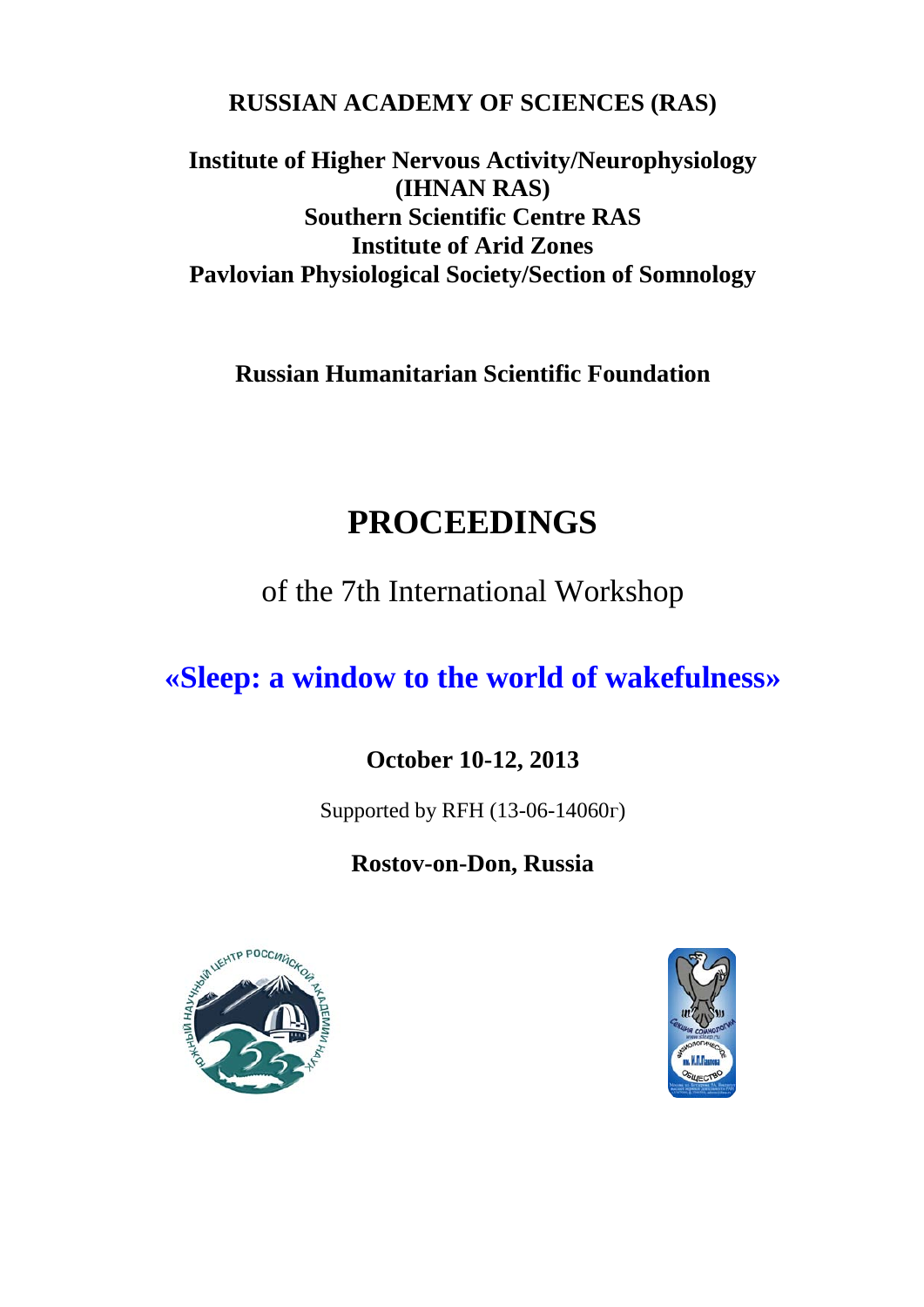## **ORGANIZING COMMITTEE**

#### **Co-chairs:**

 Puchkova Aleksandra, Ph.D., IHNAN RAS, Moscow, Member of the youth committee of the Russian Society of Somnologists (RSS) puchkovaan@gmail.com

 Rutskova Yelizaveta, Ph.D., IHNAN RAS, Moscow, Chair of the youth committee of the Russian Society of Somnologists (RSS) erutskova@gmail.com

 Sysoeva Yuliya, Ph.D., IAZ SSC RAS, Rostov-on-Don, Member of the youth committee of the Russian Society of Somnologists (RSS) sysoeva@ssc-ras.ru

#### **Members of the Committee:**

 Zavalko Irina, Burnazyan FMBC FMBA, Moscow, Vice-chair of the youth committee of the Russian Society of Somnologists (RSS) i1rusakova@gmail.com

 Verbitskiy Yevgeniy V., Prof., Ph.D., Vice-director of the IAZ SSC RAS, Rostov-on-Don, Vice-president of the Russian Society of Somnologists

 Kibalnikov Anton, Ph.D., IAZ SSC RAS, Rostov-on-Don, Member of the youth committee of the RSS

 Kosenko Piotr, Ph.D., SFU, Rostov-on-Don, Member of the youth committee of the RSS Tkachenko Olga, Ph.D., IHNAN RAS, Moscow, Member of the youth committee of the RSS

## **Program committee:**

 **Verbitskiy Yevgeniy V.**, Prof., Ph.D., IAZ SSC RAS, Rostov-on-Don, Vice-president of the RSS

**Dorokhov Vladimir B.**, Ph.D., IHNAN RAS, Moscow, Vice-president of the RSS

 **Zavalko Irina M.**, Burnazyan FMBC FMBA, Moscow, Vice-chair of the youth committee of the RSS

**Kovalzon Vladimir M.**, Ph.D., Severtsov IPEE RAS, Moscow, President of the RSS

 **Rutskova Yelizaveta M.**, Ph.D., IHNAN RAS, Moscow, Chair of the youth committee of the RSS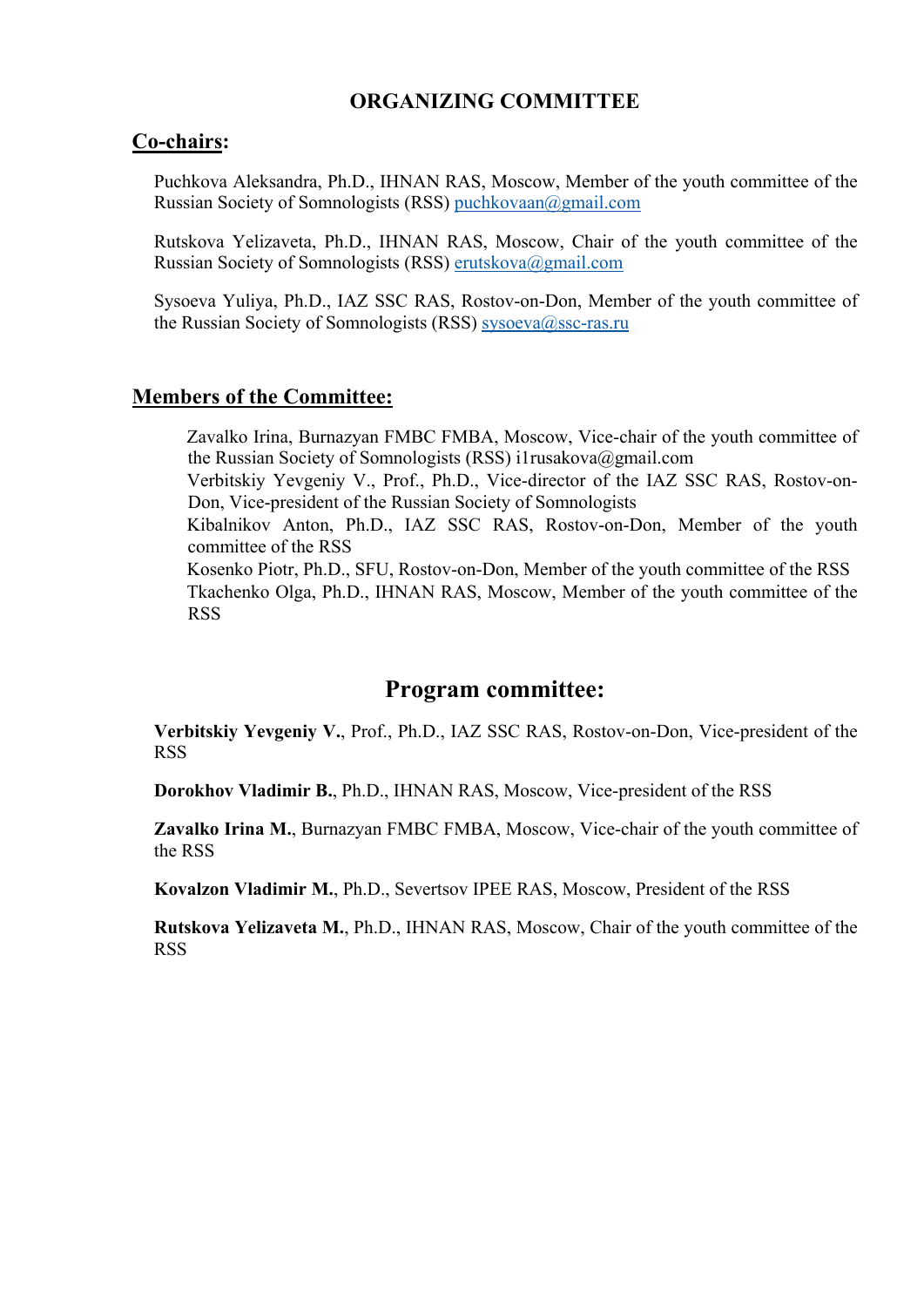## **ОРГАНИЗАЦИОННЫЙ КОМИТЕТ**

## **Co-председатели:**

 Пучкова Александра, к.б.н., ИВНДиНФ РАН, Москва, член Молодежного комитета Российского общества сомнологов (РОС) puchkovaan@gmail.com

#### **Руководитель гранта ГРНФ 13-06-14060г**

 Руцкова Елизавета, к.б.н., ИВНД и НФ РАН, Москва, председатель Молодежного комитета Российского общества сомнологов erutskova@gmail.com

 Сысоева Юлия, к.б.н., ИАЗ ЮНЦ РАН, Ростов-на-Дону, член Молодежного комитета Российского общества сомнологов sysoeva@ssc-ras.ru

## **Члены оргкомитета:**

 Завалко Ирина, ФМБЦ им. А.И. Бурназяна ФМБА, Москва, зам. председателя Молодежного комитета Российского общества сомнологов i1rusakova@gmail.com

 Вербицкий Евгений Васильевич, проф., д.б.н., зам. директора ИАЗ ЮНЦ РАН, Ростовна-Дону, вице-президент Российского общества сомнологов

 Кибальников Антон, к.б.н., ИАЗ ЮНЦ РАН, Ростов-на-Дону, член Молодежного комитета РОС

Косенко Пётр, к.б.н., ЮФУ, Ростов-на-Дону, член Молодежного комитета РОС

Ткаченко Ольга, к.б.н. ИВНД и НФ РАН, Москва, член Молодежного комитета РОС

## **Программный комитет:**

**Вербицкий Е.В.**, проф., д.б.н., вице-президент РОС, ИАЗ ЮНЦ РАН, Ростов-на-Дону

**Дорохов В.Б.**, д.б.н., вице-президент РОС, ИВНД и НФ РАН, Москва

 **Завалко И.М.**, , зам. председателя Молодежного комитета РОС, ФМБЦ им. А.И. Бурназяна ФМБА, Москва

**Ковальзон В.М.**, д.б.н., президент РОС, ИПЭЭ им. А.Н.Северцова РАН, Москва

 **Руцкова Е.М.**, к.б.н., председатель Молодежного комитета РОС, ИВНД и НФ РАН, Москва

## **Оргкомитет школы-конференции благодарит за поддержку следующие организации:**

- ЛАБОРАТОРИЯ ИННОТЕК ИНТЕРНАСЬОНАЛЬ ГРУППА ИННОТЕРА LABORATOIREINNOTECHINTERNACIONAL – INNOTHERA
- ООО «ИПСЕН» (IPSEN Innovation for patient care)
- $\triangleright$  САНОФИ (SANOFI)
- > ЗАО «НЕЙРОКОМ»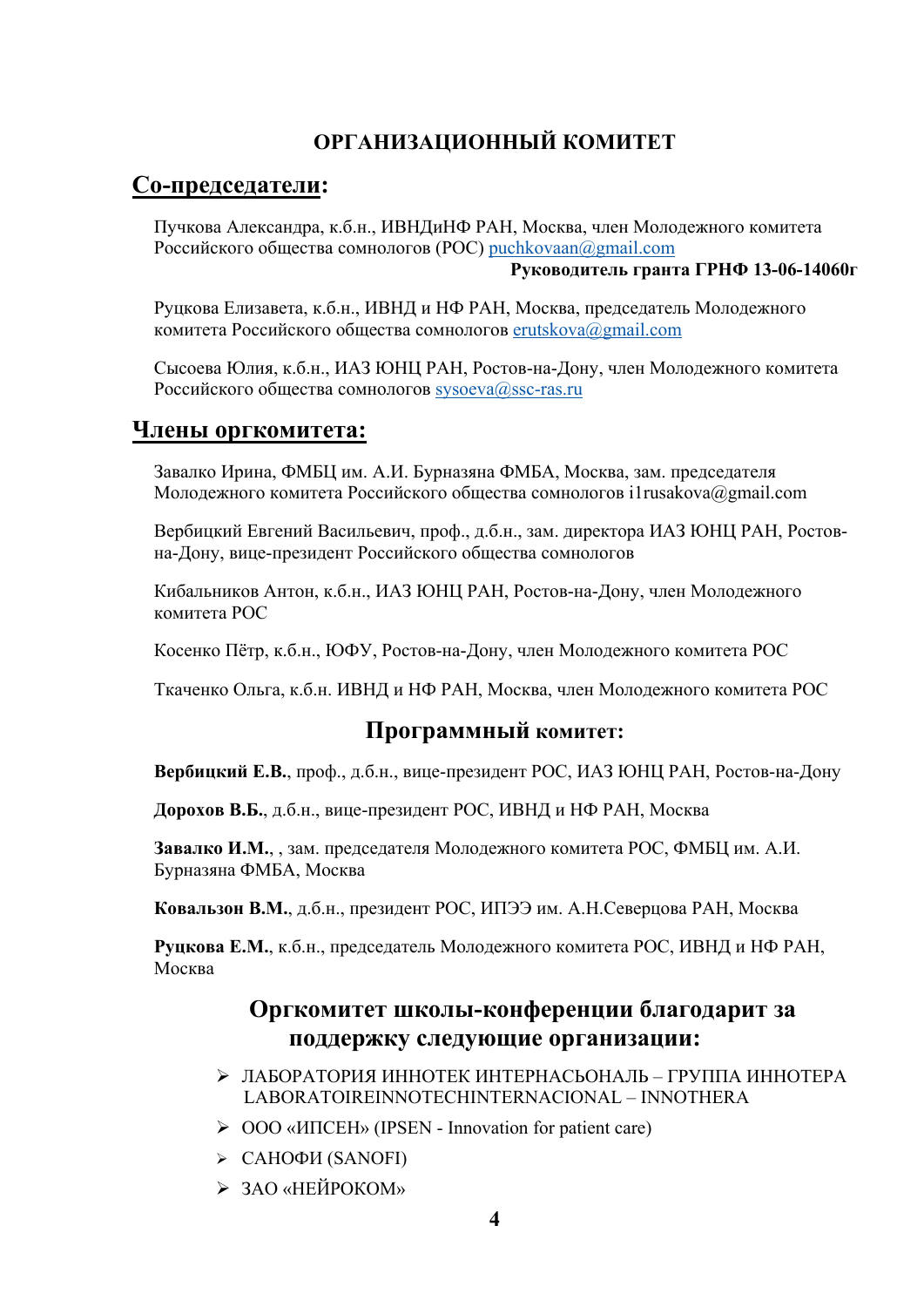# **Content**

| Lectures and papers                           | $6 - 33$ |
|-----------------------------------------------|----------|
| Abstacts                                      | 34-87    |
| Lecture and Abstract alphabetical index (eng) | 88-90    |
| Lecture and Abstract alphabetical index (rus) | 91-93    |

# **Оглавление**

| Лекции и статьи                           | $6 - 33$ |
|-------------------------------------------|----------|
| Тезисы докладов                           | 34-87    |
| Алфавитный список лекций и тезисов (англ) | 88-90    |
| Алфавитный список лекций и тезисов (рус)  | 91-93    |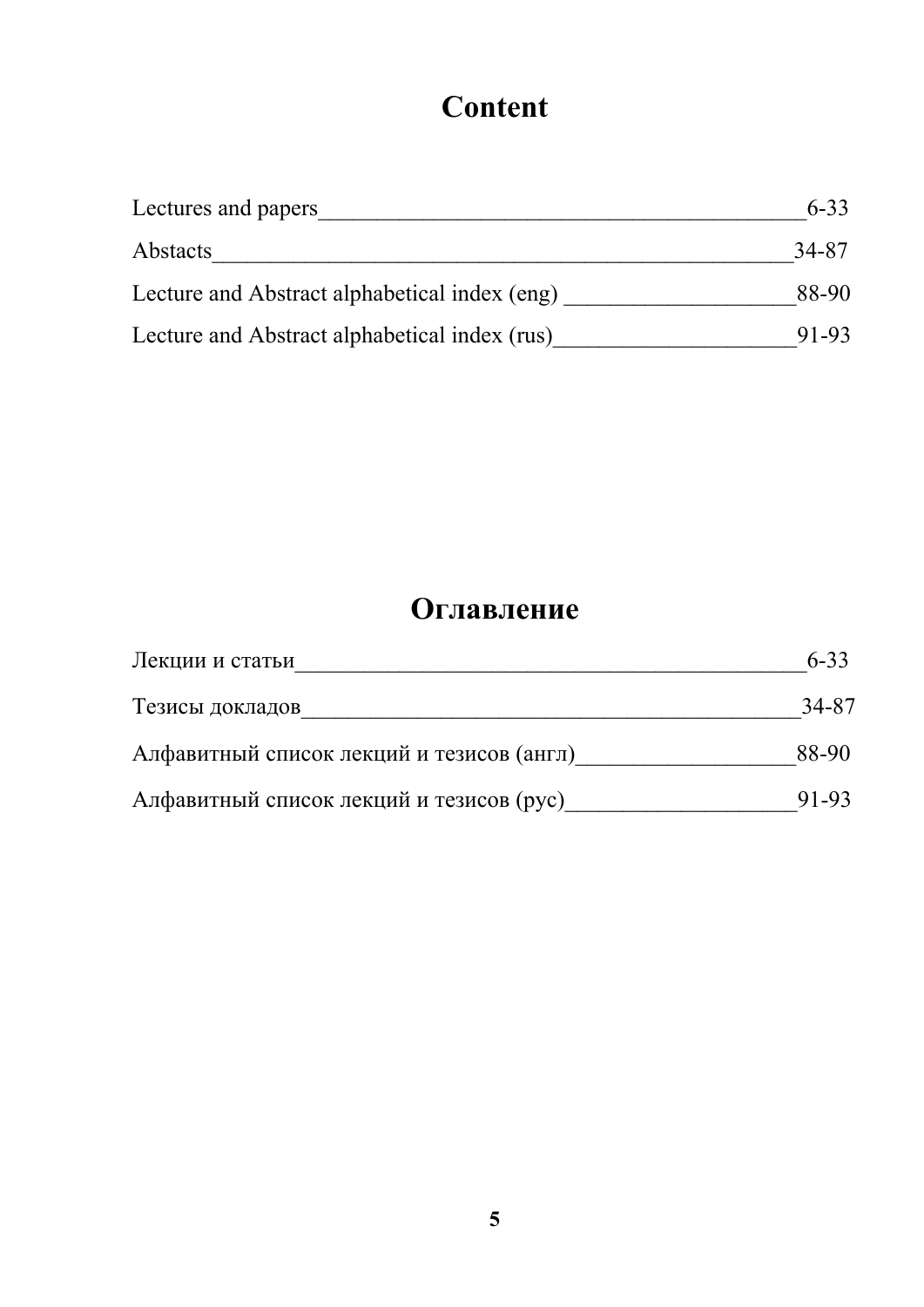## **ЛЕКЦИИ И ДОКЛАДЫ**

## **LECTURES AND PAPERS**

## **CIRCADIAN REGULATION OF SLEEP AND WAKEFULNESS: ROLE OF LIGHT AND MELATONIN**

*Derk-Jan Dijk Sleep Research Centre, Faculty of Health and Medical Sciences, University of Surrey, Guildford, UK* 

#### **Introduction**

Many aspects of our physiology and behaviour are organized on a 24-h time scale and in synchrony with 24-h geophysical cycles, such as the light-dark cycle, which are generated by the earth's rotation around its axis. The 24-h rhythms are, however, not just a passive response to these environmental cycles: They persist, under constant conditions, e.g. constant darkness, albeit often with reduced amplitude, and a period which deviates from 24 h (Hastings *et al.* 2007). We now know that in mammals these endogenous circadian rhythms are dependent on a core set of so-called clock genes which through transcriptional translational feedback loops sustain 24-h rhythmicity. These molecular circadian rhythms are present in nearly all organs and cells and drive biochemical and physiological processes in these organs (Mohawk *et al.* 2012).The rhythms within and across these peripheral tissues are synchronised through a hierarchical system of internal entrainment pathways (Saini *et al.* 2011). At the top of the hierarchy we find the suprachiasmatic nuclei (SCN) of the hypothalamus which serves as a master circadian pacemaker driving many behavioural and physiological/endocrine rhythms some of which serve as signals to synchronize clocks in the periphery. The timing of circadian rhythms in the rest of the brain and body are, however, also influenced by the timing of behaviours such as food intake and sleep. Thus behaviours such as food intake and sleep are driven by circadian processes and feedback onto and reinforce these circadian processes (Cajochen *et al.* 2003).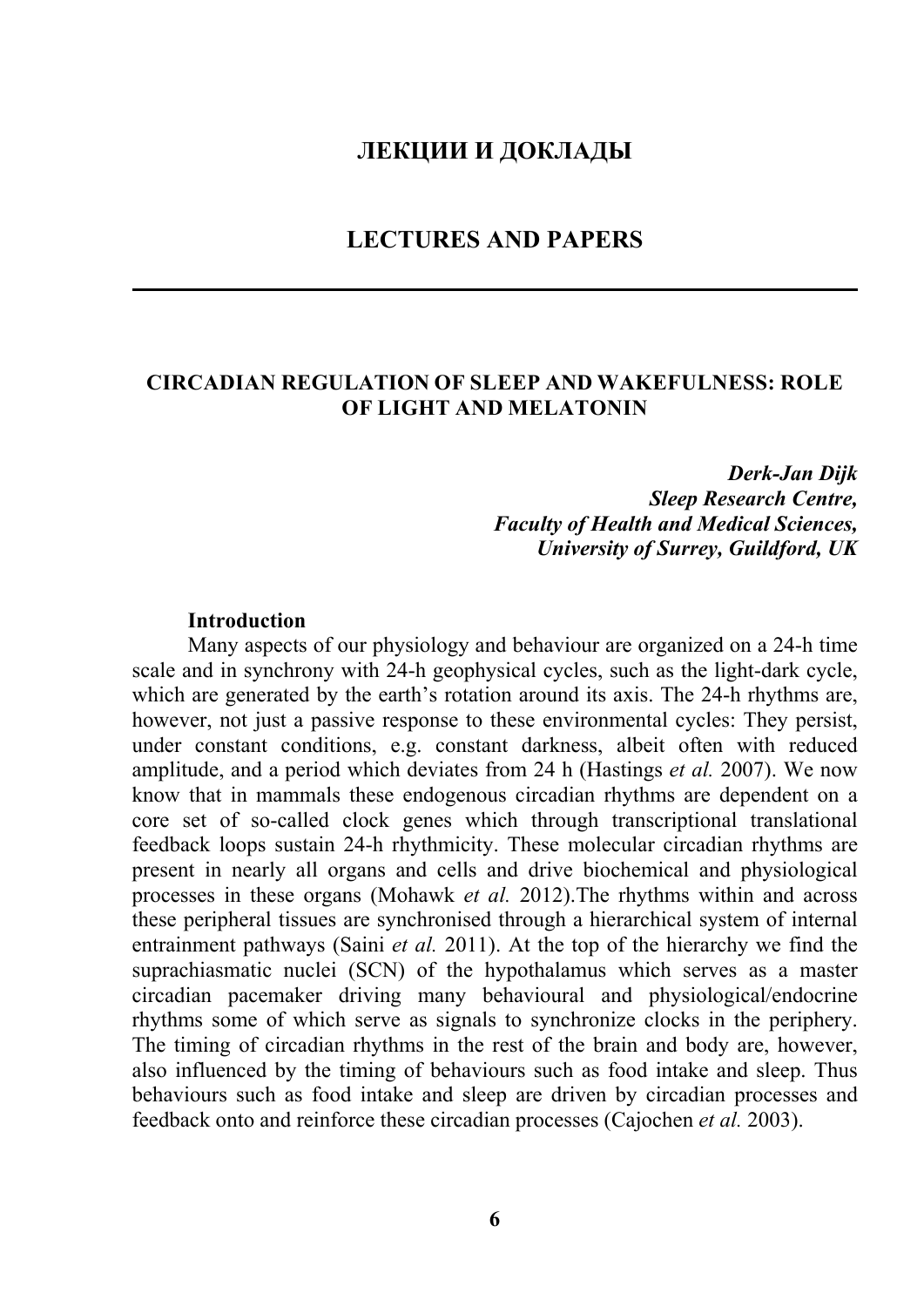#### **Circadian aspects of sleep regulation**

The SCN play a key role in sleep-wake regulation in mammals. The SCN project to sleep executive structures in the brain through indirect pathways, many of which pass through the ventral-supraventricular zone and dorsomedial hypothalamus (Saper *et al.* 2005). The SCN generate a sleep-wake propensity rhythm which allows humans and diurnal primates such as the squirrel monkey, to stay awake during the light period and sleep in darkness. This sleep-wake propensity rhythm persists in the absence of an externally generated light-dark cycle but disappears when the SCN are ablated. In the absence of the SCN sleep still occurs and in the squirrel monkey, there is actually an increase in total sleep following SCN ablation suggesting that the SCN primarily promote wakefulness (Edgar *et al.* 1993).

Circadian rhythmicity can also be abolished by manipulation of circadian genes. When animals are rendered arrhythmic by ablation of genes such as *Cry1*, *Cry2*, sleep will still occur, but changes in total sleep time and deep sleep have been reported and also the response to sleep loss is sometimes altered (Wisor *et al.* 2002). This suggests that even though sleep is not dependent in the SCN or key molecular regulators of circadian rhythmicity there is some cross talk between these systems (Dijk and von Schantz 2005; Franken and Dijk 2009).

In human the circadian sleep-wake propensity rhythm has a somewhat paradoxical shape: The maximum circadian drive for sleep is located close to habitual wake time, and the maximum circadian drive for wakefulness is located close to habitual bedtime, i.e. close to the onset of nocturnal melatonin secretion which is also driven by the SCN. The functional significance of this paradoxical sleep-wake propensity rhythm is to counter the wake-dependent increase in sleep propensity during the day and sleep dependent decrease in sleep propensity during the night. Without the increasing circadian drive for wakefulness we are not able to sustain 16 h of wakefulness and without the increasing circadian drive for sleep, we are not able to sustain 8 h of sleep during the night (Dijk and Czeisler 1994).

The role of circadian rhythmicity in sleep regulation is not limited to sleep propensity but also concerns sleep structure and EEG characteristics. Rapid Eye Movement sleep in particular is under strong circadian control, but other aspects, such as sleep spindles, are also influenced by circadian phase and are altered when key components of circadian rhythmicity are affected (Dijk and Czeisler 1995). All of the aspects of sleep, including sleep propensity are, however, also influenced by sleep-wake history. This mechanism of monitoring sleep history is also referred to as sleep homeostasis. It simply implies that the longer we are awake, the more sleepy we are and the deeper our sleep will be. It is the interaction of circadian rhythmicity, sleep homeostasis and social factors that ultimately determine the timing and quality of our sleep. The circadian and homeostatic systems are not independent from each other. Circadian phase of the melatonin rhythm and the amplitude of rhythmic variation in the human blood transcriptome, are affected by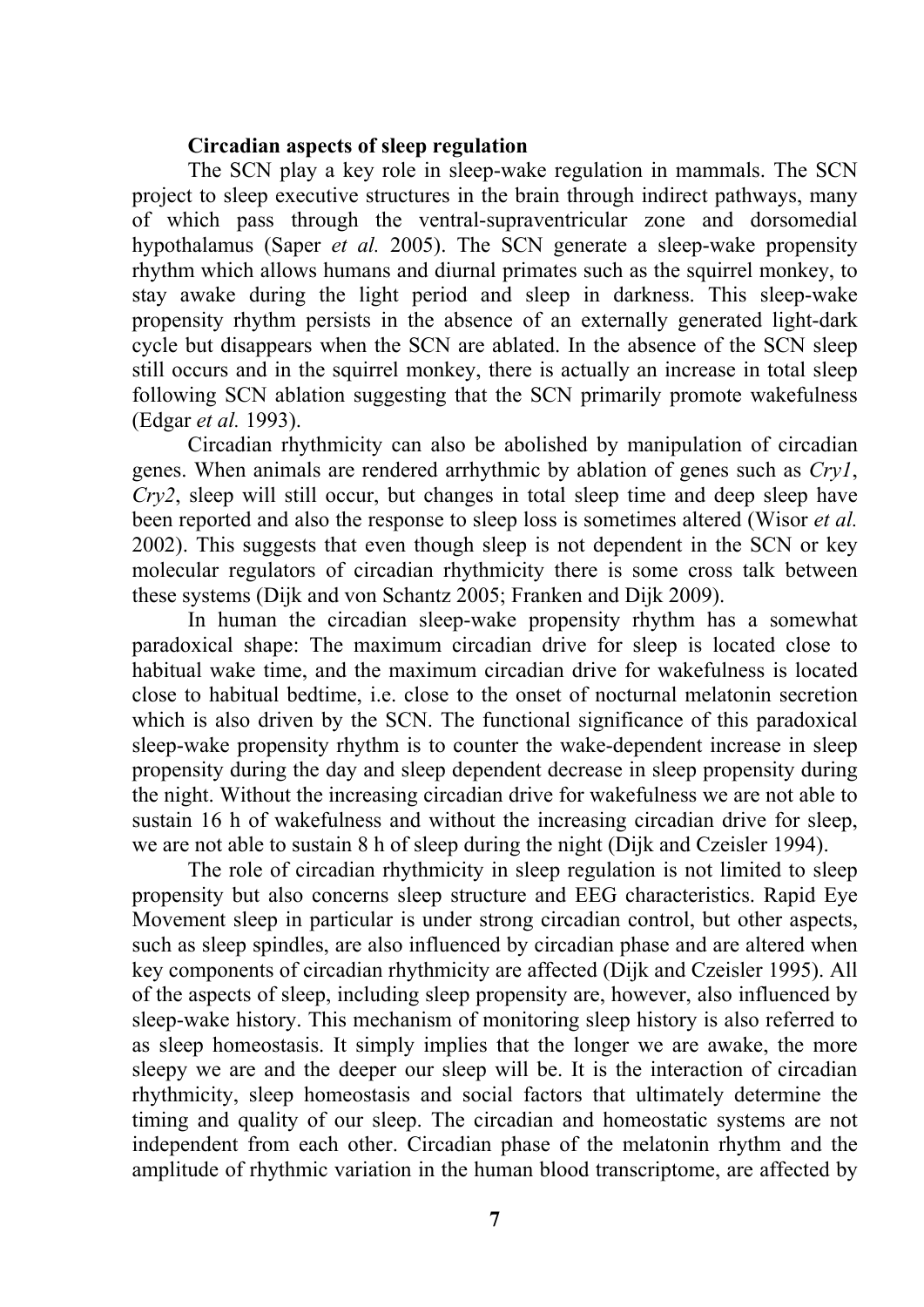sleep restriction (Moller-Levet *et al.* 2013). Furthermore, the circadian amplitude of alertness and performance is affected by sleep debt. The longer we are awake and the greater our sleep debt is, the greater is the deterioration of alertness but especially so in the early morning hours. In contrast, during the evening hours, during a phase known as the 'wake maintenance zone', which is located just before the rise of melatonin, the effects of chronic and acute sleep loss are much smaller (Cohen *et al.* 2010; Lo *et al.* 2012).

#### **Entrainment/Synchronisation of circadian rhythms**

Endogenous circadian rhythms need to be synchronized to the external 24-h rhythms and this is accomplished through circadian phase dependent sensitivity of the SCN to light information. This light information reaches the SCN through a direct connection between the SCN and retinal ganglion cells, which are directly light sensitive and also receive input from rods and cones. It is now well established that in humans the circadian system is very sensitive to light and that these effects are in part mediated by melanopsin expressing retinal ganglion cells and their projections to various brain areas (Schmidt *et al.* 2011).

A primary circadian role of light is to synchronise and shift circadian rhythms. In many blind individuals circadian rhythms are 'freerunning' even though these blind individuals are attempting to adhere to a 24-h schedule. If circadian rhythms need to be adapted to a new time zone as is the case after transmeridian time travel, this shift can be accelerated by appropriately timed light exposure. This phase shifting effect of light has been demonstrated in numerous laboratory experiments (Duffy and Wright, Jr. 2005). Light can also modify the amplitude of circadian rhythms, such that under certain conditions, the amplitude of circadian melatonin and cortisol rhythms are much reduced, e.g. (Dijk *et al.* 2012).

Light also exerts a more general influence on brain function during the day and during the night, and this has been demonstrated using behavioural, electrophysiological and fMRI approaches (Vandewalle *et al.* 2009). For example, improving light exposure in the daytime work environment, can improve daytime alertness and subsequent night time subjective sleep quality (Viola *et al.* 2008). Exposure to light in the evening or during the night, leads to a suppression of melatonin secretion and can also reduce the increase in sleepiness which normally occurs in the evening and night time (Santhi *et al.* 2012).In summary, it can be concluded that the light-dark cycle contributes to the overall temporal organization of sleep and alertness by influencing the timing of the biological clock as well as by direct alertness inducing effect of light, and sleep inducing effects of darkness.

#### **How sensitive are we to light: artificial vs. sun light?**

In industrialized societies, humans are exposed to both artificial light and the natural light-dark cycle. Before the advent of artificial light people had little control over the light-dark cycle they were exposed to. At best we could advance darkness by retreating in a cave but we could not delay it by keeping the lights on.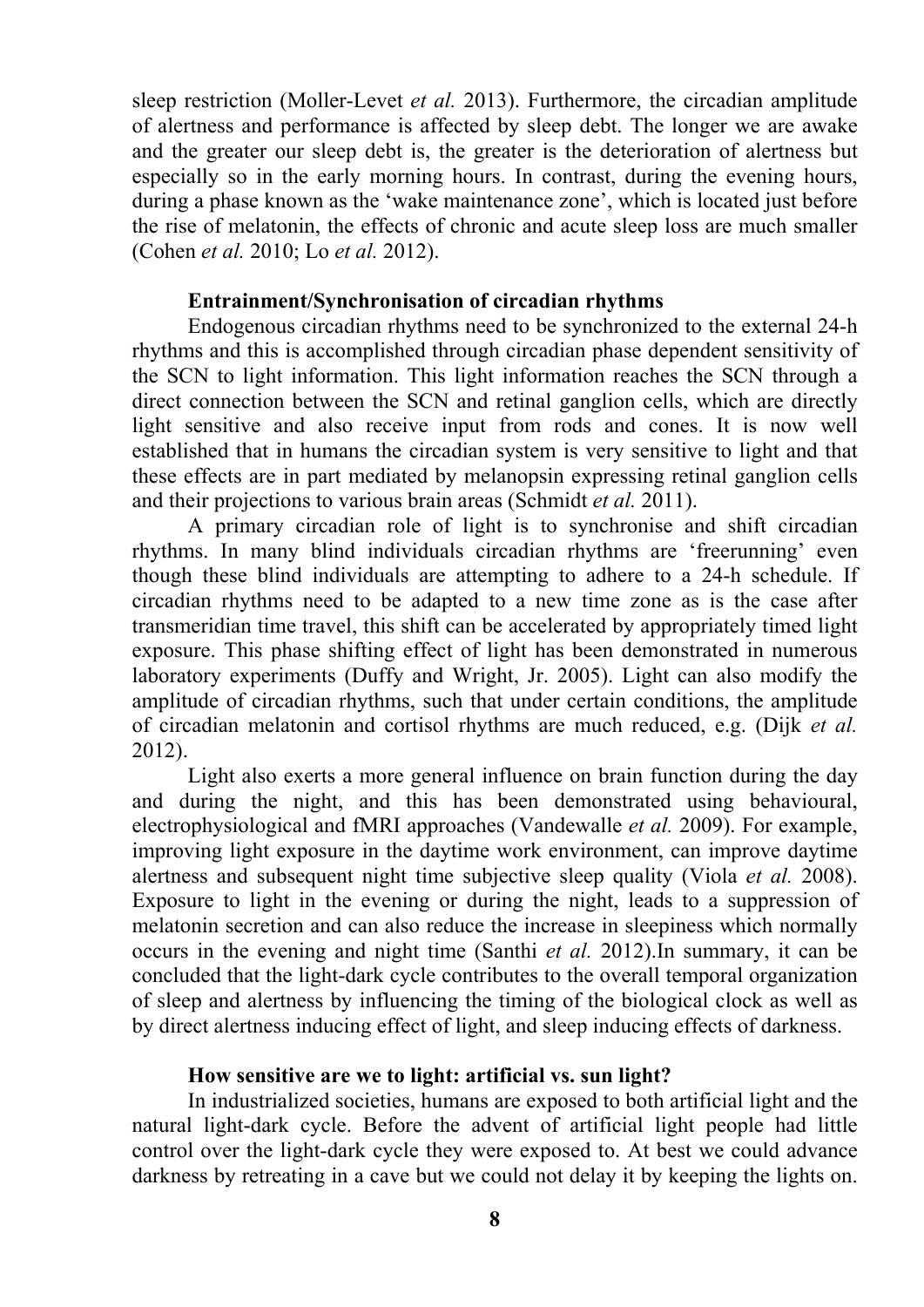Recent experiments have investigated how the artificial light we are exposed to in the evening influences circadian variables such as melatonin, sleepiness and EEG assessed sleep propensity. From these data it is clear that often we wake-up after dawn and go to sleep man hours after dusk. Between dusk and bed time we are exposed to artificial light. When we expose people to a range of light intensities, including near darkness and intensities comparable to the light we are exposed to at home the impact of artificial light on circadian physiology becomes evident. The data show that ordinary room light suppresses melatonin, makes us less sleepy and increases the latency to sleep onset and the latency to deep sleep (Santhi *et al.* 2012). Thus, artificial light in the evening, some of which will be produced by gadgets such as computer and mobile phase, has a direct influence on circadian physiology (Cajochen *et al.* 2011). In fact, it was recently demonstrated that taking away artificial light led by sending people on a camping trip, led to an immediate earlier timing of sleep and circadian rhythms (Wright, Jr. *et al.* 2013). This sensitivity to light, in combination with the availability of artificial light that is very efficient from a circadian perspective, makes it likely that artificial light exposure is a significant contributor to delayed sleep timing and sleep deprivation, which are so prevalent in our society and in particular so in young people.

Not all individuals are entrained to the light-dark cycle at the same time. Some of us are early birds and others are night owls. Adolescents and young adults are more likely to be night owls and older people tend to wake up earlier. These individual differences in entrained phase may in part be mediated by variation in intrinsic circadian period (Hasan *et al.* 2012; Lazar *et al.* 2013), genetic variation in 'circadian' genes (Lazar *et al.* 2012) or differences in parameters of the sleep homeostatic process (Adan *et al.* 2012; Phillips *et al.* 2010).Individual differences in light exposure and light sensitivity across seasons (Thorne *et al.* 2009) and within time zones also contribute to individual differences in entrainment. For example, within a time zone, individuals will be exposed to an earlier or later natural light-dark cycle, depending on whether they live on the western or eastern border of the time zone. It indeed has been shown that within a time zone eastern people are more likely to be early risers, but less so in urban than in sub urban areas (Roenneberg *et al.* 2007). The most parsimonious explanation for these observations is that both artificial light exposure and the natural light-dark cycle contribute to entrainment and that in urban environments the contribution of artificial light is large. A better understanding of the individual differences in light sensitivity and the contribution of other circadian characteristics may aid the development of interventions to prevent delayed sleep and irregular sleep patterns. Development of interventions and treatments may take place within the context of the mechanisms of entrainment and the role of artificial light exposure in particular.

#### **Melatonin: effects on circadian rhythms and sleep**

The synthesis of melatonin is under control of the SCN through a well described neural pathway which involved the paraventricular nucleus of the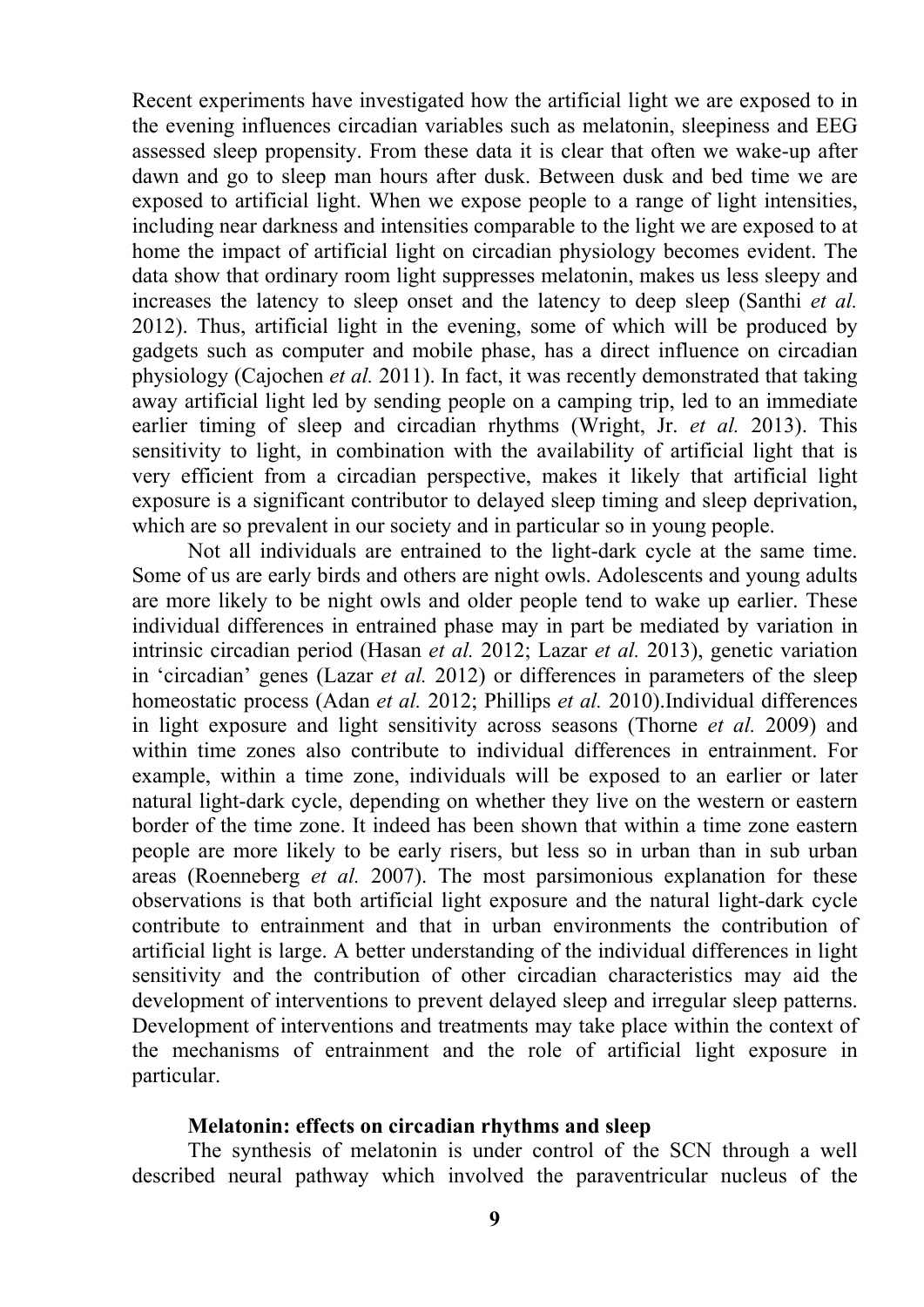hypothalamic and the superior cervical ganglion of the sympathetic autonomic nervous system. Because of this neural control assessment of the melatonin rhythm in the periphery, e.g. blood or saliva, can serve as a reliable phase marker of central circadian rhythms driven by the SCN (Pevet and Challet 2011). This phase marker is, however, only reliable when 'masking' effects, such as the direct suppressing effects of light, are absent. Melatonin is secreted at night in both nocturnal and diurnal animals. In humans, the rhythm of melatonin is very closely aligned with the endogenous circadian rhythm of sleep propensity and consolidation as well as sleep EEG characteristics such as sleep spindles (Dijk *et al.* 1997).

The effects of melatonin on physiology and behaviour are primarily mediated by MT1 and MT2 receptors which are metabotropic membrane bound Gprotein coupled receptors. They are present in the central nervous system and periphery (Zawilska *et al.* 2009). Within the CNS they are primarily present in the pars tuberalis of the pituitary and in the suprachiasmatic nucleus. The receptors in the part tuberalis are thought to mediate effects of melatonin on endocrine changes in response to seasonal changes in light exposure. The presence of melatonin receptors in the SCN implies that melatonin can feedback on the nucleus which is driving its rhythmic synthesis. The receptors in the SCN are implicated in mediating effects of melatonin on circadian rhythms and sleep. Administration of melatonin can in both humans and animals contribute to the synchronisation of circadian rhythms. In humans this has been demonstrated in blind individuals who prior to timed melatonin administration where 'freerunning' but became entrained through and to 24-h administration of melatonin. Melatonin administration has also been shown to be effective in alleviating delayed sleep phase syndrome (Wilson *et al.* 2010). These effects of melatonin are thought to reflect effects on circadian phase (Rajaratnam *et al.* 2003) as well as through direct sleep facilitating effects (Rajaratnam *et al.* 2004). Both forced desynchrony experiments, in which sleep is scheduled to occur at many different circadian phases of the endogenous melatonin rhythm (Wyatt *et al.* 2006), as well as sleep advance (Rajaratnam *et al.* 2009) and sleep extension paradigms (Rajaratnam *et al.* 2004) have demonstrated sleep facilitating effects of melatonin. These effects of melatonin are particularly clear when endogenous melatonin levels are low at desired sleep time. This is of course the case when sleep is scheduled during the daytime, but is likely to be the case in sleep disorders such as delayed sleep phase syndrome and may also be the case in some older people. Recognition of these effects of melatonin has led to the development of melatonin agonists (Arendt and Rajaratnam 2008), as well as sustained melatonin release preparations (Lemoine and Zisapel 2012). It is of some interest that the effects of melatonin and sustained release preparation of melatonin on the EEG are very different than the effects of hypnotics which are allosteric modulators of GABAa receptors.

#### **Acknowledgements**

The author thanks all the academic and clinical colleagues who contributed to the research described in this paper and gratefully acknowledges research support from the BBSRC, AFOSR-USA, Philips-lighting and the Royal Society.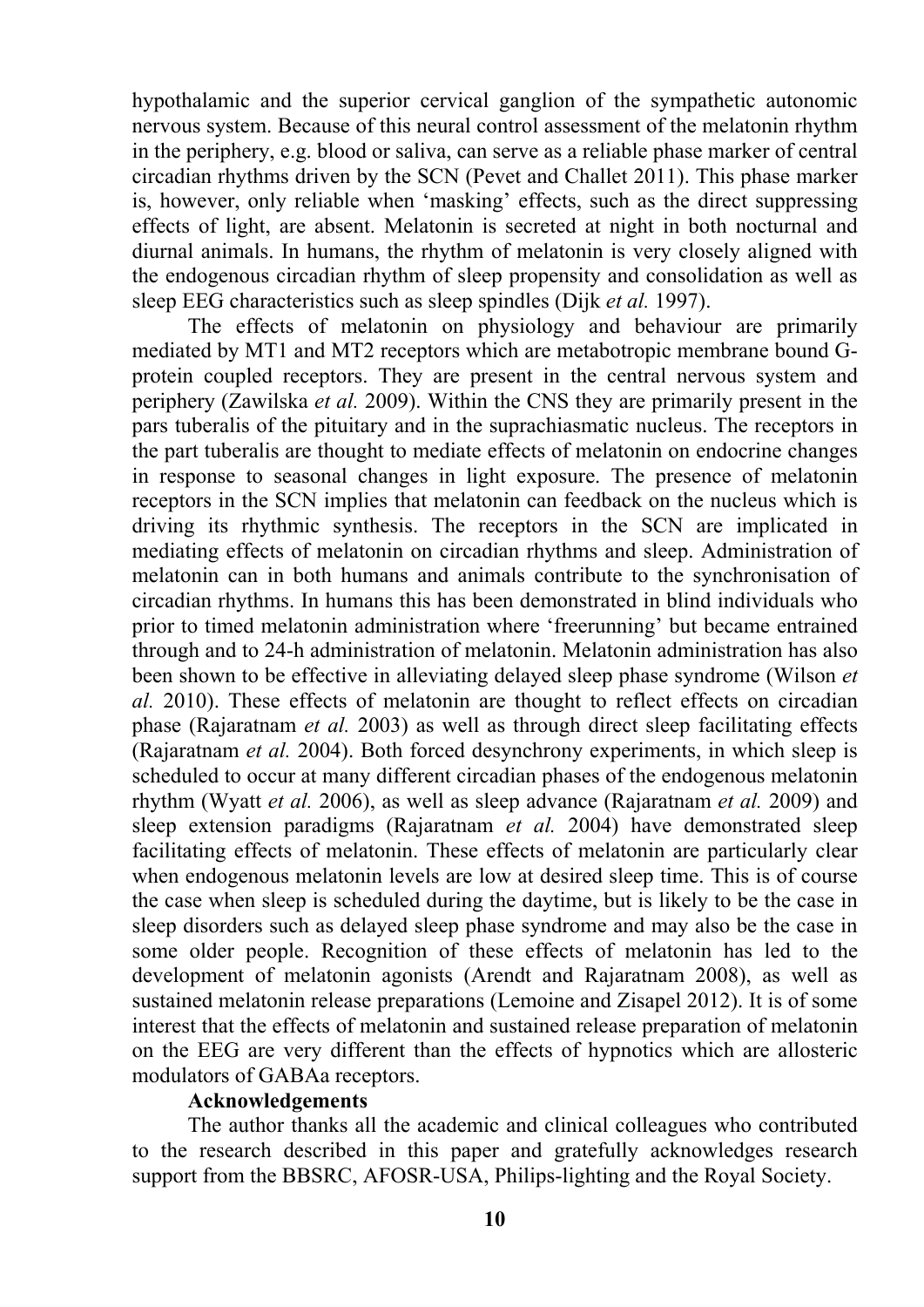#### **SLEEP APNEA AND CARDIO-METABOLICDISEASE –DATA FROM THE EUROPEAN SLEEP APNEA DATABASE**

## *Ludger Grote Sleep Disordered Center, Sahlgrenska University Hospital, Gothenburg, Sweden*

Obstructive Sleep Apnea (OSA) is characterized by repetitive breathing pauses causing intermittent hypoxia and sleep fragmentation. In addition, cardiovascular function is characterized by repetitive blood pressure elevations and heart rate accelerations. Long-term consequences include daytime hypertension, compromised blood pressure control in already diagnosed hypertensive patients as well as increased risk for cerebrovascular disease. The risk for myocardial infarction may also be elevated in patients with a long-term exposure to OSA but evidence for a causal relationship between ischemic heart disease and OSA is less strong. Pathomechanisms include autonomic activation, increased inflammation and neuro-endocrine activation. Atherosclerosis may be accelerated in patients with OSA, especially in younger patients with concomitant obesity. In general, confounders like age, gender and central obesity play a major role when establishing cardiovascular and metabolic consequences of OSA. The profound knowledge is based on a number of mechanistic, epidemiological and interventional studies performed in both patients' cohorts and in population based studies.

One important step was the creation of the European Sleep Apnea Database – ESADA –which started in 2006 as a collaborative database effort between more than 20 European sleep centers. The ESADA initiative was initially sparked by the EU COST action B26 project which addressed multiple aspects of sleep disordered breathing in Europe.

The ESADA project has been exceptionally successful and currently contains data from more than 15 000 European patients. The recruitment rate is stable with approximately 500 new patients per quarter. We currently have 24 actively reporting centers. The network organizes one annual major meeting; additional group activities are coordinated in conjunction with major European conferences (ESRS/ERS). The project has been presented at several national and international congresses during the past 5 years.

Currently, analysis of the cross sectional data is ongoing in 16 different subprojects including cardiovascular, metabolic, and psychiatric co-morbidities, driving license status, regional differences in phenotype as well as analysis of different diagnostic methodology used in the diagnosis of OSA patients. Specific analysis is focused on issues related to concomitant medication in this patient group. Genetic samples are stored from more than 2600 patients of the cohort for future analysis.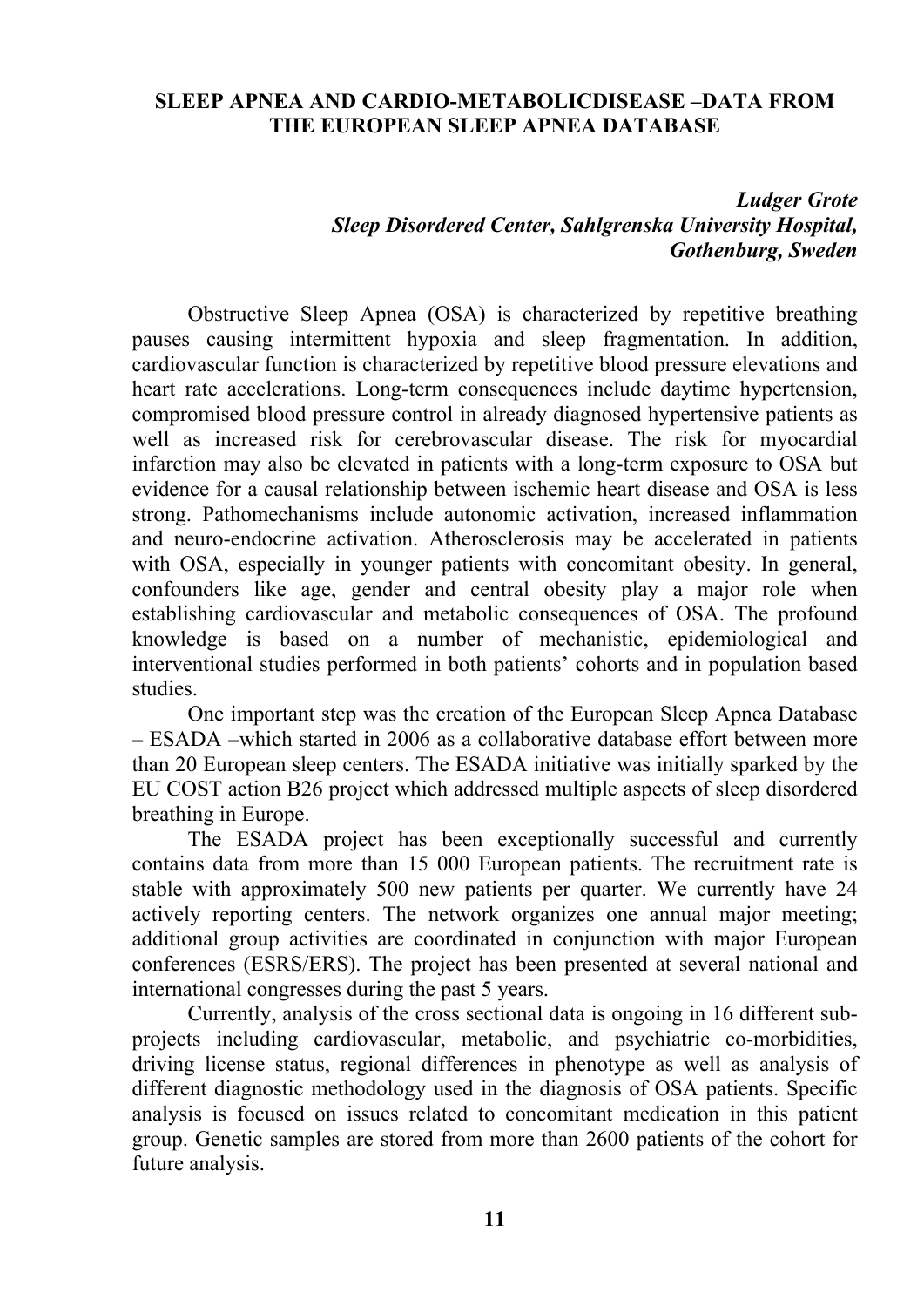A major effort within the ESADA network will focus on the assessment of follow up data in OSA patients on different treatment modalities. Prospective information will be extracted from this database in order to assess outcomes like incidence of CV endpoints, change in cardiovascular, metabolic, inflammatory and cognitive parameters. We expect that this type of information from the ESADA may have a significant impact on clinical management of sleep apnea in Europe.

In the lecture, general principles on the effect of OSA on cardio-metabolic disease will be presented together with the most recent findings from the largest European patient cohort.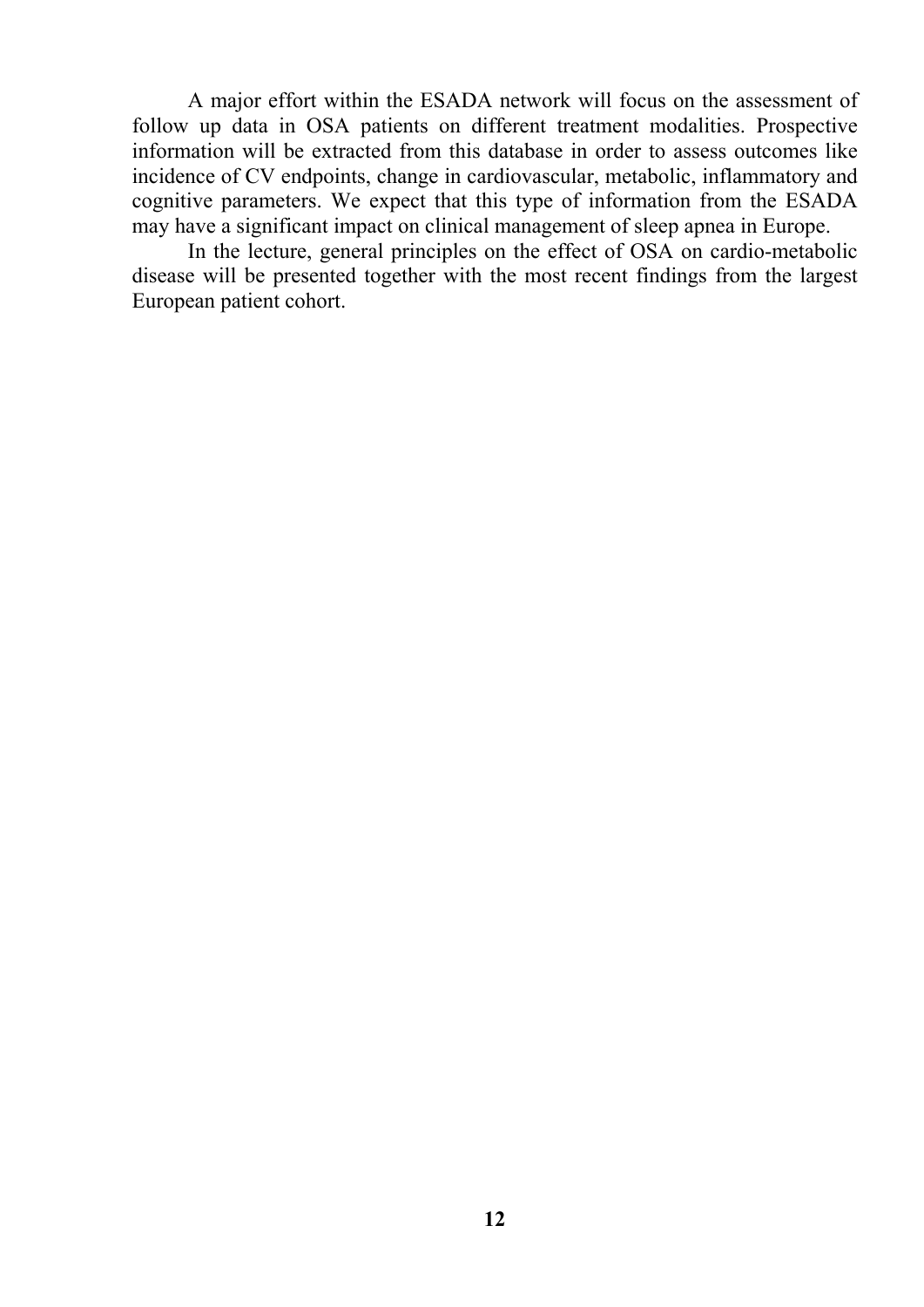#### **NEURONAL NETWORK RESPONSIBLE FOR THE GENESIS OF PARADOXICAL (REM) SLEEP**

*Pierre-Hervé Luppi Director of the team "Physiopathology of the neuronal network of the sleep-waking cycle" of the centre of Neuroscience of Lyon, France* 

#### **1. Localizationof the pontine generator responsible for Paradoxical sleep (REM sleep)**

It was first shown that paradoxical sleep (PS) persists following decortication, cerebellar ablation or brain stem transections rostral to the pons. In contrast, transection at the posterior limit of the pons suppressed PS. It was then demonstrated that a state resembling PS is still visible in the "pontine cat", a preparation in which all the structures rostral to the pons have been removed. These results indicated that brainstem structures are necessary and sufficient to trigger and maintain the state of PS, a concept still valid today. By using electrolytic and chemical lesions, it was then evidenced that the dorsal part of pontisoralis (PnO) and caudalis (PnC) nuclei contains the neurons responsible for PS onset. Furthermore, bilateral injections in cats of a cholinergic agonist, carbachol into the dorsal area of PnO and PnC, also named peri-locus coeruleus  $\alpha$ (peri-LC $\alpha$ ), pontine inhibitory area (PIA), subcoeruleus nucleus (SubC) and, more recently, sublaterodosal tegmental nucleus (SLD) in rats dramatically increases PS quantities in cats. It was then shown by unit recordings in freely moving cats that many SLD neurons show a tonic firing selective to PS (called "PS-on" neurons). It was thought that SLD PS-on neurons are cholinergic until we recently showed that they are glutamatergic (Luppi et al., 2011).

#### **2. Network responsible for Paradoxical sleep (REM sleep)**

REM sleep onset would be due to the activation of glutamatergic REM-on neurons localized in the sublaterodorsal tegmental nucleus (SLD). During W and NREM sleep, these REM-on neurons would be inhibited by a tonic inhibitory GABAergic tone originating from REM-off neurons localized in the ventrolateral periaqueductal gray (vlPAG) and the dorsal part of the deep mesencephalic nucleus (dDpMe). These neurons would be activated during W by the Hcrt neurons and the monoaminergic neurons. The onset of REM sleep would be due to the activation by intrinsic mechanisms of REM-on GABAergic neurons localized in the posterior lateral hypothalamic area, the dorsal paragigantocellular reticular nucleus (DPGi) and the vlPAG. These neurons would also inactivate the REM-off monoaminergic neurons during REM sleep. The disinhibited ascending SLD REM-on neurons would in turn induce cortical activation via their projections to intralaminar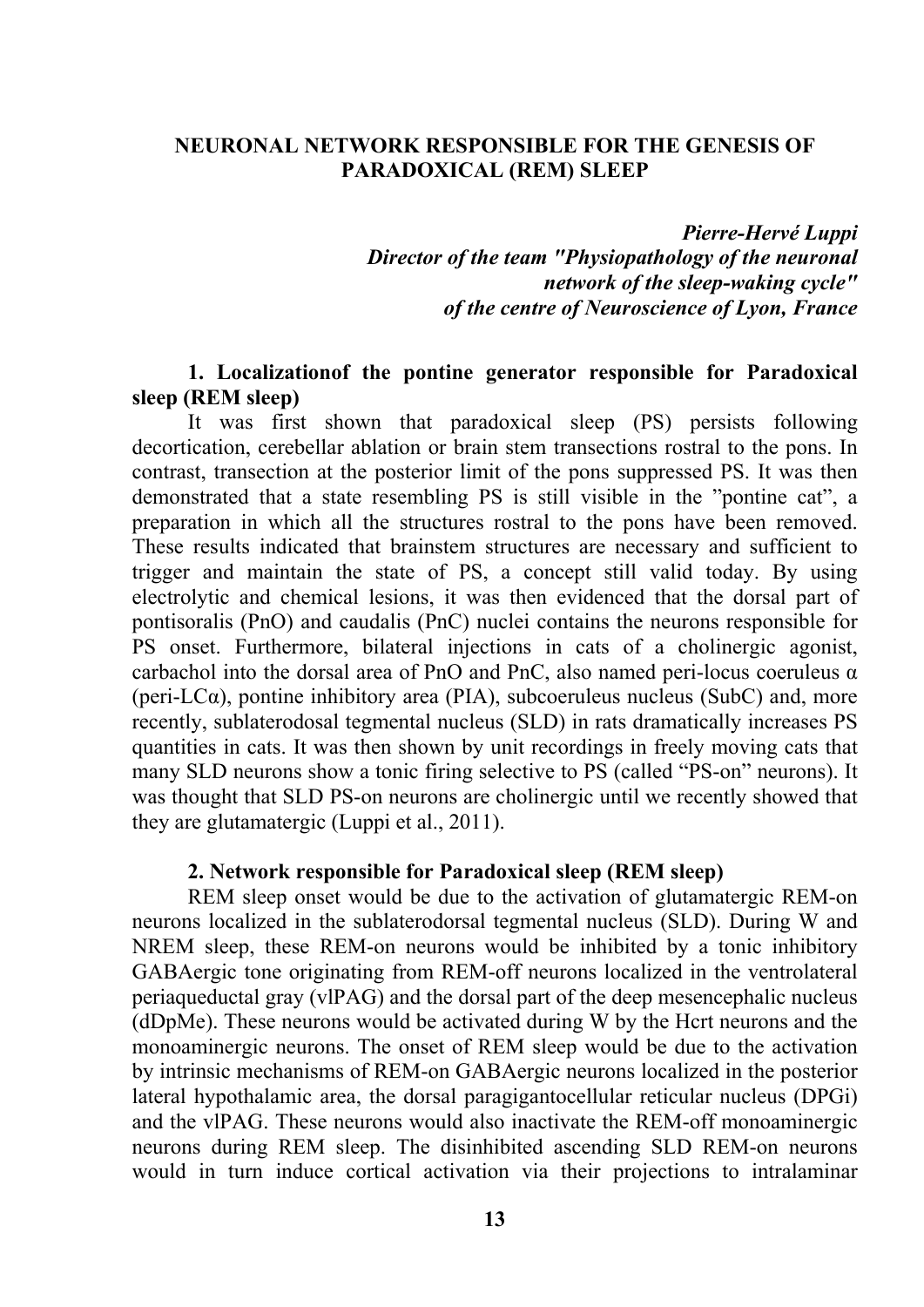thalamic relay neurons in collaboration with W/ REM-on cholinergic and glutamatergic neurons from the LDT and PPT, mesencephalic and pontine reticular nuclei and the basal forebrain. Descending REM-on SLD neurons would induce muscle atonia via their excitatory projections to glycinergic premotoneurons localized in the alpha and ventral gigantocellular reticular nuclei (Gia and GiV). The exit from PS would be due to the activation of waking systems since PS episodes are almost always terminated by an arousal. The waking systems would inhibit the GABAergic REM-on neurons localized in the DPGi and vlPAG. Since the duration of PS is negatively coupled with the metabolic rate, we propose that the activity of the waking systems is triggered to end PS to restore competing physiological pa-rameters like thermoregulation (Luppi et al., 2011).



#### **REFERENCES**

1. Luppi, P.H., Clement, O., Sapin, E., Gervasoni, D., Peyron, C., Leger, L., Salvert, D., and Fort, P. (2011). The neuronal network responsible for paradoxical sleep and its dysfunctions causing narcolepsy and rapid eye movement (REM) behavior disorder. Sleep Med Rev 15, 153-163.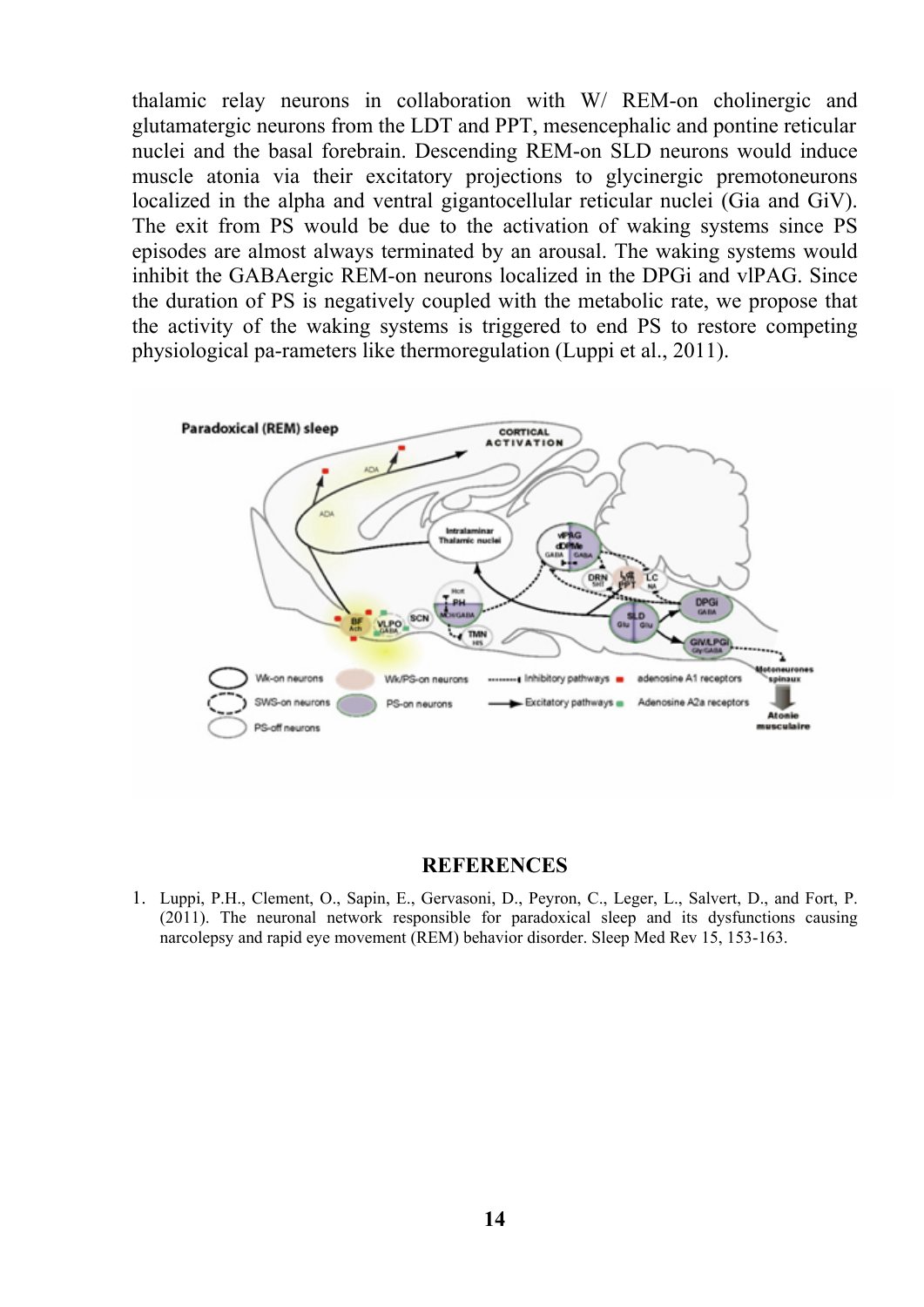#### **SLEEP IN BIRDS**

*Oleg Lyamin Sepulveda Research Corporation, VA GLAHS and UCLA, North Hills, CA, USA Utrish Dolphinarium Ltd., Moscow, Russia A.N. Severtsov Institute of Ecology and Evolution, Moscow, Russia e-mail: olyamin@ucla.edu* 

Two distinct stages of sleep, slow wave sleep (SWS or Non-REM sleep) and rapid eye movement (REM) sleep, are present in all terrestrial mammals and birds.SWS is characterized by high voltage EEG slow (1-4 Hz) waves. REM sleep is characterized by fast, low voltage EEG activity (similar to that in waking), rapid eye movements, reduced muscle tone, muscle jerks and by irregular bursting activity of the brainstem neurons (Siegel 2013). Several studies have suggested that REM sleep may be present in reptiles while the majority reported no evidence for this. Search for REM sleep in amphibians and fish have produced even more contradictory results, making it difficult to reach a conclusion which sleep stages (if any) are present in them. Therefore, the birds are the only confirmed nonmammalian taxonomic group which exhibits unambiguous SWS and REM sleep.

SWS in birds, as indicated by EEG slow waves, is associated with behavioral features of sleep such as immobility and closure of one or both eyes.The degree at which SWA increases during transition from wakefulness to SWS is smaller in birds when compared to most mammals. Several bird species were reported to display only one eye closure at a time when in SWS which was associated with interhemispheric slow wave EEG asymmetry (also often called "unihemispheric SWS" as in marine mammal). In reality, only in a few species (e.g., in the European quail) the notable EEG asymmetry can last over a minute while in the others (the pigeon, ostrich) the asymmetry is hardly detectable. In general the degree of interhemispheric EEG asymmetry during SWS in birds is much smaller and the duration of such episodes is shorter than in marine mammals. It has been suggested that bird utilize "unihemispheric SWS" and sleep with one eye closed at a time for antipredatory vigilance. Another hypothesis proposes that birds utilize USWS for flight (Rattenborg et al., 2009).

Most features of mammalian REM sleep have been recorded in birds, such as cortical EEG activation, rapid eye movements, muscle tone reduction and jerks. However, in most avian species REM sleep episodes are very short (typically lasting several sec) and they are not characterized by any detectable muscle tone reduction. In several studies REM sleep was scored in birds based on the EEG arousal which followed SWS. Therefore, the main problem to accurately score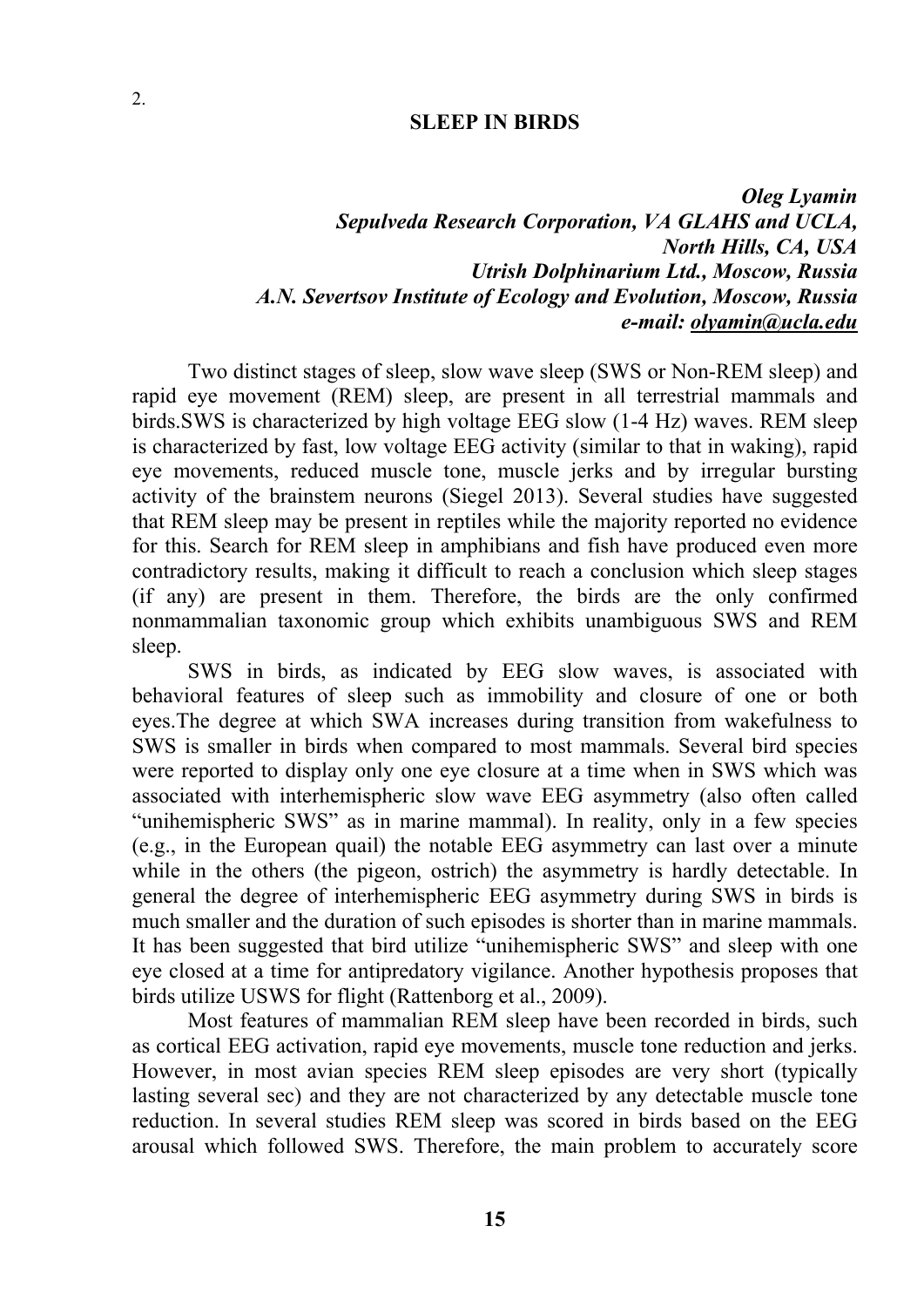REM sleep in most avian species is to differentiate REM sleep from short awakenings.

The reasons for small amount of REM sleep and short REM sleep episodes in birds are unknown. It cannot be excluded that REM sleep in birds differs in some basic features, functions and underlining mechanism compared to that in mammals. Another hypothesis is that birds differ from mammals in the duration and degree of cortical activation accompanying the brainstem REM sleep and their synchronization.

Unusual REM sleep has been recently recorded in the ostrich, one of the most primitive (or basal) birds (Lesku et al., 2011). During REM sleep in ostriches, forebrain EEG alternate between low voltage (REM sleep and waking like) activation and high voltage slow waves (SWS or non REM sleep like) as described in the platypus (a species of monotremes, Siegel et al., 1998). Moreover, it has been reported that ostriches have the longest REM sleep episodes (longer 5 min), and more REM sleep (26 % of 24-h) overall ever recorded in avian species. At the same time, brainstem neuronal activity  $-$  the key indicator of REM sleep in mammals, has not been ever investigated in sleeping birds. Therefore, it seems that two types of REM sleep are recorded in avian species: 1) short REM sleep episodes with rapid eye movements and muscle jerks coincided with cortical activation as recorded in most studied birds ("typical" REM sleep); 2) unusually long episodes with phasic events coincided both with cortical activation and SWS as recorded in the ostrich ("heterogeneous" REM sleep; Lesku et al., 2011).

It is not clear whether sleep is homeostatically regulated in birds as in mammals. There are only a few studies of effect of total sleep deprivation in avians. Earlier studies failed to detect compensatory response to a 24-h total sleep deprivation in the pigeon as shown by an increase in SWA during the recovery. The recent studies showed that following sleep deprivation SWA increased significantly during recovery in birds, although the time spent in SWS did not change.

Studying sleep in birds is an approach to understanding the fundamental function (s) and mechanisms of sleep across homeotherms, including humans.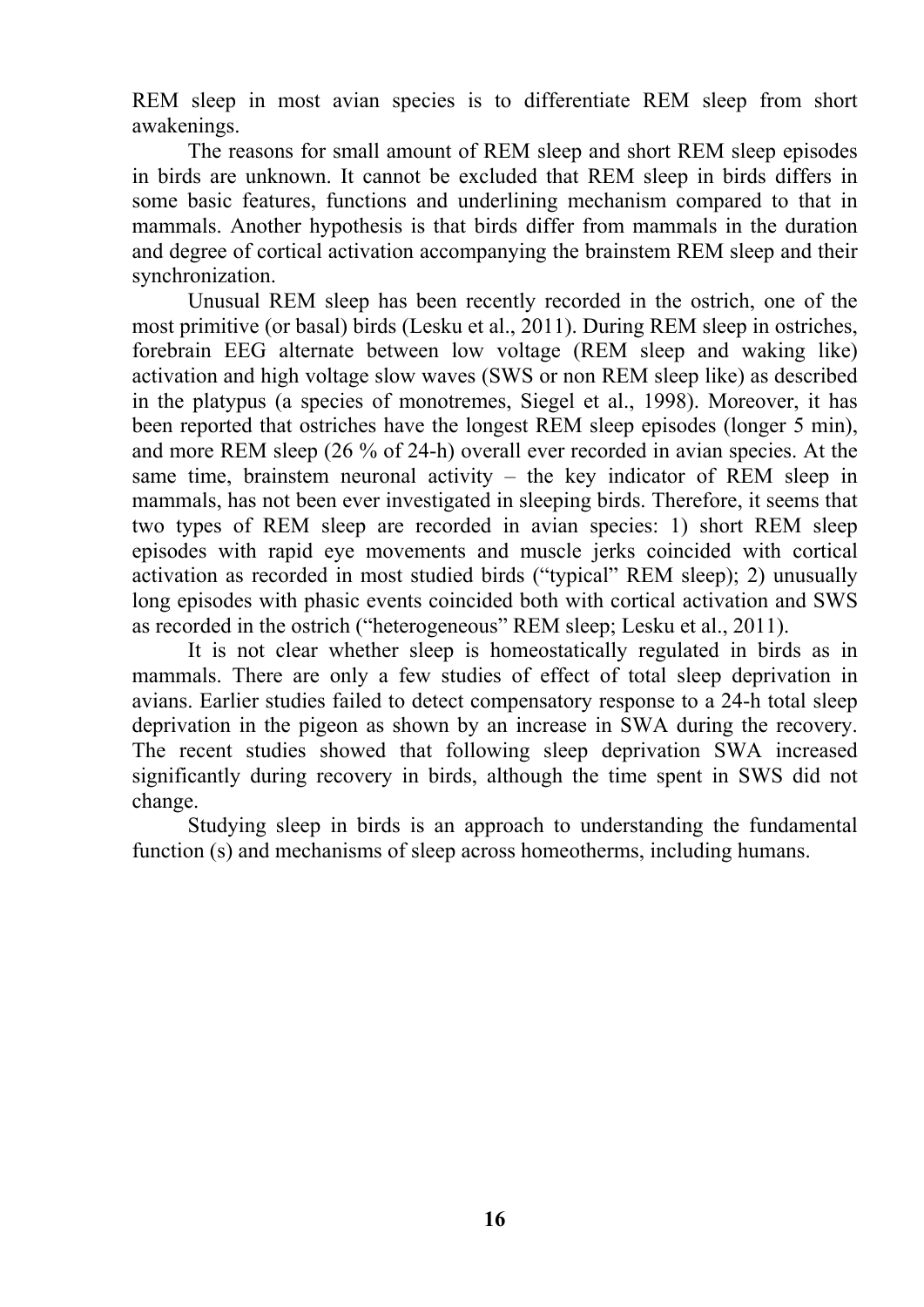#### **ЦИКЛ СНА И МОЛЕКУЛЯРНЫЕ ШАПЕРОНЫ: ФАКТЫ, ГИПОТЕЗЫ, ДОГАДКИ**

*Пастухов Ю.Ф. Институт эволюционной физиологии и биохимии им. И.М. Сеченова РАН, С-Петербург, Россия e-mail: pastukh36@mail.ru*

Гомеотермия стала возможной при развитии тахиметаболизма, обеспечивающего эффективную активную жизнедеятельность видов; это потребовало выделения достаточного времени для экономии расходов энергии, «ремонта» нарушенных белков и ускорения синтеза новых белков, необходимых для восстановления структуры и функции нервных клеток. В ходе эволюции был найден выход – постоянное чередование бодрствования и сна.Остается загадкой функциональное значение чередований медленного (МС) и быстрого (БС) сна у гомеотермов [17].Рассмотрим следующие группы фактов и их возможную интерпретацию. А. Тотальная депривация покоя или сна и пролонгирование бодрствования вызывают клеточный стресс и возрастание количества белков с нарушенной пространственной структурой, что является основным сигналом для генной экспрессии шаперонов в мозге [15]; синтез белка в мозге подавлен. К сожалению, ведущая современная гипотеза о важной роли шаперонов семейства HeatShockProtein 70 кДа (HSP70) в биосинтезе белков и восстановлении сна [14,20]) основана на изучении стрессовых моделей и не позволяет определить, связана ли экспрессия шаперонов со стрессом или с лишением сна и какие шапероны имеют отношение к МС и какие к БС.

Следующие 3 группы фактов касаются в основном МС. Б. Ключевой функцией глубокого МС является снижение катаболических процессов и увеличение скорости синтеза белка в мозге [16,18]; экспрессия шаперонов, видимо, заторможена [20]; В. У гомеотермных животных индуцибельный Hsp70i увеличивает длительность эпизодов и общее время «естественного» МС и уменьшает БС [7]; у экзогенного конститутивного Hsc70 сомногенное действие не выявлено. Г. Эффекты Hsp70i усиливаются в период реабилитации после стресса [3]. Эти и ряд других фактов позволяют предполагать, что индуцибельные формы шаперонов вовлечены в восстановление нарушенных при стрессе белков и деградацию дефектных белковых молекул (во взаимодействии с убиквитин-протеасомной системой). Это может происходить при переходе от активного бодрствования к глубокому МС (в эпизодах покоя/спокойного бодрствования, дремоты, поверхностного МС). Для возрастания синтеза новых белков и, возможно, исправления их пространственной структуры (даже в нестрессовых условиях

**17**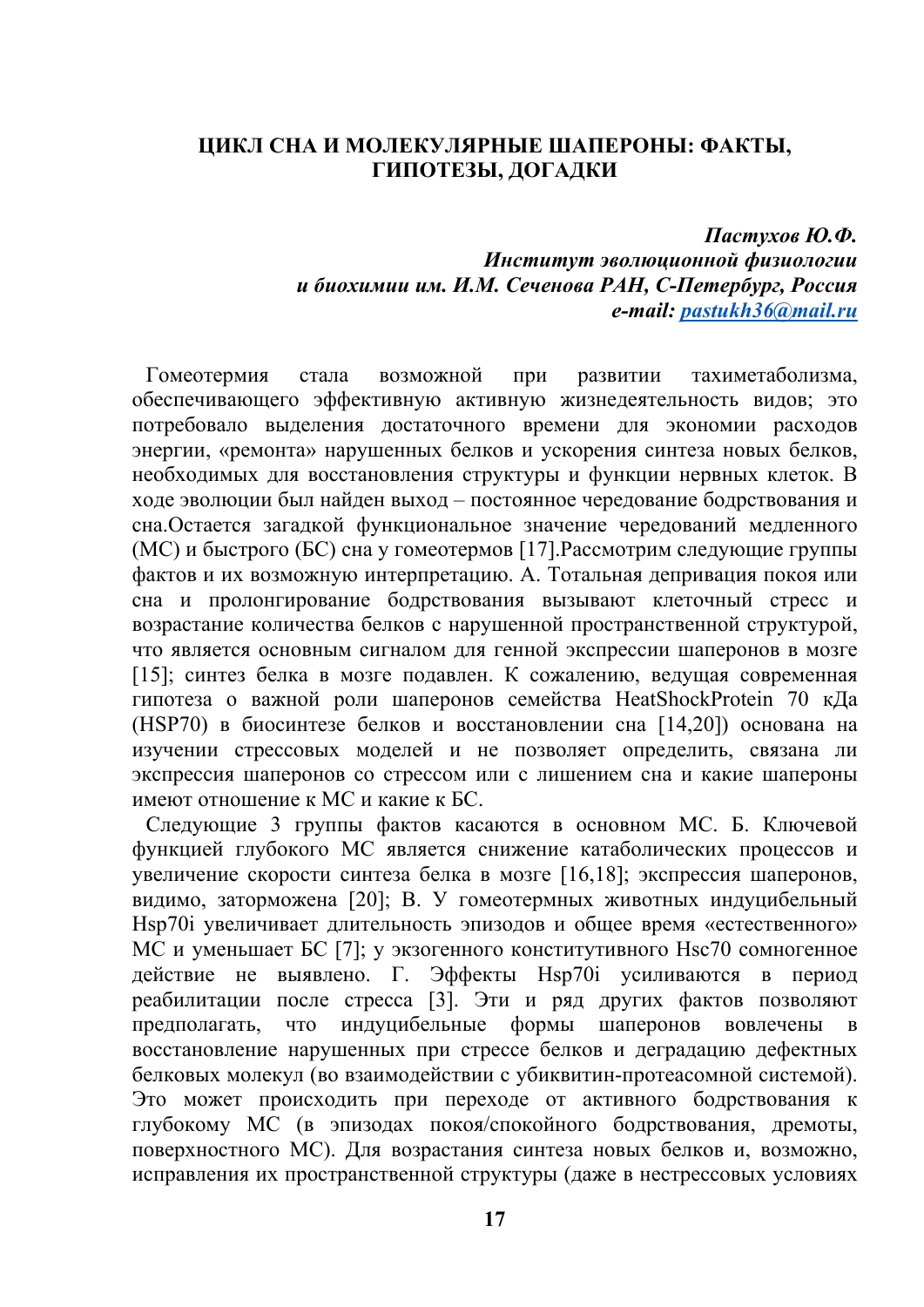более 30% белков «рождаются» с неправильной структурой) усиливается «работа» конститутивных форм, которые требуют большего времени для реализации своих функций.

Цикл сна, состоящий из чередования МС и БС, появляется в процессе эволюции эндотермии/гомеотермии у млекопитающих и птиц [13,21]. Важнейшей функцией БС является спонтанная активация мозга на фоне сна, во время которой усиливается кровообращение и повышается температура мозга [6,10]. Можно привести лишь косвенные данные о том, что условия во время БС могут быть благоприятными для восполнения пула шаперонов, расходованного в предшествующих стадиях дремоты и МС. Во-первых, эффективным способом повышения экспрессии HSP70 и других шаперонов и повышения их содержания в структурах мозга является повышение температуры мозга при бодрствовании и депривации сна и, особенно, при тепловом прекондиционировании [5,9,20].

Повышение температуры мозга в эпизодах БС более эффективно: оно происходит спонтанно и достигается энергетически более экономным способом - вследствие увеличения притока в мозг теплой артериальной крови по позвоночной артерии и локального усиления обменных процессов в нервной ткани [10,11]. Во-вторых, скелетные мышцы в эпизодах БС находятся в состоянии «функционального паралича» (атонии) и в них, повидимому, не происходит экспрессия шаперонов, что создает более благоприятные условия для их экспрессии в головном мозге. В третьих, известна некоторая избирательность экспрессии шаперонов в различных структурах мозга [4]. Можно предположить, что благоприятные условия БС способствуют сверхэкспрессии шаперонов, их выходу из нейронов, где они экспрессировались, во внеклеточное пространство и ликвор. Они могут интернализоваться в тех нервных клетках, синапсах и рецепторах, которые участвуют в регуляции БС и бодрствования, но в которых отсутствует экспрессия шаперонов.

Нельзя обойти молчанием максимальное количество БС в термонейтральной зоне у эутермных, в т.ч. зимоспящих млекопитающих [19] и у незрелорождающихся видов в первые дни после рождения, когда большинство аксонов не достигают своих мишеней и процессы синаптогенеза еще не завершены [13]. Известно, что шапероны участвуют в разборке и сборке белковых комплексов синапсов [1]. Частые и длительные эпизоды БС могут обеспечивать эндогенную активацию нервной системы, необходимую для экспрессии шаперонов и их участия в биосинтетических процессах. Поскольку БС не совместим со стрессом, то во время БС происходит, видимо, экспрессия конститутивных форм шаперонов.

Нельзя исключить, что не все изложенные выше предположения и догадки будут подтверждены экспериментально. Выше (пункт В) мы сообщили об увеличении МС при повышении уровня Hsp70i в мозге [7]. В клеточных моделях показано, что ко-шаперон Hdj1 из класса HSP40 тесно взаимодействует с Hsp70i, контролируя процесс связывания Hsp70i с белком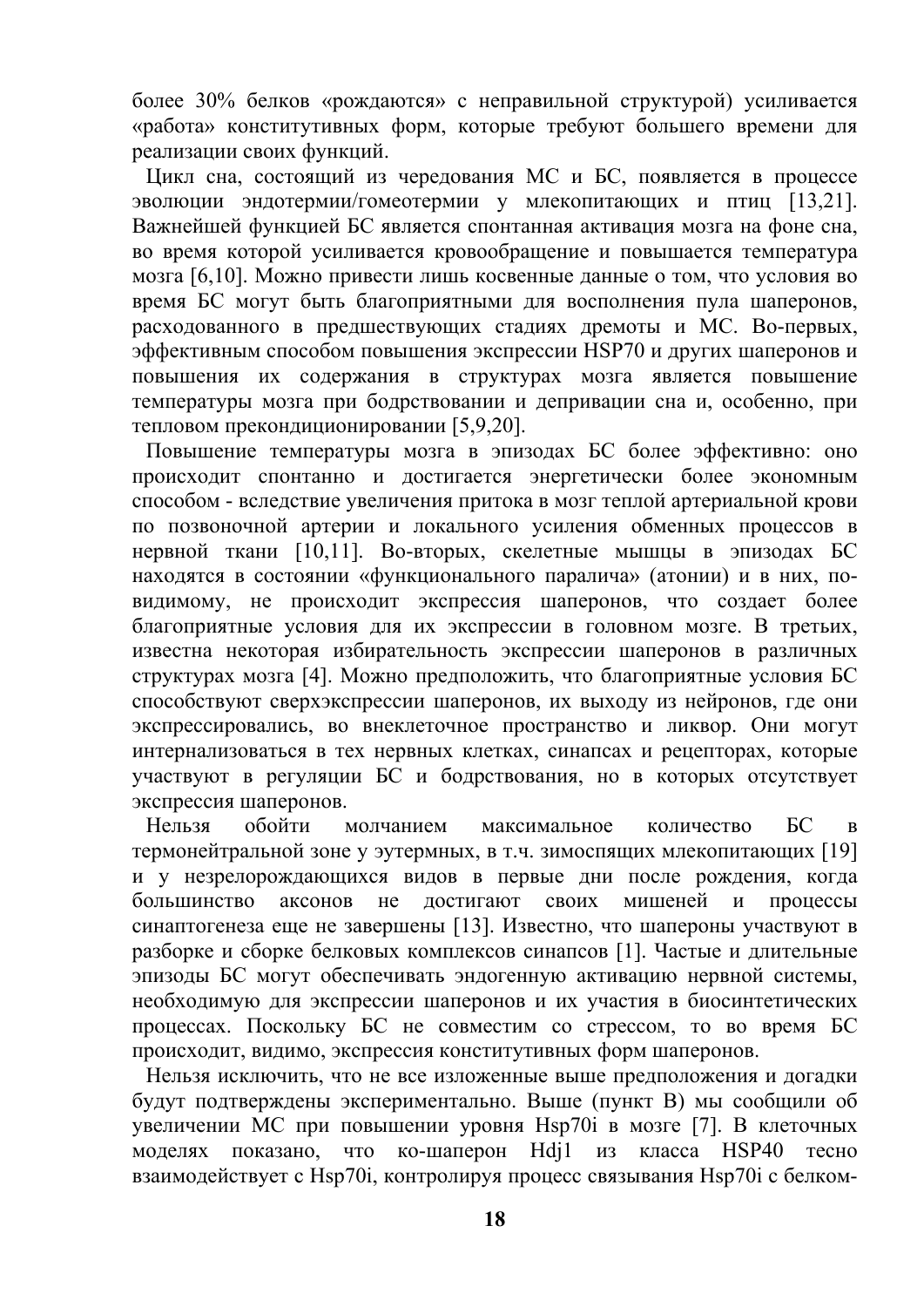«клиентом» [12]. Мы предположили, что Hdj1 оказывает сомногенное действие, сходное с Hsp70i. С тем, чтобы подтвердить это, сделана попытка физиологически корректно уменьшить уровень Hdj1 в основном «центре» сна в вентролатеральной преоптической области (ВЛПО) гипоталамуса у крыс Вистар с помощью лентивирусной конструкции pLKO.1-shRNA-Hdj1, содержащей специфические шпилечные микроРНК Hdj1. В мировой литературе такие исследования отсутствуют. Установлено, что через 6 недель после трансфекции происходит снижение (на 65-80%) уровня Hdj1 в ВЛПО, которое сопровождается, не уменьшением, как мы ожидали, а увеличением времени МС (в среднем на 60% в активной (темной) фазе суток) [8]. Эти данные указывают на то, что ко-шаперон Hdj1 является модулятором бодрствования в отличие от Hsp70i, модулирующего МС. Можно думать, что увеличение уровня Hdj1 могло бы ослаблять функцию тормозной системы ВЛПО «по удержанию центров бодрствования в выключенном состоянии». Если использовать образное выражение, приведенное в монографии [2], то Hdj1 «выключает выключение» со стороны ВЛПО и растормаживает механизмы бодрствования. Как совмещаются изменения уровня Hdj1 в нейронах «центра» сна в ВЛПО с восстановлением структуры белков и синтезом новых белков, остается неизвестным.

Таким образом, впервые проведен анализ ключевых молекулярных механизмов МС и БС и их чередования в цикле сна, происходящем ежедневно в течение всей жизни у человека и всех гомеотермных животных. Обосновывается представление о критическом значении для жизнедеятельности гомеотермов циклических изменений экспрессии шаперонов HSP70 (в эпизодах бодрствования и БС) и ускорения синтеза белков (в эпизодах глубокого МС), необходимых для восстановления структуры и функции ЦНС, развития мозга, поддержания гомеостаза сна и турновера белка. Результаты анализа касаются молекулярных механизмов нарушений сна, которые часто приводят к различным заболеваниям.

#### **СПИСОК ЛИТЕРАТУРЫ**

- 1. *Зефиров А.Л., Петров А.М.* Синаптическая везикула и механизм освобождения медиатора (экзо-эндоцитозный везикулярный цикл). Казань. Арт-кафе. 2010.
- 2. *Ковальзон В.М.* Основы сомнологии: физиология и нейрохимия цикла «бодрствование-сон». М.: БИНОМ. Лаборатория знаний. 2011 239 с.
- 3. *Лапшина К.В., Екимова И.В.* Исследование защитных эффектов экзогенного белка теплового шока 70 кДа в модели депривации сна у голубя Columbalivia // Журн. эвол. биохим. и физиол. 46(5): С. 387-394. 2010.
- 4. *Маргулис Б.А., Гужова И.В.* Двойная роль шаперонов в ответе клетки и всего организма на стресс.Цитология. 51(3): 219-228. 2009.
- 5. *Пастухов Ю.Ф., Екимова И.В.* Молекулярные, клеточные и системные механизмы протективной функции белка теплового шока 70 кДа. Нейронауки. 2(2): 3-25. 2005.
- 6. *Пастухов Ю.Ф., Екимова И.В.* Термофизиология парадоксального сна // Рос.физиол. журн. им И.М. Сеченова. 97(4). С. 351-373. 2011.
- 7. Пастухов Ю.Ф., Екимова И.В., Мешалкина Д.А., Гузеев М.А., Чернышев М.В., Лапшина К.В., Лукина Е.А., Лазарев В.Ф., Худик К.А., Гужова И.В. Изучение участия ко-шаперона Hdj1 в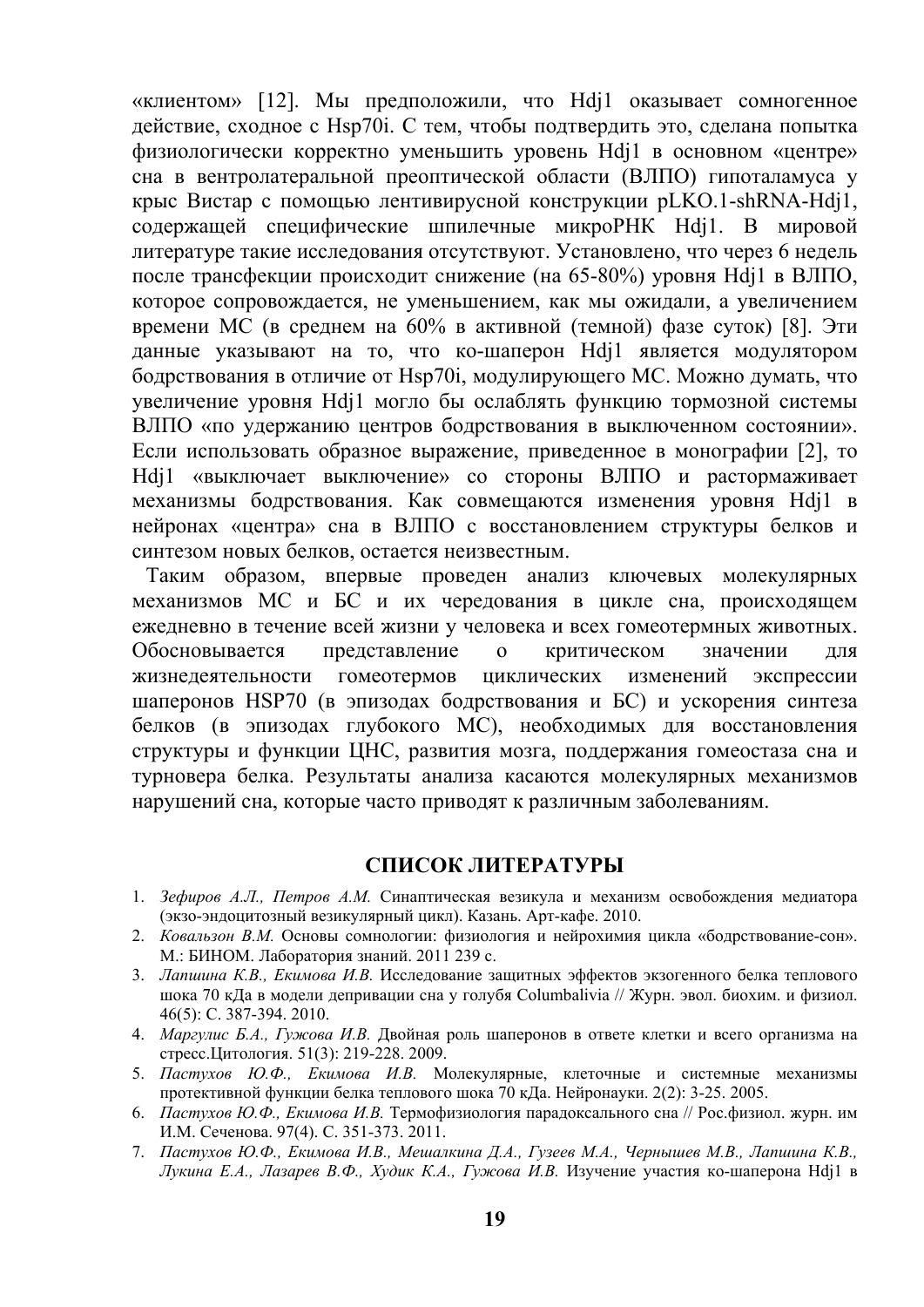модуляции сна и поведения с использованием технологии микроРНК invivo // Рос.физиол. журн. им. И.М. Сеченова. 98(12). С. 1530-1543. 2012.

- 8. *Пастухов Ю.Ф., Екимова И.В., Худик К.А., Гужова И.В.* Белок 70кДа в контроле сна и терморегуляции. Ж. эвол. биохим. и физиол. 44(1): 65-71. 2008.
- 9. *Пастухов Ю.Ф., Худик К.А., Екимова И.В.* Шапероны в регуляции и восстановлении физиологических функций. Рос.физиол. журн. им. И.М. Сеченова. 96 (7): 708-725. 2010.
- 10. *CalassoM.,ParmeggianiP.L.*Carotid blood flow during REM sleep. Sleep. 31(5): 701-707.2008.
- 11. *Denoyer M., Sallanon M., Buda C., Delhomme G., Dittmar A., Jouvet M.* The posterior hypothalamus is responsible for the increase of brain temperature during paradoxical sleep. Exp. Brain Res. 84(2): 326-334. 1991.
- 12. *Kampinga H.H., Craig E.A.* The HSP70 chaperone machinery: J proteins as drivers of functional specificity. Nat. Rev. Mol. Cell Biol. 11(8): 579-592. 2010.
- 13. *Lesku J.A., Martinez-Gonzales D., Rattenborg N.C.* Phylogeny and ontogeny of sleep. The neuroscience of sleep. San Diego. Elsevier. 61-70. 2009.
- 14. *Mackiewicz M., Naidoo N., Zimmerman J.E., Pack A. I.* Molecular mechanisms of sleep and wakefulness. Ann. N. Y. Acad. Sci. 1129 335-349. 2008.
- 15. *Naidoo N., Giang W., Galante R.J., Pack A.I.* Sleep deprivation induces the unfolded protein response in mouse cerebral cortex. J. Neurochem. 92(5): 1150-1157. 2005.
- 16. *Nakanishi H., Sun Y., Nakamura R.K., Mori K., Ito M., Suda S., Namba H., Storch F.I., Dang T.P., Mendelson W., Mishkin M., Kennedy C., Gillin J.C., Smith C. B., Sokoloff L. Positive correlation* between cerebral protein synthesis rates and deep sleep in Macaca mulata. J. Neurosci. 9: 271-279. 1997.
- 17. *Rechtschaffen* A. Current perspectives on the function of sleep. Perspect. Biol. Med. 41(3) : 359-390. 1998.
- 18. *Siegel J.M.* Clues to the functions of mammalian sleep. Nature. 437(7063): 1264-1271. 2005.
- 19. *Szymusiak R., Satinoff E.* Maximal REM sleep time defines a narrower thermoneutral zone than does minimal metabolic rate. Physiol. Behav. 26(4): 687-690. 1981.
- 20. *Terao A., Steininger T. L., Hyder K., Apte-Deshpande A., Ding J., Rishipathak D., Davis R.W., Heller H.C., Kilduff T.S.* Differential increase in the expression of heat shock protein family members during sleep deprivation and during sleep. Neuroscience. 116(1): 187-200. 2003.
- 21. *Zepelin H., Siegel J.M., Tobler I.* Mammalian sleep.Principles and practice of sleep medicine. Philadelphia. Elsevier/Saunders. 91-100. 2005.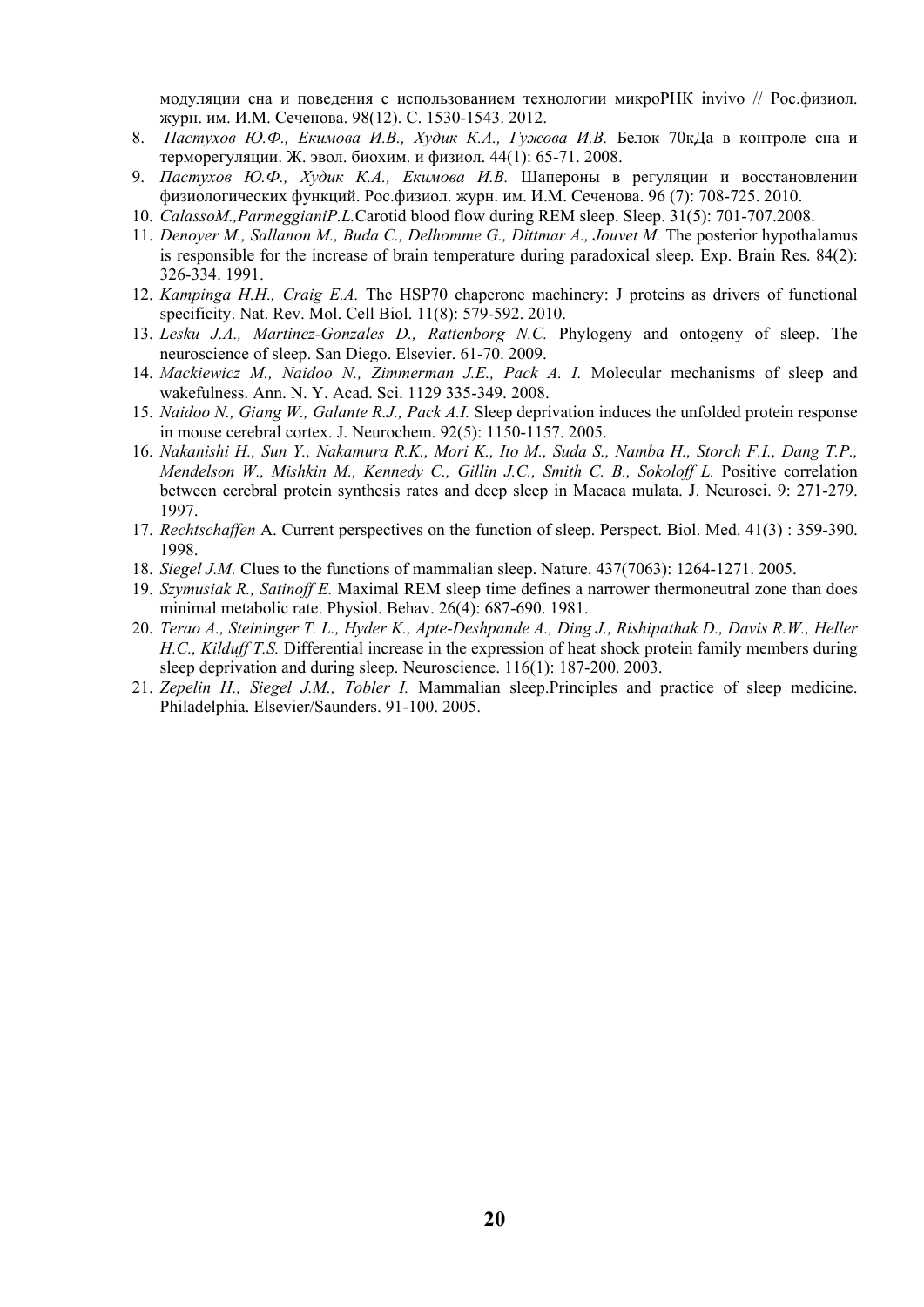#### **SLEEP CYCLE AND MOLECULAR SHAPERONES: FACTS, HYPOTHESES, GUESSES**

## *Yuriy Pastukhov I.M. Sechenov Institute of Evolutionary Physiology and Biochemistry, Russian Academy of Sciences, St Petersburg, Russia e-mail: pastukh36@mail.ru*

Homeothermy became possible in developing tachymetabolism, providing with effective active vital functions of species; it took time enough for economy of energy expenditure, "repair" of impaired proteins and an acceleration of new protein synthesis necessary for the recovery of structure and function of nervous cells. During evolution the way out was found – it is a permanent alternation of wakefulness and sleep. Functional importance of the alternation of Non-rapid eye movement sleep (NREMS) and REMS in homeotherms remains a mystery [17]. Consider the following groups of facts and their possible interpretation. A. Total deprivation of rest or sleep and prolongation of wakefulness induces cell stress and an increase in quantity of proteins with impaired structure, that is the basic signal for genetic expression of chaperones in the brain [15]; synthesis of the protein in the brain is inhibited. Unfortunately, the leading modern hypothesis about the important role of chaperone family Heat Shock Protein 70 kDa (HSP70) in protein biosynthesis and sleep recovery [14,20]) is based on a study of models of stress and does not permit to determine whether chaperone expression is associated with stress or sleep deprivation and which proteins are related to NREMS and which ones to REMS.

The following 3 groups of facts are basically related to NREMS. B. The key function of deep SWS is a decrease in catabolic processes and an increase in rate of protein synthesis in the brain [16,18]; the expression of chaperones seems to be inhibited [20]; C. In homoeothermic animals, inducible Hsp70i increases the duration of episodes and the total time of "natural" NREMS and decreases REMS [7]; exogenous constitutive Hsc70 was found to have no effect. D. Effects of Hsp70i enhances during the period of rehabilitation after stress [3]. These data and a range of another facts allow to presume that inducible forms of chaperones are involved in recovery of impaired proteins under stress and in degradation of faulty protein molecules (in interaction with ubiquitin proteasome system). It may occur during transition from active wakefulness to deep NREMS (in episodes of rest/quiet wakefulness, drowsiness, superficial NREMS). To increase synthesis of new proteins and, perhaps, improvement of their spatial structure (even under no stress, more than 30% proteins are "born" with incorrect structure) "the work" of constitutive forms enhances that takes more time to realize the functions.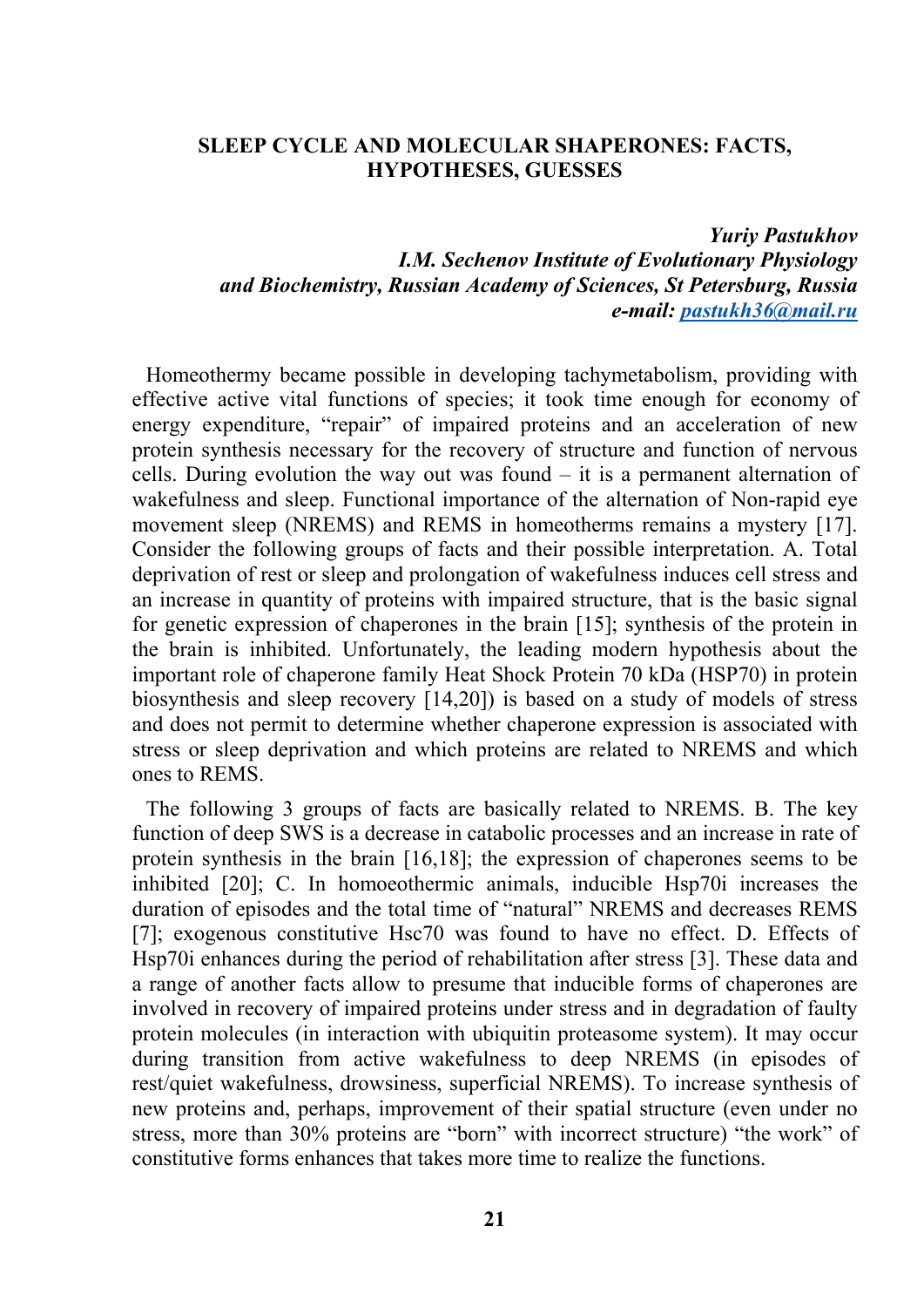Cycle sleep consisting of alternation of NREMS and REMS appears in the process of evolution of endothermy/homeothermy in mammals and birds [13,21]. The most important function of REMS is spontaneous brain activation during sleep that leads to an enhancement in circulation of the blood and an increase in brain temperature [6,10]. One can give only indirect data that the conditions during REMS can be favorable to recover the pool of chaperones spent in the previous stages of drowsiness and NREMS. First, an increase in brain temperature during wakefulness and sleep deprivation and, especially, during thermal preconditioning is an efficient way to enhance HSP70 expression and another chaperones and elevate their content in brain structures [5,9,20].

An increase in brain temperature in episodes of REMS is more efficient: it occurs spontaneously, and the way to achieve it is energetically more economical – on account of an increase in inflow of warm arterial blood to the brain by vertebral artery and a local enhancement in metabolic processes in the nervous tissue [10,11]. Second, the skeletal muscles in episodes of REMS are in the state of "functional paralysis" (atony) and they seem to have no chaperone expression that produces more favorable conditions for the expression in the brain. Third, there is a certain selectivity of chaperone expression in various structures of the brain [4]. It is to be proposed that favorable conditions of REMS contributes to chaperone overexpression, their issue from neurons (where they were expressed) to extracellular space and liquor. They can be internalized in those nervous cells, synapses and receptors, which participate in regulation of REMS and wakefulness, but which have no chaperone expression.

It is impossible to ignore maximal quantity of REMS in the thermoneutral zone in euthermal, including hibernating mammals [19] and altricial species for the first days after their birth, when the most axons do not reach the targets, and the processes of synaptogenesis are not completed yet [13]. It is known that chaperones participate in disassembly and assembly of protein complexes of synapses [1]. Frequent and long-lasting episodes of REMS can provide endogenous activation in nervous system, which is necessary for chaperone expression and their participation in biosynthetic processes. Since REMS is not consistent to stress, then the expression of constitutive forms of chaperones seems to occur during REMS.

It is possible that not all the above hypotheses and guesses will be experimentally confirmed. The above (item C), we reported an increase in NREMS when the level of Hsp70i is elevated in the brain [7]. Cell models showed that co-chaperone Hdj1 (family HSP40) closely interacts with Hsp70i, controlling the process of Hsp70i binding with the protein-"client" [12]. We assumed that Hdj1 exerts a somnogenic effect similar to Hsp70i. In order to confirm it we undertook an effort to physiologically correctly decrease the level of Hdj1 in the basic "center" of sleep in the ventrolateral preoptic area (VLPA) of hypothalamus in Wistar rats by lentiviral construction pLKO.1-shRNA-Hdj1, containing specific hairspin microRNA Hdj1. There are no such investigations in the world literature. It was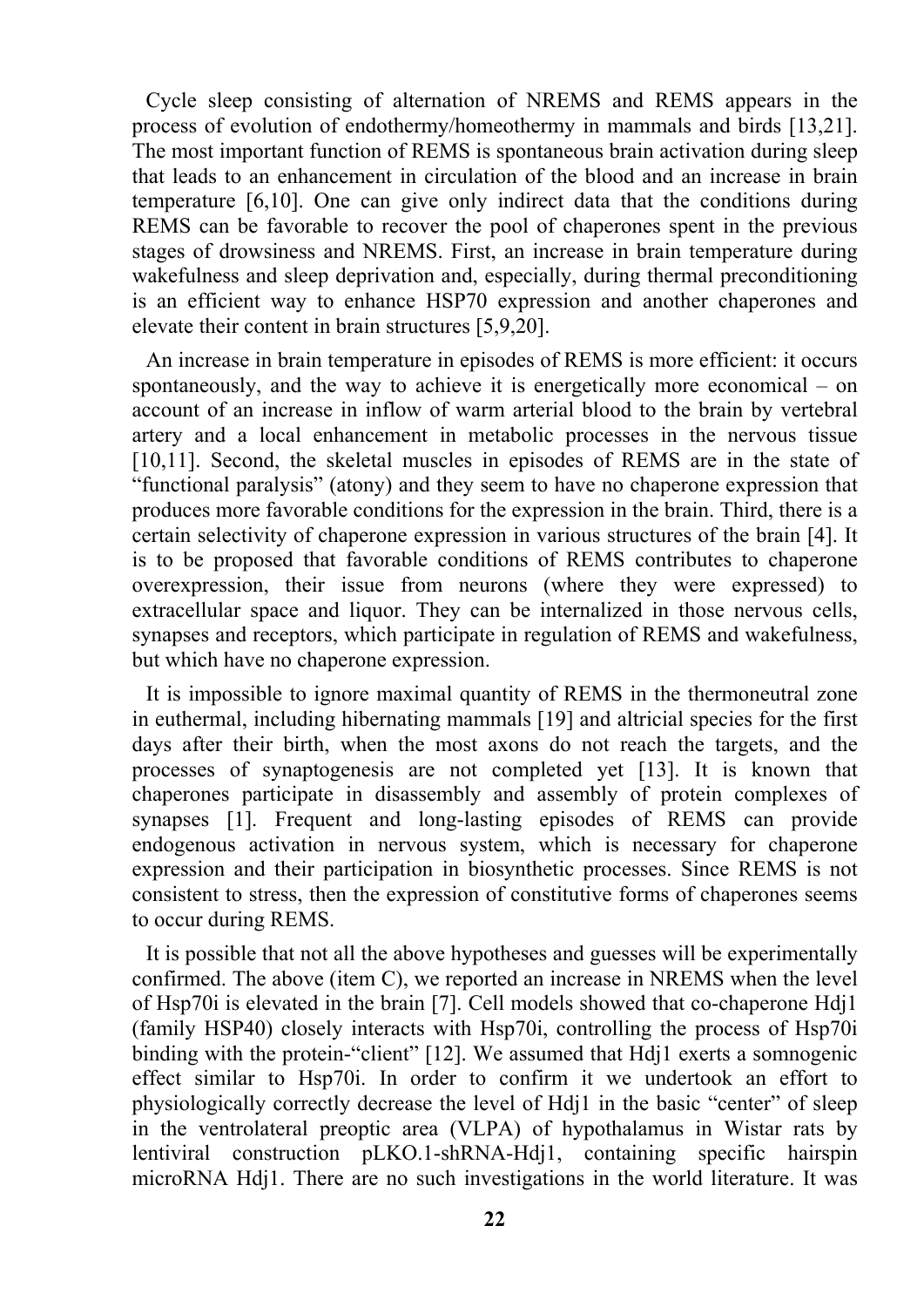found that 6 weeks after the transfection the level of Hdj1 in the VLPA decreases (by 65-80%), which is accompanied by not a decrease, as we expected, but an increase in time of SWS (in average by 60% in active nocturnal phase of the day) [8]. These data indicate that co-chaperone Hdj1 is a modulator of wakefulness in contract to Hsp70i, modulating NREMS. One can think that the increase in the level of Hdj1 could attenuate the function of inhibitor system of the VLPA directed to "keep up the centers of wakefulness in the state off". Using figure of speech, given in the monograph [2], it is possible to say that Hdj1 "switches off the switching off" by the side of the VLPA and uninhibits the mechanisms of wakefulness. The issue of how changes in the level of Hdj1 in neurons of the sleep "center" in the VLPA coincide with the recovery of protein structure and synthesis of new proteins remains unclear.

Thus, for the first time analysis of key molecular mechanisms of SWS and REMS and their alternation in the sleep cycle occurring daily during the whole life in humans and all homoeothermic animals was conducted. The idea related to critical importance of cyclic changes of chaperone HSP70 expression (in episodes of wakefulness and REMS) and an acceleration of protein synthesis (in episodes of deep NREMS) necessary for the recovery of structure and CNS functions, brain development, maintenance of sleep homeostasis and protein turnover is validated for vital activity of homeotherms. Results of the analysis regard molecular mechanisms of sleep disturbances that frequently result in various diseases.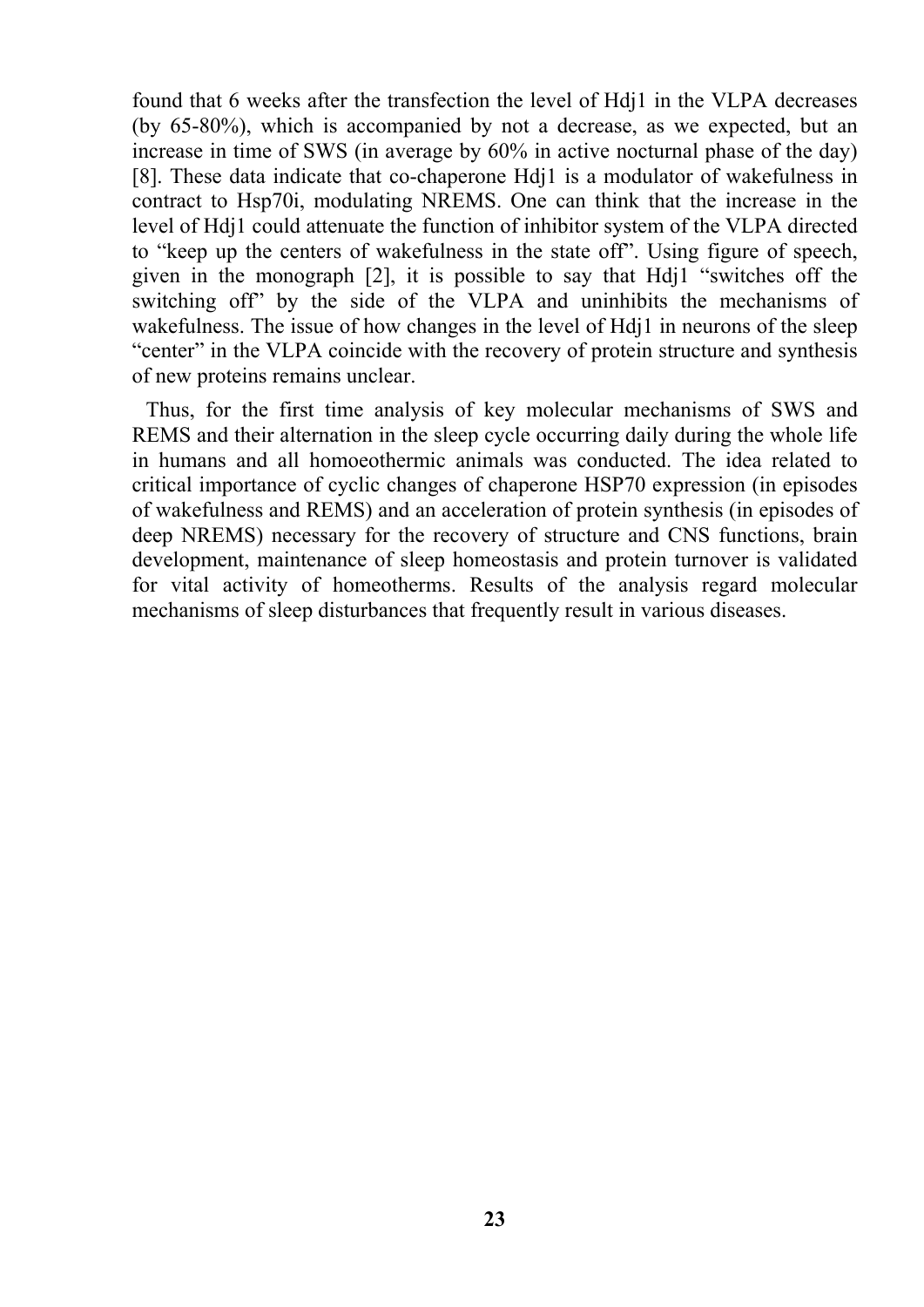#### **SLEEP AND THE NEW BRAIN PARADIGM**

## *Ivan Pigarev Institute for Information Transmission Problems (Kharkevich Institute), Russian Academy of Science, Moscow, Russia*

**Abstract.** Up to the present time cerebral cortex was considered as substrate for realization of the higher psychical functions and consciousness, and different cortical areas were regarded as structures specialized for processing of information coming from one particular sensory modality (visual, auditory, somatosensory and so on). Last studies of the cortical neurons in sleep-wake cycle demonstrated that during sleep the same neurons in the same cortical areas switched to processing of signals coming from the various visceral systems. After awakening these visceral responses disappeared and the neurons came back to processing of information coming from the external world. These observations indicate that most likely cortical areas are universal processors performed particular operations with incoming information independent of its origin. During wakefulness results of the information processing on the cortical level are directed to structures connected with organization of behaviour and consciousness, i.e. to basal ganglia. During sleep cortical output should be directed to structures performed higher integration of the visceral information, i.e. towards the hypothalamus. Results of sleep studies together with growing body of data from the other fields of neuroscience indicate that brain paradigm accepted in the twentieth century (in terms of T. Kuhn) should be changed.

In spite of thousands of studies devoted to investigation of various aspects of sleep up to the present time we did not have any satisfactory hypothesis which could unite all reported observations in a single and non contradictive theory. This fact can be connected with the main paradox of sleep state. It is generally accepted that sleep deprivation causes multiple visceral dysfunctions and finally unavoidable death of animal without obvious pathological changes in the brain. On the other hand the brightest changes during transition from wakefulness to sleep are happening in the central nervous system (including cerebral cortex). It stayed unclear how all known changes in cortical activity during sleep could be related to visceral health? This situation let us propose that it is likely that difficulties with understanding of sleep function are connected with wrong general paradigm [1] of brain organization which was established in the second part of the twentieth century and was based on the results obtained in studies performed in wakefulness. Below we formulate the main elements of this paradigm as we see it.

#### **Current paradigm used in brain studies**

1. The hierarchical principle of information processing is dominated in brain organization.

2. The cerebral cortex is considered as substrate of the highest level of information processing connected with cognitive functions, consciousness and memory.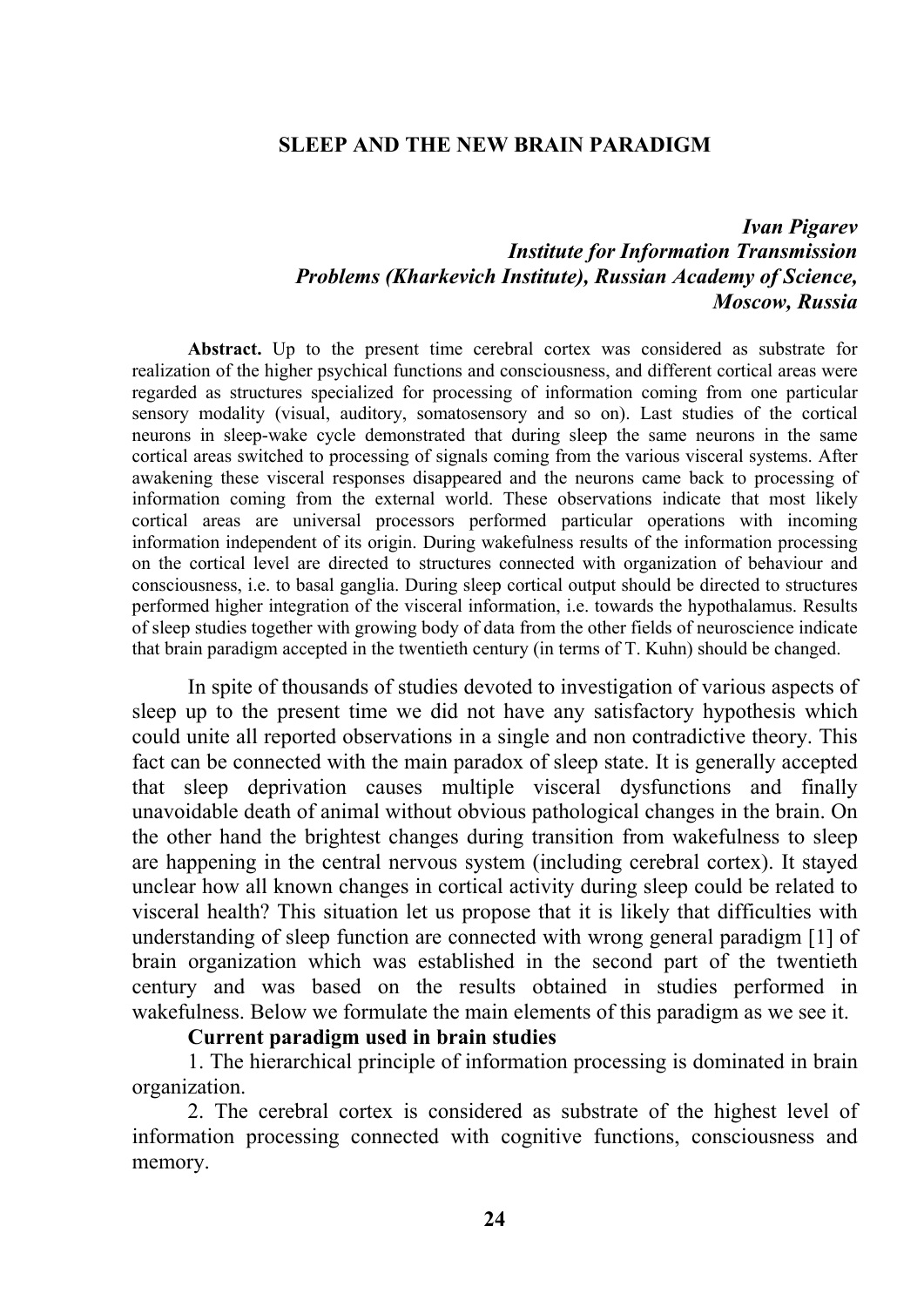3. Within the cerebral cortex information is processed in the serial "streams" of sensory areas, starting from the primary sensory representations towards the areas of higher level of analysis.

4. The tops of this hierarchy are the associative areas of the parietal, temporal and especially frontal cortex, where flows of various sensory modalities may converge for "associative" processing.

5. Diseases of the nervous system are caused by pathology of specific parts of the nervous system and are related to detectable morphological changes in these areas.

6. Visceral organs are working under the control of the autonomous nervous system.

7. Visceral systems do not have their representations in the cerebral cortex.

Within the frame of this paradigm it was quite natural to consider sleep as "the state for the brain", and there were no reasonable links between sleep and visceral health.

However, there were studies which did not fit to the presented paradigm. Here we will mention only some of them. First of all it is already a handbook information that general level of neuronal activity in the cerebral cortex demonstrated in electrophysiological studies was practically the same in wakefulness, and during sleep. On the other hand it was recognized that brain during sleep was isolated from exterosensory inputs. If activity of the cerebral cortex was really connected with consciousness one will expect that during sleep, when consciousness is disengaged cortical neuronal activity will be reduced. Stability of the mean level of cortical activation during transition from wakefulness to sleep first described in electrophysiological studies was later confirmed by neuroimaging methods [2], and authors of this study also paid attention to this obvious contradiction.

There were indications that anatomical organization of the thalamocortical and intracortical connectivities do not fit to the picture of segregated primary sensory and associative cortical areas [3, 4]. The concept of serial streams of cortical areas also looked rather weak given low robustness of any serial connectivity.

History of the computational science indicated that development of processors specialized for a single function is not an efficient way, and all modern computers are based on the universal processors.

Taking all that into the account we decided not to restrict ourselves by the frame of the above mentioned paradigm in the attempts to understand the function of sleep. The first target for revision was status of the cortical sensory areas. We made very simple proposal that cortical areas actually are universal processors. We hypothesized that the same cortical neurons which process exterosensory information in the cortical areas in wakefulness switch to the processing of visceral information during sleep [5]. In according to this proposal namely visceral inputs determine high level of activation in the cerebral cortex during sleep. Periodic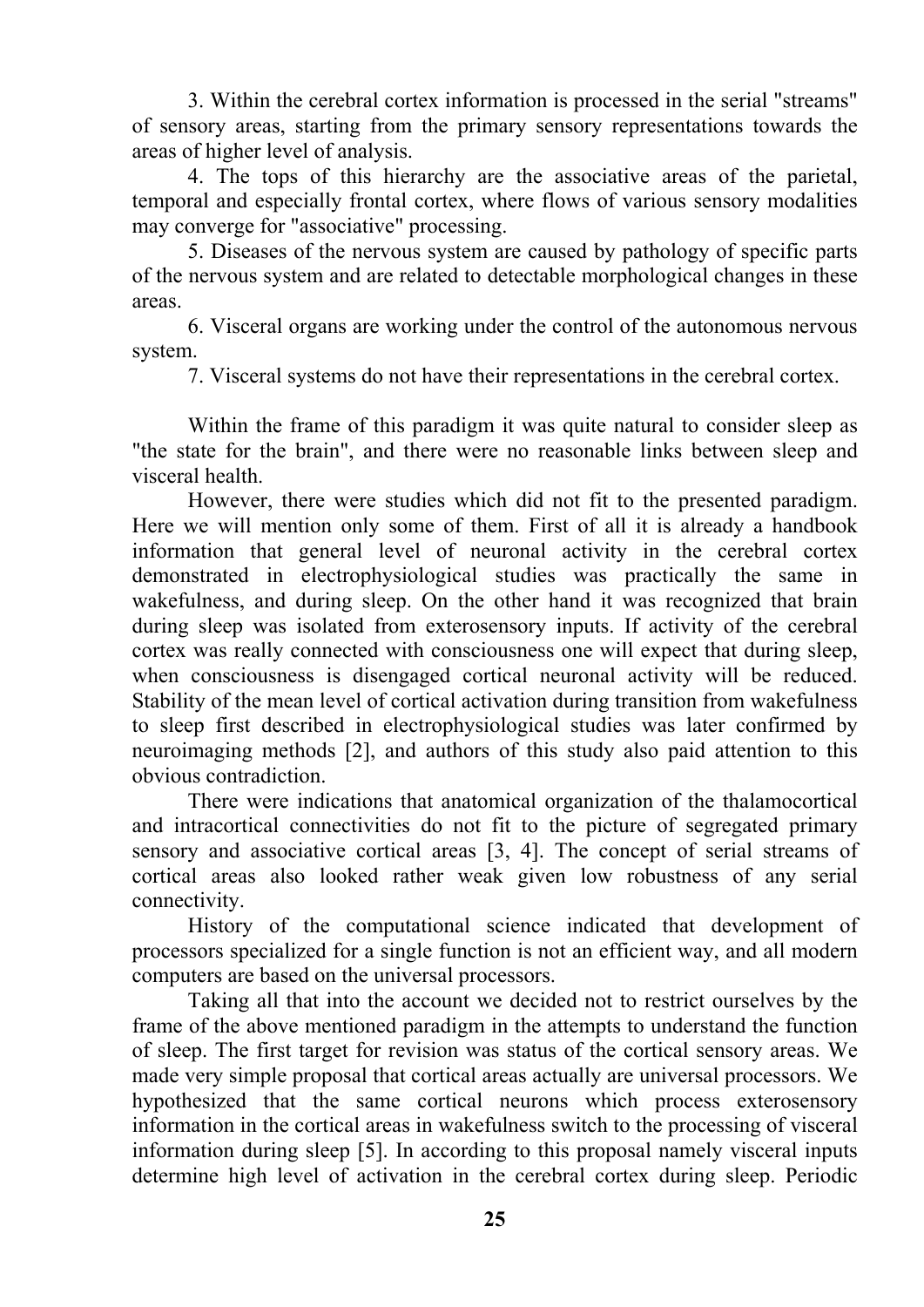pattern of visceral afferent flow coming from gastro-intestinal, cardiovascular and respiratory systems may define periodic burst-pause neuronal activity and slow waves in cortical EEG.

Experiments, which were undertaken in order to check the abovementioned proposal were presented in lectures within the frames of our previous schools and their results are mainly published. These experiments can be grouped in three blocks. First of all it was demonstrated that indeed neurons and cortical evoked responses in visual and somatosensory cortical areas of cats and monkeys, which in wakefulness reacted to corresponding sensory modality began to respond to electrical or magnetic stimulation of stomach and intestine during sleep. In all cases these visceral responses disappeared immediately after awakening of the animal[6, 7, 8, 9].

In the second block of studies we excluded electrical or magnetic stimulation. Instead of that natural myoelectrical activity of stomach and duodenum was recorded together with neuronal activity in various visual cortical areas. It was shown that during slow wave sleep cortical neurons and duodenum established causally defined correlation of activity, and cortical neurons appeared to be selective for particular types of duodenal cycles [10]. Periods of short desichronizations of the EEG well known during slow wave sleep often correspondedin time with migrating myoelectrical complexes of stomach [5].

In the third block of experiments we have demonstrated tonic and long lasting changes of statistical parameters and Fano phactor characterizing neuronal background activity in the cerebral cortex after changes of the content of the gastric cavity during stable slow wave sleep. The influence on stomach interoreceptors was achieved by injection of small amount of warm water into the stomach through the chronically implanted fistula.

Visceral responses during sleep were obtained not only to particular events in gastro-intestinal system, which was the main target during the first period of our studies but also to heart activity and respiration. Investigation of connections between cardio-vascular and respiratory systems and cerebral cortex and hippocampus in sleep-wake cycle now are in progress.

Thus all our experiments confirmed the proposal that indeed cerebral cortex switches to the processing of visceral information during sleep.

One may ask how information from various visceral systems may reach those cortical areas which in wakefulness are involved exclusively in processing of exterosensory or somatosensory information. For somatosensory cortical areas this question is much better investigated. In the middle of twentieth century evoked responses to stimulation of vagus or splanchnic nerves were demonstrated in various cortical areas in acute experiments under the anaesthesia [11 - 16]. However, later in chronicle experiments without anaesthesia these responses could not be reproduced [17]. In wakefulness neurons in these areas responded only to somatosensory and visual stimulation.

Previously observed responses to stimulation of these nerves were considered as artefacts of anaesthesia. Now we have demonstrated that such responses could be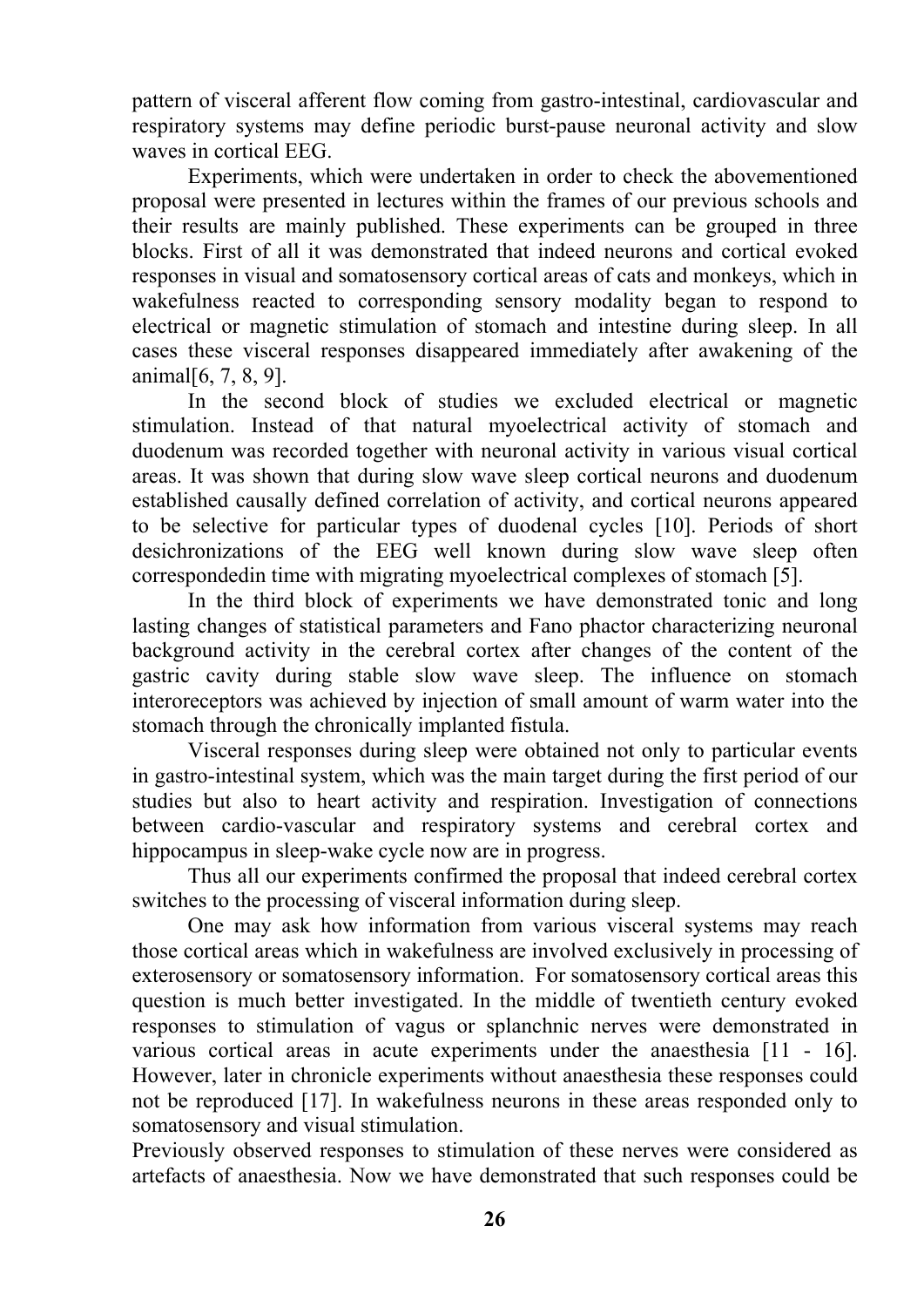obtained without anaesthesia but during sleep. However, vagus and splanchnic are relatively small nerves and could not provide sufficient flow of the visceral information for all cerebral cortex. It was necessary to think about other more powerful pathways.

It was well known since early anatomical studies of  $19<sup>th</sup>$  century [18] that visceral and somatosensory afferents terminate at the same neurons in spinal cord, and thus visceral information may travel to the cerebral cortex using the fibres of somatosensory columns. The fact of such combined projections was confirmed also in many recent studies, i.e.[19 - 21], and this overlap was regarded as the most probable mechanism of referred pains [22 - 24]. However, this overlap created the unresolved problem – how the central nervous system manages to distinguish which information is coming if this information was transferred by the same neuronal fibres. Our hypothesis offers the very likely solution of this problem – transmission of the somatosensory information happens during period of wakefulness, while visceral information travel to the central nervous system using the same fibres but during sleep when muscles are relaxed, and movements are excluded.

To check this proposal we have investigated propagation of signals by columns of the spinal cord in sleep wake cycle. These experiments were done in rabbits. In order to classify the states of vigilance electrodes for chronicle recordings of the EEG, EMG and EOG were implanted. In addition recording electrode was implanted in the bone of the lumbar vertebra, above the axonal pathways. This electrode simultaneously recorded slow electrical waves (local EEG of spinal cord) and multifibre neurogram. In the figure 1 we show this multifibre neurogram (channel 3) recorded in one such experiment together with cortical EEG (channel 1) and EMG from the neck muscles (channel 3), at the time of transition from wakefulness to slow wave sleep. The record starts from the state of wakefulness. During this state rabbit moved and spike activity in spinal cord was very high. After a while rabbit began to move less and finally stopped but still was awake. In this state spike activity in spinal cord first diminished and finally disappeared completely, what reflected the lack of rear paw motion. However, with first slow waves in cortical EEG spike activity in spinal cord again appeared, and its level grew in parallel with sleep development.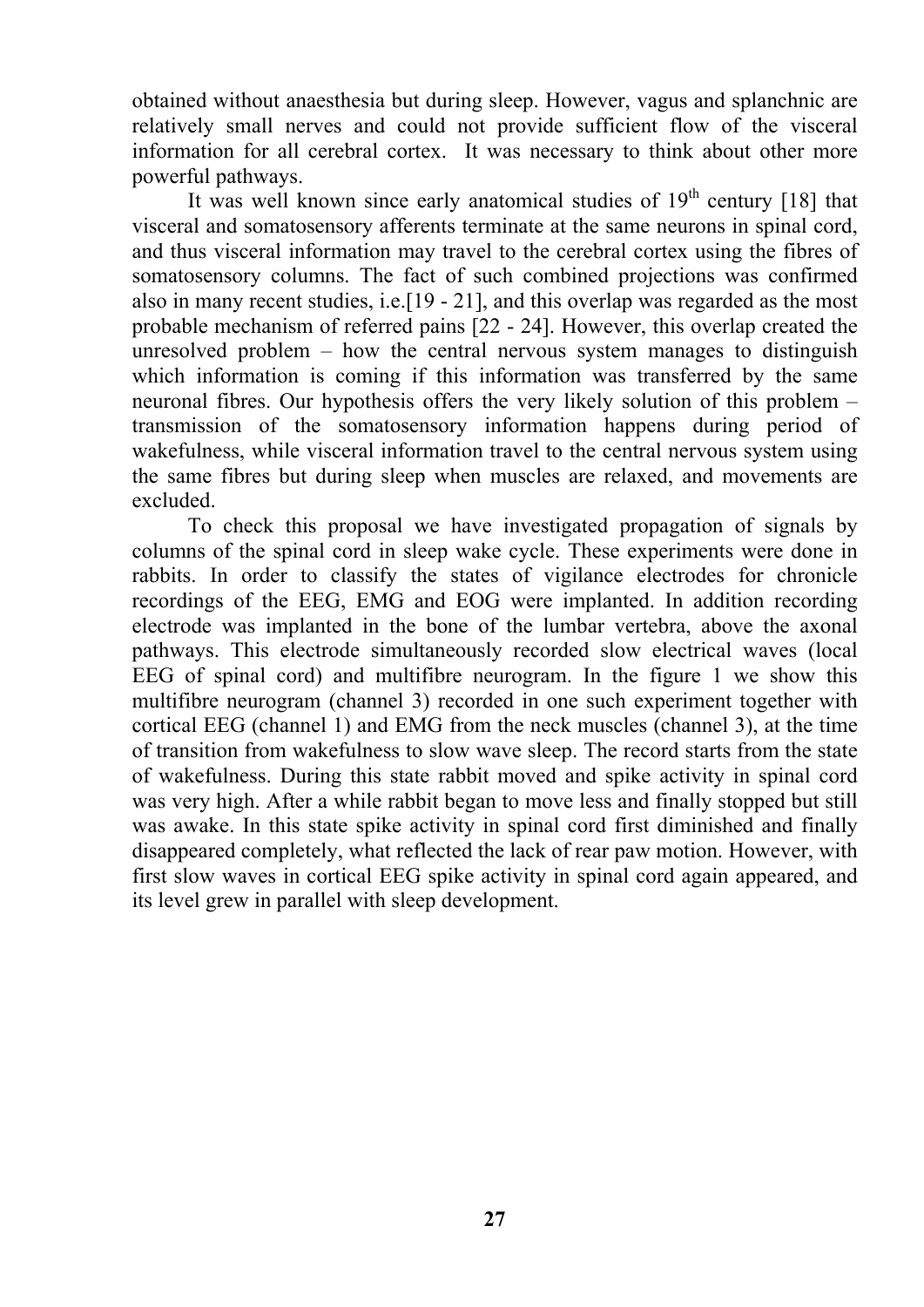

Fig. 1.Transition from wakefulness to slow wave sleep (190 s).1 - cortical EEG; 2 - EMG of the neck muscles; 3 - multifibre activity of the spinal cord.

With transition from slow wave sleep to REM sleep, patter of spike activity in spinal cord changed (Fig. 2). Now activity became bursty, but still was very high in spite of the total muscle atonia which take place in this state of animal.



Fig.2. Transition from slow wave sleep to REM sleep (60 s), and to wakefulness (130 s). 1 - EOG; 2 cortical EEG; 3 - EMG of neck muscles; 4 - multifibre activity of neck muscles.

This experiment demonstrated that during sleep activity in spinal cord fibres continue in spite of the lack of motion. Which signals are going along these fibres during sleep? This experiment did not give the direct answer on this question but it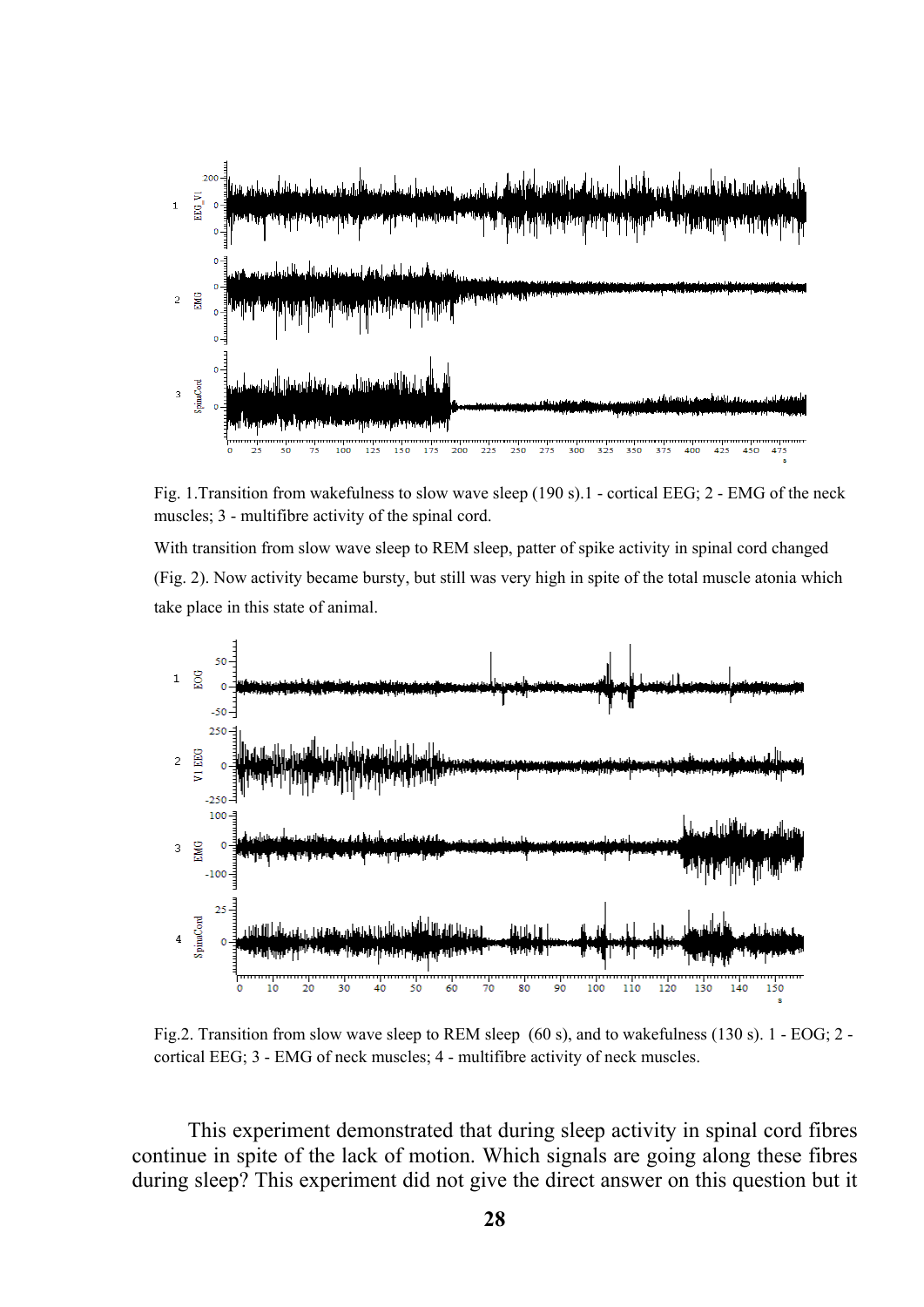is very likely that spikes in spinal cord, which were recorded during sleep, reflected informational exchange between the brain and visceral organs.

Pathways of the visceral information to the visual cortical areas to our knowledge never were specially investigated. Here we can offer only some considerations. It is known that in the main thalamic visual relay – lateral geniculate nucleus, retinal synaptic terminals form only one third. Another one third of terminals belong to backward cortico-thalamic projections. And another one third is of non-visual origin, and come from the pontine and brain stem regions [25]. Activation from these pontine nuclei reaches lateral geniculate nucleus and cortical visual areas during sleep, especially during REM sleep, and is responsible for the well known ponto-geniculo-occipital waves [26]. There were no studies of the origin of this pontine activity. However, location of those nuclei let propose their visceral origin. Other brain stem projections to the lateral geniculate nucleus also can be engaged into the transfer of the visceral information.

In discussion of cortical visceral activation during sleep one often argues that these visceral responses can be of nonspecific origin resembling sensory triggered K-complexes. This question was investigated in details in our recent study [27] where it was shown that visually induced K-complexes had absolutely specific origin. Even more, K-complexes could be induced by sensory stimuli only during short interval of developing sleep while cortical visceral responses were recorded during periods of deep slow wave sleep when K-complexes could not be induced by any sensory stimulation. In addition, in this study the arguments were offered that sensory induced K-complexes in reality reflected the excitation coming from visceral systems.

Observed transition of the cerebral cortex to processing of the visceral signals during sleep is an additional strong argument in favor of revision of the current brain paradigm. But sleep studies are not alone on this way. Many other experimental results in various fields of neuroscience and clinical observations also indicate that existed paradigm needs revision [14 ]. Below we offer the features of the emerging new brain paradigm.

## **The emerging features of the new brain paradigm**

1. The heterarchical processing of information is dominated in brain organization.

2. Cognitive functions and consciousness are connected with activity of the supracortical levels of information processing located in subcortical structures.

3. All cortical areas are the structures of the same level of complexity, and are working in parallel.

4. The term "associative cortical areas" was established as a result of historical wrong belief and nonsufficient spatial resolution of the first electrophysiological methods.

5. Diseases of the nervous system may be caused by changes in efficiency of informational exchange (connections) between quite healthy parts of the central nervous system.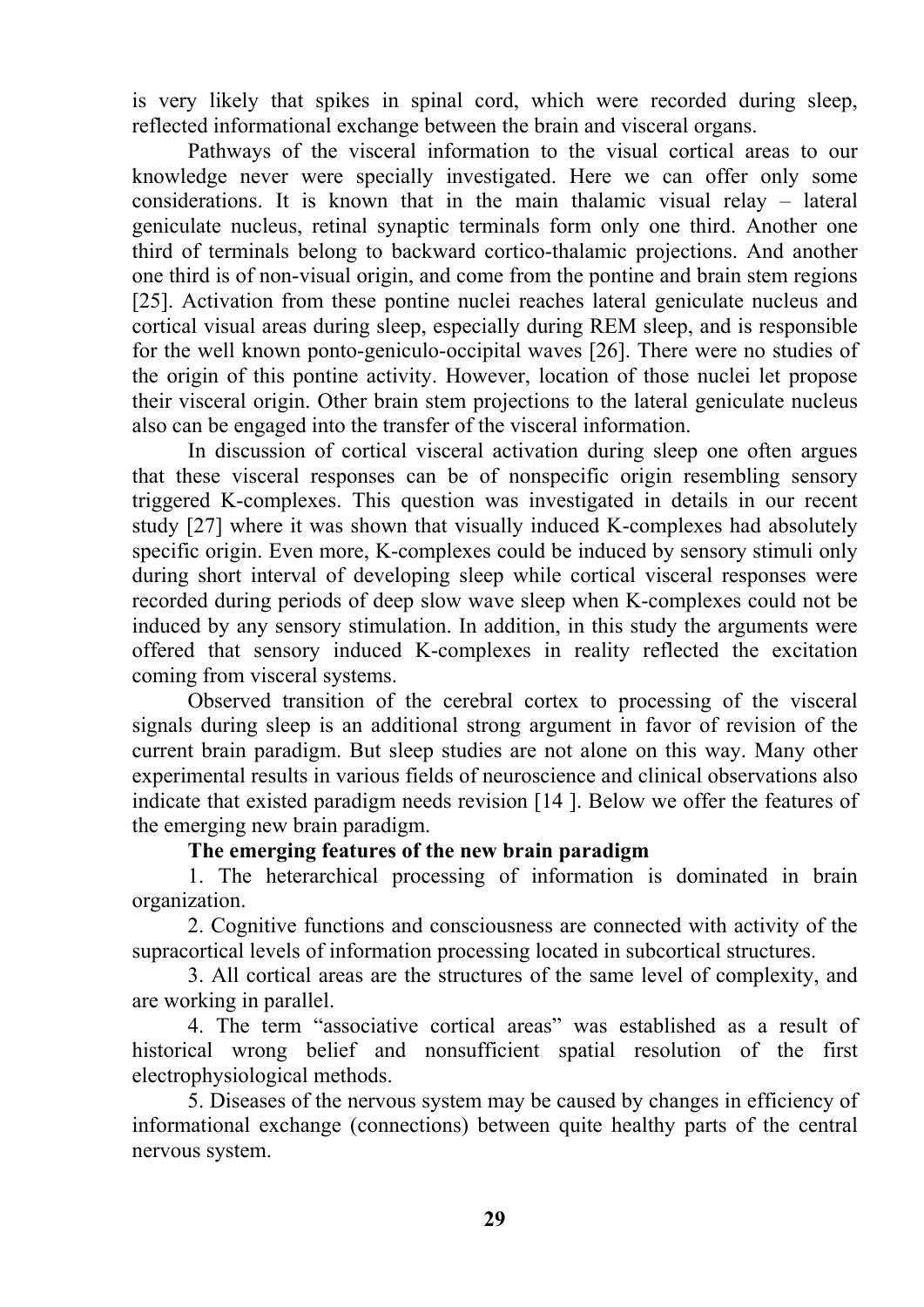6. Visceral organs are indeed under the control of the autonomous nervous systembut only during wakefulness.

7. All areas of the cerebral cortex and other brain structures (like hippocampus, amygdala and others) are involved in the visceral control during sleep.

Creator of the science paradigm ideology Thomas Kuhn [1] made very sad but reasonable conclusion. He wrote that any new scientific paradigms become properly understood and accepted only by the new generation of scientists. That is why the school for young scientists is the optimal place to offer the features of the future emerging brain paradigm.

**Acknowledgements**. I am very thankful to my colleagues and friends participated in various parts of this study: H.Almirall, M.Pigareva, V.Bagaev, Е.Levichkina, N.Bibikov, G.Fedorov, I.Busigina.

#### **This study was supported by RFBR grant13-04-00941**

#### **REFERENCES**

- 1. Kuhn T. The structure of scientific revolutions. ChicagoUniv. Press. 1962. Кун Т. Структур анаучных революций. Москва. Прогресс. 1975.
- 2. Balkin Th.J., Braun A.R., Wesensten N.J., Jeffries K., Varga M., Baldwin P., Belenky G., Herscovitch P. The process of awakening: a PET study of regional brain activity patterns mediating the re-establishment of alertness and consciousness. Brain. 2002. 125: 2308 – 2319.3.
- 3. Diamond, I.T., 1979. The subdivisions of neocortex: A proposal to revise the traditional view of sensory, motor, and association areas, in *Progress in Psychobiology and Physiological Psychology* 8 (J.M. Sprague, A.N. Epstein, Eds.), New York: Academic Press, pp. 1-43.4.
- 4. Diamond, I.T. Fitzpatric D., Sprague J.M. The extrastriate visual cortex. A historical approach to the relation between the "visuo-sensory" and visuo-psychic" areas. Cerebral cortex. Plenum Publishing Corp. 1985.  $3: 63 - 87$ .
- 5. Пигарев И.Н. Висцеральная теория сна. Журн.высш.нервн.деят. 2013. 63: 86-104.Pigarev I.N. Visceral theory of sleep. J. Higher Nervous Activity. 2013.63:86-104.
- 6. Pigarev I.N. Neurons of visual cortex respond to visceral stimulation during slow wave sleep. Neuroscience. 1994. 62: 1237-1243.
- 7. Pigarev I.N., Almirall H., Pigareva M.L., Bautista V., Sánchez-Bahillo A., Barcia C., Herrero T.M. Visceral signals reach visual cortex during slow wave sleep. Study in monkeys . Acta Neurobiol. Experiment. 2006, 66:. 69-73.
- 8. Pigarev I.N., Almirall H., Pigareva M.L. Cortical evoked responses to magnetic stimulation of macaque's abdominal wall in sleep-wake cycle. Acta Neurobiol. Exp., 2008. 68: 91-96.
- 9. Pigarev I.N., Piogareva M.L. Sleep and the control of visceral functions. Neuroscience and Behavioural Physiology. 2012. 42: 948 – 956.
- 10. Pigarev I.N., Bagaev V.A., Levichkina E.V., Fedorov G.O., Busigina I.I. Cortical visual areas process intestinal information during slow-wave sleep. Neurogastroenterology and motility. 2013. 25: 268- 275.
- 11. Amassian V.E. Cortical representation of visceral afferents. J. Neurophysiol. 1951.14: 435.
- 12. Bailey, P., Bremer, F. A sensory cortical representation of the vagus nerve. With a note on the effects of low blood presure on the cortical electrogramm. J. Neurophysiol. 1938. 1: 405.
- 13. Downman C.B. Cerebral destination of splanchnic afferent impulses. J. Physiol. 1951. 113: 454.
- 14. O'Brien J.H., Pimpaneau A, Albe-Fessard D. Evoked cortical responses to vagal laryngeal and facial afferents in monkeys under chloralose anaesthesia. Electroencephalogr. Clin. Neurophysiol. 1971. 31:  $7-20.$
- 15. Ito S. Electrophysiological evidence for projections of myelinated and nonmyelinated primary vagal afferents to the rat insular cortex. Neurosci. Lett. 1994. 179: 29–32.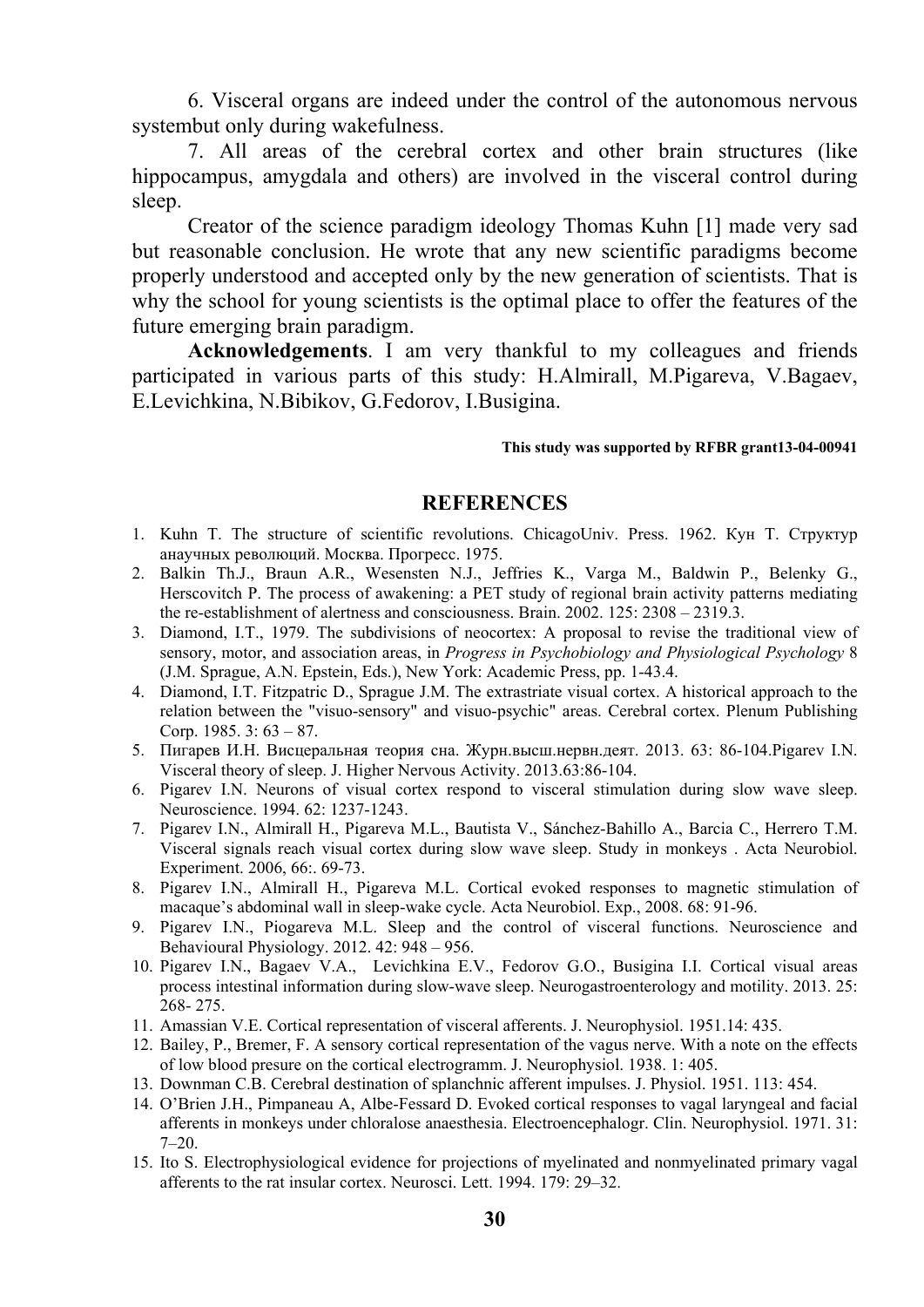- 16. Ito S. Visceral region in the rat primary somatosensory cortex identified by vagal evoked potential. J. Comp. Neurol. 2002. 444: 10–24.
- 17. Chernigovskiy V. N. Interoceptors. 1960.Medgiz, Moscow. 620 p.
- 18. Head H. On disturbances of sensation with especial reference to the pain of visceral disease. Brain. 1896. 19:11–276.
- 19. Kuo D.C., Krauthamer G.M., Yamasaki D.S.. The organization of visceral sensory neurons in thoracic dorsal root ganglia (DRG) of the cat studied by horseradish peroxidase (HRP) reaction using the cryostat. Brain Res. 1981. 208: 187–91.
- 20. Cervero F, Connell LA, Lawson SN. Somatic and visceral primary afferents in the lower thoracic dorsal root ganglia of the cat. J. Comp. Neurol. 1984. 228: 422–31.
- 21. Perry M.J., Lawson S.N.. Differences in expression of oligosaccharides, neuropeptides, carbonic anhydrase and neurofilament in rat primary afferent neurons retrogradely labelled via skin, muscle or visceral nerves. Neuroscience 1998. 85: 293–310.
- 22. Arendt-Nielsen L., Svensson P. Referred muscle pain: basic and clinical findings. Clin. J. Pain 2001. 17: 11–9.
- 23. Peles S.H., Miranda A., Shaker R., Sengupta J.N. Acute nociceptive somatic stimulus sensitizes neurones in the spinal cord to colonic distension in the rat. J. Physiol. 2004. 560: 291–302.
- 24. Hobson A.R., Chizh B., Hicks K., Aziz Q., Worthen S., Lawrence P., Dewi O., Boyle Y.. Neurophysiological evaluation of convergent afferents innervating the human esophagus and area of referred pain on the anterior chest wall. Am. J. Physiol. Gastrointest. Liver. Physiol. 2010. 298: G31– 36.
- 25. Hughes H.C., Mullikin W.H. Brainstem afferents to the lateral geniculate nucleus of the cat. Exp. Brain. Res. 1984. 54: 253–258.
- 26. Brooks D.C., Bizzi E. Brain stem electrical activity during deep sleep. Arch. Ital. Biol 1963; 101: 648–665.
- 27. Pigarev I.N., Fedorov G.O., Levichkina E.V., Marimon J.M., Pigareva M.L., Almirall H. Visually triggered K-complexes: a study in New Zealand rabbits. Experimental Brain Research. 2011. 210: 131-142; DOI: 10.1007/s00221-011-2606-2
- 28. Moller A.R. What is new in systems neuroscience. BIT's 4th Annual Congress of NeuroTalk-2013. Xi'an. China. P. 139.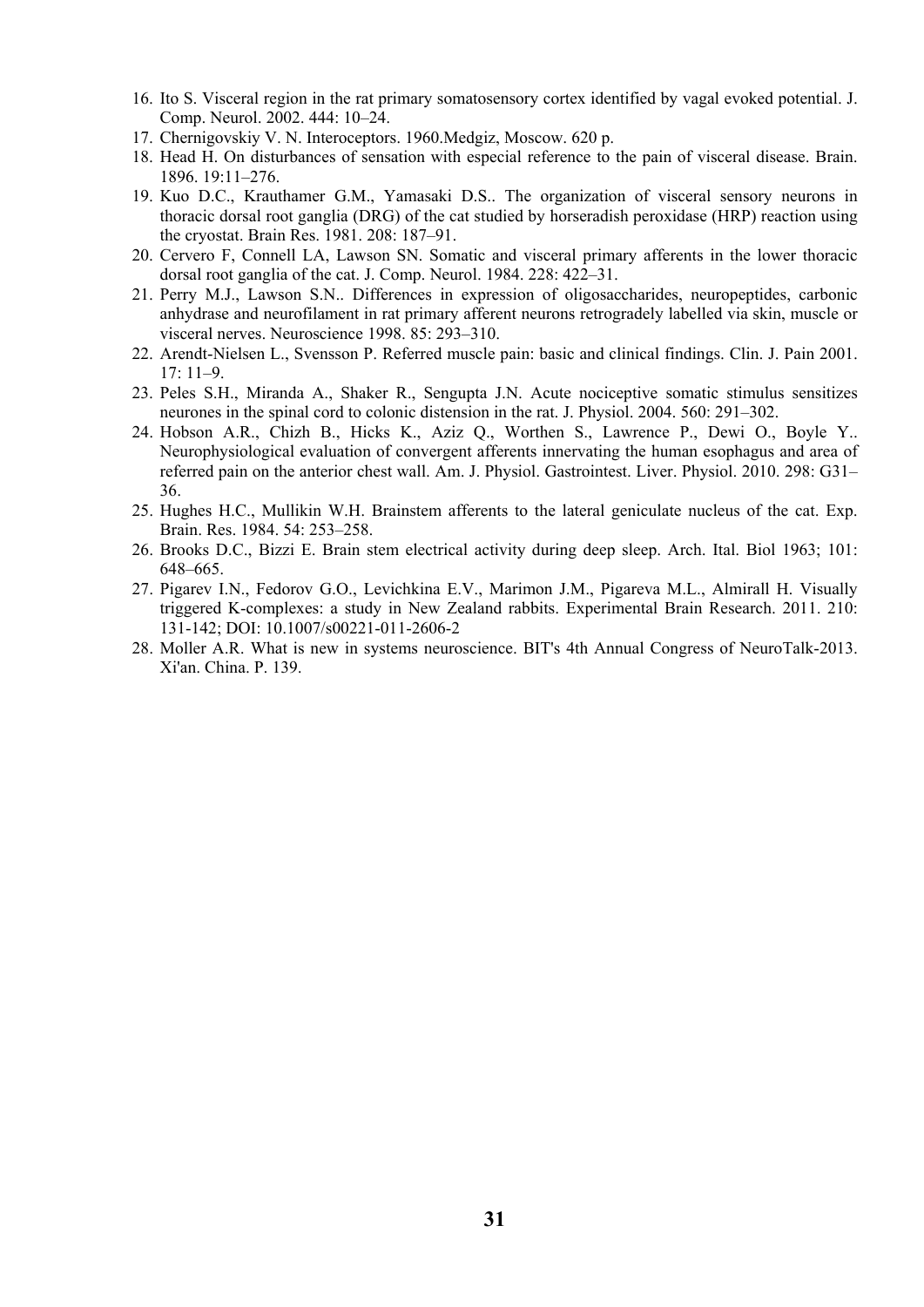#### **INSOMNIA AND HYPERAROUSAL - STATE OF THE SCIENCE**

#### *Dieter Riemann, PhD Department of Psychiatry and Psychotherapy, University of Freiburg Medical Center, Freiburg, Germany e-mail: Dieter.Riemann@uniklinik-freiburg.de*

Insomnia is one of the most frequent sleep disorders being more prevalent in women than in men and its prevalence increases with age. Insomnia is characterized by difficulties falling asleep, maintaining sleep, non-restorative sleep and associated daytime consequences like decreases in attention and concentration, heightened irritability and negative mood swings. It has also been shown, that chronic insomnia is coupled with an increased risk for depressive disorders in the long run. From a diagnostic point of view Primary Insomnia (PI) has to be differentiated from other types of insomnia related to other mental/somatic disorders or substance use/ withdrawal. In DSM-V "Insomnia Disorder" will be introduced as a new general concept of insomnia. With respect to the diagnostic process, apart from clinical anamnesis, sleep questionnaires and sleep diaries play an important role to encompass all relevant symptoms. Current etiological models of Primary Insomnia highlight the role of cognitive, emotional and physiological hyperarousal for the development and maintenance of the disorder. The so-called 3P model posits that there are important premorbid, precipitating and perpetuating factors of high relevance for the etiology and maintenance of the disorder. This presentation aims at reviewing the evidence for hyperarousal in insomnia with an emphasis on neurobiological studies. Indicators of physiological hyperarousal include EEG-derived polysomnographic variables, autonomous and neuroendocrine variables as well as outcome parameters of neuroimaging studies. So far, there is evidence that patients with insomnia show signs of increased autonomous and central nervous system arousal, as demonstrated by increased heart rate during sleep, increased amounts of fast frequencies in the sleep EEG, increased no. of microarousals (especially during REM sleep) and a lesser deactivation of several brain areas during insomniac sleep compared to good sleep. However, we have yet to learn: 1) whether physiological hyperarousal is a cause or consequence of insomnia; 2) what is the genetic basis of hyperarousal and what is the impact of early-life stressors and other life events; and 3) what is the neurobiological basis of hyperarousal and how can it be modified in the most efficient manner without causing severe adverse effects. This issue applies directly to therapeutic avenues towards insomnia – at present, pharmacologically the benzodazepine receptor agonists are still dominating treatment, though their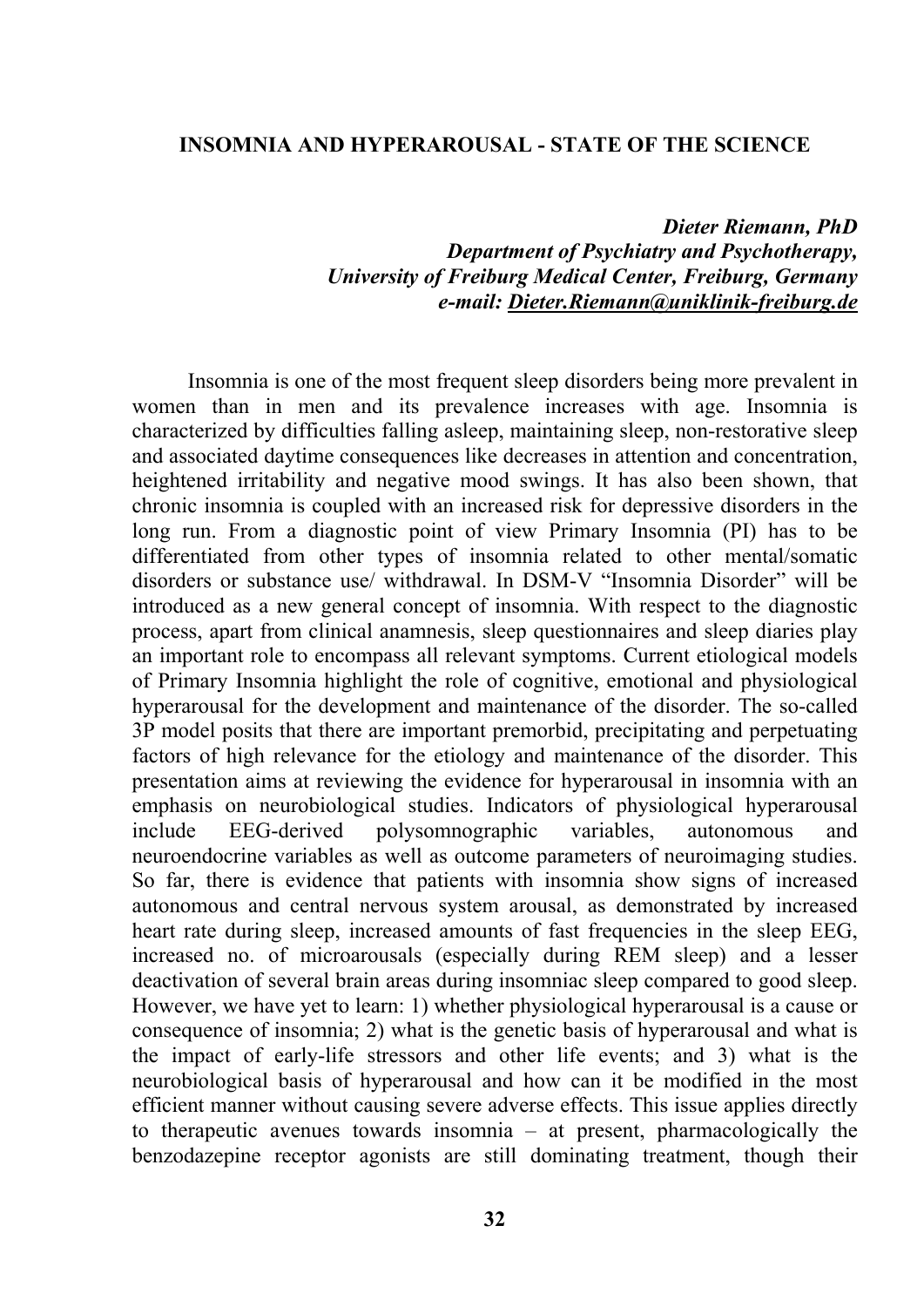application is coupled with adverse events like development of tolerance and abuse.

Alternatively, cognitive-behavioral treatment for insomnia (CBT-I) has been demonstrated to be as effective without many critical side-effects and more sustainable effects in the long run.

#### **REFERENCES**

- 1. Baglioni C., Battagliese G., Feige B., et al. Insomnia as a predictor of depression: a meta-analytic evaluation of longitudinal epidemiological studies. J. Affect Disord. 2011;135:10-9
- 2. Bonnet MH, Arand DL. Hyperarousal and insomnia: state of the science. Sleep Med. Rev. 2010;14:9- 15.
- 3. Perlis M.L., Giles D.E., Mendelson W.B., et al. Psychophysiological insomnia: the behavioural model and a neurocognitive perspective. J. Sleep Res. 1997; 6:179-88.
- 4. Riemann D., Spiegelhalder K., Feige B., et al. The hyperarousal model of insomnia: a review of the concept and its evidence. Sleep Med. Rev. 2010;14:19-31.
- 5. Riemann D., Spiegelhalder K., Nissen C., et al. REM sleep instability a new pathway for insomnia? Pharmacopsychiatry 2012;45:167-76.
- 6. Spielman A.J., Caruso L.S., Glovinsky P.B.. A behavioral perspective on insomnia treatment. Psychiatr. Clin. North Am. 1987; 10:541-53.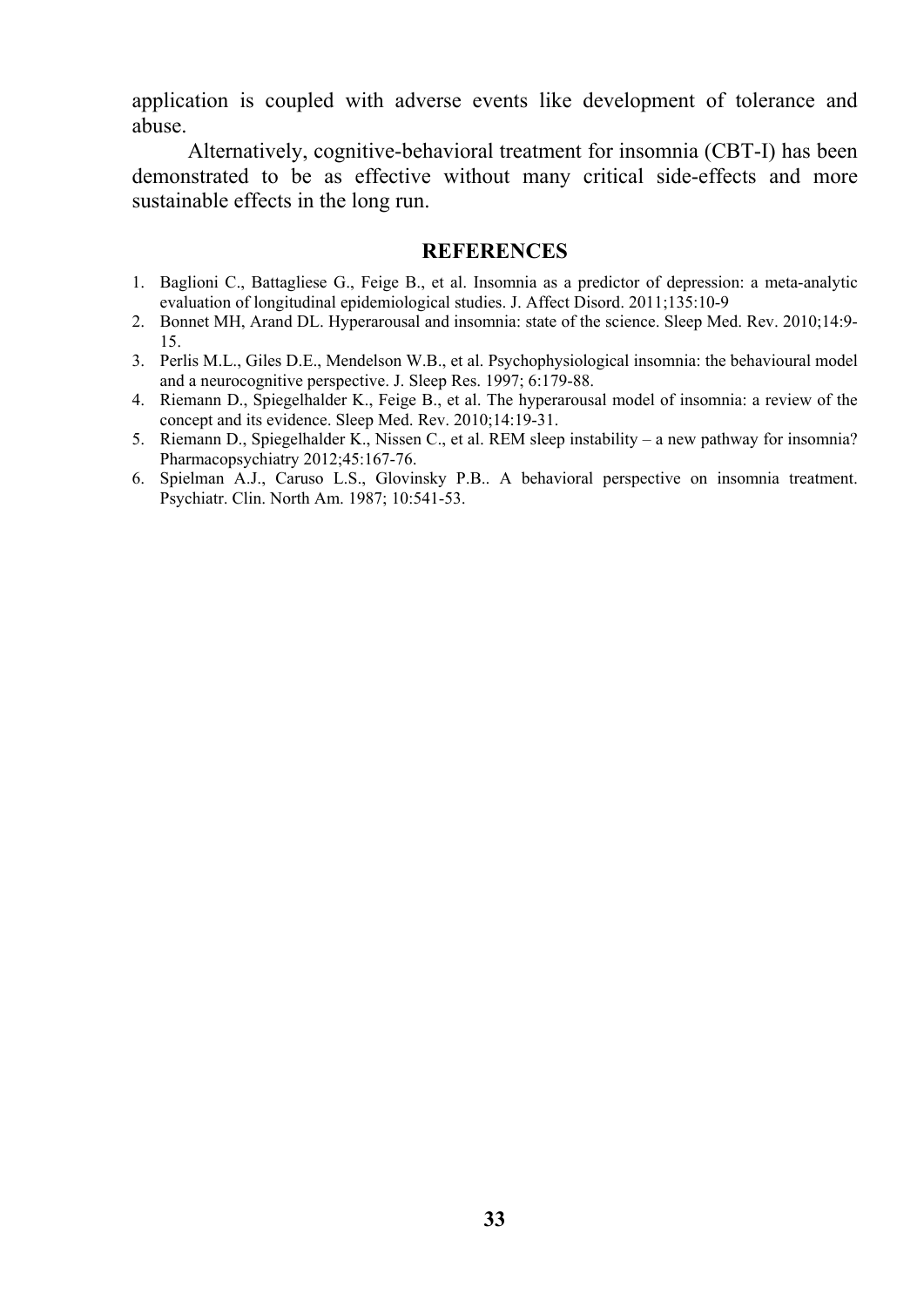#### **ТЕЗИСЫ КОНФЕРЕНЦИИ**

## **ABSTRACTS**

#### **PREDICTING THE MOMENTS OF CRITICAL VIGILANCE DECLINE BY VISUOMOTOR COORDINATION PARAMETERS**

*Arsenyev G.N., Tkachenko O.N., Ukraintseva U.V., Dorokhov V.B. Institute of Higher Nervous Activity and Neurophysiology of RAS, Moscow, Russia e-mail: byron100z@gmail.com* 

A psychomotor test for visuo-motor coordination analysis has been developed. In 20-40 minutes the test can induce the state of monotony accompanied by decreasing vigilance and subsequent microsleep. The subject had to follow a small cycle slowly moving in circular orbit on a screen with a mouse cursor. When an additional target unexpectedly appeared, he had to catch it with a cursor and click a mouse button when the cursor was on it. Eye movements were recorded with an eye-tracker (Eyegaze Development System, LC Technologies, USA). The experts marked the episodes of declined vigilance based on EEG and video of a subject. These episodes and 4-minute periods before them were analyzed.

Analysis of temporal parameters of visuo-motor coordination demonstrated their high sensitivity to the operator's performance decrement caused by vigilance decline. We have found the increase of variability in pursuit eye movements and mouse cursor movements during the episodes of lowered vigilance before the appearance of the additional target and also a growing latency of saccadic eye movements, cursor movements and mouse button presses when the cursor contacted the additional target. Significant positive correlation for variability in pursuit eye movements and latency of a mouse button press was found as well as the correlation between mouse cursor deviation and saccades latency.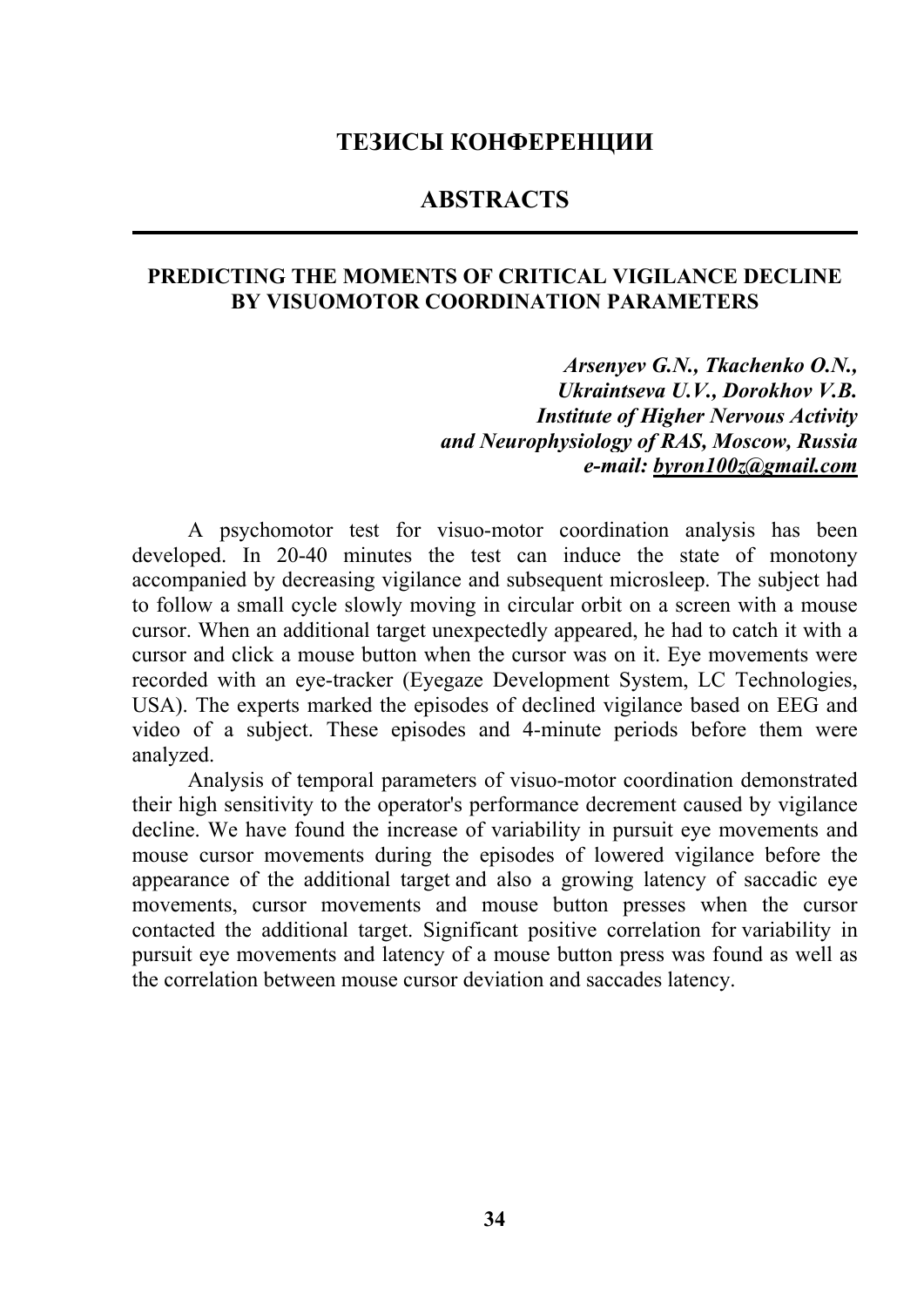## **ПРОГНОЗИРОВАНИЕ СНИЖЕНИЯ УРОВНЯ БОДРСТВОВАНИЯ ПО ПАРАМЕТРАМ ЗРИТЕЛЬНО-МОТОРНОЙ КООРДИНАЦИИ**

*Арсеньев Г.Н., Ткаченко О.Н., Дорохов В.Б. Институт высшей нервной деятельности и нейрофизиологии РАН, Москва, Россия e-mail: byron100z@gmail.com* 

Разработан психомоторный тест для анализа зрительно-моторной координации, позволяющий в течение 20-40 минут вызывать состояние монотонии, сопровождающееся снижением уровня бодрствования с последующим микросном. Испытуемый прослеживал курсором мыши кружок, медленно вращающийся на экране монитора по круговой орбите, и при неожиданном появлении дополнительной движущейся цели должен был догнать ее курсором "мыши" и при касании - нажать клавишу "мыши". Движения глаз регистрировались видеотрекером (Eyegaze Development System, LC Technologies, USA). Анализировались эпизоды, которые по показателям ЭЭГ и видеоизображению испытуемого оценивались экспертами как снижение уровня бодрствования, а также 4-х минутные участки записи, предшествующие этим эпизодам.

Анализ временных показателей зрительно-моторной координации выявил их высокую чувствительность к снижению работоспособности оператора, вызываемой снижением уровня бодрствования. Показано увеличение вариабельности прослеживающих движений глаз и курсора мыши на участках со снижением уровня бодрствования перед появлением дополнительной цели, а также увеличение латентных периодов саккадических движений глаз, движения курсора и нажатия на клавишу «мыши» при контакте курсора с дополнительной целью. Выявлена достоверная положительная корреляция для вариабельности прослеживающих движений глаз и латентным периодом нажатия кнопки «мыши», а также вариабельности отклонения курсора мыши и латентным периодом саккад.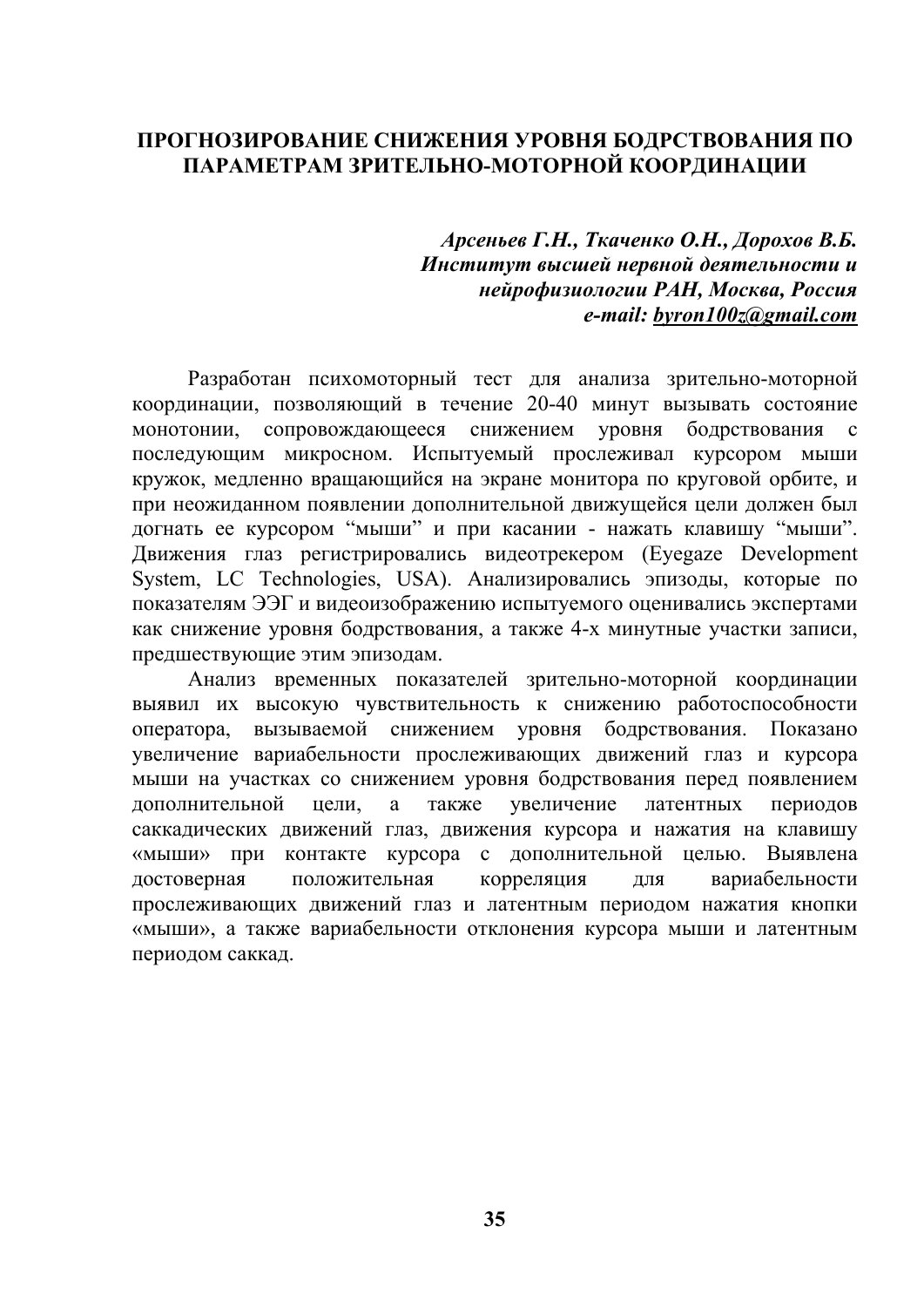#### **SLEEP, MELATONIN AND PERFORMANCE IN SHIFT-WORKERS LIVING IN THE NORTHERN REGION OF RUSSIA**

## *Bochkarev M.V.1 , Ragozin O.N.<sup>2</sup> , Simonov V.N.<sup>2</sup> 1 ConTerra LLC, St. Petersburg, 2 Khanty-Mansiysk State Medical Academy, Khanty-Mansiysk, Russia e-mail: mbochkarev@circadian.com*

Shift work is an integral part of the aid station service. The aim of the study was to investigate changes in the quality of sleep, melatonin level and psychomotor performance in health care shift-workers during periods of extreme changes in photoperiod in the Northern region.

Methods: The study was performed within 2 weeks before and after the dates of the winter and summer solstice (the minimum length of daylight is 5h 33 min, max is 19h19min) in Khanty-Mansiysk (N61<sup>o</sup>C). We studied 136 shiftworkers working during the day 8h shifts, 24 hours (48 h rest) and 12h (36h rest) shifts. Quality of sleep was assessed by the Questionnaire point scoring sleep characteristics (A. Vein, Y. Levin, 1998). Daytime sleepiness assessed by the Epworth Sleepiness Scale. Melatonin levels were assessed by 6-sulfatoxymelatonin (a6MTs) in the morning urine samples before and after night shift. Psychomotor performance was measured by the M.P. Moroz method "Express diagnostics of performance and functional status of human".

Results and discussion: There were no significant differences in the quality of sleep and sleepiness among workers 12h and 24h shifts. Detected seasonal changes in the quality of sleep in the afternoon working were from  $17.4 + 2.0$  in Winter to 21.4  $+3.6$  (p = 0.05) in Summer. A-6MTs was higher in 24h in winter and 12h shifts in summer and associated with the performance level.

Conclusion: The identified seasonal changes in the quality of sleep in daily workers give dependence on photoperiod, while shift-workers are more influenced by social factors. Seasonal changes in performance require approaches that improve its regulation of lighting. Assessment of sleep quality and duration of instrumental methods require evaluation of sleep (actigraphy) allowing objective assessment of changes in the shift-workers' sleep duration.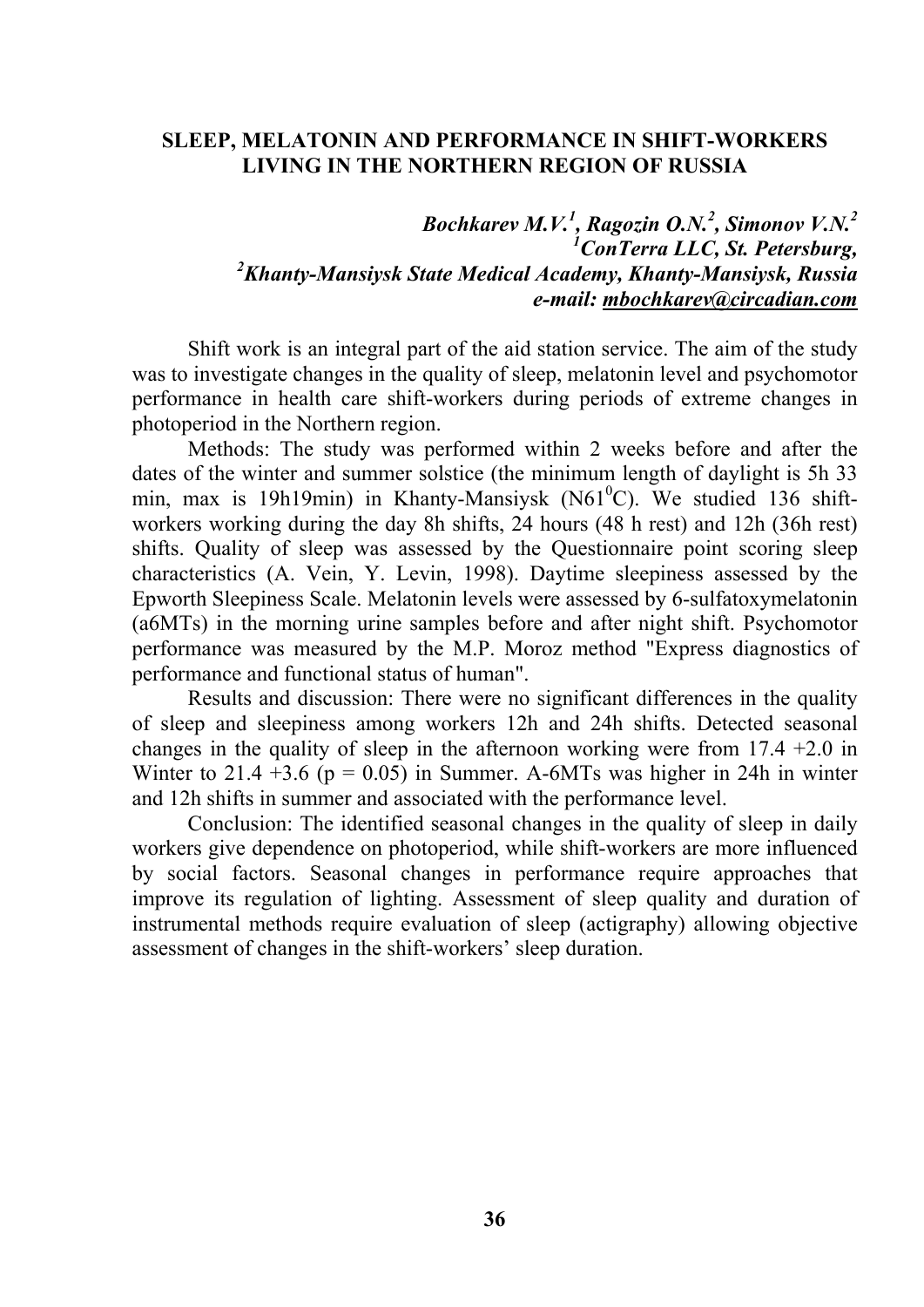#### **СОН, УРОВЕНЬ МЕЛАТОНИНА И РАБОТОСПОСОБНОСТЬ ПРИ СМЕННОЙ РАБОТЕ В СЕВЕРНОМ РЕГИОНЕ РОССИИ**

*Бочкарев М.В. 1 , Рагозин О.Н. 2 , Симонов В.Н. 2 1 ООО «КонТерра», Санкт-Петербург 2 ГБОУ ВПО «Ханты-Мансийская государственная медицинская академия», Ханты-Мансийск, Россия e-mail: mbochkarev@circadian.com* 

Сменная работа является неотъемлемой частью работы Станции скорой медицинской помощи. Целью исследования было изучение изменений качества сна, уровня мелатонина и психомоторной работоспособности у медицинских работников в периоды крайних изменений фотопериода в Северном регионе.

Методы исследования: Исследования проводили в течение 2 недель до и после дат зимнего и летнего солнцестояния (минимальная продолжительность светового дня 5 ч 33 мин, максимальная 19 ч 19 мин) в г. Ханты-Мансийске (N61<sup>°</sup>с). Обследовано 136 медицинских работников, работающих днем по 8 ч и сменно по 24 ч (48 ч отдыха) и 12 ч (36 ч отдыха). Качество сна оценивали по Анкете бальной оценки характеристик сна (А. Вейн, Я. Левин, 1998). Дневную сонливость оценивали по шкале сонливости Эпворта. Уровень мелатонина оценивали по уровню 6 сульфатоксимелатонина (6-СОМТ) в утренней порции мочи до и после ночной смены. Психомоторную работоспособность измеряли по методике М.П. Мороз «Экспресс-диагностика работоспособности и функционального состояния человека», в основе которой лежат показатели хронорефлексометрии.

Результаты и их обсуждение: Не выявлено достоверных различий качества сна и сонливости у работающих 12 и 24 ч. Выявлены сезонные изменения качества сна у работающих днем с  $17,4+2,0$  зимой до  $21,4+3,6$ (p=0.05) летом. Уровень 6-СОМТ был выше при 24 ч смене зимой и 12 ч смене летом и ассоциировался с уровнем работоспособности.

Выводы: Выявленные сезонные изменения качества сна у работающих днем говорят о зависимости этой группы от фотопериода, в то время как работающие ночью больше зависят от социальных факторов. Сезонные изменения работоспособности требуют подходов, позволяющих повысить ее регуляцией освещения. Оценка качества сна и его продолжительности требует инструментальных методов оценки сна (актиграфии), позволяющих объективно оценить изменения продолжительности сна при сменной работе.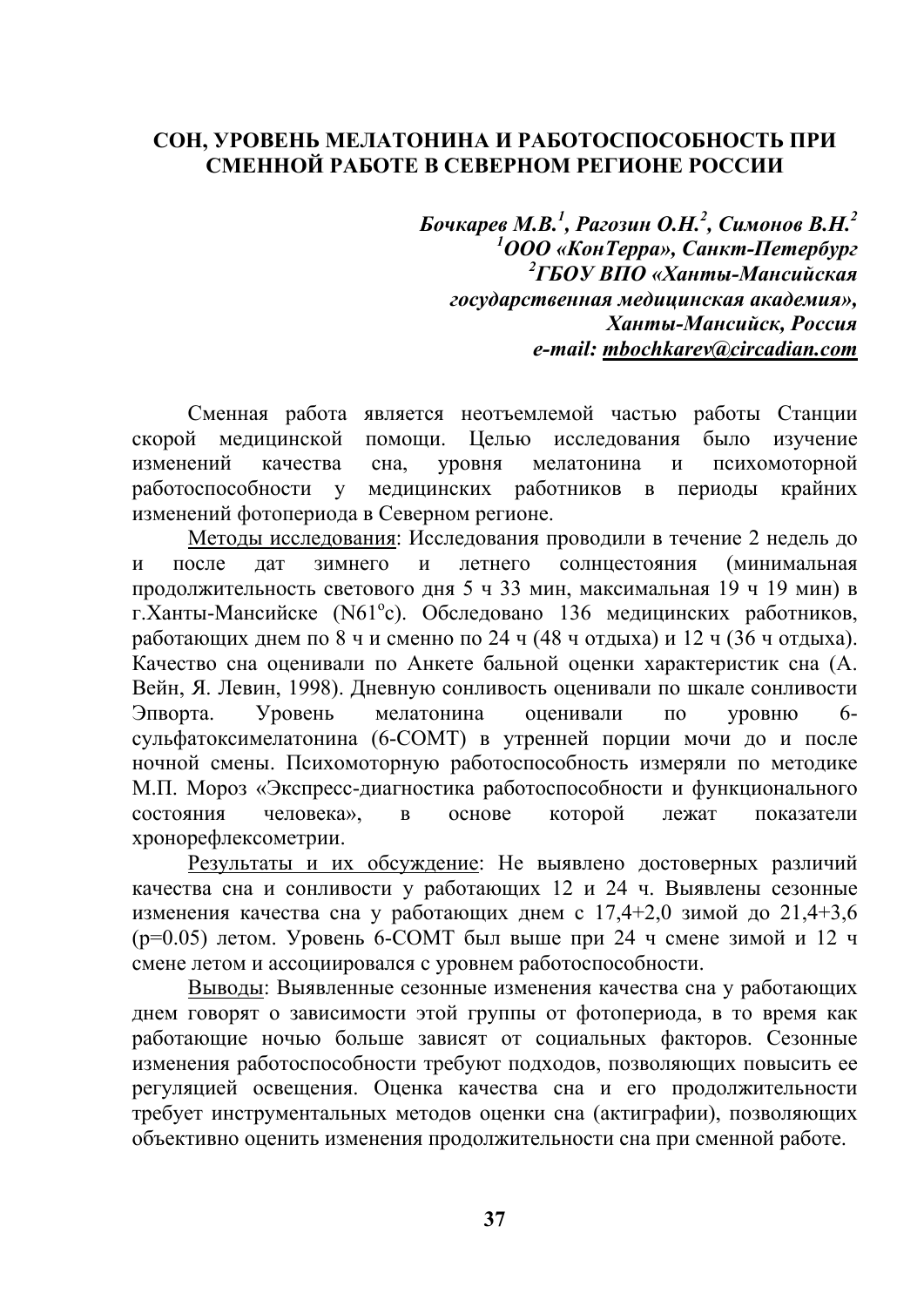### **EFFECT OF COFFEE ON PARAMETERS OF AUTONOMIC NERVOUS SYSTEM IN ADULT WITH VARYING DEGREES OF DAYTIME SLEEPINESS**

## *Budkevich E.V., Budkevich R.O. North-Caucasus Federal University, Russia e-mail: budkevich.ev@gmail.com*

Caffeine induces modifications of activity of the autonomic nervous system (ANS) in the direction of the parasympathetic brunch. At the same time, coffee is used to increase alertness in conditions of increased daily sleepiness. The aim of the study was to examine the effect of coffee on the characteristics of ANS reactivity in persons with varying degrees of daytime sleepiness.

The study involved Indian students (male; aged 20-25 years, undifferentiated chronotype); they were divided into 2 groups: control and experimental, with low and high daily sleepiness according to Epworth sleepiness scale consequently. Studying of the ANS activity was carried out in daylight hours. Heart rhythm (HR), variational span  $(\Delta X)$ , mode (Mo), and its amplitude (AMo), tension index (TI) were estimated within 5 minutes in initiated condition and 5 minutes after the drinking of the caffeinated instant coffee (CIC). For statistical analysis it was used nonparametric methods of ANOVA.

In the control group all initial parameters were within normal range. Drinking of CIC revealed a reliable increase of  $\Delta X$  and Mo (p < 0,04). At the initial stage subjects with high degree of daytime sleepiness did not differ in all parameters of the control group ( $p > 0.05$ ). However, the functional loading did not reveal significant changes either in one of studied parameters.

Thus, students with a low degree of daytime sleepiness observed a prospecting increase activity of the parasympathetic autonomic nervous response on the caffeine contained in CIC. In parallel, in the group with a high degree of daytime sleepiness parameters ANS were not significantly changed, indicating an insufficiency of autonomic nervous system regulatory capacity in patients with increased daytime sleepiness.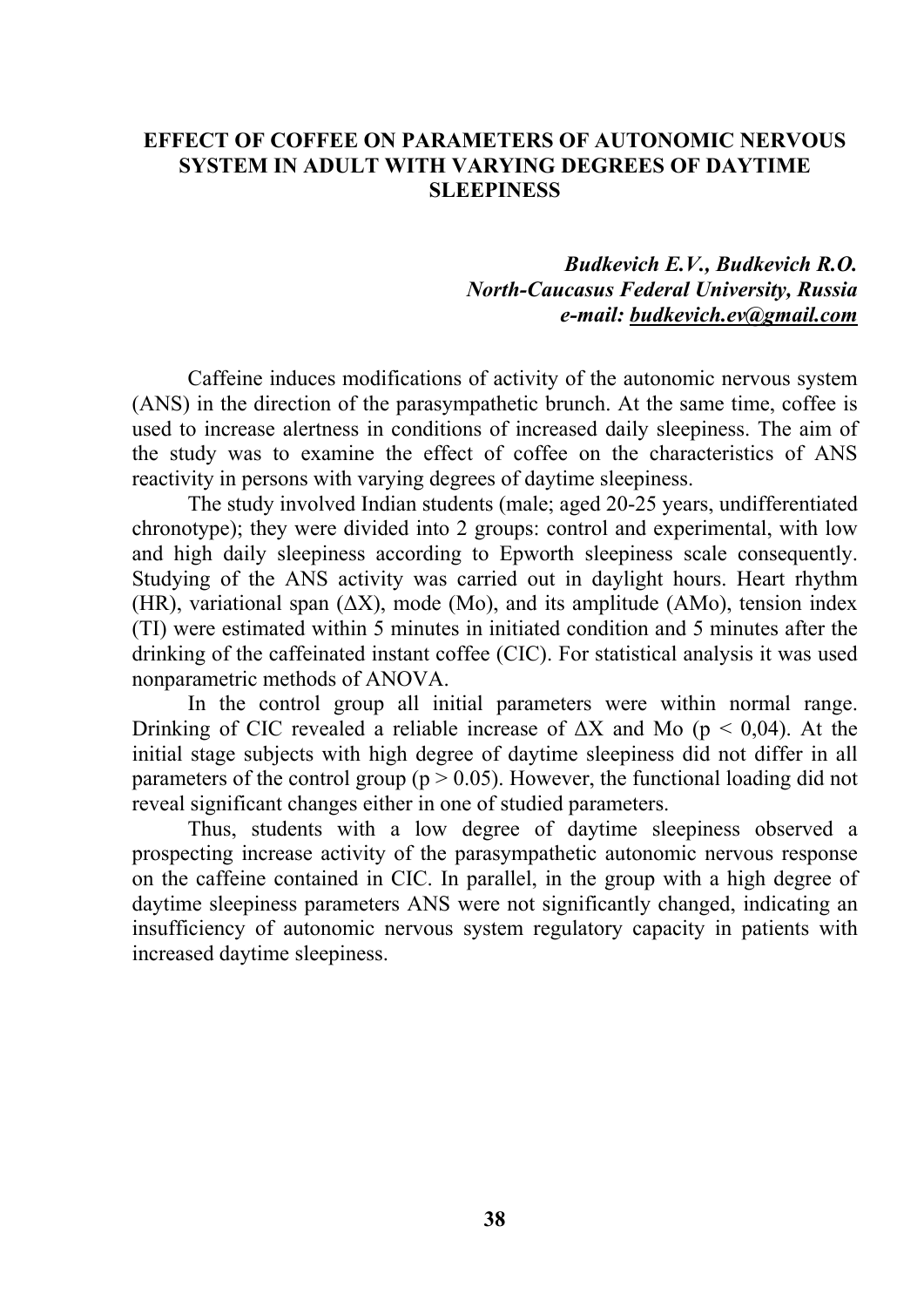# **ВЛИЯНИЕ КОФЕ НА ПОКАЗАТЕЛИ ВЕГЕТАТИВНОЙ НЕРВНОЙ СИСТЕМЫ У ЛИЦ С РАЗЛИЧНОЙ СТЕПЕНЬЮ ДНЕВНОЙ СОНЛИВОСТИ**

### *Будкевич Е.В., Будкевич Р.О. Северо-Кавказский федеральный университет, Россия Email: budkevich.ev@gmail.com*

Кофеин способен вызывать изменение активности вегетативной нервной системы (ВНС), в частности, активировать парасимпатический отдел. В то же время кофе часто используется для повышения уровня бодрствования в условиях повышенной дневной сонливости. Целью нашего исследования было изучение влияния кофе на реактивность ВНС у лиц с различной степенью дневной сонливости.

Исследование проведено среди студентов-индусов мужского пола (20- 25 лет, недифференцированный хронотип) с низкой и высокой дневной сонливостью (контрольная и экспериментальная группы, соответственно). Исследование проводилось в дневные часы (14 - 17 ч). Показатели вариабельности сердечного ритма (ЧСС, ΔX, Мо, АМо, индекс напряжения) изучались в течение 5 минут до и после приема порции растворимого кофе с кофеином (К). Статистическую обработку проводили с применением непараметрических методов.

В контрольной группе исходные показатели были в пределах нормы. Употребление К привело к статистически значимому росту  $\Delta X$  и Мо ( $p$ < 0,04).У обследуемых с высокой степенью дневной сонливости показатели до употребления К не отличались от контрольной группы, однако после приема К изменения активности ВНС выявлено не было.

Таким образом, у студентов с низкой степенью дневной сонливости обнаружено закономерное повышение активности парасимпатического отдела ВНС в ответ на употребление кофеина, содержащегося в К. В то же время в экспериментальной группе после употребления К не обнаружено изменения активности ВНС, что может свидетельствовать о недостаточности адаптивных возможностей ВНС у лиц с высокой степенью дневной сонливости.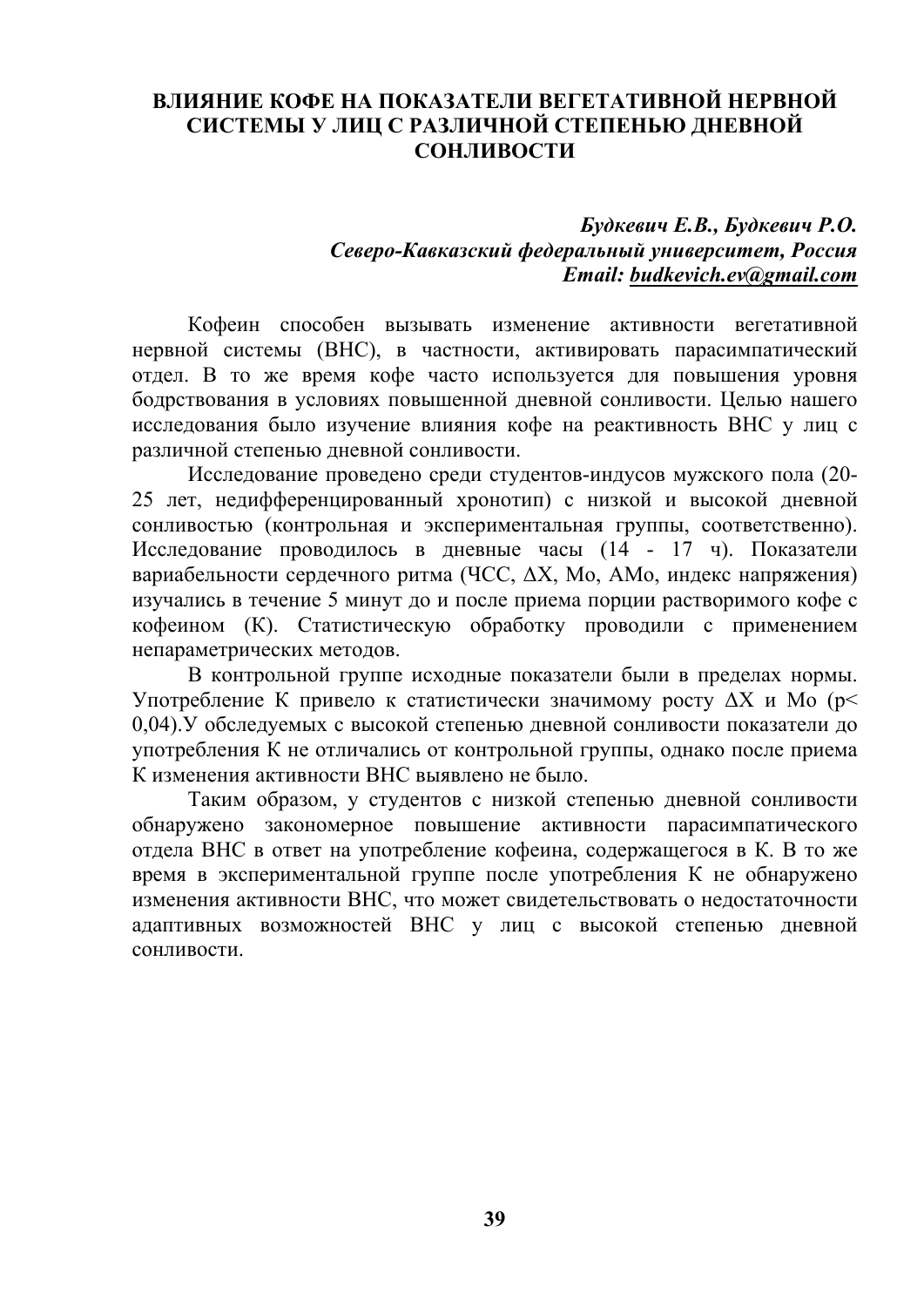## **ACCIDENT PRONENESS AND KEY PROFESSIONAL PSYCHOLOGICAL QUALITIES IN BUS DRIVERS**

*Dementienko V.V.1 , Gerus S.V.1 , KremezA.S.1 , Lemeshko C.A.2 , TaranovA.O.<sup>2</sup> ,Dorokhov V.B.2 1 JSC "Neurocom" 2 Institute for Higher Nervous Activity and Neurophysiology of RAS, Moscow, Russia* 

It is estimated that in 60 to 90% of all system failures, human actions are the main cause. Errors in work activities are considered to be a result of inadequate training, poor working conditions, and organizational factors. According to this multifaceted interrelation there are different approaches to obtain transport safety and accidents prevention. Several studies have shown importance of key professional psychological qualities for human-machine systems reliability in general and for traffic safety inparticularly.

The aim of this research is to establish the technique for prediction of accident proneness/safety based on psychophysiologic tests among bus drivers. New method for objective estimation of driver safety is suggested. Accident proneness/ safety index (APSI) is estimated personally for each driver according to working time and number of accidents in which driver is found guilty (according to police report). Data for 456 bus drivers during over 12 years were analyzed.

Two groups of drivers –"more accident prone" and "less accident prone" were identified. Accidents intensity between these groups increases tenfold. "More accident prone" drivers are only 26%, but they accomplish 66% of crashes. According to these data occupational selection of such accident prone drivers can prevent majority of accidents.

We compared APSI with results of psychophysiological tests of 276 (of 456) drivers, examined by 5 scales of UPDS - Universal Psychodiagnostic System created and patented by JSC "Neurocom". We revealed the most correlating tests with APSI, though correlation coefficient is quite low. In our opinion such low level of correlation is due to nonmatering of operator's vigilance level. At the present time we have begun analysis of genetical material for determination of possible biological bases of APSI.

**Supported by RFH grants 12-36-01390, 12-06-00927**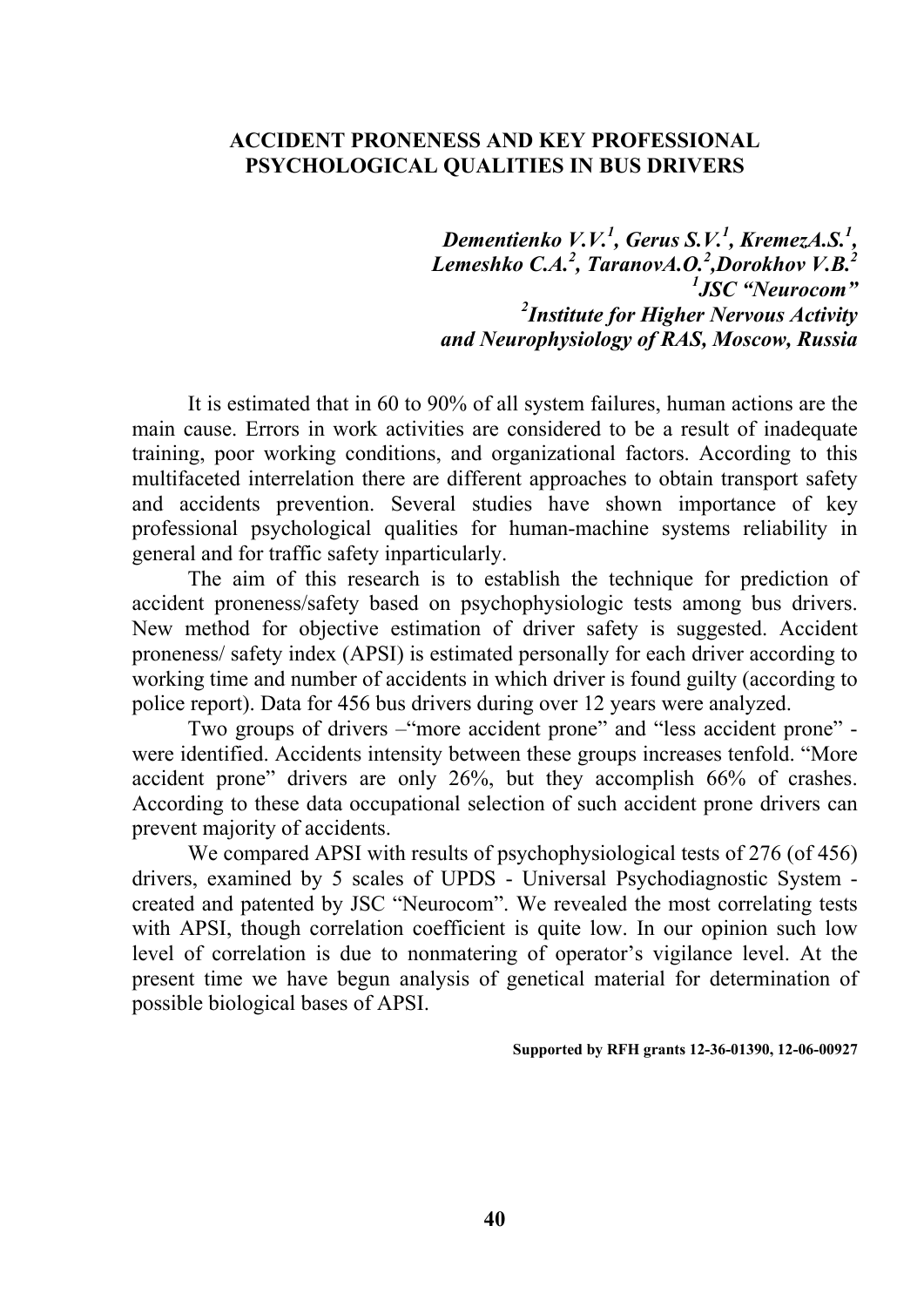# **АВАРИЙНОСТЬ ВОДИТЕЛЕЙ АВТОБУСОВ И ИХ ПРОФЕССИОНАЛЬНО ВАЖНЫЕ КАЧЕСТВА**

*Дементиенко В.В. 1 , Герус С.В. 1 , Кремез А.С. 1 , Лемешко К.А. 2 , Таранов А.О. 2 , Дорохов В.Б. 2 1 ЗАО «Нейроком», 2 ИВНД и НФ РАН, Москва*

Различные подходы к исследованию аварийности водителей рассматривают в качестве коррелятов аварийности пол, возраст, стаж работы, личностные характеристики, сопутствующую висцеральную патологию и снижение уровня бодрствования водителей. Значительное внимание уделяется также исследованию профессионально значимых психофизиологических качеств, существенных для операторской деятельности.

Целью нашего исследования был поиск коррелятов между аварийностью водителей автобусов и результатами их психофизиологического обследования. Нами проанализированы данные на 456 профессиональных водителей автобусов и результаты их практического вождения. Предложен оригинальный метод оценки аварийности водителей с учетом времени работы водителя и количества ДТП, в совершении которого он признан виновным. По результатам оценки выделены группы с меньшей и большей аварийностью, при этом интенсивность совершения ДТП в группах отличается в 10 раз. В группе большей аварийности всего 26% водителей, но по их вине совершается 66% всех аварий. Следовательно, профессиональный отбор таких водителей мог бы предотвратить не менее 50% аварий.

Каждому водителю дана персональная оценка в виде индекса аварийности/безопасности. Нами также было проведено сравнение результатов психофизиологического обследования 276 из 456 водителей. Обследование проводилось с помощью Универсального Психодиагностического Комплекса УПДК-МК, разработанного и запатентованного ЗАО «Нейроком». Нами выявлены методики, наиболее коррелирующие с индексом аварийности, хотя абсолютные значения коэффициента корреляции невысоки (0,13-0,15). Мы полагаем, что одной из причин подобного результата является отсутствие учёта возможного функционального состояния оператора, а также отсутствие оценки уровня бодрствования при тестировании и в момент совершения ДТП. Нами также ведётся поиск потенциальных биологических маркеров, вносящих вклад в вариативность когнитивных и физиологических показателей, а также индекса аварийности/безопасности.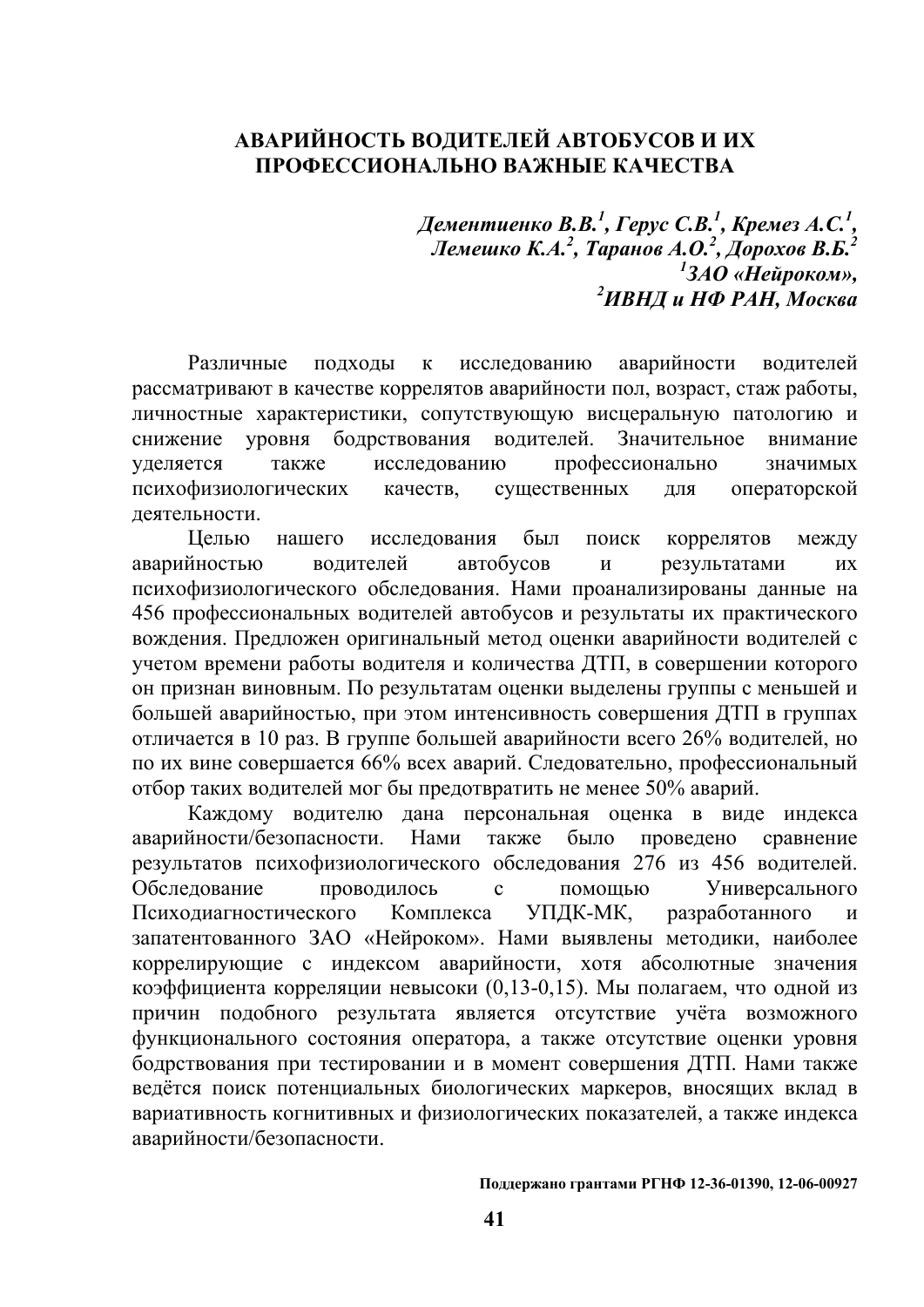#### **APPROXIMATION OF HUMAN NIGHT SLEEP STRUCTURE BY ONE-PARAMETER MODEL PARETO PRINCIPLE**

*Grachev G.A.1 , Verbitsky E.V.<sup>2</sup> , Sysoeva Yu.Yu.2 1 Research Institute of Physics of Southern Federal University 2 Institute of Aride Zones of Southern Scientific Center RAS, Rostov-on-Don, Russia e-mail: gga48@bk.ru* 

The generalization results of polysomnogram of person without health problems were done. The average statistical data of sleep structure for men and women different age groups were systematized. It was substantiated that oneparameter model Pareto principle is an adequate method for definition of human night sleep and its efficiency.

The advantage of this model is that it allows describing basic principals rank system allocation. According to model the structure of human night sleep is a comprehensive whole. This model reproduces grown duration of some stages of sleep and decreases other stages, so it shows homeostatic regulation of neurochemical processes of brain in nighttime. The data about features age-related changes in night sleep structure of men and women were used for verification model of Pareto principal. It is well known that the  $2<sup>nd</sup>$  stage duration increases and delta-sleep reduce with age in men and women. The duration shallow and deep sleep little altered with age in women. Model Pareto principal described sleep efficiently and age-related features in men and women.

Thereby, model Pareto principal allows describing night sleep structure in men and women without health problem at the different age groups. This model is an adequate for differentiation of gender differences. So far as age, sex, individual features of person, level of personal anxiety influence on night sleep, the model Pareto principal might help to find way to correct sleep efficient.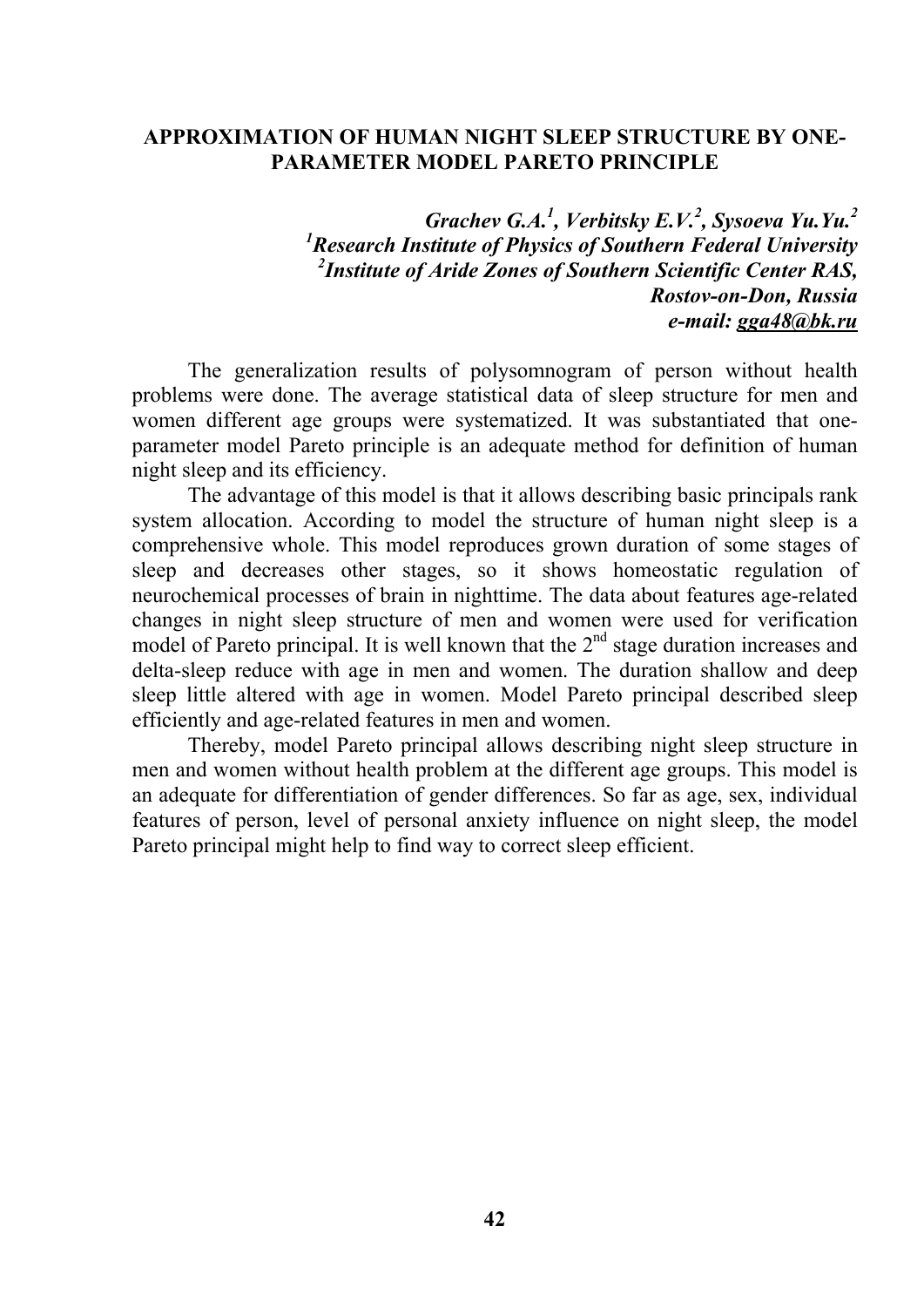# **АППРОКСИМАЦИЯ СТРУКТУРЫ НОЧНОГО СНА ЧЕЛОВЕКА ОДНОПАРАМЕТРИЧЕСКОЙ МОДЕЛЬЮ ПРИНЦИПА ПАРЕТО**

*Грачев Г.А. 1 , Вербицкий Е.В. 2 , Сысоева Ю.Ю. 2* <sup>1</sup>НИИ физики ЮФУ. *НИИ физики ЮФУ, 2 Институт аридных зон Южного научного центра РАН, Ростов на Дону, Россия e-mail: gga48@bk.ru* 

Выполнено обобщение результатов многочисленных полисомнографических обследований у лиц без нарушений здоровья. Систематизированы среднестатистические показатели структуры сна отдельно для мужчин и женщин разных возрастных категорий. Для адекватного описания структуры ночного сна человека обосновано использование однопараметрической модели принципа Парето. Выполнена верификация указанной модели на полисомнографических данных, а также на основе указанной модели разработана интегральная оценка эффективности ночного сна человека.

Безусловным достоинством модели принципа Парето является то, что она позволяет априори описать основные закономерности ранговых распределений систем. Применительно к структуре ночного сна человека, как целостной системы из взаимосвязанных элементов, модель воспроизводит увеличение продолжительности одних стадий сна при сокращении других, отражая тенденции гомеостатического регулирования нейрохимических процессов головного мозга в течение ночи. Для верификации модели принципа Парето использовались результаты, описывающие характер возрастных изменений в структуре ночного сна у мужчин и у женщин. Как известно, длительность 2-й стадии неглубокого медленного сна у мужчин с возрастом увеличивается, а продолжительность стадии глубокого медленного сна -уменьшается. У женщин эти процессы протекают несколько иначе, в частности продолжительность неглубокого и глубокого сна с возрастом изменяются менее значительно. Обобщение указанных закономерностей для различных возрастных диапазонов моделью позволило по коэффициенту ее структурной устойчивости не только характеризовать эффективность ночного сна, но и судить о ее возрастных особенностях у мужчин и у женщин.

Таким образом, констатируется, что модель принципа Парето позволяет описывать структуру ночного сна у лиц мужского и женского пола разных возрастных групп без нарушений здоровья, адекватно дифференцируя имеющиеся гендерные различия. Поскольку существенное влияние на сон оказывают не только возраст и пол, но и индивидуальногрупповые особенности личности, связанные, например, с характером тревожного реагирования, их изучение продолжено с использованием модели принципа Парето для корректирования интегральной оценки эффективности ночного сна.

**43**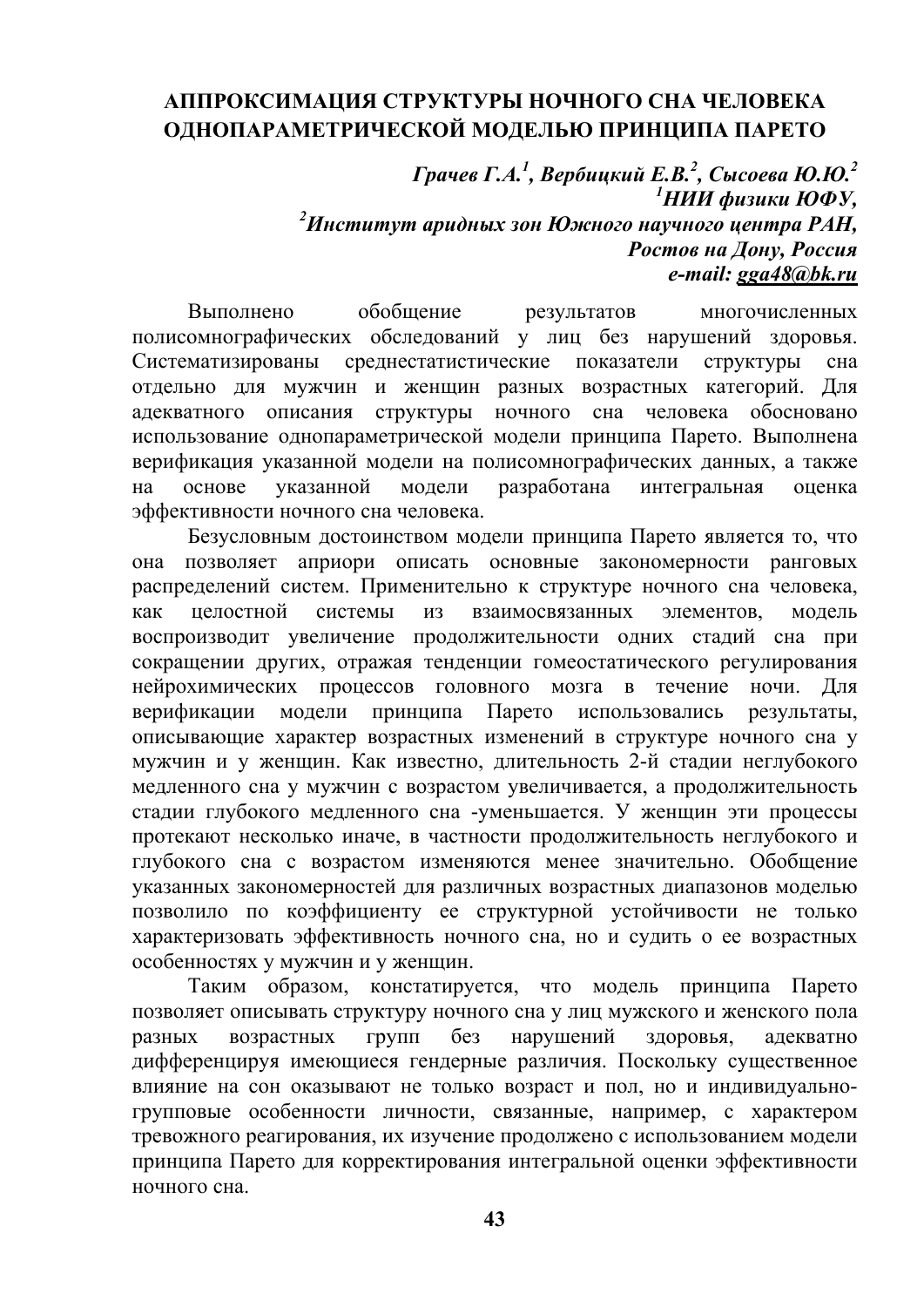### **EFFECT OF A NOVEL INDUCTOR OF CHAPERONES U-133 ON SLEEP IN RATS**

*Guzeev M.A., Simonova V.V., Polonik S.G., Ekimova I.V., Pastukhov Yu.F. Sechenov Institute of Evolutionary Physiology and Biochemistry RAS, St Petersburg, Russia e-mail: miguz85@mail.ru* 

The laboratory study has revealed that an increase in brain content of inducible Hsp70i (Heath Shock Protein 70 kDa) causes an increase in slow-wave sleep (SWS) natural for this species. It was shown that in 6 weeks transfection of lentiviral construction bearing gen of short hairpin RNA-Hdj1 into the "center" of SWS in the preoptic area (PA) of hypothalamus results in a decrease in PA content of co-chaperone Hdj1, capable to control functions of Hsp70i, and an increase in SWS; this indicates that Hdj1 is a modulator of wakefulness in contrast to Hsp70i modulating SWS. In the present study, we used a novel inductor of chaperones U-133 inducing in cell cultures not only an expression of Hsp70, but also an expression of its co-chaperones Hdj1. Our goal is to find out which effects predominate in the combined action of Hsp70i and Hdj1.

The inductor or its vehicle (DMSO) was intraperitoneally injected in rats. Recording of electroencephalogram, electromyogram, electrooculogram and temperature of body "core" was carried out under free environment conditions for 48 hours by the device DSI (USA) with telemetric module 4ET, implanted several weeks before the experiment. To score data we used programs developed at the laboratory. Content of Hsp70 was assessed in the PA and brain cortex by western blot assay in 6 and 16 hours after the injection.

Two types of effects were revealed: 1) an increase in wakefulness and a decrease in SWS and PS (paradoxical sleep) at the 1-t stage (9-12 h) and their increase at the 2-d stage (for 12-15 h); 2) less marked increase in SWS and PS only at the 2-d stage. Two alternative hypotheses may be offered: 1) an increase in SWS and PS at the 2-d stage may be due to an increase in content of Hsp70i and/or a decrease in Hdj1; 2) an increase in wakefulness at the 1-t stage may be linked to an increase in content of Hdj1.

**Supported by RAS Presidium program №7**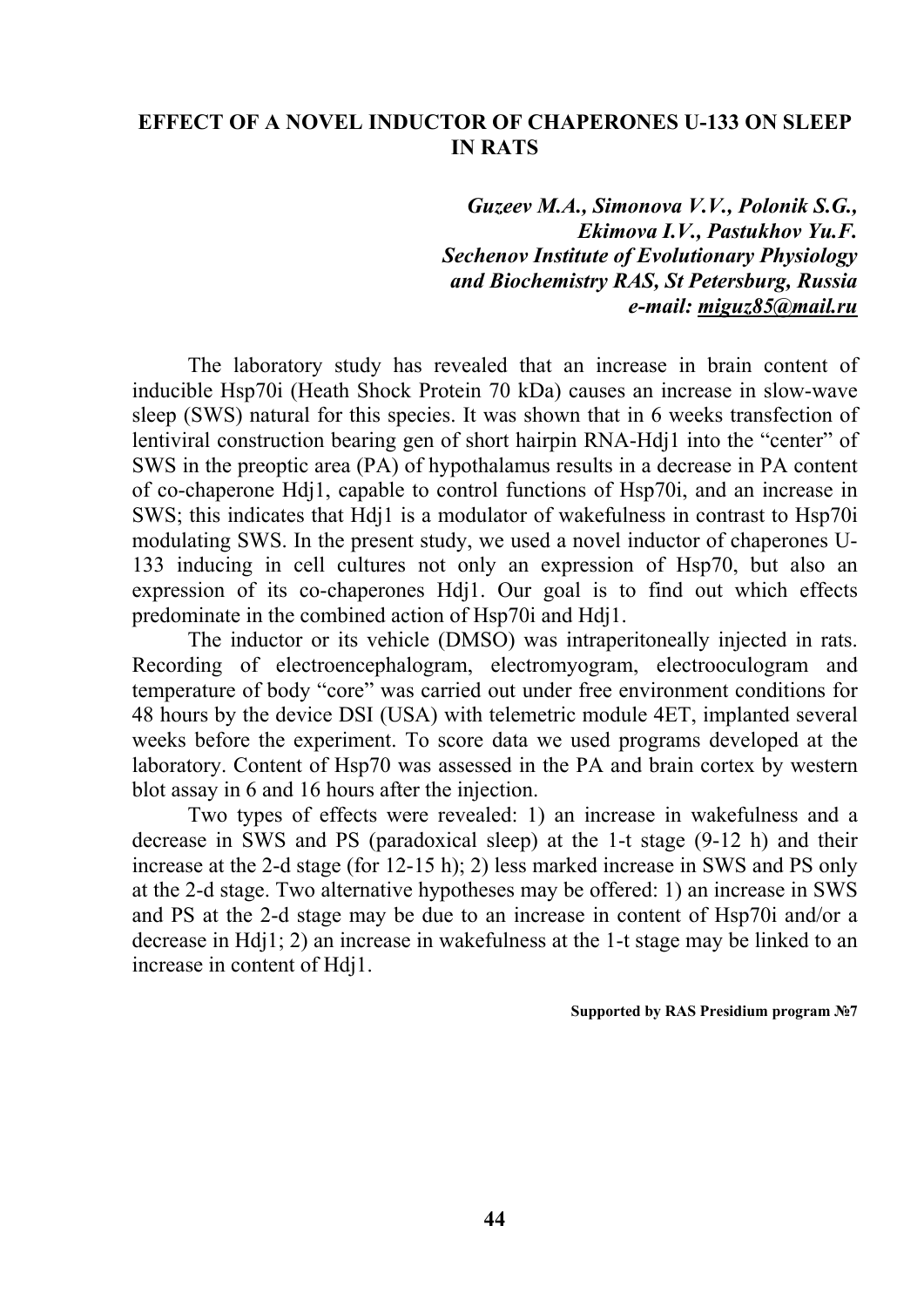## **ВЛИЯНИЕ НОВОГО ИНДУКТОРА ШАПЕРОНОВ U-133 НА СОН КРЫС**

*Гузеев М.А., Симонова В.В., Полоник С.Г., Екимова И.В., Пастухов Ю.Ф. Институт эволюционной физиологии и биохимии им. И.М. Сеченова РАН, С-Петербург, Россия e-mail: miguz85@mail.ru* 

В лаборатории установлено, что повышение содержания в мозге индуцибельного Hsp70i (Heath Shock Protein 70 kDa) вызывает увеличение «естественного» для данного вида медленного сна (МС). Показано, что через 6 недель после трансфекции в «центр» МС в преоптической области (ПО) гипоталамуса лентивирусной конструкции, несущей ген малой шпилечной РНК-Hdj1, происходит уменьшение в ПО содержания ко-шаперона Hdj1, способного управлять функциями Hsp70i, и увеличение МС; это указывает на то, что Hdj1 является модулятором бодрствования в отличие от Hsp70i, модулирующего МС [Пастухов и др., 2012]. В настоящей работе нами использован новый индуктор шаперонов U-133, вызывающий в клеточных культурах экспрессию не только Hsp70i, но и его ко-шаперона Hdj1. Наша задача – выяснить, какие эффекты преобладают при совместном действии Hsp70i и Hdj1.

Индуктор или его растворитель (ДМСО) вводили крысам внутрибрюшинно. Регистрацию электроэнцефалограммы, электромиограммы, электроокулограммы и температуры «ядра» тела проводили в свободном поведении в течение 48 часов на установке DSI (США) с телеметрическим модулем 4ET, вживленным за несколько недель до эксперимента. При обработке данных использовали программы, разработанные в лаборатории. Содержание Hsp70 оценивали в ПО и коре мозга методом Вестерн-блотта через 6 и 16 часов после инъекции.

Выявлено два типа эффектов: 1) увеличение бодрствования и снижение МС и ПС (парадоксальный сон) в 1-й стадии (9-12 ч) и их повышение во 2-й стадии (в течение 12-15 ч); 2) менее значительное повышение МС и ПС только во 2-й стадии. Возможны две альтернативные гипотезы:

1) повышение МС и ПС во 2-й стадии обусловлено увеличением содержания Hsp70i и/или снижением Hdj1; 2) увеличение бодрствования в 1 й стадии может быть связано с увеличением содержания Hdj1.

#### **Поддержано Программой Президиума РАН № 7**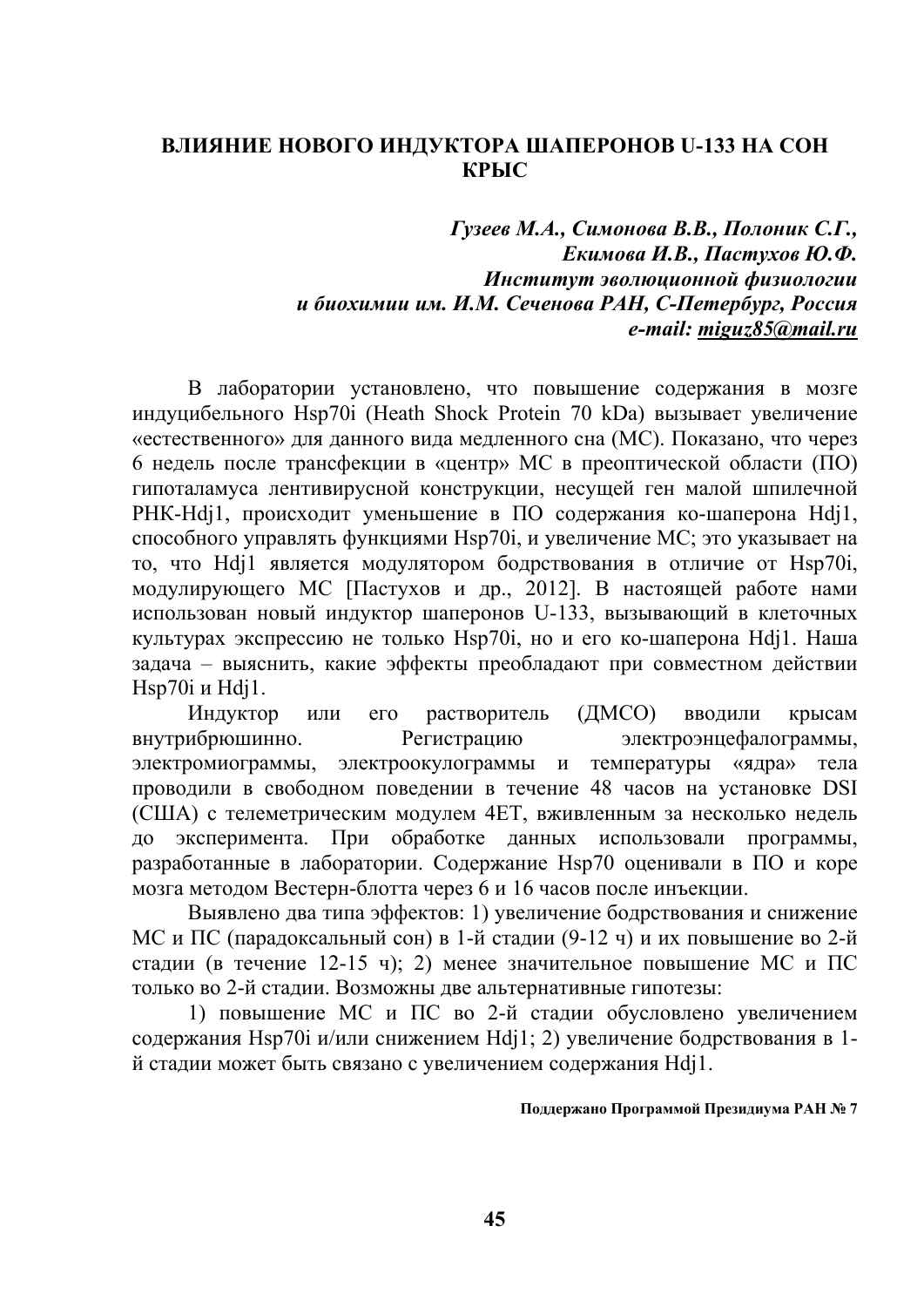# **EVALUATION OF EXECUTIVE FUNCTIONS IN CHRONIC INSOMNIA BASED UPON A THEORETICAL MODEL OF EXECUTIVE FUNCTIONS**

*Ilioudi C.1,2, Olavarrieta-Bernardino S.1 ,* 

*Fernández-Mendoza J.1,3, Martín-Plasencia P.2 , Vela-Bueno A.1,3 1 Laboratory of Human Sleep and Applied Chronobiology, Department of Psychiatry, School of Medicine, Autonomous University, Madrid, Spain 2 Department of Biological and Health Psychology, School of Psychology, Autonomous University, Madrid, Spain*  <sup>3</sup>Sleep Research and Treatment Center, Department of Psychiatry, Pennsylvania *State University College of Medicine, Hershey, PA, USA e-mail: christina.ilioudi@uam.es* 

Objectives: Chronic insomnia is characterized by chronic complaints of nocturnal sleep disturbance and impaired daytime functioning. Although insomniacs complain of cognitive difficulties, objective deficits have been difficult to demonstrate. The aim of this study is to evaluate the executive functions in chronic insomnia based upon an integrated theoretical model.

Methods: The groups were matched for age, sex, education level and chronotype. We analysed the data of 30 insomniacs and 30 controls. Neuropsychological assessment included tests of attention, working memory, verbal fluency, planning and decision making.

Results: Insomnia was of moderate severity and sleep disturbance was subjectively and objectively demonstrated. The two groups did not differ in sleepiness, but insomniacs reported more fatigue, anxiety, depressive symptoms and rumination. Significant differences were observed in tests of attentional span, maintentance/manipulation of information, proactive interference, dual task paradigm, and category fluency. Moreover, decision making was associated with different emotion regulation strategies in the two groups. Shifting attention was associated with various cognitive processes in the control group, but not in the insomnia group. Subjective severity of insomnia was associated with better performance in sustained attention, while worse objective sleep quality was related to better performance in speed of processing and the phonological loop.

Conclusion: The results support the notion that insomniacs with objective alteration of sleep suffer from daytime and nighttime consequences. They present deficits in fluency, probably due to semantic access deficiency, and the executive components of working memory, whereas there is a fluctuation in allocation of attentional resources. The cognitive system of insomniacs' works in a different manner than the one of controls, while shifting of attention plays an important role in the expression of the deficit. Finally, subjective perception of severity of sleep disturbance and objective alteration of sleep are strong predictors of neurocognitive performance.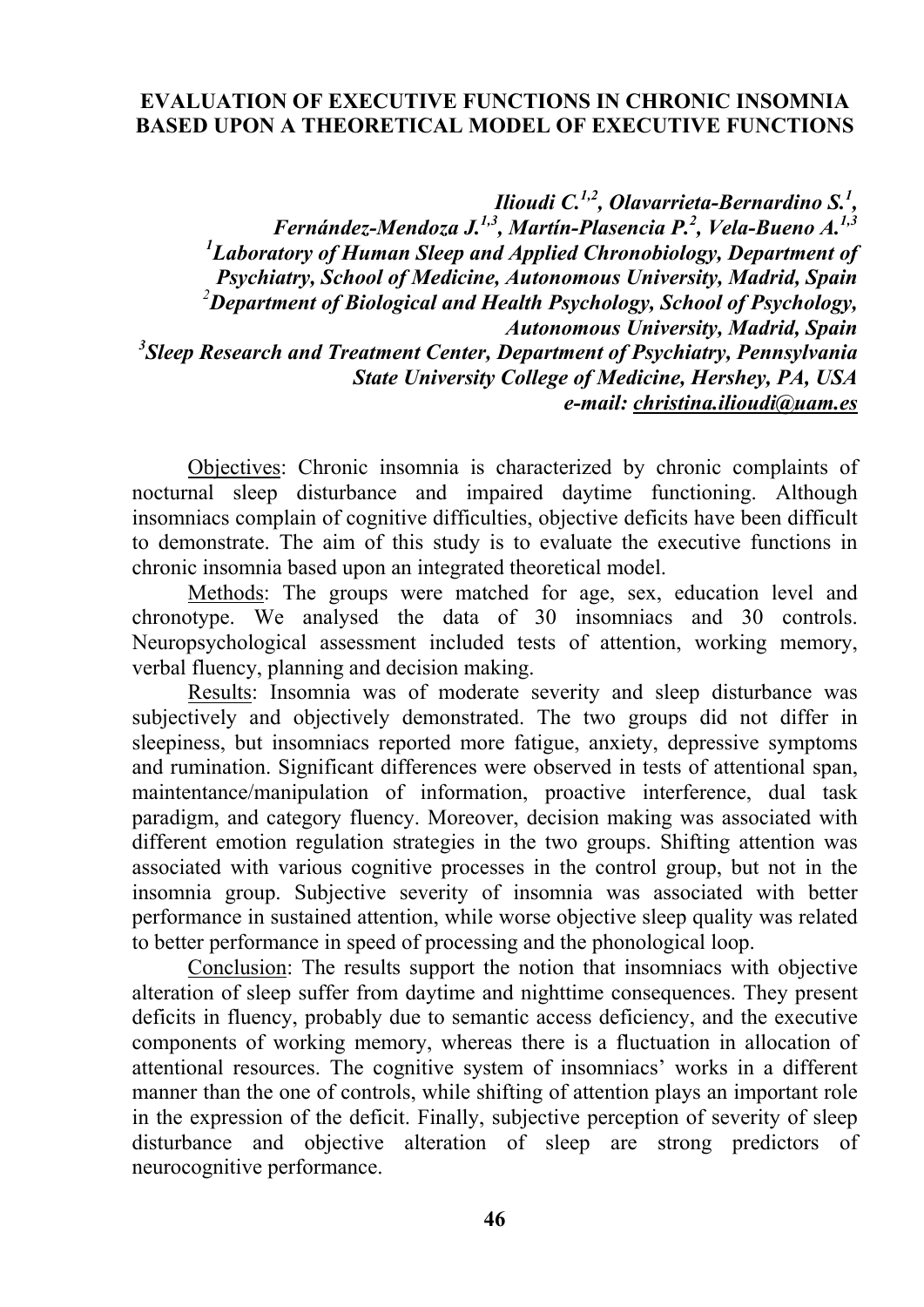## **THERAPEUTICAL AND PHYSIOLOGICAL EFFECTS CAUSED BY THE ELECTROCUTANEOUS STIMULATION OF A HAND DURING SLOW WAVE SLEEP**

# *Indursky P.A., Markelov V.V., Shakhnarovich V.M., DorokhovV.B.\* «NEUROCOM» Ltd, \*Institute of Higher Nervous Activity & Neurophysiology, RAS, Moscow*

Slow wave cortical EEG activity in the delta band  $(0.5-4.0 \text{ Hz})$  – SWA is most prominent during deep slow wave sleep (SWS). Its power depends on the previous waking duration and is a homeostasis marker. SWS is considered the most important stage for realization of recovering functions. We have demonstrated the possibility to influence the characteristics of nighttime sleep with rhythmical (0.8-1.2 Hz) subthreshold electrocutaneous stimulation of a hand during SWS when SWA appeared. First night was used for adaptation,  $2<sup>nd</sup> - a$  control night,  $3<sup>rd</sup>$  and  $4<sup>th</sup>$  nights – with stimulation during delta sleep. The stimulation caused significant increase in delta sleep length and SWA power (in 11 of 16 subjects) as well as mood and well-being improvement in subjects with lowered emotional tone.

We suppose that the acquired result was caused by the hypothetical mechanism responsible for preservation and deepening of sleep state and resisting the activating and waking influence of the afferent stimulation.

#### **Supported by an RHF grant № 11-36-00242а1**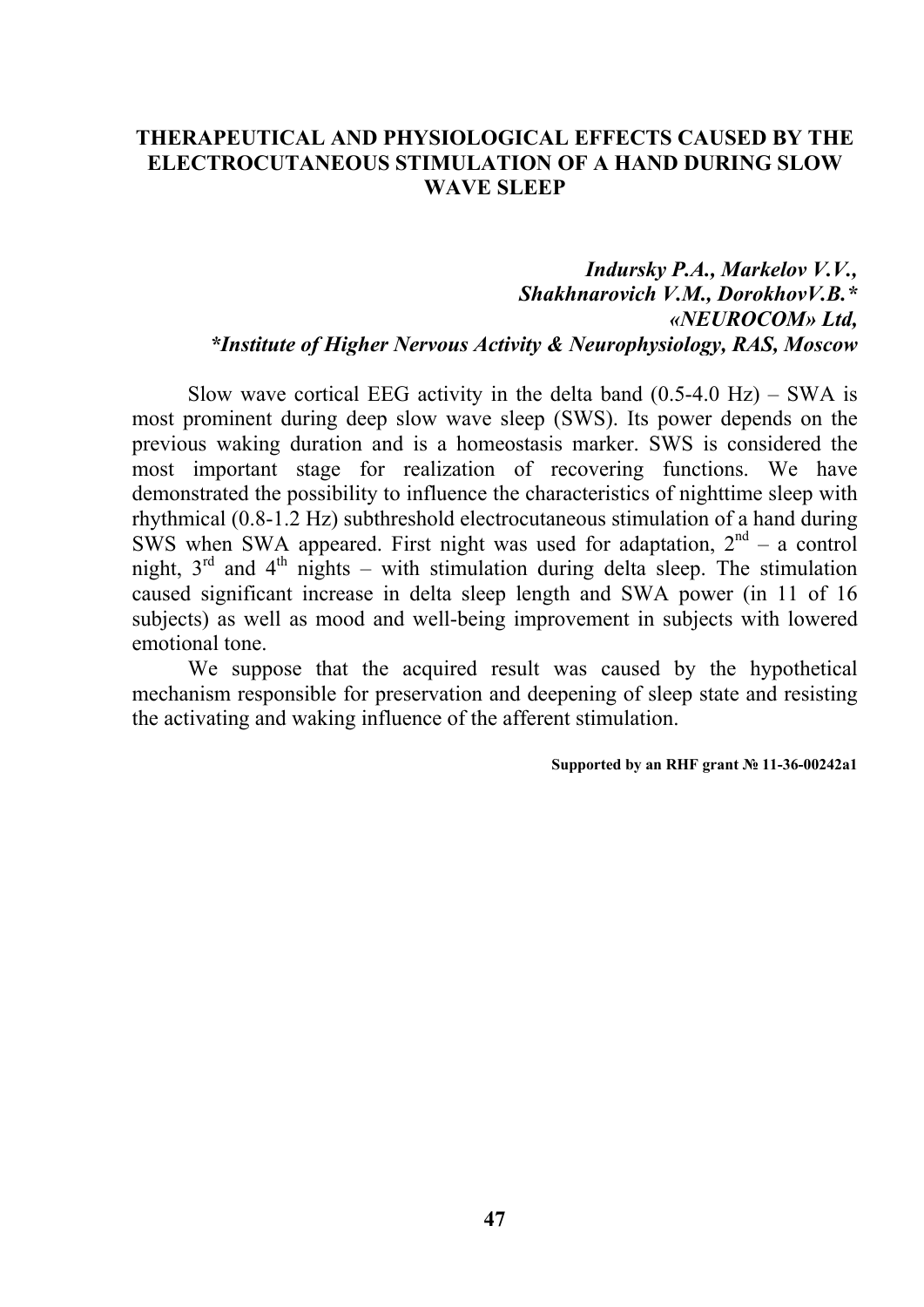#### **ТЕРАПЕВТИЧЕСКИЕ И ФИЗИОЛОГИЧЕСКИЕ ЭФФЕКТЫ, ВЫЗЫВАЕМЫЕ ЭЛЕКТРОКОЖНОЙ СТИМУЛЯЦИЕЙ РУКИ ВО ВРЕМЯ МЕДЛЕННОВОЛНОВОЙ СТАДИИ НОЧНОГО СНА**

*Индурский П.А., Маркелов В.В., Шахнарович В.М., Дорохов В.Б. \* ЗАО «НЕЙРОКОМ» \* Институт Высшей Нервной Деятельности и Нейрофизиологии РАН, Москва, Россия*

Медленноволновая корковая ЭЭГ активность - **МВА** в дельтадиапазоне (0.5-4.0 Гц) наиболее выражена в глубокую, медленноволновую стадию сна; ее мощность зависит от длительности предшествующего бодрствования и является показателем гомеостаза. Медленноволновая стадия считается наиболее важной для реализации восстановительных функций сна. Нами показана возможность воздействия на характеристики ночного сна путем ритмической (0.8-1.2 Гц) подпороговой электрокожной стимуляцией кисти рук во время глубокой стадии ночного сна при появлении МВА: 1 ночь - адаптационная, 2 ночь – контрольная, 3 и 4 - со стимуляцией во время «дельта-стадии» сна. Стимуляции вызывала достоверное увеличение средней продолжительности дельта-сна и мощности МВА (у 11 из 16 испытуемых), а также улучшение самочувствия и настроения у испытуемых с пониженным эмоциональным тонусом. Предполагается, что полученный результат обусловлен функционированием гипотетического механизма, направленного на сохранность и углубление сна и противодействующего активирующим, пробуждающим влияниям афферентной стимуляции.

**Работа поддержана грантом РГНФ № 11-36-00242а1**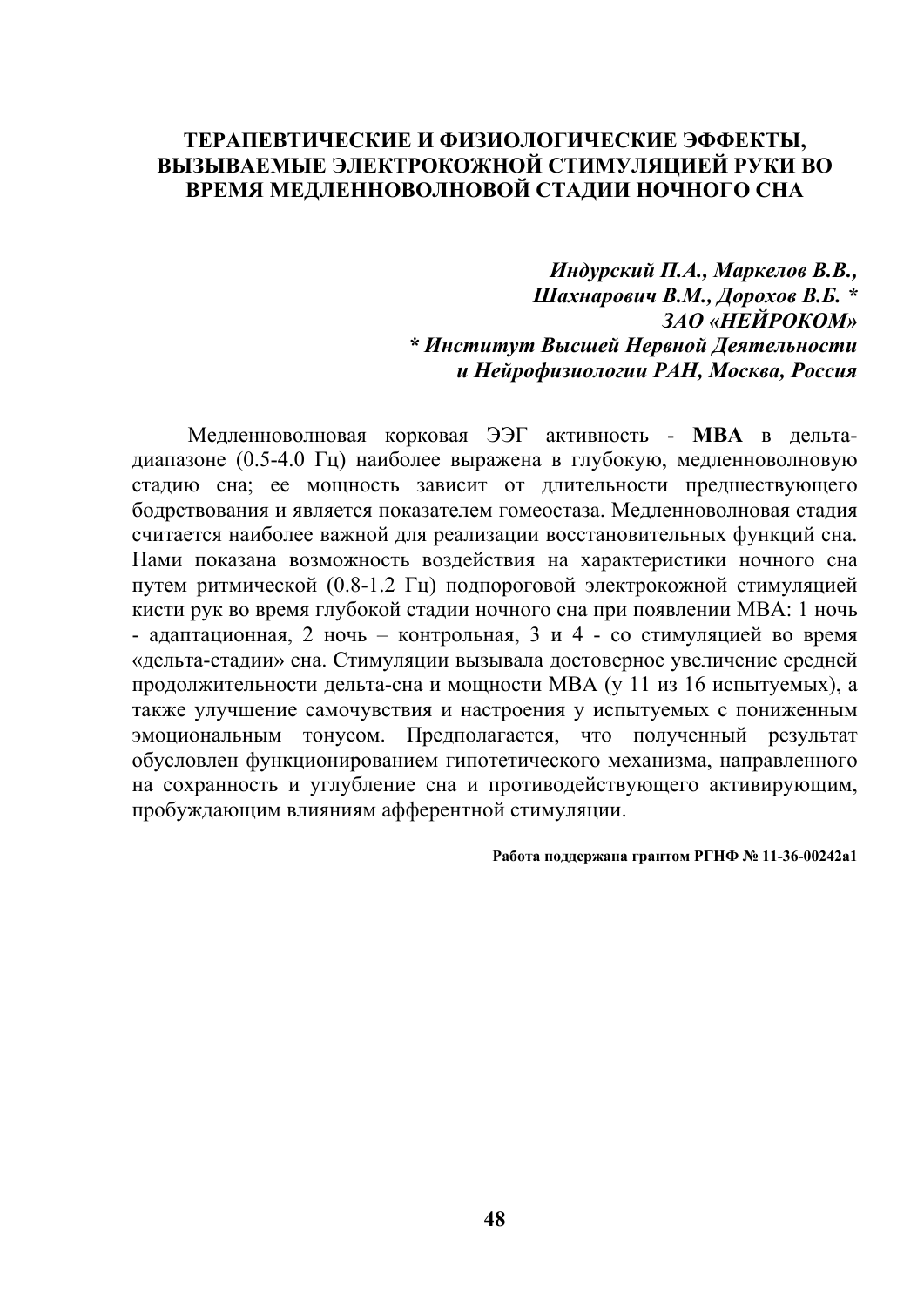#### **INDIVIDUAL REGULATION OF CARDIORESPIRATORY FUNCTION OF THE NORTHERN FUR SEALS IN SLEEP-WAKEFULNESS CYCLE**

*Kibalnikov A.S., Verbitsky E.V. Institute of Arid Zones of the Southern Scientific Centre RAS, Rostov-on-Don, Russia e-mail: askib@bk.ru* 

We have previously found that the northern fur seals had respiratory arrhythmia during wakefulness and sleep. Its occurrences were higher in quite wakefulness and REM than bilaterally slow wave sleep. It should be noted that maintenance some level of vigilance in asymmetric slow wave sleep is implemented by the physiological functions, some of which are probably associated with the individual characteristics of the organism.

Animals were differentiated into two groups according to theirs behavioral reactivity, which indicate the levels of basic anxiety. The first group comprised of more active and aggressive animals (seals 2,4), and the second group comprised inactive and unaggressive animals (seals 1,3). It was found in REM sleep that the seals of the first group were characterized by shorter cycles of breathing (45-50s) as compared to animals of the second group (63-67s). The average duration of respiratory cycle increased at the first group seals and it decreased at the second group seals in transition from bilateral to asymmetric slow wave sleep. Interestingly, the variability of the instantaneous heart rate was lower in second group seals than it did in first group seals. This indicates that the seals of first group had respiratory bradycardia. According to behavioral and electrophysiological data we suggest that seals with different level of reactivity and thus different behavioral labiality have differently directed physiological mechanisms of regulation of cardiorespiratory function in the sleep-wakefulness cycle.

Thus, it appeared that apnea duration not only in a sleep, but also in wakefulness is quite closely connected with character of behavioral reactivity and level of basic anxiety of animals. New stimuli and changes of a situation are perceived by animal as potential threat. It gives start for the reorganizations of physiological functions necessary for apnea at diving during realization of reaction of avoiding. It is related with their basic level of anxiety.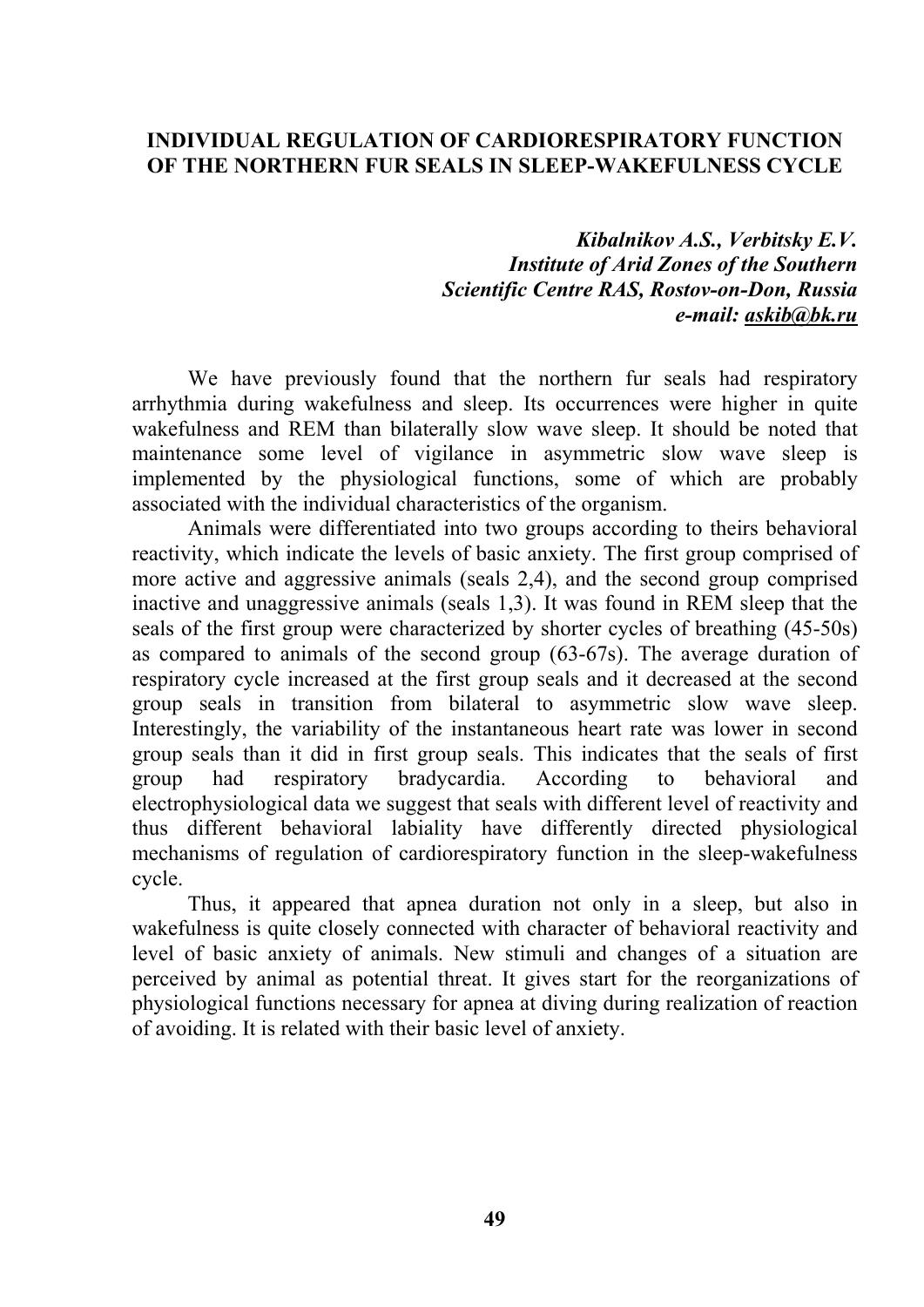# **ИНДИВИДУАЛЬНЫЙ ХАРАКТЕР РЕГУЛЯЦИИ КАРДИОРЕСПИРАТОРНОЙ ФУНКЦИИ У СЕВЕРНЫХ МОРСКИХ КОТИКОВ В ЦИКЛЕ СОН-БОДРСТВОВАНИЕ**

# *Кибальников А.С., Вербицкий Е.В. Институт аридных зон Южного научного центра РАН Ростов-на-Дону, Россия e-mail: askib@bk.ru*

Ранее нами было обнаружено, что аритмия дыхания у северных морских котиков прослеживается и в бодрствовании, и во время сна. Ее вероятность у котиков выше в спокойном бодрствовании и парадоксальном сне, чем в билатеральном медленноволновом сне. Следует отметить, что реализация потребностей этих животных в сохранении определенного уровня бдительности в ходе углубления асимметричного медленноволнового сна реализуется посредством физиологических функций, совокупность которых, вероятно, связана с индивидуальными особенностями организма.

Животные по характеру поведенческой реактивности, который отражает уровень базовой тревожности, были дифференцированы на две группы. Первая группа объединяла более активных и агрессивных животных (котики 2, 4), а вторая – особей мало подвижных со сниженной агрессивностью (котики 1, 3). Выяснилось, что котики первой группы характеризовалась более короткими дыхательными циклами в парадоксальном сне (45-50 с) по сравнению с животными из второй группы (63-67 с). В первой группе средняя продолжительность дыхательного цикла при переходе от билатерального к асимметричному медленноволновому сну увеличивалась, в отличие от остальных животных, у которых при этом отмечено уменьшение средней продолжительности дыхательного цикла. Любопытно, что вариабельность мгновенной частоты сердечных сокращений у котиков во второй группе была ниже, чем в первой. Это указывает на то, что котикам первой группы свойственна значительная дыхательная брадикардия. На основании обобщения поведенческих и электрофизиологических данных, можно предположить, что более пластичное поведение животных, обусловленное соответствующим уровнем реактивности, реализуется за счет разнонаправленных физиологических регуляций кардиореспираторной функции в цикле сон-бодрствование.

Таким образом, оказалось, что длительность апноэ не только во сне, но и в бодрствовании довольно тесно связана с характером поведенческой реактивности и уровнем базовой тревожности животных. Новые раздражители и изменения обстановки воспринимаются животными как потенциальная угроза и запускают перестройки физиологических функций, нужные для апноэ при нырянии в ходе реализации реакции избегания, обусловленной уровнем их базовой тревожности.

**50**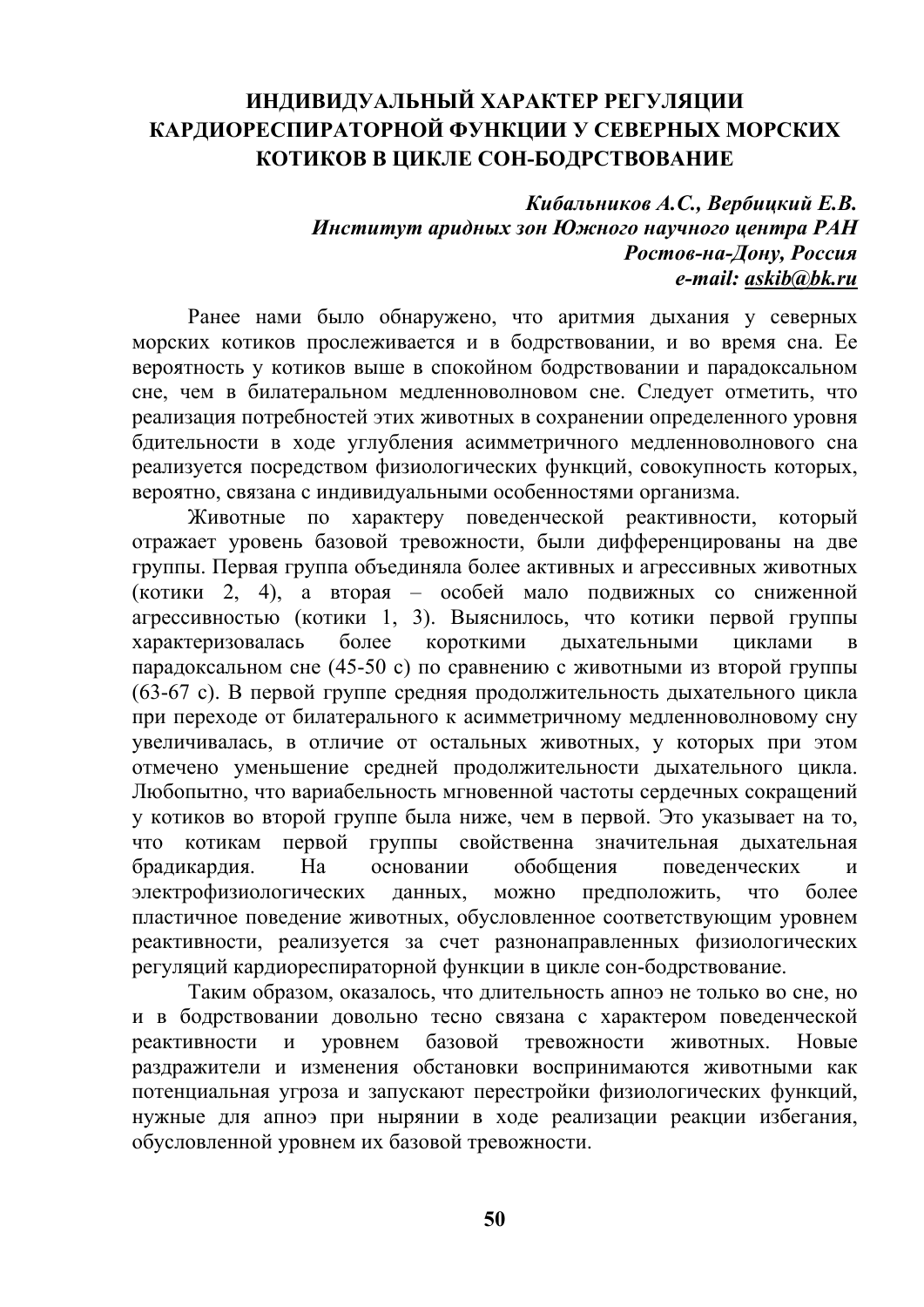#### **THE CHANGE OF GLUCOSE AND LIPID METABOLISM DURING FOLLOW-UP IN HYPERTENSIVE, OBESE PATIENTS WITH OBSTRUCTIVE SLEEP APNEA SYNDROME**

*Korostovtseva L.S., Zvartau N.E., Sviryaev Yu.V., Rotar O.P., Konradi A.O. Almazov Federal Heart, Blood and Endocrinology Centre St Petersburg, Russia e-mail: Lyudmila\_korosto@mail.ru* 

**Objective.** To assess the change of fasting glucose and lipids in hypertensive, obese patients with obstructive sleep apnea syndrome (OSAS) in a follow-up study.

**Design and methods.** Weenrolled80 hypertensive, obese subjects (45 males and 35 females) without other cardiovascular diseases or diabetes mellitus [mean age 51 (38-64) years]. All patients got standard antihypertensive therapy, and at baseline and annually during follow-up they got life style recommendations. At baseline and during follow-up all subjects underwent sleep study (Embletta, Natus, USA), and fasting glucose and lipid levels assessment (Hitachi-902, Roche-Diagnostics, Switzerland).

**Results.** According to the sleep study 64 subjects had OSAS. By theen do follow-up  $\left[ \text{in } 111 \right]$  (84.5; 120) months on average] weight gain from 102.0 (89.5; 114.5) to 107.5 (95.5; 120.0) kg (р=0.004), and an increase of body mass index from 35.0 (31.9; 39.7) to 35.8 (31.8; 41.1) kg/m<sup>2</sup> (p=0.008, paired Wilcoxon test) were registered in the whole group, however, there were not significant differences between OSAS and non-OSAS subjects. OSAS patients demonstrated rise in glycemia [by 1.1 (-0.27; 1.59) mmol/l], while there was a non-significant decrease of fasting glucose level (by 0.52 mmol/l on average) in subjects without sleep disordered breathing (SDB). The change of fasting glucose level was not associated with weight gain. Other biochemical parameters remain unchanged in both groups  $(p>0.05)$ .

**Conclusion.** In conclusion, at 7-10 yea follow-up there is a significant rise in fasting glucose level by 1.1 mmol/l in hypertensive, obese patients with OSAS compared to those without SDB, which might be associated with the increased risk of glucose metabolism impairment.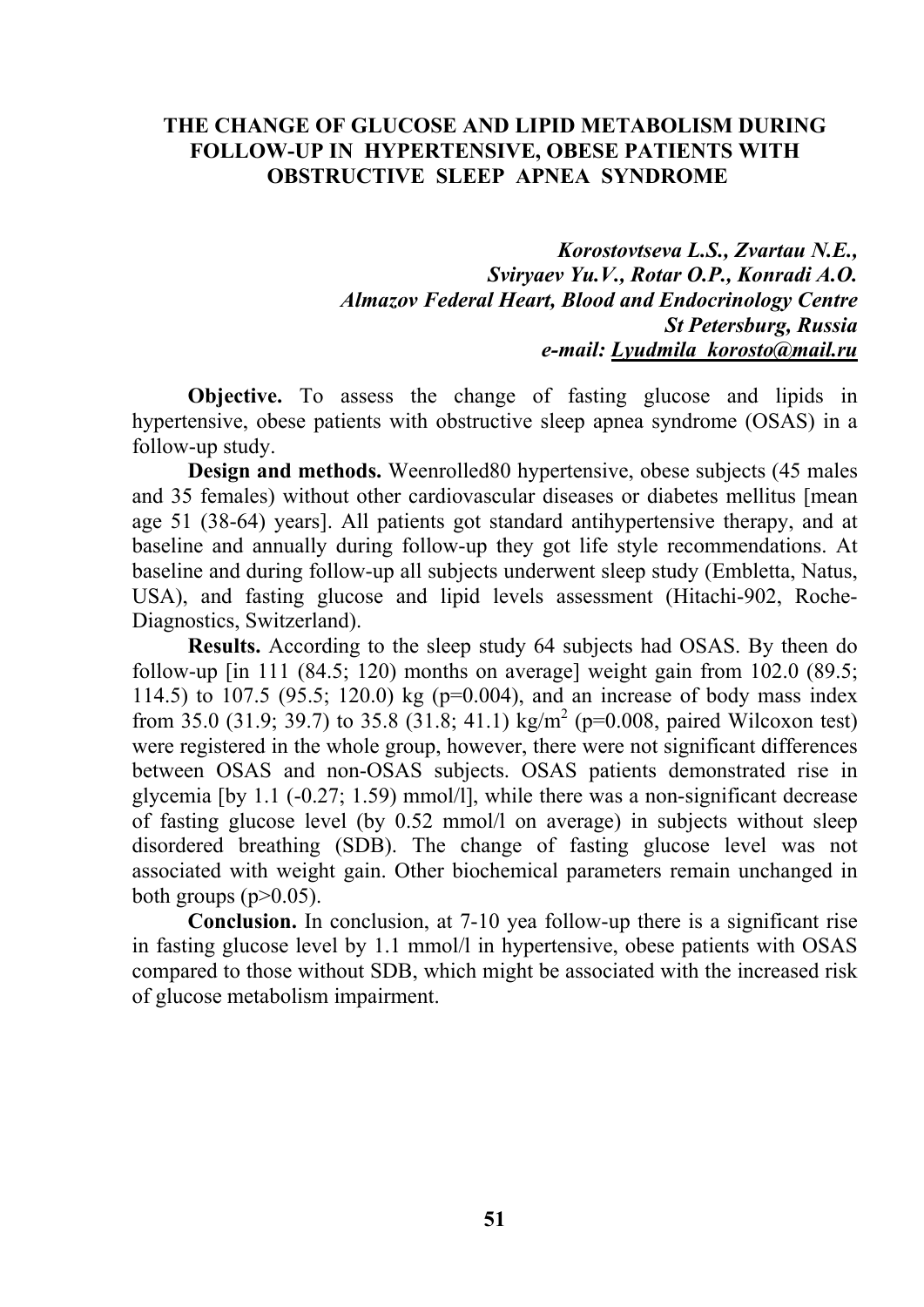# **ДИНАМИКА ПОКАЗАТЕЛЕЙ УГЛЕВОДНОГО И ЛИПИДНОГО ОБМЕНА У БОЛЬНЫХ АРТЕРИАЛЬНОЙ ГИПЕРТЕНЗИЕЙ И ОЖИРЕНИЕМ С СИНДРОМОМ ОБСТРУКТИВНОГО АПНОЭ ВО СНЕ**

# *Коростовцева Л.С., Звартау Н.Э., Свиряев Ю.В., Ротарь О.П., Конради А.О. ФГБУ «Федеральный Центр сердца, крови и эндокринологии им. В.А. Алмазова» Минздрава России, Санкт-Петербург, Россия e-mail: Lyudmila\_korosto@mail.ru*

**Цель исследования** - оценить динамику показателей углеводного и липидного обмена у больных артериальной гипертензией и ожирением в зависимости от наличия синдрома обструктивного апноэ во сне (СОАС) при проспективном наблюдении.

**Материалы и методы.** В анализ включено 80 больных (45 мужчин и 35 женщин) артериальной гипертензией и ожирением без других сердечнососудистых заболеваний и сахарного диабета [средний возраст 51 (38-64) года]. Всем больным была выполнены исходно и в динамике полисомнографическое исследование (Embletta, Natus, USA), оценка уровня глюкозы и липидов натощак (Hitachi-902, реактивы Roche-Diagnostics, Швейцария).

**Результаты.** По результатам полисомнографического исследования у 64 больных выявлен СОАС. В общей группе к концу наблюдения [в среднем через 111.0 (84.5; 120.0) месяцев]отмечено увеличение массы тела со 102.0 (89.5; 114.5) до 107.5 (95.5; 120.0) кг (р=0.004) и нарастание индекса массы тела с 35.0 (31.9; 39.7) до 35.8 (31.8; 41.1) кг/м<sup>2</sup> (р=0,008, тест Уилкоксона для связанных выборок). Однако различий между группами больных СОАС и без нарушений дыхания во время сна по динамике антропометрических показателей выявлено не было. В группе больных СОАС отмечено увеличение уровня гликемии [на 1,1 (-0.27; 1.59) ммоль/л], а у лиц без нарушений дыхания во сне – его незначительное снижение (в среднем на 0.52 ммоль/л). Изменение гликемии не было ассоциировано с изменением массы тела. По остальным биохимическим показателям значимых различий выявлено не было (р>0.05).

**Заключение.** Таким образом, у больных артериальной гипертензией и ожирением с СОАС при проспективном наблюдении через 7-10 лет отмечается нарастание уровня гликемии натощак в среднем на 1,1 ммоль/л, что, вероятно, может быть ассоциировано с повышенным риском развития нарушений углеводного обмена.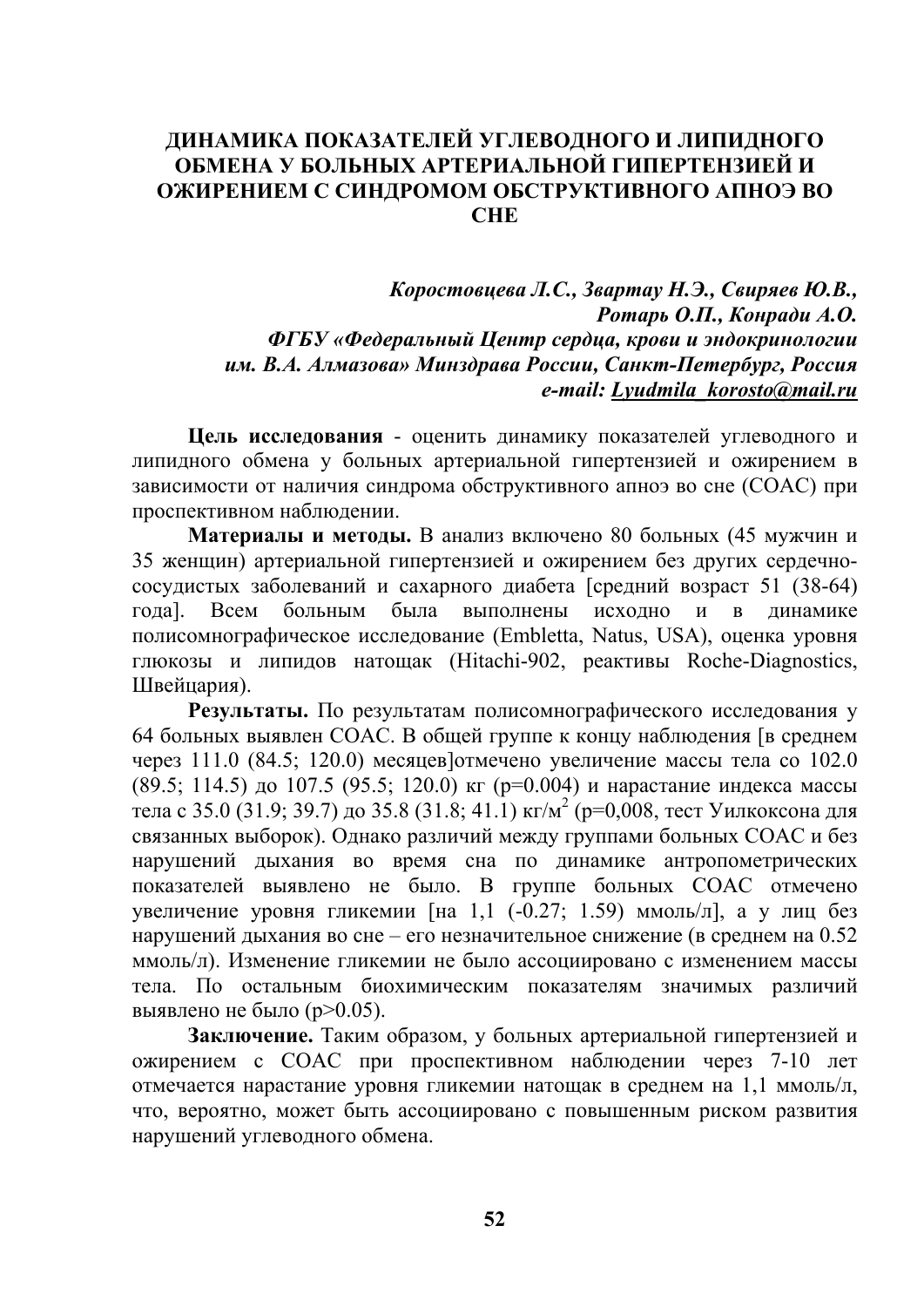# **THE STUDY OF TEMPERATURE OF CORTICAL AND SUBCORTICAL BRAIN STRUCTURES IN NORTHERN FUR SEALS IN THE WAKE-SLEEP CYCLE**

*Kosenko P.O.<sup>1,2,4</sup>, Bagvandin A.<sup>5</sup>, Korneva S.M.<sup>1</sup>, Mukhametov L.M.<sup>1,4</sup>, Siegel J.M.<sup>3</sup> , Lyamin O.I.1,3,4 «Utrish Dolphinarium", Moscow, Russia Southern Federal University, Rostov-on-Don, Russia University of California in Los Angeles, USA Severtsov Institute of Ecology and Evolution, Moscow, Russia University of Johannesburg, South Africa* 

Sleep of cetaceans is characterized by two unusual features - unihemispheric slow wave sleep (SWS) and the absence of paradoxical sleep (PS). In addition, the change patterns of synchronization and desynchronization of cortical EEG in dolphins correlates with temperature fluctuations of the cerebral cortex. Such changes "occur unihemisphericly in accordance with unihemispheric's changes of EEG" (Kovalzon and Mukhametov 1982). Sleep of northern fur seals can be both bilaterally symmetrical, and "unihemispheric", thus combining the features of terrestrial mammals and cetaceans. The objective of this study was to examine the dynamics of the temperature of the cortical and subcortical structures of the brain during sleep. The experiments were conducted on 3 northern fur seals chronically implanted for EEG and meck musculature EMG recording as well as pairs of cortical and thermistors targeting the hypothalamus and the forebrain (a total of 6 pair of cortical and 8 pair of subcortical).

Circadian changes of temperature in cortical and subcortical brain structures in fur seals were similar to those in terrestrial mammals and humans: in the first half of the night, the temperature decreased progressively and then increased in the morning. The range of temperature change during the day was almost  $2^\circ$  C. The development of SWS in fur seals was accompanied by decrease in temperature compared with quiet wakefulness, although during some episodes the temperature could progressively increase. As during bilateral SWS and SWS with a pronounced hemispheric asymmetry of EEG, the temperature in symmetric brain (cortical and subcortical) structures changed synchronously. During the transition from SWS to PS the temperature in fur seals gradually increased as in terrestrial mammals. However, the increase in brain temperature usually began only after a first brief decrease.

In conclusion, the unexpected result of this study shows that, despite an phenomenological similarity of unihemispheric SWS in cetaceans and fur seals, the temperature of symmetrical paired brain regions (cortical and some subcortical structures) changed in fur seals symmetrically, regardless of the expression of interhemispheric EEG asymmetry, whereas in dolphin these changes occurred asynchronous.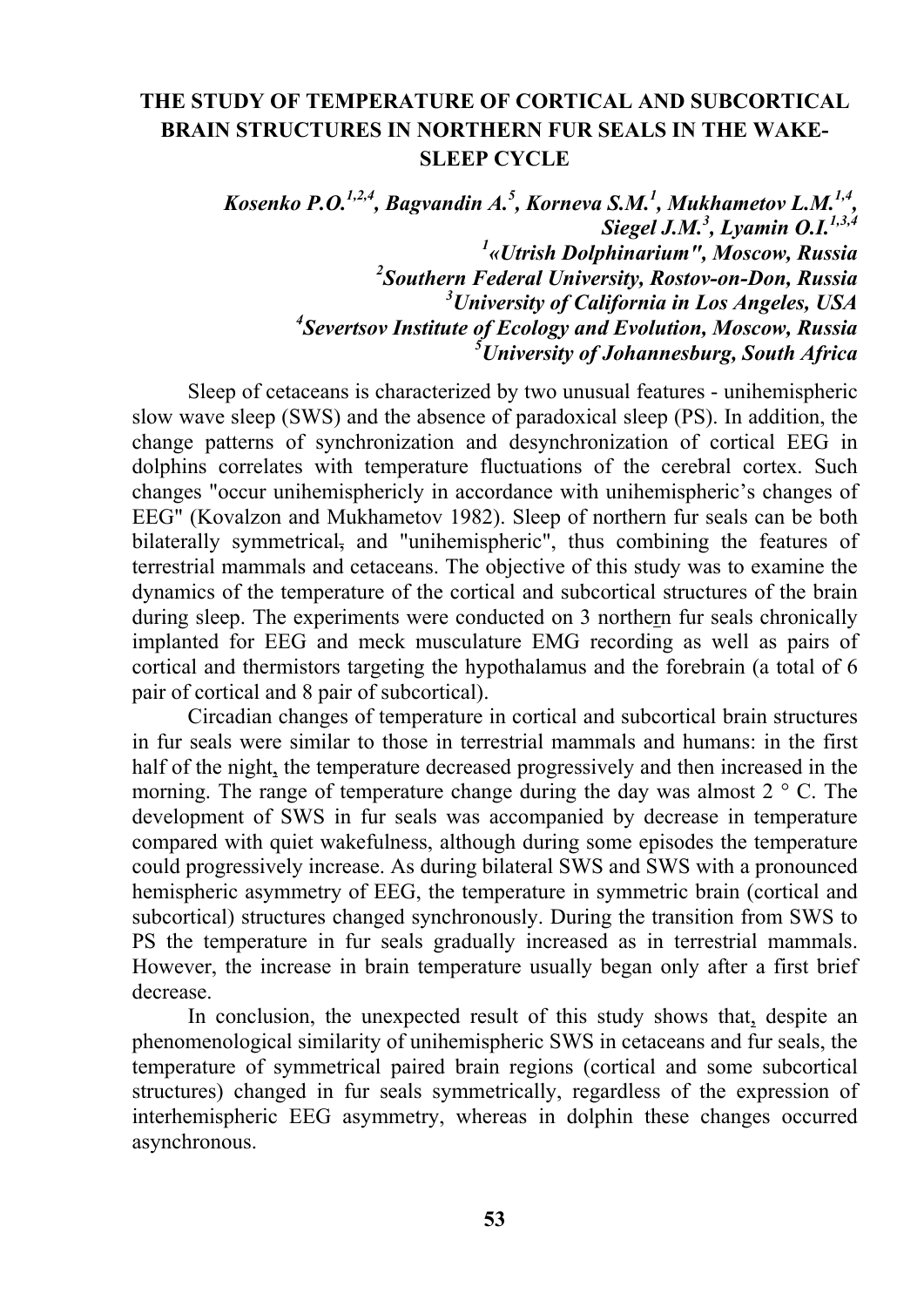#### **ИССЛЕДОВАНИЕ ТЕМПЕРАТУРЫ КОРЫ И ПОДКОРКОВЫХ СТРУКТУР МОЗГА У СЕВЕРНЫХ МОРСКИХ КОТИКОВ В ЦИКЛЕ БОДРСТВОВАНИЕ-СОН**

*Косенко П.О. 1,2,4, Багвандин А. 5 , Корнева С.М. 1 , Мухаметов Л.М. 1,4, Сигал Дж. М. 3 , Лямин О.И. 1,3,4 1 ООО «Утришский дельфинарий», Москва, Россия 2 Южный федеральный университет, Ростов-на-Дону, Россия 3 Калифорнийский университет, Лос-Анджелес, США 4 Институт проблем экологии и эволюции им. А.Н. Северцова РАН, Москва, Россия 5 Университет Йоханнесбурга, ЮАР*

Сон китообразных характеризуется двумя необычными качествами наличием однополушарного медленноволнового сна (МС) и отсутствием парадоксального сна (ПС). Кроме того, смена картин синхронизации и десинхронизации ЭКоГ у дельфинов коррелирует с колебаниями температуры коры мозга, и такие изменения "происходят однополушарно в соответствие с однополушарными изменениями ЭКоГ (Ковальзон, Мухаметов, 1982). Сон северных морских котиков может быть как билатерально симметричным, так и "однополушарным", сочетая признаки МС наземных млекопитающих и китообразных. Задача данного исследования состояла в изучении динамики температуры корковых и подкорковых структур мозга во время сна. Эксперименты были выполнены на трех морских котиках, которым были имплантированы электроды для регистрации ЭЭГ, электромиограммы шейной мускулатуры, а также 6 пар корковых и 8 пар подкорковых термисторов.

Циркадианные изменения температуры коры полушарий и подкорковых структур мозга у котиков были схожи с таковыми у наземных млекопитающих и человека: в первую половину ночи температура снижалась, после чего увеличивалась в утренние часы. Диапазон изменений температуры в течение суток составлял почти 2°С. Развитие МС у морских котиков сопровождалось снижением температуры по сравнению со спокойным бодрствованием, хотя во время отдельных эпизодов МС температура могла медленно увеличиваться. Как во время билатерального МС, так и МС с резко выраженной межполушарной асимметрией ЭЭГ температура в симметричных структурах изменялась синхронно. При переходе от МС к ПС температура мозга морских котиков постепенно увеличивалась; данная закономерность отмечена и у наземных млекопитающих. Однако рост температуры мозга у котиков начинался, как правило, после кратковременного снижения температуры в начале эпизода ПС.

Таким образом, неожиданный результат данного исследования состоит в том, что, несмотря на очевидное сходство феноменов однополушарного МС у китообразных и морских котиков, температура мозга в симметричных отделах коры больших полушарий мозга (и некоторых подкорковых структур) изменяется у котиков синхронно вне зависимости от выраженности межполушарной асимметрии ЭЭГ, тогда как у дельфинов эти изменения асинхронны.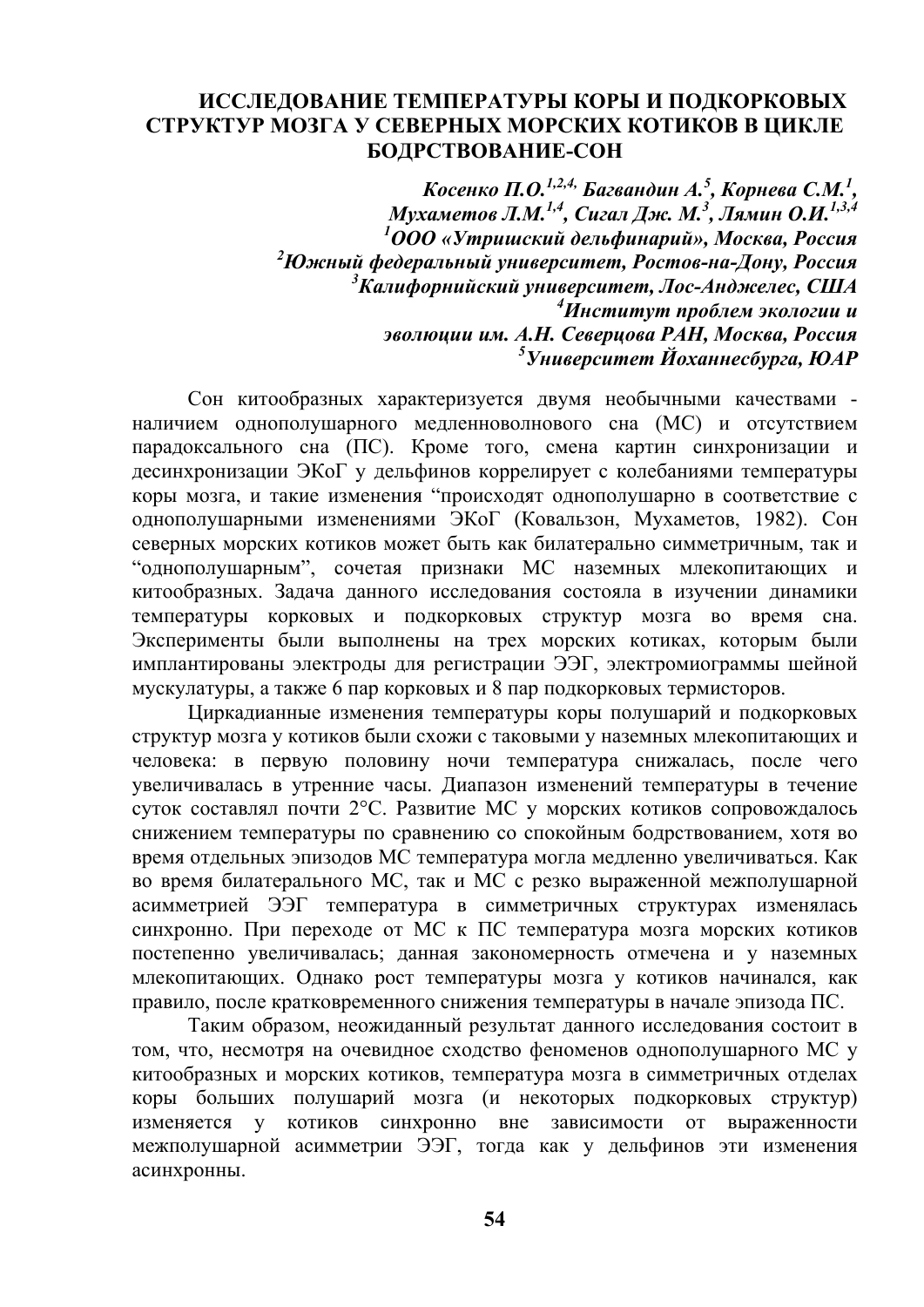#### **DEPENDENCE OF DEPRIVATION INFLUENCE OF SLEEP FORSPATIAL MEMORY FROM PROCEDURE OFONE-DAY LEARNING OF RATS IN MORRIS'S WATER TEST**

#### *Kozhedub R.G., Arsenyev G.N., Kulikov M.A. Dorokhov V.B. Institute of Higher Nervous Activity and Neurophysiology RAS, Moscow, Russia e-mail: kozhedubrg@qmail.com*

Investigated features of influence of a deprivation of a sleep for long-term spatial memory after learning in avoiding of compulsory swimming in Morris's test who is carried out on protocols, differing from each other temporary structure of rat lowering down to the pool, presentation only platform hidden under water or alternating its presentation with placed on it and a reference point acting over water. Registration of movement of rats and calculation of parameters of the tracks reflecting their behavior, carried out by means of the Ethovision program (version 3.1) on installation of Noldus firm (Netherlands). By means of traditional cognitive indicators for the test probe shown once every other day after learning which carried out with the platform hidden under water, first, statistically significant excess of an average share of time of stay of a rat and the passable distance in being target a quadrant over such shares in other quadrants is revealed. Secondly, these indicators in the former target quadrant for undeprived group of rats significantly above, than for the deprived. After the learning which is carried out with alternation of search of a platform with a reference point acting over water and without it, significant distinction of such indicators at group of deprived and undeprived rats isn't revealed. Distinction is revealed on a new indicator: to number of crossings of borders of the zone being in a quadrant of the former placement of a platform at learning with an area equal to it, and in similar zones of other quadrants. Undeprived rats significantly more often visited a zone in being target a quadrant, than other zones, and the number of visits at them was significant above, than at the deprived. The analysis of dynamics of medians of time of swimming and length of a way revealed its good approximation by exponential model of learning, giving demonstration of stabilization of indicators about 5-7 tests, indicating to fast acquisition of skill. It is supposed that alternation of search of a platform with a reference point and without it leads to a dominant state with reciprocal interaction between the neural associations involved at different strategy of its search, and its termination – to bigger safety of skill.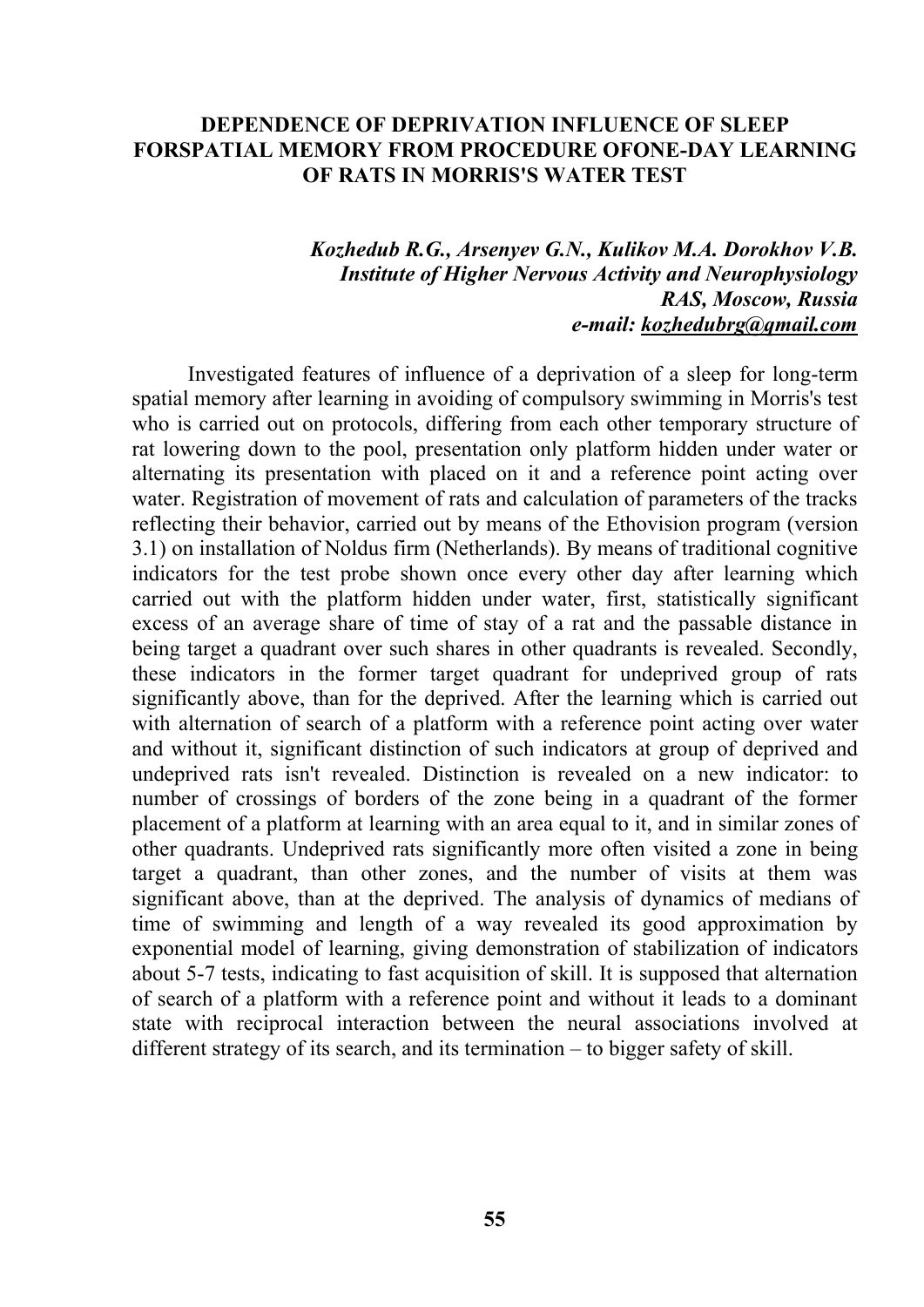## **ЗАВИСИМОСТЬ ВЛИЯНИЯ ДЕПРИВАЦИИ СНА НА ПРОСТРАНСТВЕННУЮ ПАМЯТЬ ОТ ПРОЦЕДУРЫ ОДНОДНЕВНОГО ОБУЧЕНИЯ КРЫС В ВОДНОМ ТЕСТЕ МОРРИСА**

### *Кожедуб Р.Г., Арсеньев Г.Н., Куликов М.А., Дорохов В.Б. Институт высшей нервной деятельности и нейрофизиологии РАН, Москва, Россия e-mail: kozhedubrg@qmail.com*

Исследовали особенности влияния депривации сна на долговременную пространственную память после обучения избеганию принудительного плавания в тесте Морриса, осуществляемого по протоколам, отличающимся временной структурой опускания крыс в бассейн, предъявлением только лишь скрытой под водой платформы или перемежая ее предъявление с помещенным на ней и выступающим над водой ориентиром. Регистрацию передвижения крыс и вычисление параметров треков, отражающих их поведение, осуществляли с помощью программы Ethovision (версия 3.1) на установке фирмы «Noldus» (Нидерланды). С помощью традиционных когнитивных показателей для тестовых проб, предъявленных однократно через день после обучения, которое проводили со скрытой под водой платформой, во-первых, выявлено статистически значимое превышение среднейдоли времени пребывания крысы и пройденного расстояния в бывшем целевым квадранте над такими долями в остальных квадрантах. Вовторых, эти показатели в бывшем целевом квадранте для недепривированной группы крыс значимо выше, чем для депривированной. После обучения, проводимого с чередованием поиска платформы с выступающим над водой ориентиром и без него, значимое различие таких показателей у группы депривированных и недепривированных крыс не выявлено. Различие выявлено по новому показателю: числу пересечений границ зоны, находящейся в квадранте бывшего размещения платформы при обучении с равной ей площадью, и в аналогичных зонах других квадрантов. Недепривированные крысы значимо чаще посещали зону в бывшем целевым квадранте, чем прочие зоны, а число посещений у них было значимо выше, чем у депривированных. Анализ динамики медиан времени плавания и длины пути выявил хорошую ее аппроксимацию экспоненциальной моделью обучения со стабилизацией показателей с 5-7 теста, указывающей на быстрое приобретение навыка. Предполагается, что чередование поиска платформы с ориентиром и без него приводит к доминантному состоянию с реципрокным взаимодействием между нейронными объединениями, вовлекаемыми при разных стратегиях ее поиска, а его прекращение – к большей сохранности навыка.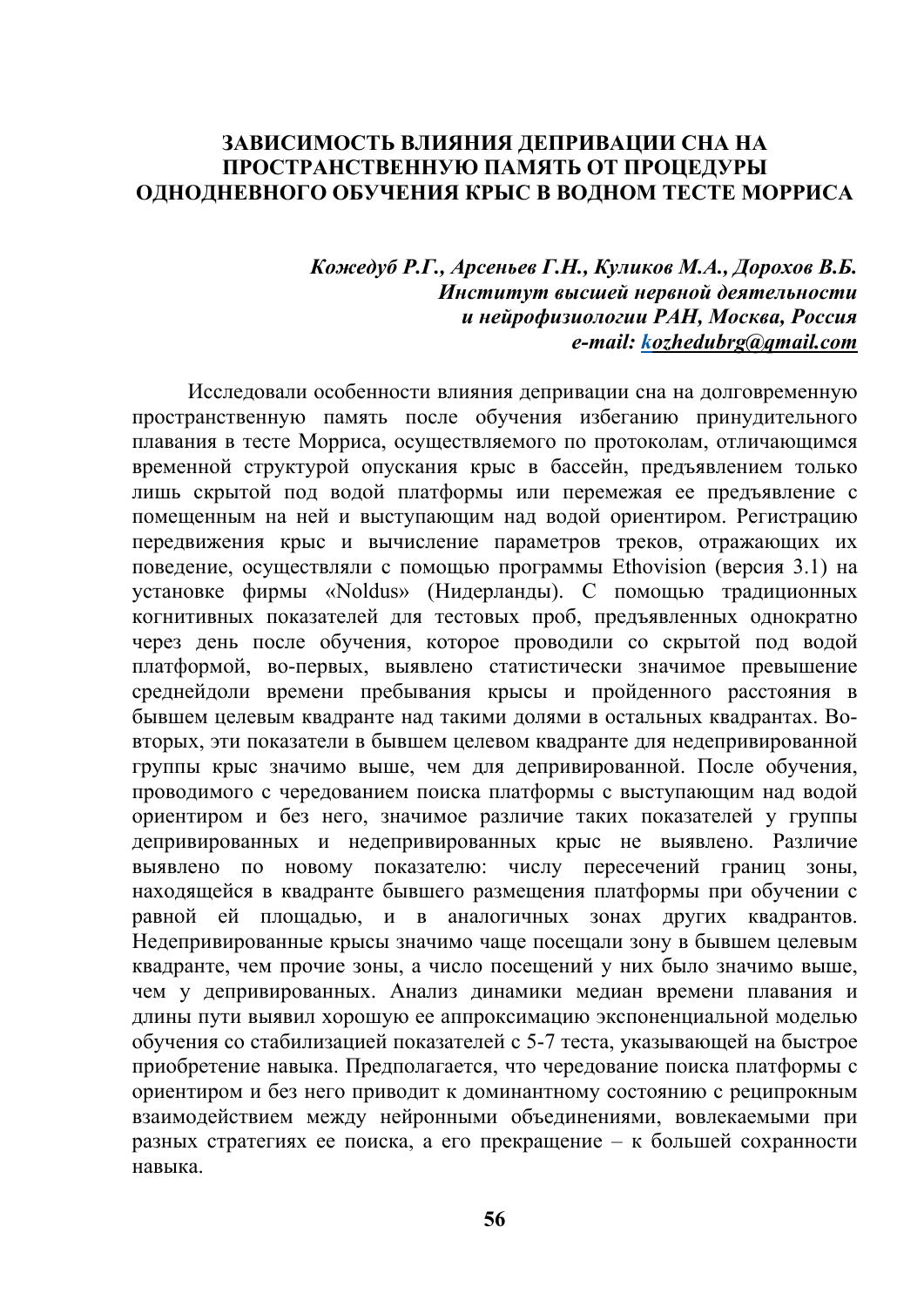### **HSP70 PREVENTS CHANGES IN SLEEP AND IMMUNOHISTOCHEMICAL PARAMETERS IN THE MODEL OF THE CLINICAL STAGE OF PARKINSON'S DISEASE IN RATS**

# *Lapshina K.V., Plaksina D.V., Pastukhov Yu.F. Sechenov Institute of Evolutionary Physiology and Biochemistry of the RAS, St Petersburg, Russia e-mail: ksenia.lapshina@gmail.com*

**Introduction.** It was shown that the deep decrease in activity of ubiquitinproteasome system in Wistar rats caused by inhibitor lactacystin induces more than 60% degeneration of dopaminergic neurons in the substantia nigra pars compacta (SNpc), a decrease in level of chaperone Heat Shock Protein 70 kDa (Hsp70) in neurons and reduction in rapid-eye-movement sleep (REM). The clinical stage of Parkinson's disease (PD) is characterized by these patterns. The new inductor can increase the level of Hsp70 in nigral neurons and improve its survival in proteasomal dysfunction [Pastukhov et al., 2012; Pastukhov, 2013]. This study aims to investigate the effect of microinjections of Hsp70 into the SNpc on sleep characteristics and immunohistochemical parameters in the model of the clinical stage of PD in rats.

**Methods.** Bilateral injections of lactacystin (proteasome inhibitor) were performed into the SNpc twice with 7 days interval. Recombinant Hsp70 was injected 2 hours before lactacystin. The continuous recordings of electroencephalogram, electrooculogram, electromyogram, brain and tail skin temperatures were performed 7 and 14 days after the ending of microinjections of lactacystin using computer system SASR-8800 (USA). Immunohistochemical studies were performed 14 days after the ending of microinjections of Hsp70 and lactacystin.

**Results and discussion.** It was found that microinjections of Hsp70 before lactacystin can reduce the loss of dopaminergic neurons of SNpc and their axons in striatum, and prevent changes in total amount of REM sleep and a decrease in tyrosine hydroxylase (key enzyme of dopamine synthesis) level in survived nigral neurons and striatal axons. Thus an increase in Hsp70 in SNpc helps to slow down the neurodegenerative process at the preclinical stage of PD. These data support the hypothesis [Pastukhov, 2013] that changes in REM sleep characteristics can be a non-motor symptom reflecting the condition of protective potentialsin the nigrostriatal system at the different stages of PD development.

**Supported by the Russian Foundation for Basic Research № 11-04-01588**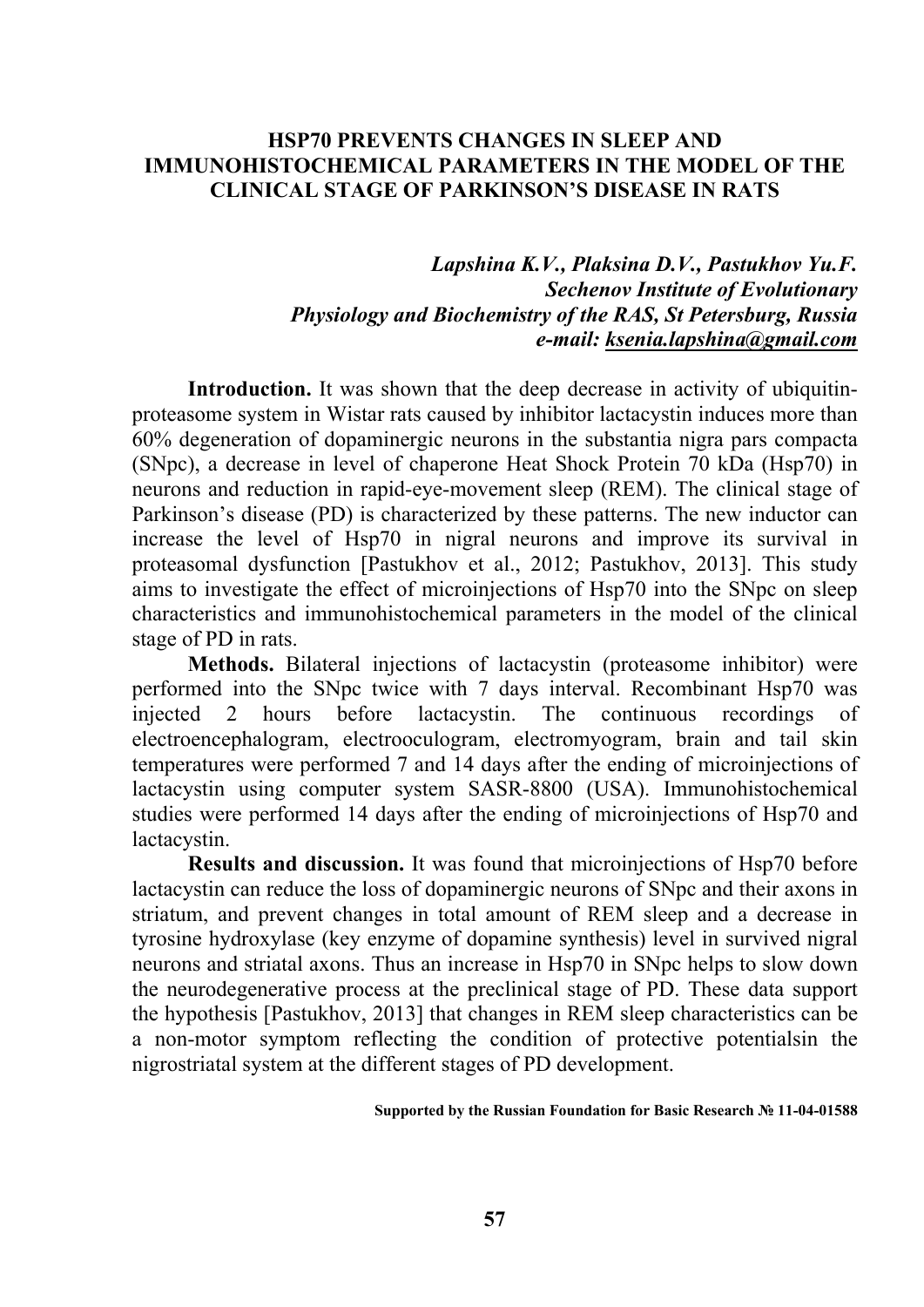## **HSP70 ПРЕДОТВРАЩАЕТ ИЗМЕНЕНИЯ СНА И ИММУНОГИСТОХИМИЧЕСКИХ ПОКАЗАТЕЛЕЙ В МОДЕЛИ КЛИНИЧЕСКОЙ СТАДИИ БОЛЕЗНИ ПАРКИНСОНА У КРЫС**

## *Лапшина К.В., Плаксина Д.В., Пастухов Ю.Ф. Институт эволюционной физиологии и биохимии им. И.М. Сеченова РАН, С-Петербург, Россия e-mail: ksenia.lapshina@gmail.com*

**Введение.** Ранее показано, что глубокое снижение активности убиквитин-протеасомной системы у крыс Вистар ингибитором лактацистином приводит к потере более 60% дофаминергических нейронов компактной части черной субстанции (кчЧС), уменьшению содержания шаперона HeatShockProtein 70 kDa (Hsp70) в нейронах и снижению быстрого сна, что характерно для клинической стадии болезни Паркинсона (БП); новый индуктор шаперонов увеличивает в нейронах содержание Hsp70 и повышает выживаемость нейронов кчЧС при протеасомной дисфункции [Пастухов и др., 2012; Пастухов, 2013]. Задача настоящего исследования – изучить влияние микроинъекций Hsp70 в кчЧС на характеристики снаи иммуногистохимические показатели в модели клинической стадии БП.

**Методы.** Микроинъекции ингибитора протеасомы лактацистина выполняли билатерально в кчЧС самцам крыс линии Вистар дважды (с недельным интервалом). Рекомбинантный Hsp70 вводили в кчЧС за 2 ч до микроинъекций лактацистина. Регистрацию электроокулограммы, электроэнцефалограммы, электромиограммы, температуры мозга и температуры кожи хвоста осуществляли с применением компьютерной системы SASR 8800 (США) на 7-й и 14-день после окончания инъекций лактацистина. Иммуногистохимические показатели определяли через 14 дней после окончания микроинъекций Hsp70 и лактацистина.

**Результаты и обсуждение.** Выявлено, что микроинъекции Hsp70, предшествующие введению лактацистина, уменьшают потерю дофаминергических нейронов в кчЧС и их отростков в стриатуме и предотвращают изменения общего времени быстрого сна и снижение уровня основного фермента синтеза дофамина тирозингидроксилазы в выживших нейронах и аксонах в стриатуме. Следовательно, повышение уровня Hsp70 в кчЧС способствует задержке развития нейродегенеративного процесса на уровне доклинической стадии БП. Полученные данные подтверждают гипотезу [Пастухов, 2013] об изменениях характеристик быстрого сна как о немоторном симптоме, отражающем состояние протективных резервов нигростриатной системы на разных этапах развития БП.

**Исследование поддержано грантом РФФИ № 11-04-01588**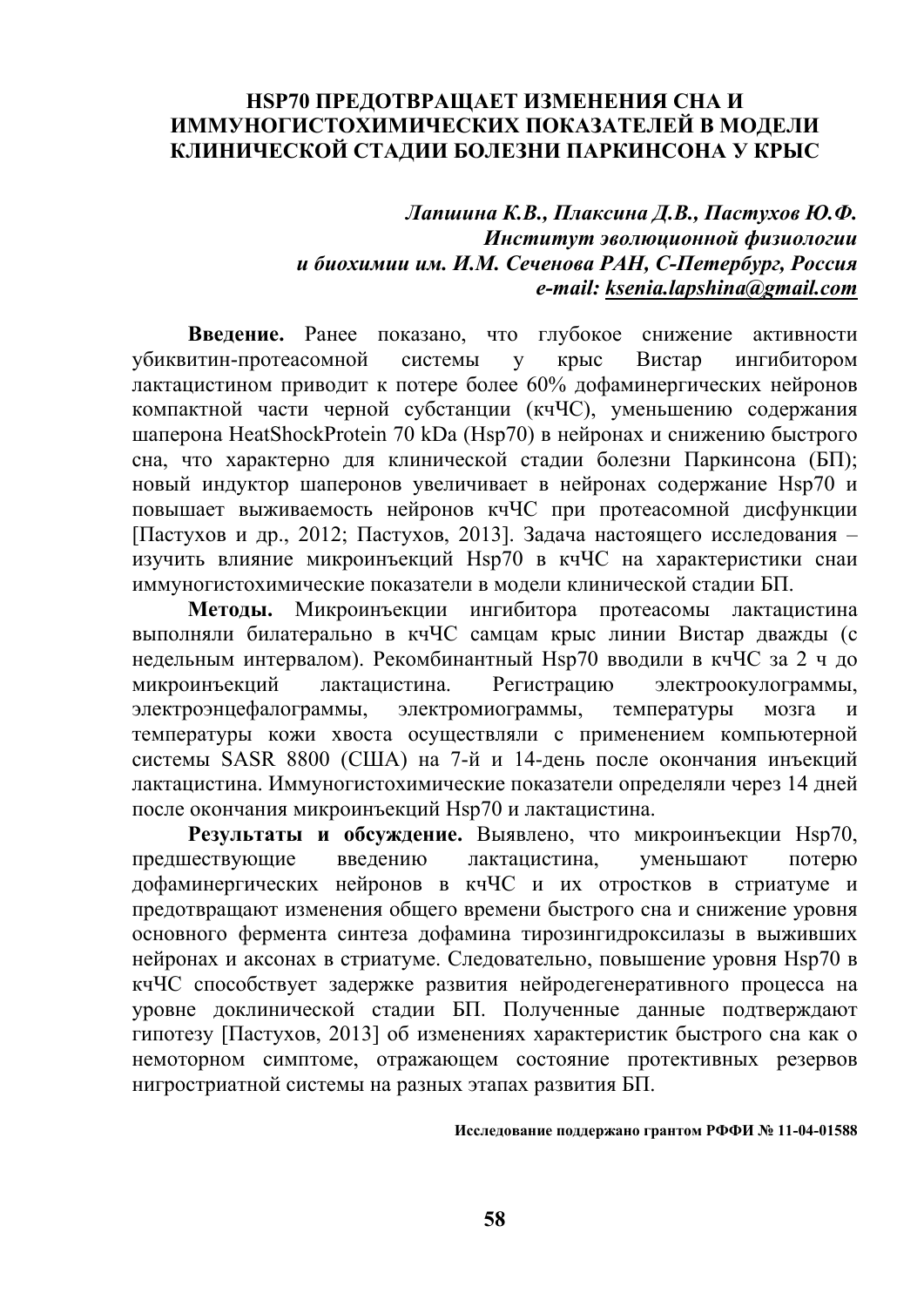#### **CHANGES IN THE STRUCTURE OF WAKEFULNESS-SLEEP CYCLE IN MPTP MOUSE MODEL OF PARKINSONISM**

*Manolov A.I.<sup>1</sup> , Dolgikh V.V.1 , Ukraintseva Y.V.<sup>1</sup> , Dorokhov V.B.<sup>1</sup> , Moiseenko L.S.2 , Kovalzon V.M.<sup>2</sup> 1 IHNA RAS, Moscow, Russia 2 IPEE RAS, Moscow, Russia e-mail: paraslonic@gmail.com* 

Wakefulness-sleep cycle was studied in MPTP mouse model of parkinsonism. A toxin of dopamine neurons MPTP was administrated subcutaneously in doses of 12x2, 12x4 и 40x1 mg/kg. to black mice C57 with preliminary implanted electrodes for cortical EEG and EMG. Digital polygraphic recording was performed continuously within 24 hrs together with video registration of behavior 1 day before, 7 and 14 days after toxin administration. Otherwise control animal received administration of saline. Animals were in individual chambers with a light/dark regimen 12/12, temperature 24-260 and unrestricted availability of food and water. Significant decrease in total amount of slow wave sleep by 25% during the dark period at the expense of the correspondent increase in waking as compared to control animals and the baseline amount of the same animals was found. This decrease became evident by the 7th day and statistically significant by 14th day since MPTP injection. Correspondently, moving activity increased during the dark period. The effect was more pronounced after 4 injections than after two. Significant changes of paradoxical sleep duration were not seen. During the light period no changes of wakefulness-sleep cycle were seen. Morphological control revealed decrease in amount of the tyrosine hydroxilase positive neurons in substantia nigra/pars compacta 2 weeks after toxin administration by 33% with the dose of 12x2 mg/kg, 50% with the dose of 12x4 mg/kg and 80% with the dose of 40x1 mg/kg. No changes were seen in ventral tegmentum and substantia nigra/pars reticulata.

#### **Supported by RFBI grant No.13-04-00327а**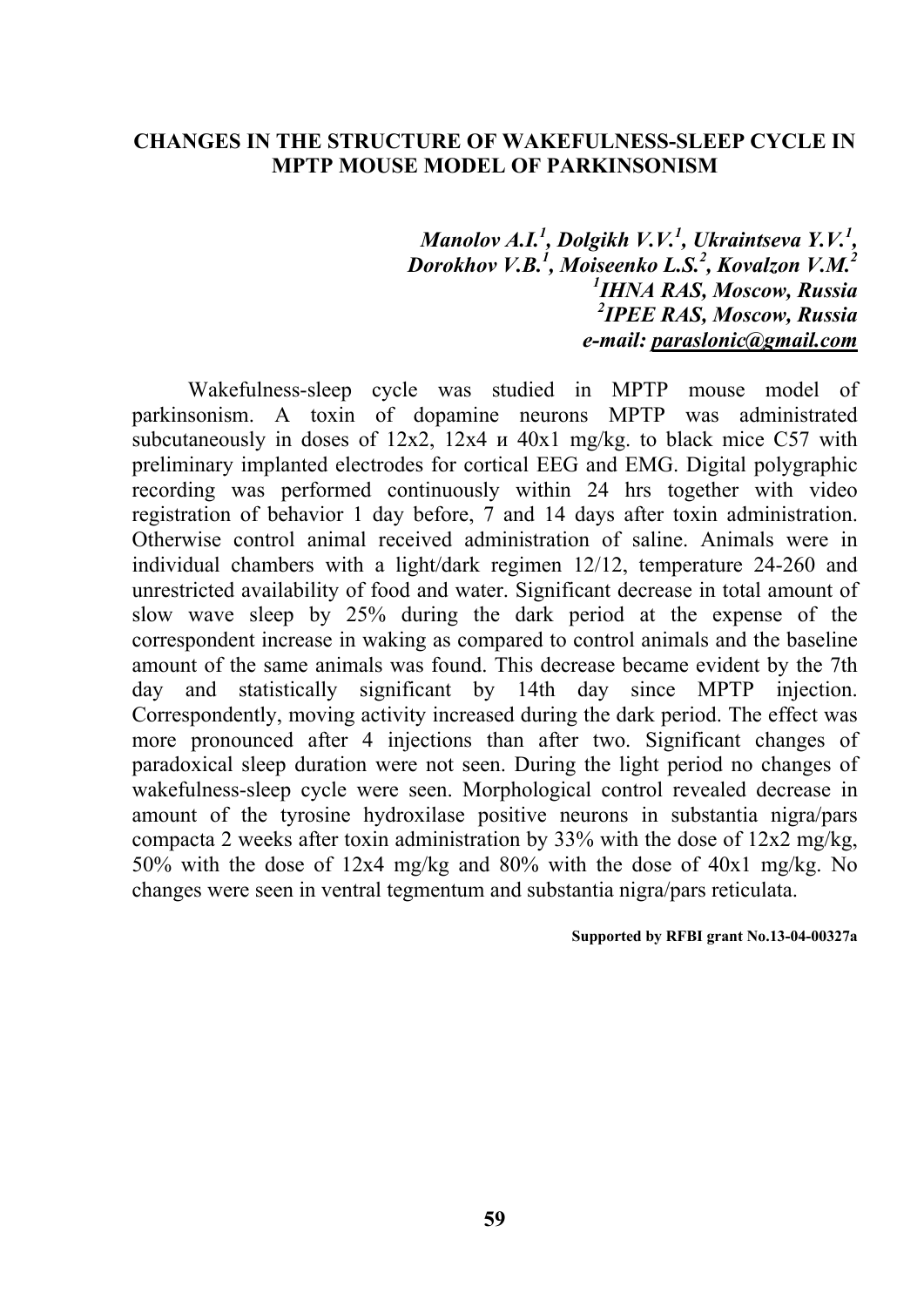#### **ИЗМЕНЕНИЯ СТРУКТУРЫ ЦИКЛА БОДРСТВОВАНИЕ-СОН НА МФТП-МОДЕЛИ ПАРКИНСОНИЗМА У МЫШЕЙ**

# Манолов А.И. <sup>1</sup>, Долгих В.В. <sup>1</sup>, Украинцева Ю.В. <sup>1</sup> , Дорохов В.Б. <sup>1</sup>, *Моисеенко Л.С. 2 , Ковальзон В.М. 2 1 ИВНДиНФ РАН, Москва 2 ИПЭЭ РАН, Москва, Россия e-mail: paraslonic@gmail.com*

Проведено изучение цикла бодрствование-сон на МФТП модели паркинсонизма у мышей. Токсин дофаминовых нейронов МФТП вводили системно (п/к) в дозах 12х2, 12х4 и 40х1 мг/кг. У черных мышей линии С57 с предварительно вживленными электродами проводили с помощью цифрового полисомнографа круглосуточную непрерывную запись ЭЭГ, ЭМГ и поведения (видео) за сутки до-, через 1 и 2 недели после введения. Контрольным животным вводили физ р-р. Животные находились в индивидуальных камерах при световом режиме 12/12, температуре 24-26<sup>°</sup>С и неограниченном доступе к воде и пище. Обнаружено значительное снижение суммарной продолжительности медленного сна (на 25%) в темный период суток за счет увеличения бодрствования по сравнению с контрольными животными и фоновыми значениями у тех же самых животных. Это снижение было заметно уже на 7-е сутки и достигало значимости на 14 сутки после инъекций МФТП. Соответственно, происходило повышение двигательной активности в темный период. Эффект был более выражен после 4-х инъекций, чем после 2-х. Значимых изменений продолжительности быстрого сна не отмечалось. В светлый период суток никаких изменений цикла бодрствование-сон не наблюдалось. Морфоконтроль показал снижение тирозин-гидроксилаза-позитивных нейронов в компактной части черной субстанции через 2 недели после введения токсина - на 1/3 при дозе 12х2 мг/кг, в 2 раза при дозе 12х4 мг/кг и в 5 раз при дозе 40х1 мг/кг. Изменений в области вентральной покрышки и ретикулярной части черной субстанции не наблюдалось.

**Исследование поддержано грантом РФФИ №13-04-00327а**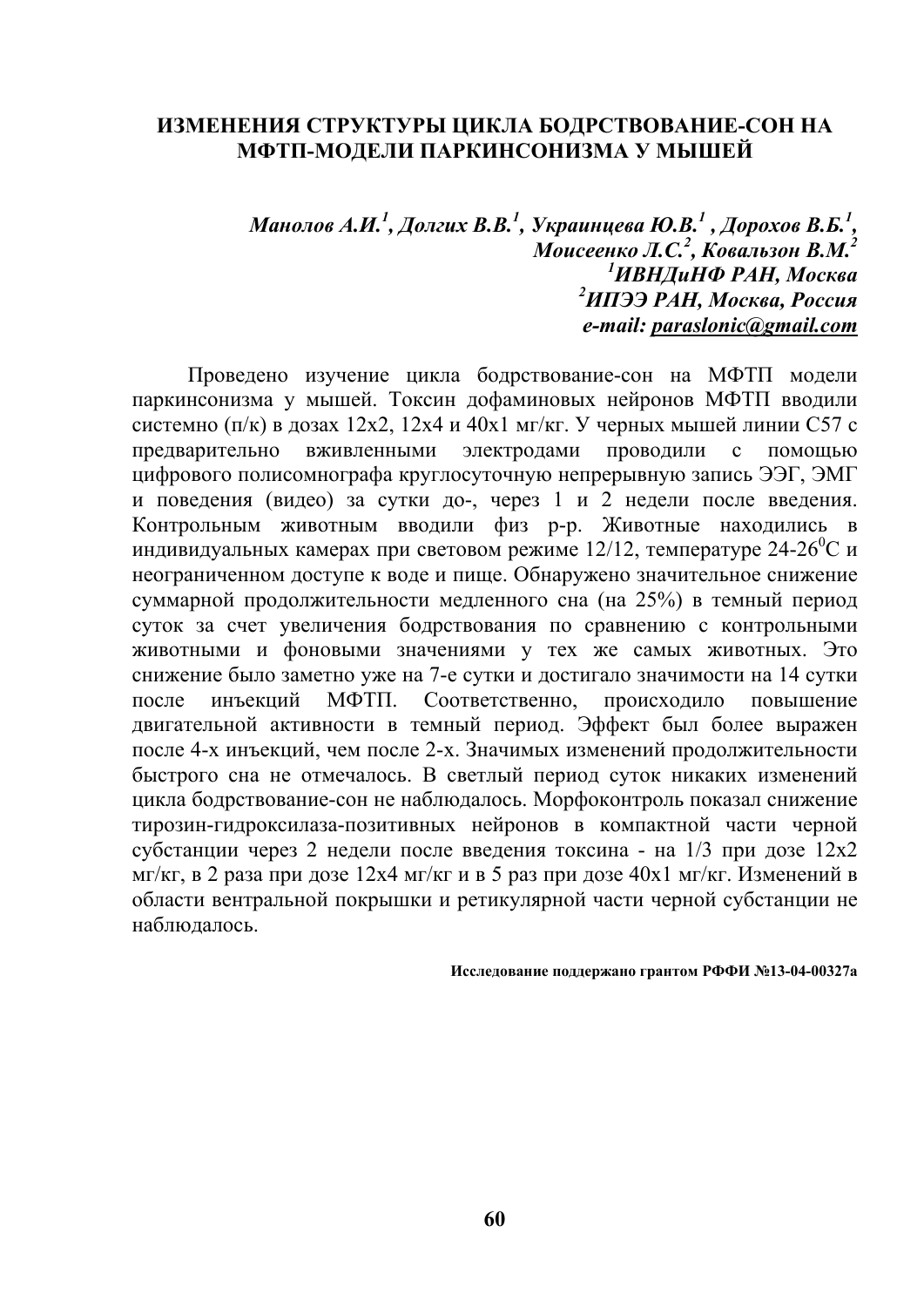# **THE STUDY OF THE FUNCTIONAL STATE OF THE HUMAN BRAIN DURING THE COMPUTER GAME**

#### *Nesterenko K.S., Burikov A.A. Chair of General biology of the Southern Federal University Rostov-on-don, Russia*

**Relevance.** Gambling beckoming to mankind since the dawn of civilization. In the remains of material culture of the ancient man, archeologists have found objects used in gambling in Egypt far back as 3500 B.C. In the age of scientific and technical progress of computer games have had a significant impact on society.

Lifestyle gamer is an alternation of work and rest, play and sleep. Professional «gamers can play for a few days.

**The purpose of work** was studying the EEG of representatives of student's environment in a computer game.

**Tasks:** 

1 - to reveal the peculiarities of the functioning of the brain during a computer game;

2 - identify possible irregularities in the electrical activity of the brain using the methods polysomnography and electroencephalography.

**Methods:** Personal investigated by the method of three parameters: the time spent on the passage of computer games, the time of maximal location for a computer monitor without interruption for sleep, a number of sleepless nights during the month.

The method of computer polysomnography, examined the representation of the principal phases and rhythms of brain activity of students of different courses and faculties of southern Federal University.

## **Results:**

Empirically, a dramatic decline was observed sensitivity senses to external stimuli, including: hearing, smell, touch, peripheral vision, also episodes of breath subjects during immersion into the world of computer games.

There was an increase in brain activity on the EEG during his address to the subject with questions (which are set on a raised), difficulties in solving mathematical actions. Upon completion of the computer game gamer, could not remember what questions were asked him researcher. Also gamers reported that such memory lapses occur after each dive into the virtual world.

Continuous playing computer games is there a change EEG, in particular, episodic, the appearance of generalized carotid spindles, as well as EEG rhythms characteristic of paradoxical sleep, low-amplitude alpha-spindle and beta - EEG waves accompanying rapid eye movement. Микросны as MS and PS, which possibly allows to do for a long time without a «normal» sleep during the game.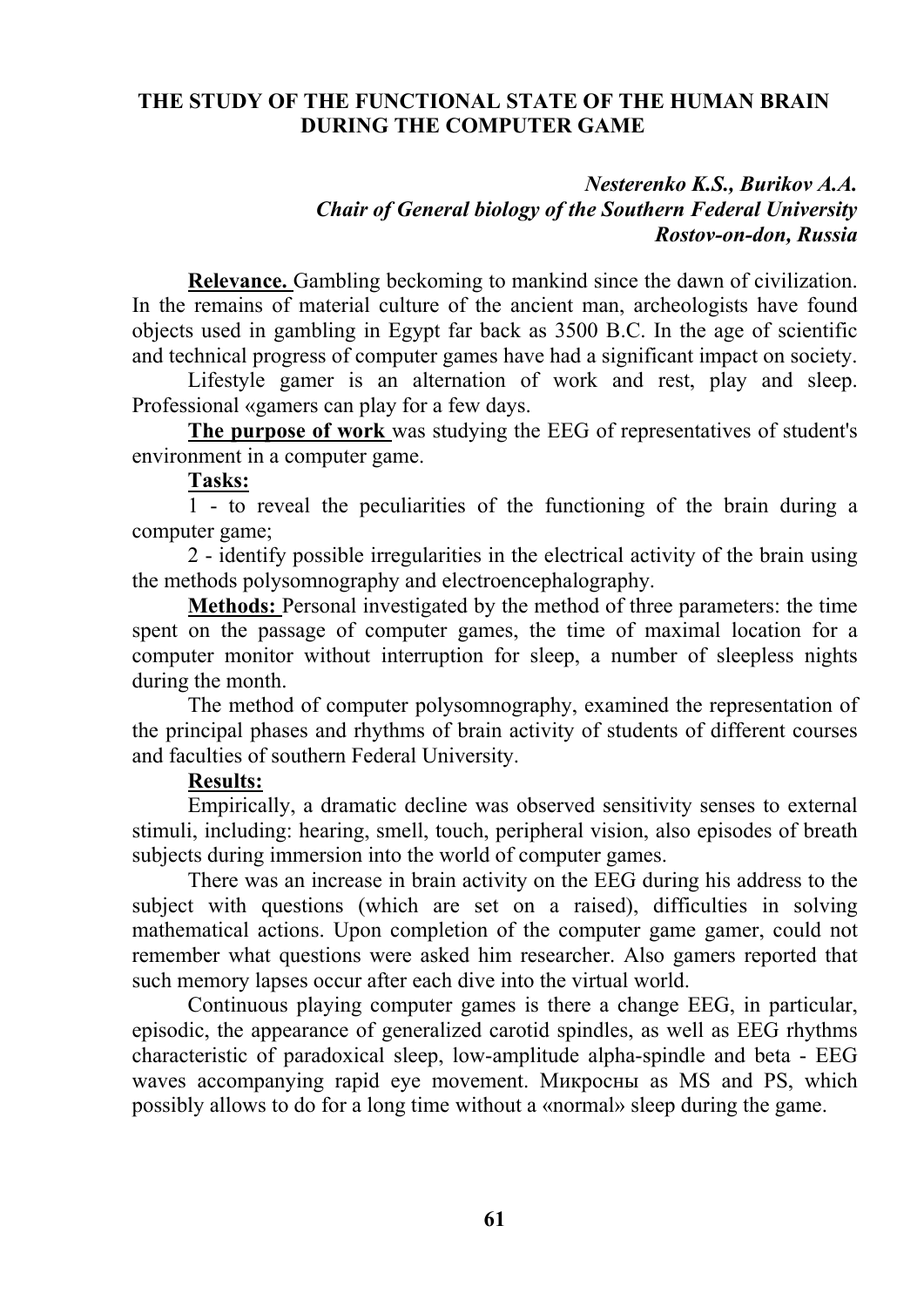# **ИССЛЕДОВАНИЕ ФУНКЦИОНАЛЬНОГО СОСТОЯНИЯ ГОЛОВНОГО МОЗГА ЧЕЛОВЕКА ВО ВРЕМЯ КОМПЬЮТЕРНОЙ ИГРЫ**

## *Нестеренко К.С., Буриков А.А. Кафедра общей биологии Южного федерального университета Ростов-на-Дону, Россия*

**Актуальность.** Азартные игры манили человечество с самого момента зарождения цивилизации. В остатках материальной культуры древнего человека археологи находят предметы, применявшиеся в азартных играх в Египте за 3500 лет до н.э. В век научно-технического прогресса компьютерные игры оказали существенное влияние на общество.Образ жизни геймера представляет собой чередование труда и отдыха, игры и сна. Профессиональные «геймеры» могут играть в течение нескольких суток.

**Целью работы** являлось изучение ЭЭГ у представителей студенческой среды во время компьютерной игры.

З**адачи:**

1 – выявить особенности функционирования головного мозга во время компьютерной игры;

2 – выявить возможные нарушения электрической активности головного мозга с использованием методов полисомнографии и электроэнцефалографии.

**Методы:** Анкетным методом исследовали три параметра: время, затрачиваемое на прохождение компьютерной игры, время максимального нахождения за монитором компьютера без перерыва на сон, количество бессонных ночей в течение месяца. Методом компьютерной полисомнографии, исследовали представленность основных фаз и ритмов активности головного мозга у студентов разных курсов и факультетов ЮФУ.

**Результаты:** Эмпирическим путем было выявлено резкое снижение чувствительности органов чувств к внешним раздражителям, в том числе: слуха, обоняния, осязания, периферийного зрения, также наблюдались эпизоды задержки дыхания испытуемых во время «погружения» в мир компьютерных игр. Наблюдалось повышение активности головного мозга на ЭЭГ во время обращения к испытуемому с вопросами (задаваемых на повышенных тонах), затруднения при решении математических действий. По завершении компьютерной игры геймер не мог вспомнить, какие вопросы были ему заданы исследователем. Также геймеры сообщали, что подобные провалы в памяти случаются после каждого погружения в виртуальный мир.

При продолжительной игре наблюдается изменение ЭЭГ: эпизодическое появление генерализованных сонных веретен, также ЭЭГ ритмов, характерных для парадоксального сна, низкоамплитудные альфаверетена и бета - волны ЭЭГ, сопровождающие быстрые движения глаз. Микросны, как МС и ПС, возможно, и позволяют обходиться продолжительное время без «нормального» сна во время игры.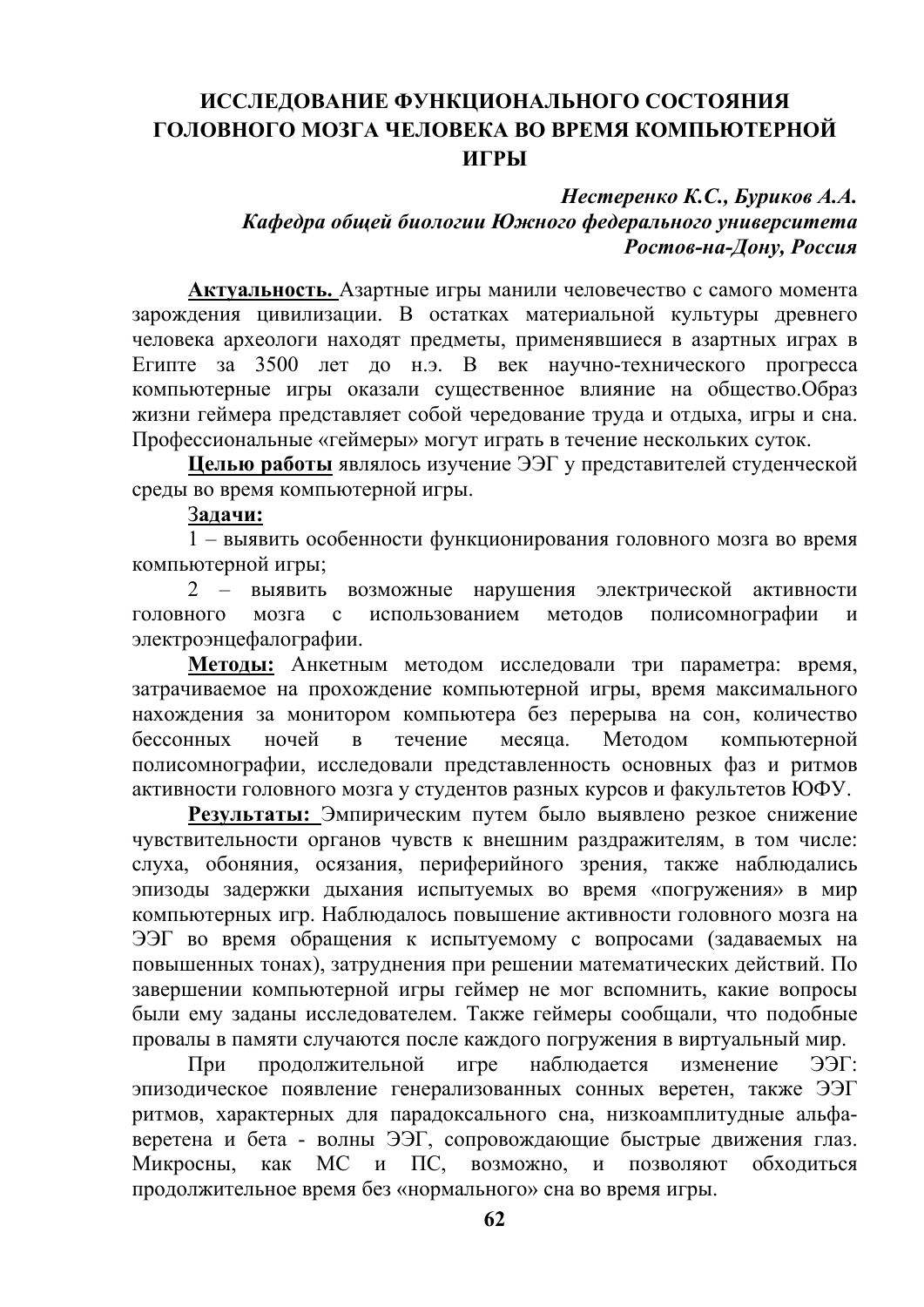#### **DISORDERS OF SLEEP-WAKE CYCLE IN PATIENTS WITH PARKINSON'S DISEASE**

*Nodel M.R.<sup>1</sup> , Moiseenko L.S.2 , Dolgikh V.V.<sup>3</sup> , Gavrilov V.V.<sup>3</sup> , Маnolov А.I.3 , Оgorodnik V.S.<sup>3</sup> , Bukhgolts О.I.3 , Ukraintseva Y.V.<sup>3</sup> 1 FMSMU, Moscow 2 IPEE RAS, Moscow 3 IHNA RAS, Moscow, Russia e-mail: Ukraintseva@yandex.ru* 

Disorders of sleep-wake cycle may be listed among the clinically important manifestations of PD. These appear often at preclinical stage of the disease. Therefore, investigation of the sleep-wake cycle disorders as early marker of PD is necessary to develop methods of preclinical diagnostics and the preventive therapy.

**The aim** of our study was to specify prevalence and peculiarities of sleepwake cycle disorders in patients with PD.

**Materials and Methods:** Sleep disturbances and daytime sleepiness were studied in 186 patients with PD without dementia (stage 1-4). Questionnaires UPDRS, PDSS, ESS were used.

**Results**: Sleep disturbances (difficulties with falling asleep, night-time awakenings, nightmares) was found in 77.63% patients. Excessive daytime sleepiness – in 62.31% patients. In 14% patients among initial symptoms PD was observed insomnia, in 3.33% patients -excessive daytime sleepiness. Insomnia as an initial symptom PD significant more frequently occurred in patients with akinetic-rigid form of PD.

In 40% patients during sleep were found vocalizations and/or motor activity. Patients with parasomnias were characterized by significant more late stages PD and serious motor disturbances. In subjects with sudden "attacks" of sleep were observed significant more serious stages of PD and motor symptoms too. Positive correlation for daytime sleepiness and stage of PD was found.

**Conclusions:** Disorders of sleep-wake cycle were seen in most patient with PD. Diagnostics of insomnia in early stages of PD is important as an potential predictor of disease course. Excessive daytime sleepiness and parasomnias was found to be associated with more serious stages and motor symptoms of PD.

#### **Supported by RFH grant № 13-36-01041а1**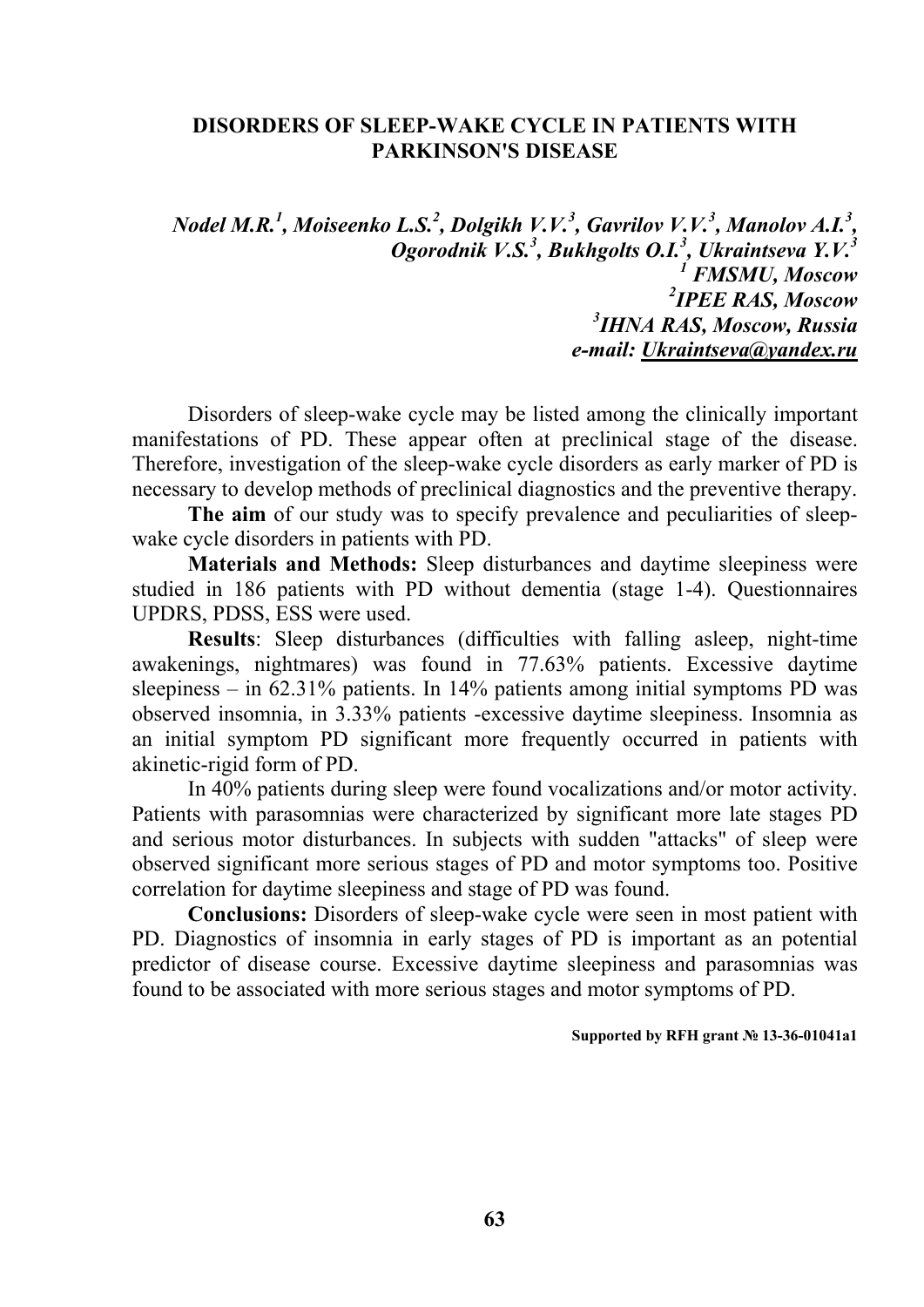## **НАРУШЕНИЯ СНА И БОДРСТВОВАНИЯ У ПАЦИЕНТОВ СБОЛЕЗНЬЮ ПАРКИНСОНА**

Нодель М.Р.<sup>1</sup>, Моисеенко Л.С.<sup>2</sup>, Долгих В.В.<sup>3</sup>, Гаврилов В.В.<sup>3</sup>, Манолов А.И. $^3$ , Огородник В.С. $^3$ , Бухгольц О.И. $^3$ , Украинцева Ю.В. $^3$ *1 Первый МГМУ им. И.М.Сеченова, 2 ИПЭЭ им. А.Н. Северцова РАН, 3 ИВНД и НФ РАН, Москва, Россия*

Нарушения сна и бодрствования являются клинически значимыми проявлениями болезни Паркинсона (БП). В ряде случаев они возникают еще на додвигательной фазе БП. Изучение нарушений сна и бодрствования как ранних маркеров БП перспективно с позиции разработки подходов к своевременной диагностике заболевания.

**Цель**: уточнение распространенности и особенностей нарушений сна и бодрствования у пациентов с БП.

**Материалы и методы**: исследовались нарушения сна и сонливость у 186 больных с БП без деменции (стадии1-4). Использовались шкалы УШОБП, PDSS, ШOCЭ.

**Результаты**: нарушения сна**(**трудности с засыпанием, ночные пробуждения, неприятные сновидения и пр.) выявлены у 77.63 % пациентов, избыточная дневная сонливость – у 62.31% больных. У 14 % больных среди начальных симптомов БП отмечалась инсомния, у 3.33 % - избыточная сонливость. Инсомния в качестве начального симптома достоверно чаще встречалась у пациентов с акинетико-ригиднойформой БП.

У 40 % больных обнаружены клинические признаки парасомний: вокализация и/или двигательная активность во сне. Эти пациенты достоверно отличались более поздними стадиями БП и более тяжелыми двигательными нарушениями. У пациентов с пароксизмальной формой сонливости (с атаками сна) также выявлены достоверно более тяжелые стадии и двигательные симптомы БП. Отмечена значимая положительная корреляция между значениями дневной сонливости и стадией БП.

**Выводы:** нарушения сна и бодрствования отмечаются у большинства пациентов с БП. Диагностика инсомнии на ранних этапах БП перспективна не только с позиции ранней диагностики, но и как возможный способ прогнозирования особенностей дальнейшего течения (формы) БП. Избыточная дневная сонливость и парасомнии ассоциированы с более тяжелыми стадиями и степенью двигательных нарушений заболевания.

**Исследование поддержано грантом фонда РГНФ, проект № 13-36-01041а1**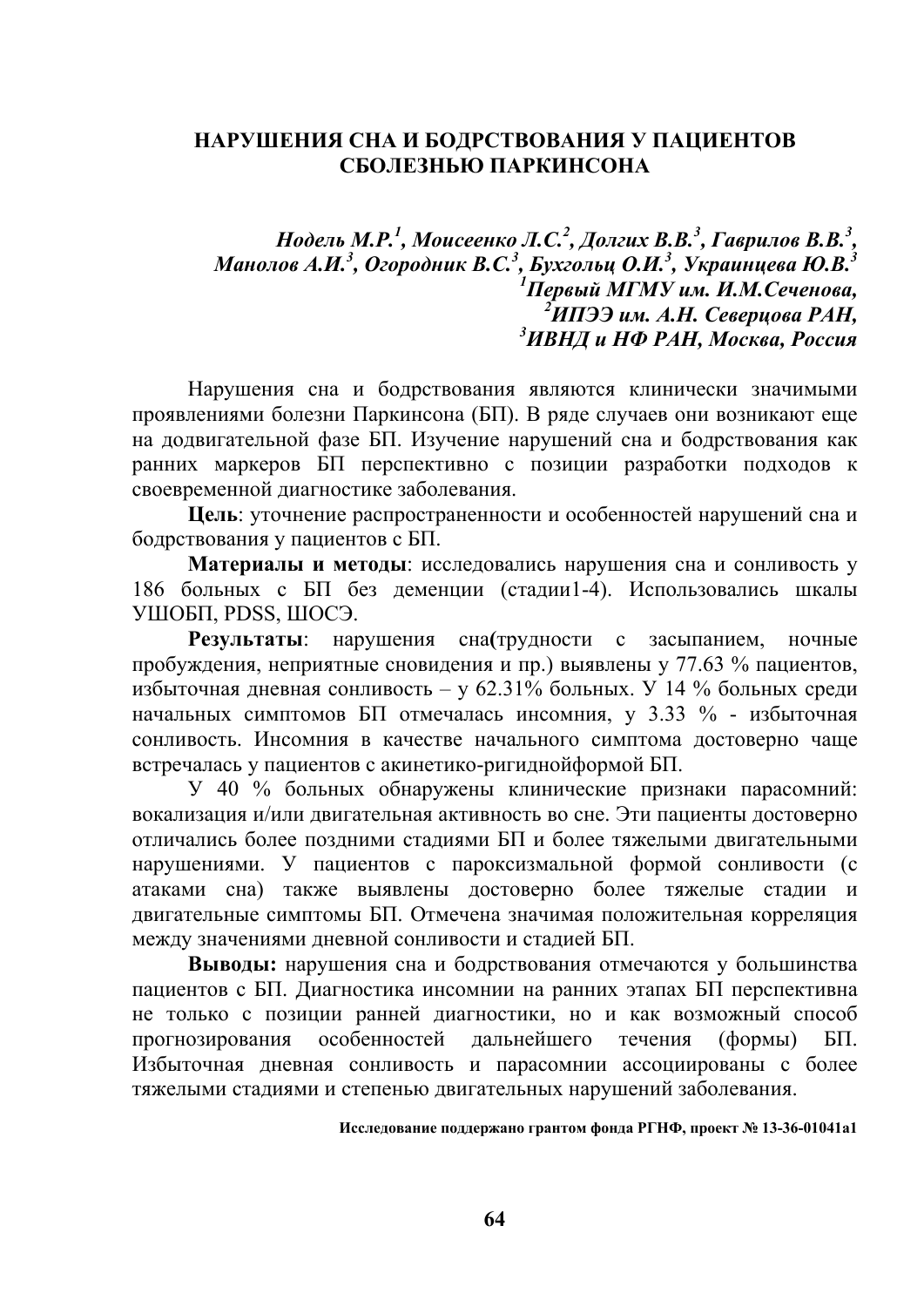#### **EFFECTS OF INTRANASAL HSP70 ADMINISTRATION ON SLEEP AND WAKEFULNESS TEMPORAL CHARACTERISTICS IN RATS**

## *Plaksina D.V., Ekimova I.V. I.M. Sechenov Institute of Evolutionary Physiology and Biochemistry Russian Academy of Sciences, St Petersburg e-mail: daf205@yandex.ru*

*Introduction:* Heat shock proteins 70 kDa (Hsp70) are considered to be the key elements of cell homeostasis. It was found that Hsp70 administration into cerebrospinal fluid system of the rat brain induces an increase of "natural" nonrapid eye movement (NREM) sleep and accelerates the recovery of the sleepawake cycle after exposure to stress factors(Pastukhov et al., 2010; Lapshina, Ekimova, 2010). This research aims to assess the ability of intranasally delivered recombinant Hsp70 to penetrate into the brain and have an influence on temporal characteristics of sleep and wakefulness in rats.

*Methods:* Intranasal administration of the recombinant Hsp70 was performed in male Wistar rats. The control animals received the solvent of Hsp70 phosphate-buffered saline. Continuous EEG, EMG and EOG recording was performed using DSI device with 4ET telemetric module. Animals were placed in soundproof chamber, food and water were available *ad libitum*. To investigate the ability of the exogenously administered recombinant Hsp70 to penetrate into the brain parenchyma the methods of immunohistochemistry and confocal microscopy were applied; fluorescent dye-labeled Hsp70 and neuronal marker NeuN were used in this study.

*Results and discussion:* It was found that intranasal administration of the recombinant Hsp70 in rats increased the total time of NREM sleep by 21-24% and decreased the total time of rapid-eye movement (REM) sleep in comparison with control group of animals. The temporal characteristics of sleep changed with latency period 4-6 hours. This somnogenic effect of intranasal administered Hsp70 lasted for 12-15 hours, with the increase in the amount of NREM sleep observed both in the inactive (light) and in the active (dark) phase of the day. It was shown that the somnogenic effect of intranasally delivered Hsp70 can be associated with its ability to penetrate into the ventrolateral preoptic area sleep-active "centre"*,* brain cortex and other structures which participate in the regulation and maintainance of the sleep- awake cycle.

**Supported by the Russian Foundation for Basic Research (№ 11-04-01588)**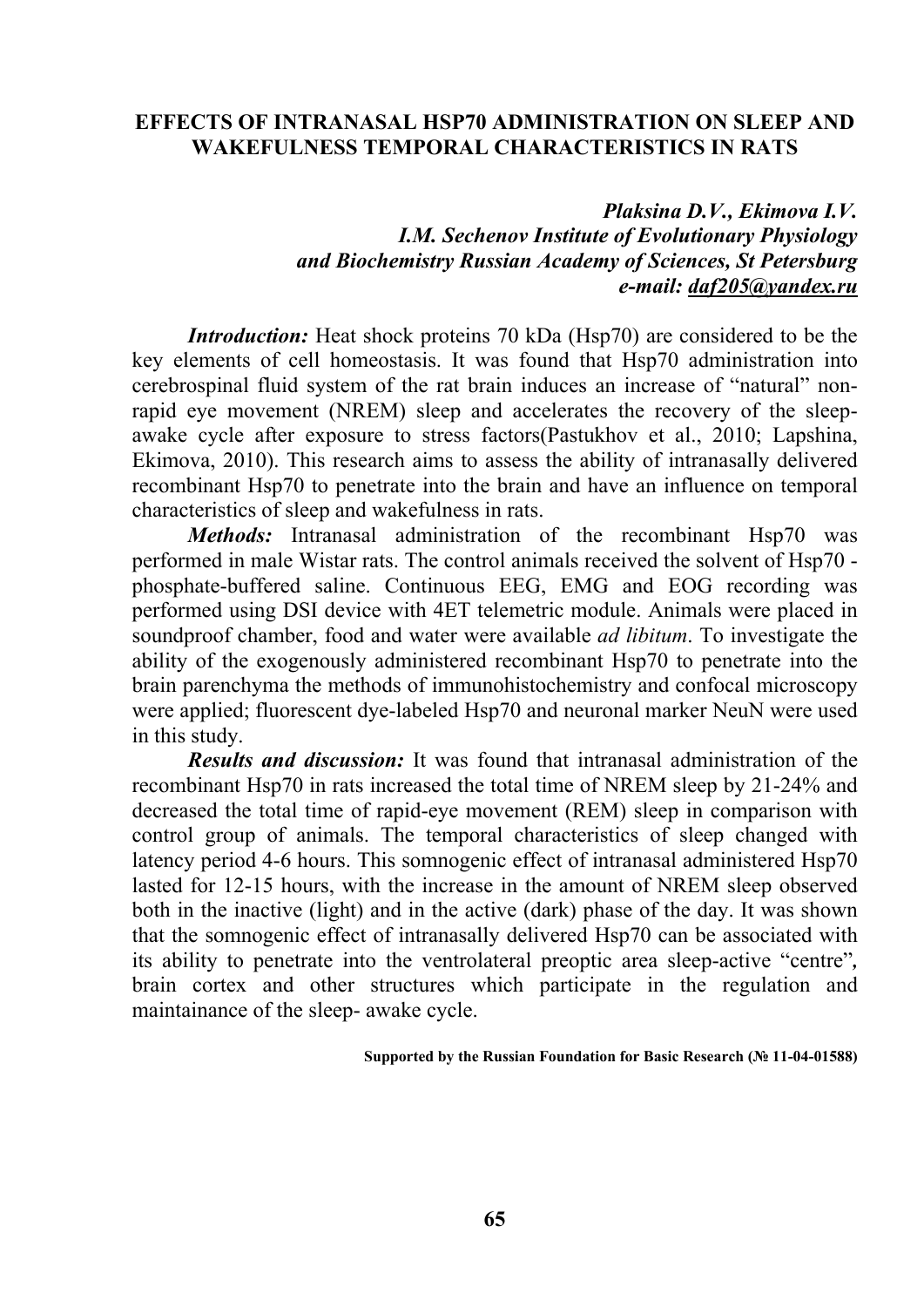# **ЭФФЕКТЫ ИНТРАНАЗАЛЬНОГО ВВЕДЕНИЯ РЕКОМБИНАНТНОГО HSP70 НА ВРЕМЕННЫЕ ХАРАКТЕРИСТИКИ СНА И БОДРСТВОВАНИЯ У КРЫС**

*Плаксина Д.В., Екимова И.В. Институт эволюционной физиологии и биохимии им. И.М. Сеченова РАН, Санкт-Петербург, Россия e-mail: daf205@yandex.ru* 

*Введение:* Белки семейства Heat shock proteins 70 kDa (Hsp70) являются ключевыми элементами клеточного гомеостаза. Установлено, что введение Hsp70 в ликворную систему мозга крыс вызывает увеличение «естественного» медленного сна и ускоряет процесс восстановления цикла «сон-бодрствование» после воздействия стрессорных факторов [Пастухов и др., 2010]. Целью настоящего исследования является определение способности рекомбинантного Hsp70, введенного интраназально, проникать в мозг и оказывать влияние на временные характеристики сна и бодрствования у крыс.

*Методы:* Опыты проводились на самцах крыс линии Вистар. Рекомбинантный Hsp70 вводился интраназально. Контрольная группа животных получала растворитель Hsp70 – фосфатный буфер. С помощью установки DSI с телеметрическим модулем 4ET проводилась непрерывная запись ЭЭГ, ЭМГ и ЭОГ в течение 24 часов. Животные находились в звуконепроницаемой камере со свободным доступом к еде и пище. Для исследования способности рекомбинантного Hsp70 проникать в паренхиму мозга применялись методы иммуногистохимии и конфокальной микроскопии с использованием меченого флуоресцентным красителем Hsp70 и нейронального маркера NeuN.

*Результаты и обсуждение:* Установлено, что интраназальное введение рекомбинантного Hsp70 приводит к увеличению общего времени медленного сна на 21-24% и уменьшению общего времени быстрого сна по сравнению с контрольной группой животных. Изменение временных характеристик сна происходит с латентным периодом 4-6 часов. Сомногенный эффект рекомбинантного Hsp70, введенного интраназально, длится 12-15 часов, причем увеличение количества медленного сна происходит как в неактивной (светлой), так и в активной (темной) фазе суток. Выяснено, что сомногенный эффект рекомбинантного Hsp70, введенного интраназально, может быть связан с его способностью проникать в «центр» медленного сна – вентролатеральную преоптическую область, в кору головного мозга и другие структуры, участвующие в регуляции и поддержании цикла сон-бодрствование.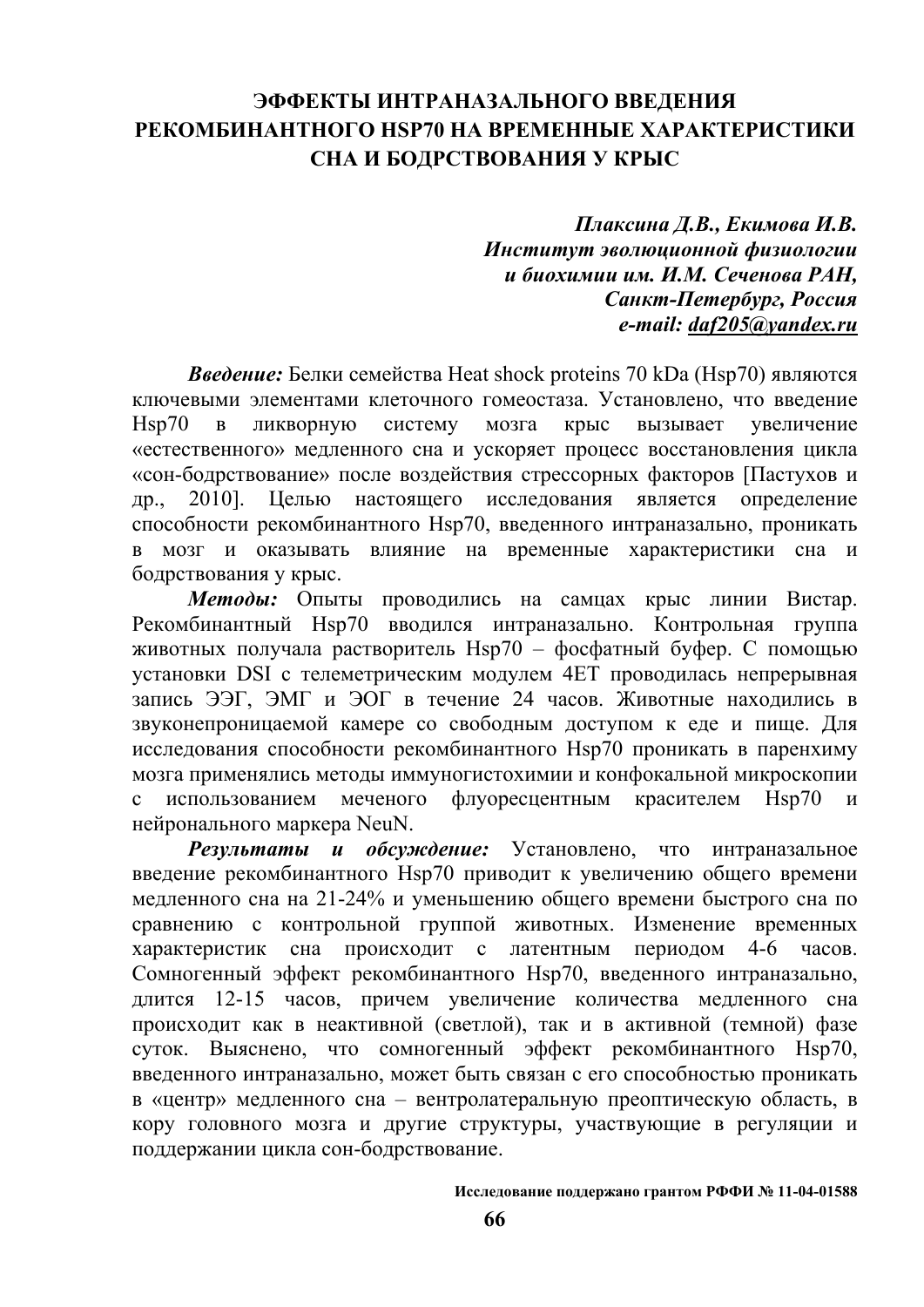#### **FREQUENCY OF THE NIGHTMARES IN COMBAT AND NON-COMBATPOST-TRAUMATIC STRESS DISORDERS**

#### *Pudikov I.V. Samara State Hospital for War Veterans, Samara, Russia e-mail: pudys@yandex.ru*

According to the international diagnostic systems (ICD-10, DSM-IV) repetitive, emotionally intense anxiety dreams with threatening content (nightmares) are one of the criteria for the diagnosis of post-traumatic stress disorder (PTSD, category F43 ICD-10). Nightmares in patients with PTSD are observed in 58-71% of cases.

It is believed that the option of PTSD caused by exposure to combat trauma is different from a non-combat forms of PTSD by more severe symptoms and profound disorders, especially more frequent nightmares. In order to compare the structure of the psychopathology in combat and non-combat forms of PTSD and frequency of nightmares we fixed dreams in 43 combat veterans with PTSD, held in-patient treatment in the Samara State Hospital for War Veterans. Thereupon the data were compared with similar results obtained among 62 civilians with PTSD who have experienced trauma during the criminal attack (source [Krakow B., et al., Am J Psychiatry; 2001: 2043-2047]). In the group of combat veterans with PTSD average number of nightmares per week (4 weeks of hospitalization) was  $4.12 \pm 1$ 3.16, which exceeded the value of the nightmares in the literature (5.84  $\pm$  5.68). A similar relationship was observed and relative to the number of nights a week, when the patient had nightmares  $(3.47 \pm 1.2 \text{ and } 3.69 \pm 2.16)$ , respectively). The results are probably due to the longer history of the disease (time interval derived from the time of the pathogenic effects) in some patients who have served in Afghanistan, back in 1980-1989 years.

**Supported by RFH grant 12-36-01155**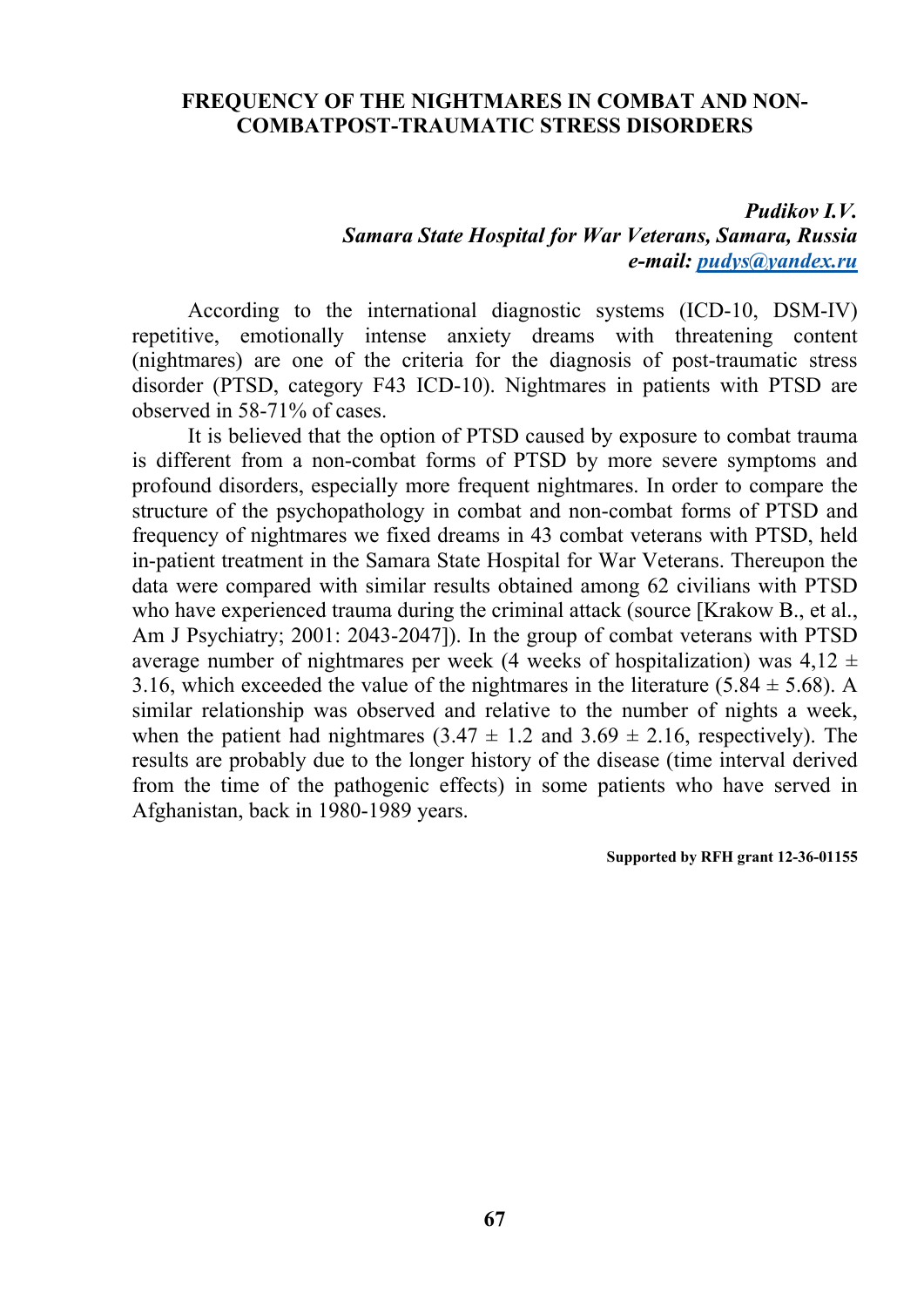# **ЧАСТОТА КОШМАРОВ ПРИ БОЕВОЙ И НЕБОЕВОЙ ФОРМЕ ПОСТТРАВМАТИЧЕСКОГО СТРЕССОВОГО РАССТРОЙТВА**

*Пудиков И.В. ГБУЗ «Самарский областной клинический госпиталь ветеранов войн», Самара, Россия e-mail: pudys@yandex.ru*

Согласно международным диагностическим системам (ICD-10, DSM-IV) повторяющиеся, эмоционально насыщенные сновидения тревожного, угрожающего содержания (кошмары) являются одним из критериев диагноза посттравматического стрессового расстройства (ПТСР, рубрика F 43 МКБ-10). Кошмары у пациентов с ПТСР наблюдаются в 58-71% случаев.

Считается, что вариант ПТСР, вызванный воздействием боевой психической травмы отличается от небоевой формы ПТСР более выраженными симптомами и глубокими нарушениями, в частности, более частыми кошмарами. С целью сопоставить психопатологическую структуру боевой и небоевой форм ПТСР и частоту кошмаров фиксировали сновидения у 43 ветеранов боевых действий с ПТСР, проходивших стационарное лечение в Самарском областном клиническом госпитале ветеранов войн. В последующем сравнили полученные данные с подобными результатами, полученными среди 62 гражданских лиц с ПТСР, испытавших психическую травму при криминальном нападении (источник [Krakow B., etal., 2001]). В группе ветеранов боевых действий с ПТСР среднее число кошмаров в неделю (за 4 нед. пребывания в стационаре) составило 4.12±3.16, что превосходило значение этого показателя, приводимое в литературе (5.84±5.68). Подобное соотношение наблюдалось и по числу ночей в неделю, когда пациенту снились кошмары (3.47±1.2 и 3.69±2.16, соответственно).

Полученные результаты, возможно, объясняются более длительной историей заболевания (интервалом времени, полученным с момента патогенного воздействия) у части пациентов, проходивших службу в Афганистане, еще в 1980-1989 г.г.

**Работа поддержана грантом РГНФ 12-36-01155**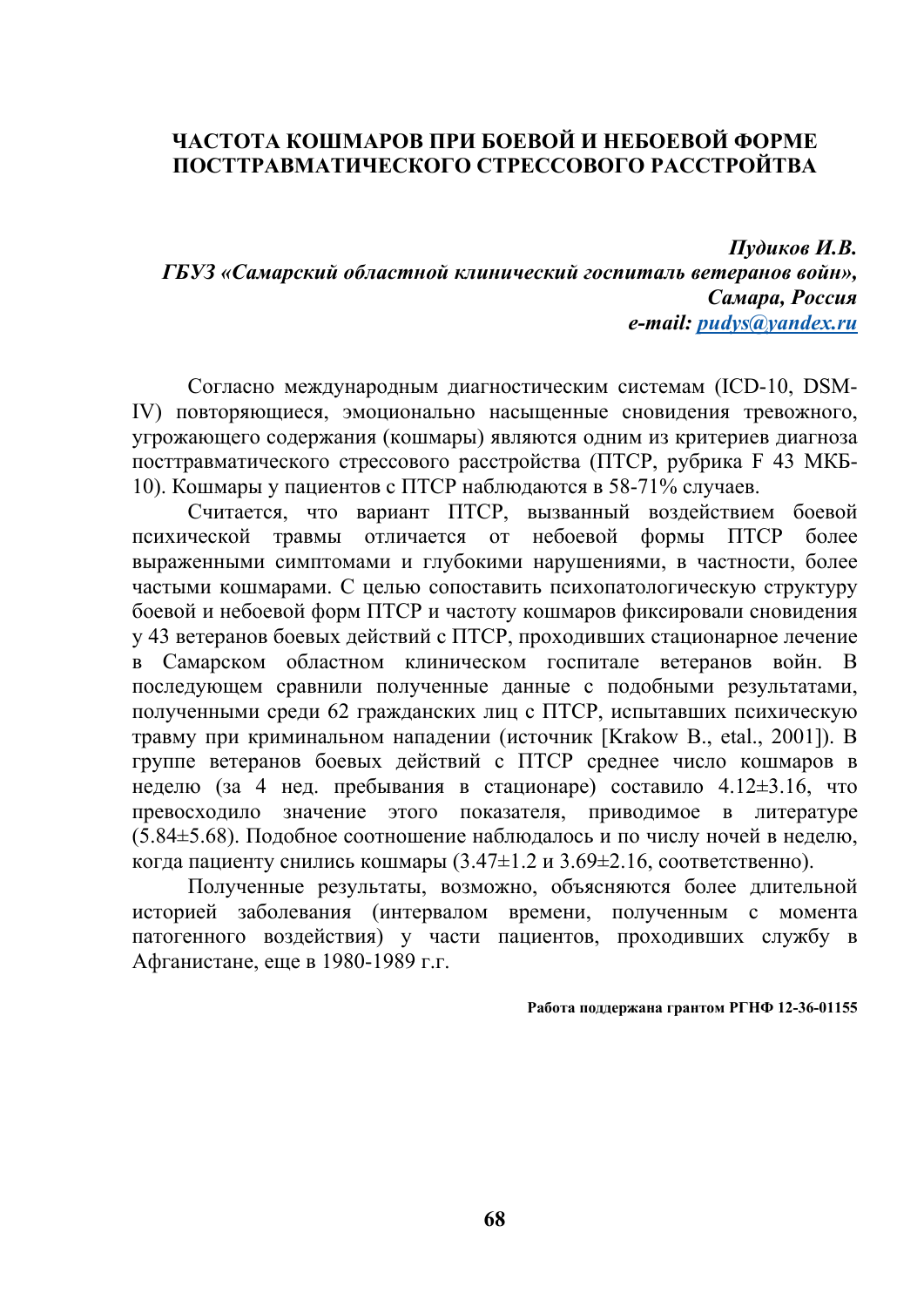# **DAYTIME NAP AFTER MENTAL WORKLOAD STABILIZES PSYCHOPHYSIOLOGICAL PARAMETERS**

# *Puchkova A.N., Tkachenko O.N., Dorokhov V.B. IHNA RAS, Moscow, Russia e-mail: puchkovaan@gmail.com*

Nowadays the problem of fatigue as a result of intensive cognitive work with a computer is becoming more and more urgent. In our study we investigated the specifics of influence of mental fatigue on working performance and subjects' state and also the ability of a daytime nap to restore performance.

In the developed psychomotor test the subjects had to solve arithmetic problems as quickly and accurately as possible and find the right answer. The working performance and eye movement parameters were recorded. The task was performed in two sessions separated by a rest period at 14:30-15:00. In the main experiment subjects were sleeping in a soundproofed room, in the control experiment they stayed awake. 16 subjects participated in the study.

Psychomotor test performed for 90 minutes caused the state if fatigue which manifested in brief oscillations of working speed and average gaze fixation time. These oscillations were then compensated and did not contribute to the overall performance dynamic. Also fatigue resulted in lowered self reported well-being. In the main experiment all the subjects fell asleep and have reached stage 2 sleep and 10 of them have reached stage 3 sleep.

The rest of any type resulted in self-reported rates returning to the initial levels, but only sleep could keep them on the same level after the second working session. Furthermore, in some subjects sleep had a stabilizing influence on performance and fixation time oscillations during the second working session lowering the oscillation intensity. Due to this we can cay that daytime nap is an effective rest and performance recuperation strategy in mental fatigue.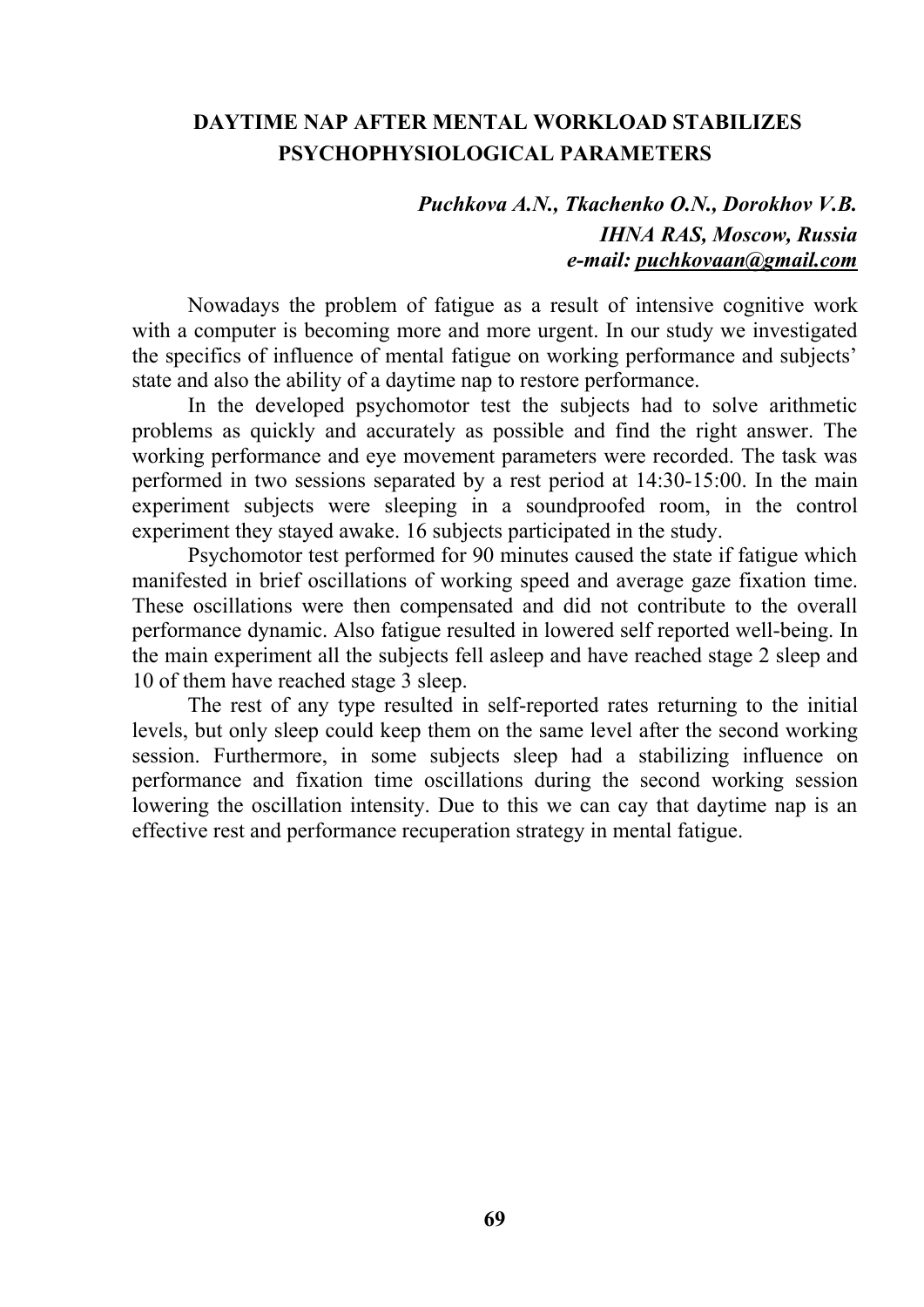# **ДНЕВНОЙ СОН ПОСЛЕ УМСТВЕННОЙ ДЕЯТЕЛЬНОСТИ СТАБИЛИЗИРУЕТ ПСИХОФИЗИОЛОГИЧЕСКИЕ ПАРАМЕТРЫ**

## *Пучкова А.Н., Ткаченко О.Н., Дорохов В.Б. ИВНД и НФ РАН, Москва, Россия e-mail: puchkovaan@gmail.com*

В настоящее время остро стоит вопрос утомления при интенсивной умственной работе с компьютером. В работе проводилось исследование специфики влияния умственного утомления на параметры работы и состояние испытуемых, а также способности дневного сна после периода работы восстанавливать работоспособность.

В разработанном психомотроном тесте испытуемые должны были как можно быстрее и точнее решать арифметические задачи и находить правильный вариант ответа. При этом записывались параметры их работоспособности и движений глаз. Работа выполнялась в ходе двух сессий, разделенных перерывом на отдых, приходившимся на период 14:00 – 15:30. В основном эксперименте испытуемые спали в звукоизолированной камере, в контрольном – бодрствовали. В эксперименте участвовало 16 испытуемых.

Выполнение психомоторного теста в течение 90 минут приводило к развитию утомления, проявлявшегося в кратковременных колебаниях скорости работы и среднего времени фиксации взора. При этом колебания компенсировались и не отражались в общей динамике работоспособности. Также утомление проявлялось в снижении субъективных оценок самочувствия. В основном опыте все испытуемые засыпали и достигали 2 стадии сна, а 10 из 16 – 3 стадии сна.

Отдых любого типа приводил к восстановлению исходных субъективных оценок, однако только сон поддерживал их на этом уровне в ходе второй рабочей сессии. Помимо этого, у части испытуемых сон оказывал стабилизирующее действие на колебания параметров работоспособности и фиксаций взора во второй рабочей сессии, уменьшая выраженность колебаний. В связи с этим можно сказать, что дневной сон является эффективной стратегией отдыха и восстановления работоспособности при умственном утомлении.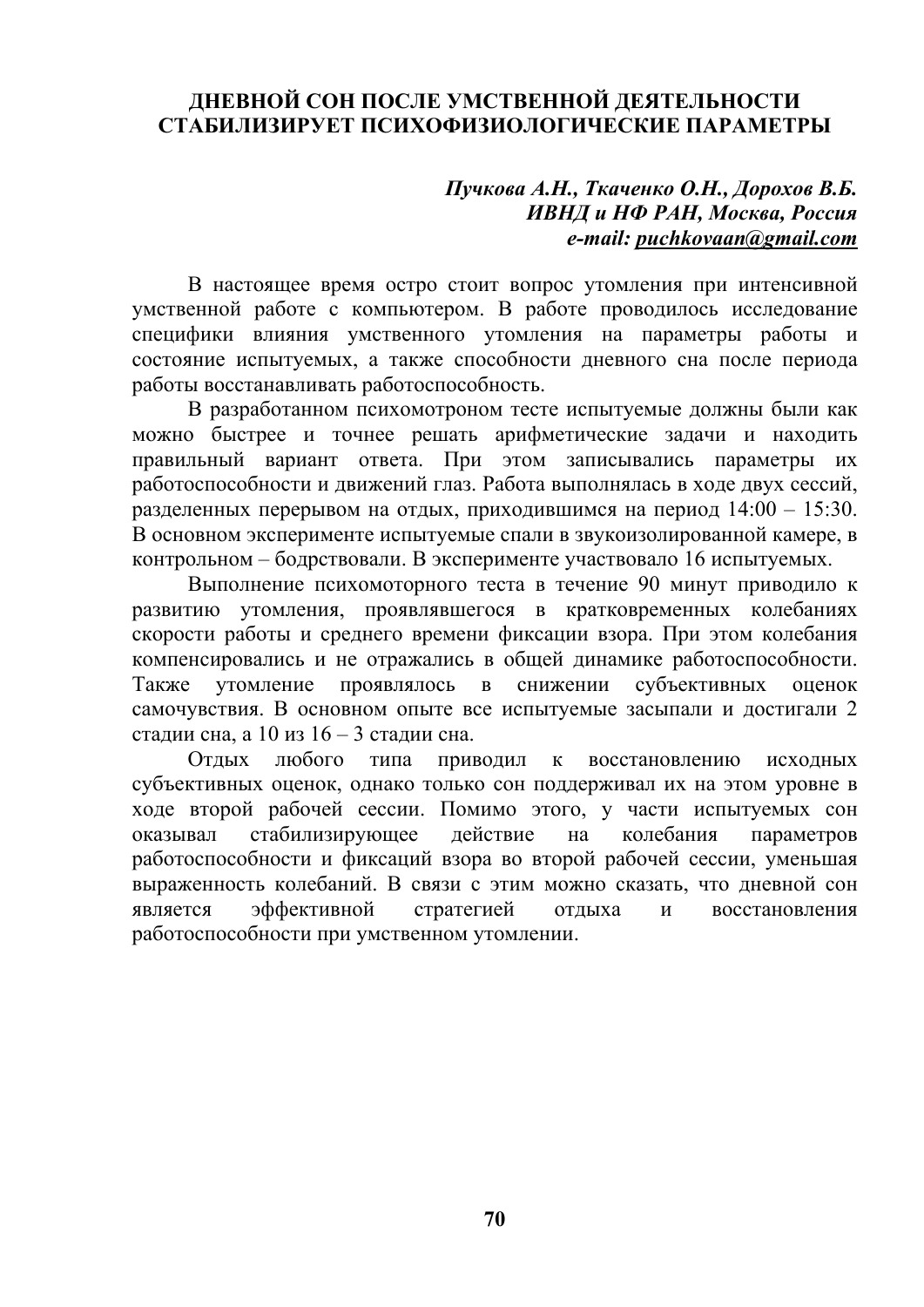#### **TWENTY-FOUR-HOUR BLOOD PRESSURE MONITORING IN PATIENTS WITH ACROMEGALY AND SLEEP APNEA**

*Semenov A.P., Korostovtseva L.S., Vaulina D.A., Kravchenko S.O., Tsoy U.A., Sviryaev Yu.V., Zvartau N.E., Grineva E.N., Konradi A.O. Almazov Federal Heart, Blood and Endocrinology Centre, St Petersburg, Russia e-mail: semenov010@gmail.com* 

**Objective.** To assess the parameters of 24-hour blood pressure (BP) monitoring in acromegaly patients with and without obstructive sleep apnea (OSA).

**Design and methods.** Twenty two patients (5 males and 17 females), median age 54 (95% CI 45.4-57.2) years, body mass index (BMI) 28.9 (26.5-30.7) kg/m<sup>2</sup>, with an active form of acromegaly lasting for 3.5 (95% CI 1.7-31.2) months (since the diagnosis was verified) were enrolled. All patients underwent full polysomnography (Embla N7000, MedCare, US), and 24-hour BP monitoring (Watch BP, Microlife, Switzerland).

**Results.** Based on polysomnography study all patients were divided into 2 groups:  $1<sup>st</sup>$  group included 9 females without sleep breathing disorders [median age 46 (27.8-64.2) years, BMI 26 (22.2-29.3) kg/m<sup>2</sup>, median acromegaly duration 4.5 (0.3-10.7) months and median apnea-hypopnea index (AHI) 2.7 (0.9-4.2) episodes/h]. The second group included 13 patients with moderate-to-severe sleep apnea [5 males and 8 females aged 54 (52.3-56.7) years, BMI 29.5 (28.0-32.7)  $kg/m<sup>2</sup>$ , acromegaly duration 3.5 (1.2-30.2) months and median AHI 35.3 (18.7-56.0) episodes/h].OSA patients had higher BMI (29.5 vs 26.0 kg/m<sup>2</sup>, p=0,02). Mean 24-hour, day time and nighttime BP was normal and comparable in both groups  $(p>0.05)$ . Abnormal daily BP profile, defined as the absence (or decreased) of nighttime decline of either systolic or diastolic BP, was found in 3 patients without sleep disordered breathing and in 10 subjects with sleep apnea  $\alpha^2 = 4.2$ ; p=0.041).

**Conclusion.** Impaired circadian BP profile is more frequent in patients with acromegaly and sleep apnea. Although the difference might be due to the higher BMI in these patients, still the possible association with sleep disordered breathing is credible and needs further research.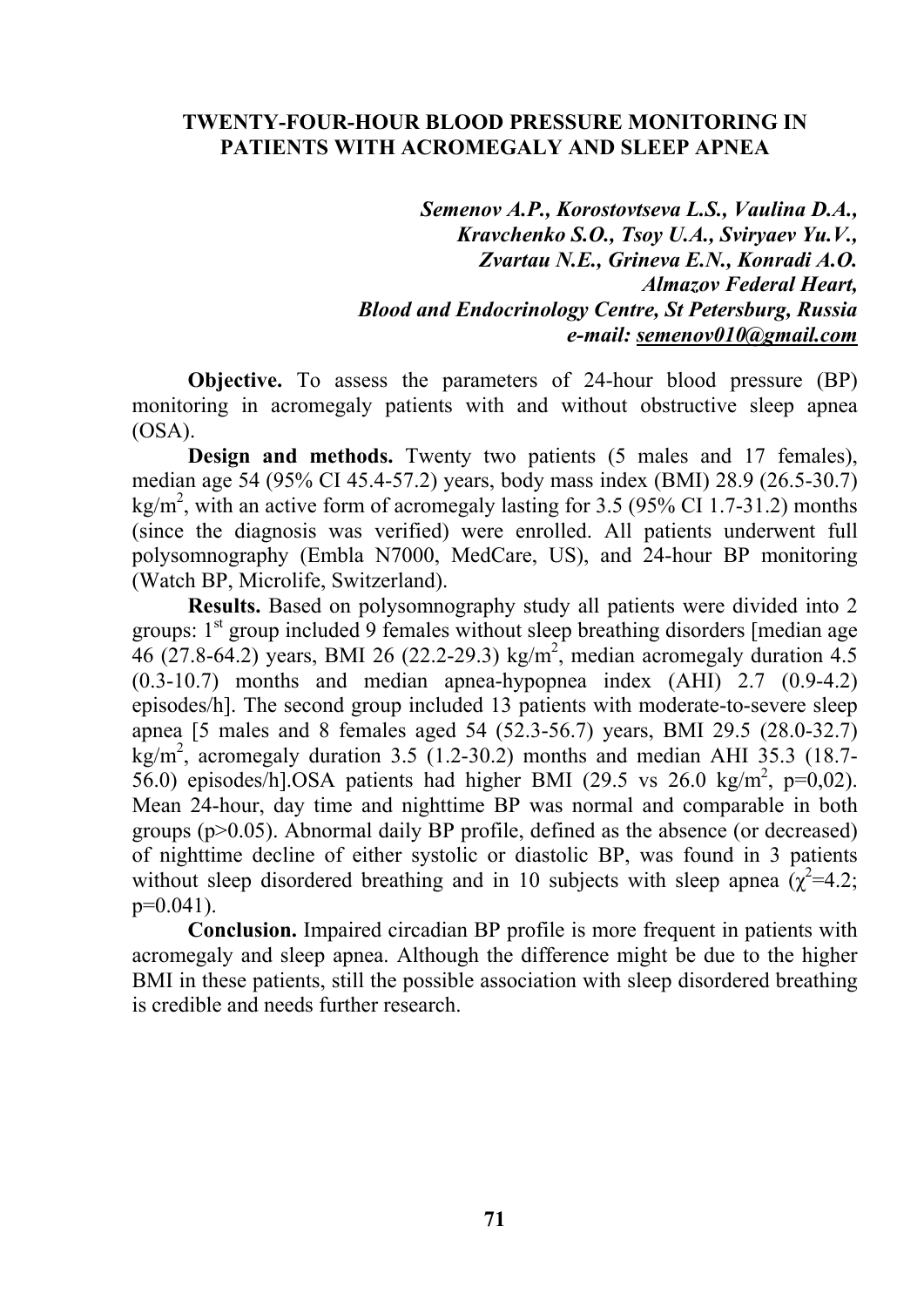### **ПОКАЗАТЕЛИ СУТОЧНОГО МОНИТОРИРОВАНИЯ АРТЕРИАЛЬНОГО ДАВЛЕНИЯ У БОЛЬНЫХ АКРОМЕГАЛИЕЙ С СИНДРОМОМ ОБСТРУКТИВНОГО АПНОЭ ВО СНЕ**

*Семенов А.П., Коростовцева Л.С., Ваулина Д.А., Цой У.А., Звартау Н.Э., Свиряев Ю.В., Гринева Е.Н., Конради А.О. ФГБУ «Федеральный Центр сердца, крови и эндокринологии им. В.А. Алмазова» Минздрава России, С-Петербург, Россия e-mail: semenov010@gmail.com* 

**Цель исследования** - оценить показатели суточного мониторирования артериального давления (АД) у больных акромегалией в зависимости от наличия синдрома обструктивного апноэ во сне (СОАС).

**Материалы и методы.** В исследование включено 22 больных (5 мужчин и 17 женщин), средний возраст 54 (45.4-57.2) года, ИМТ 28.9 (26.5- 30.7)  $\text{kr/m}^2$ , с активной формой акромегалии, с длительностью анамнеза с момента постановки диагноза 3.5 (95% ДИ 1.7-31.2) месяца. Всем больным была выполнена полная полисомнография (EmblaN7000, MedCare, US), суточное мониторирование АД (Watch BP, Microlife, Switzerland).

**Результаты.** По результатам полисомнографического исследования все больные были разделены на две группы: пациенты с акромегалией без нарушений дыхания во сне – 9 женщин, средний возраст 46 (27.8-64.2) лет, ИМТ 26 (22.2-29.3) кг/м<sup>2</sup>, анамнезом акромегалии 4.5 (0.28-10.7) месяца и индексом апноэ/гипопноэ (ИАГ) 2.7 (0.9-4.2) эпизода в час сна. У 13 больных - 5 мужчин и 8 женщин [средний возраст 54 (52.3-56.7) года, ИМТ 29.5 (28- 32.7) кг/м 2 , длительность акромегалии 3.5 (1.2-30.2) месяца] медиана ИАГ составила 35.3 (18.7-56) эпизода в час сна, что характерно для тяжелой степени СОАС. Пациенты в группе СОАС отличались несколько большим ИМТ (29.5 против 26.0  $Kr/m^2$ , p=0.02). Уровень среднесуточного, среднедневного и средненочного АД был в пределах нормальных значений и сопоставим в обеих группах (р>0.05), хотя и несколько выше у пациентов с СОАС. Отсутствие снижения АД ночью, определяемое как отсутствие ночного снижения или по систолическому, или по диастолическому АД, было выявлено у 3 больных акромегалией без нарушений дыхания во сне и у 10 пациентов с СОАС ( $\chi^2$ =4.2; p=0.041).

**Заключение.** Таким образом, больные акромегалией с СОАС характеризовались более высоким значением ИМТ, и в этой группе чаще регистрировалось нарушение суточного профиля АД при сопоставимых средних показателях АД.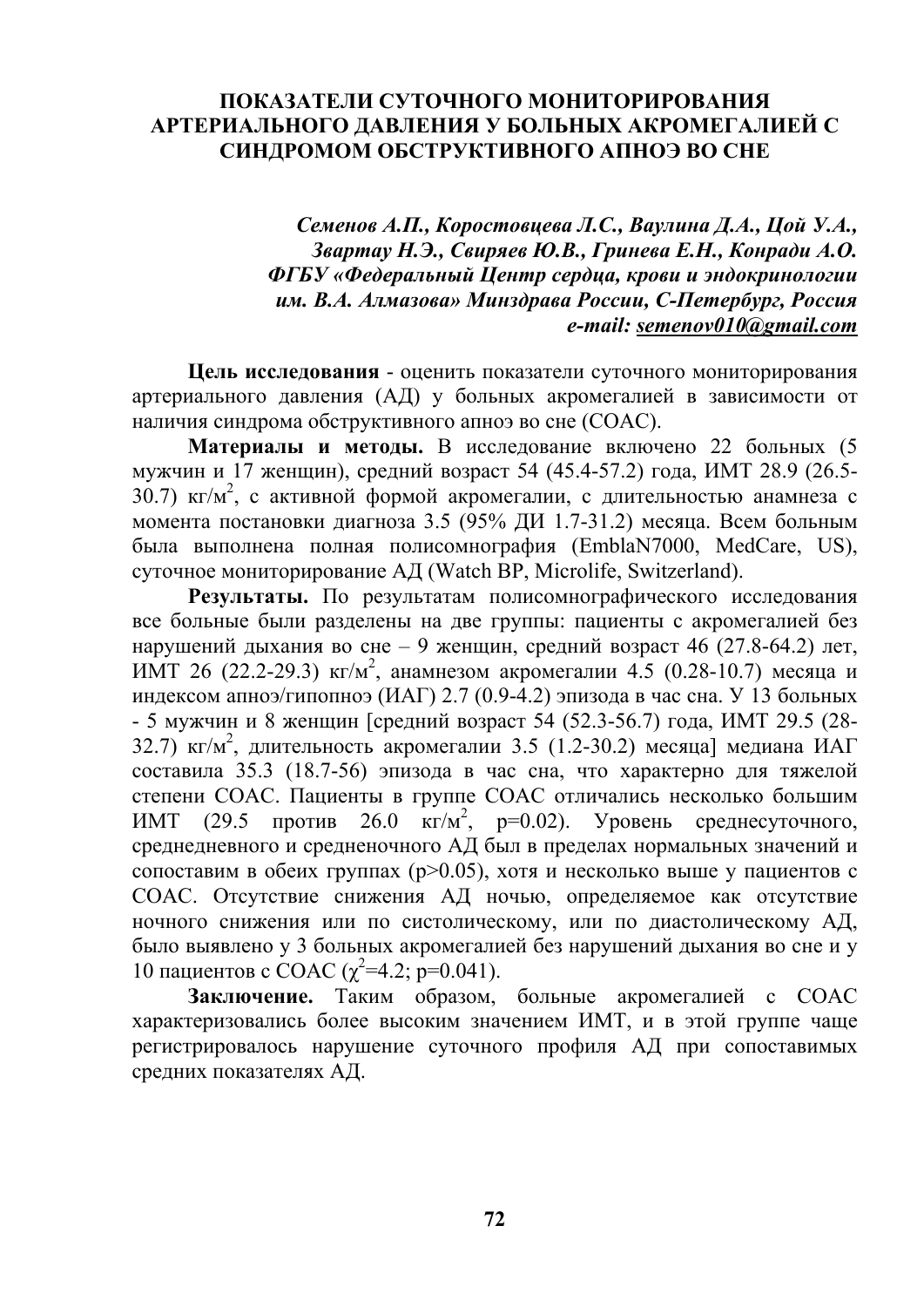#### **PHYSIOLOGICAL AND BIOCHEMICAL CHANGES AT THE SLEEP DEPRIVATION OF STUDENTS**

#### *Shustanova T.A. Southern federal university, Rostov-on-Don, Russia e-mail: t\_shustanova@mail.ru*

To development of the stress lead ecological disasters, extreme situations, examinations at students, the busy schedule of day, the sleep deprivation. We investigated influence of the deprivation of the sleep on health (a functional condition) and adaptation of students by means of physiological and biochemical methods. 10 students of faculty of natural sciences of the Southern federal university participated in experiment at the age of 18-23 years. Deprivation was to the current of one days without the sleep. We carried out questioning of students, studied characteristics of the sleep, cardiovascular system, the central nervous system. We defined activity of the catalase and the content of the hemoglobin in the saliva of students. We established that many students have sleep violations; it is a lot of night sleeps and poor quality of morning awakening. At the sleep deprivation the frequency of warm reductions increases for  $5.3\%$  (p $>0.05$ ) and level of the functional condition goes down for 19% ( $p \le 0.05$ ). Visual and motor reaction of students increases by  $7.5\%$  (p $>0.05$ ), the total number of mistakes on light incentive increases for  $60\%$  ( $p<0.001$ ). We found out that at the sleep deprivation in the saliva activity of the catalase goes down for 49.7% ( $p<0.001$ ), the content of the hemoglobin increases for  $47.6\%$  ( $p<0.001$ ). It is known that at the moderate stress there is the inhibition of free radical processes, peroxidation of lipids and activation of the antioxidant system of the organism. However at a long tension increase of intensity of free radical processes and fall of antioxidant protection of cages – superoxide dismutases and catalases is observed. Thus, we established that at the daily deprivation of the sleep in the organism of students attention level, working capacity, adaptation goes down and prooksidantantioxidant balance is displaced.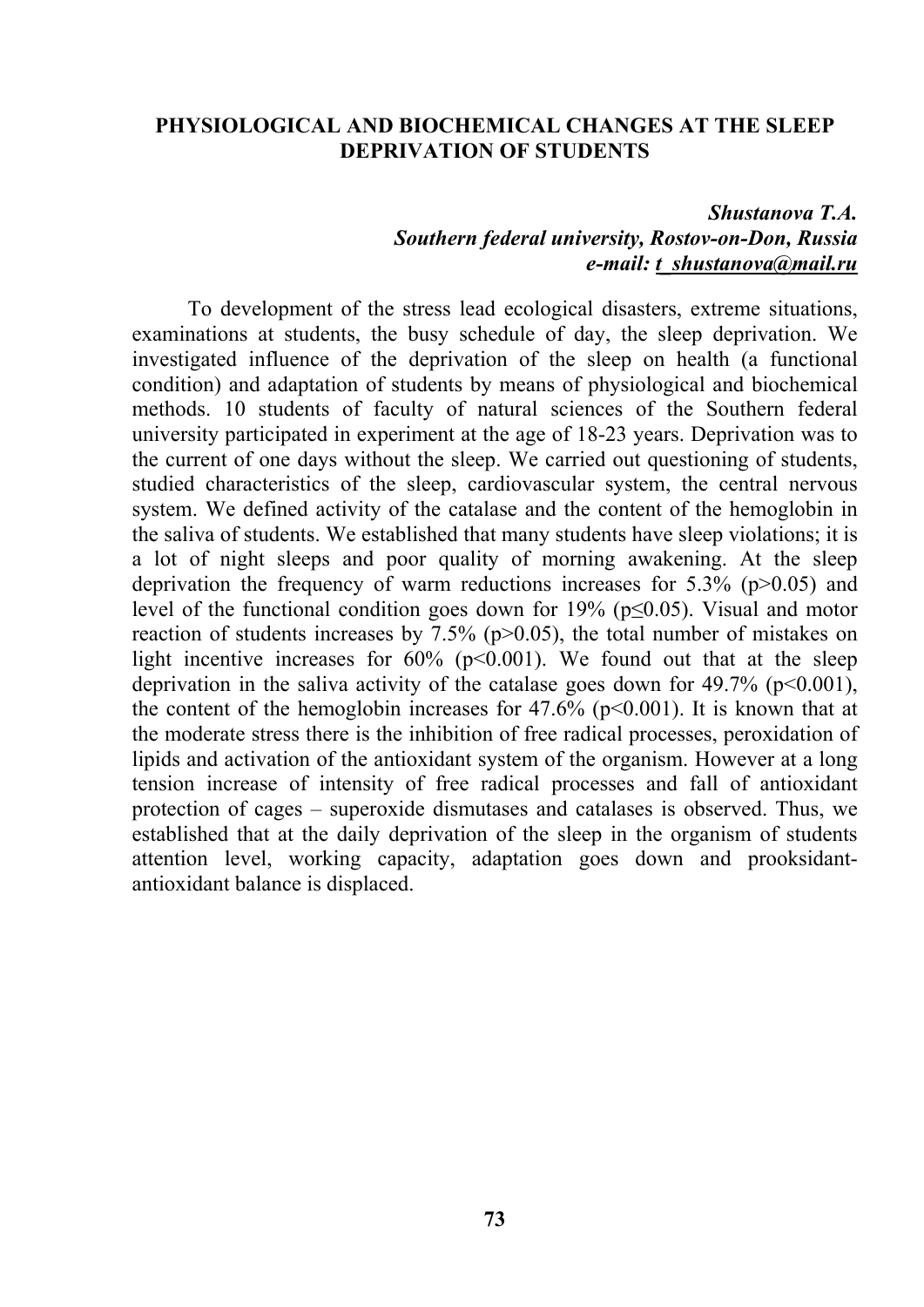#### **ФИЗИОЛОГИЧЕСКИЕ И БИОХИМИЧЕСКИЕ ИЗМЕНЕНИЯ ПРИ ДЕПРИВАЦИИ СНА У СТУДЕНТОВ**

*Шустанова Т.А. Южный федеральный университет, Ростов-на-Дону, Россия e-mail: t\_shustanova@mail.ru* 

Значительный объём учебных программ, дефицит времени для усвоения огромного количества информации, характерные для студентов в современном динамичном обществе, выступают в качестве стрессоров и приводят к нервным срывам и расстройствам адаптации. Прогрессивные технологии преподавания и учебные нагрузки вызывают неодинаковые по силе и интенсивности адаптационные процессы: от отсутствия видимых сдвигов в состоянии вегетативного гомеостаза до развития стресса. Особый интерес представляет изучение депривации сна у студентов, имеющих напряженный режим дня, недосыпание при подготовке к экзаменам, приводящие к развитию стресса. Нами исследовано влияние депривации сна на функциональное состояние и адаптационные возможности студентов с помощью физиологических и биохимических методов.

В эксперименте участвовали 10 студентов факультета естествознания Южного федерального университета в возрасте 18-23 лет. Депривация осуществлялась в течение одних суток лишения сна накануне экзамена. Нами проведено анкетирование студентов и изучены характеристики их сна, сердечно-сосудистой системы, центральной нервной системы. Определены активность каталазы и содержание внеэритроцитарного гемоглобина в слюне.

Нами установлено, что многие студенты имеют нарушения сна, многочисленные ночные сновидения и низкое качество утреннего пробуждения. При депривации сна частота сердечных сокращений возрастает на 5.3% (р> 0.05) и уровень функционального состояния понижается на 19%  $(p \le 0.05)$ . Зрительно-моторная реакция студентов увеличивается на 7.5% (р>0.05), суммарное число ошибок на световой стимул возрастает на 60% (р < 0.001). Нами показано, что при депривации сна в слюне студентов активность каталазы понижается на 49.7% (р< 0.001), а содержание внеэритроцитарного гемоглобина возрастает на 47.6% (р<0.001).

Известно, что при умеренном стрессе происходит ингибирование свободнорадикальных процессов, перекисного окисления липидов и активация антиоксидантной системы организма. Однако при длительном напряжении наблюдается повышение интенсивности свободнорадикальных процессов и понижение антиоксидантной защиты клеток супероксиддисмутазы и каталазы. Таким образом, нами установлено, что при суточной депривации сна накануне экзамена в организме студентов понижается уровень внимания, работоспособность, адаптация и смещается прооксидантно-антиоксидантное равновесие.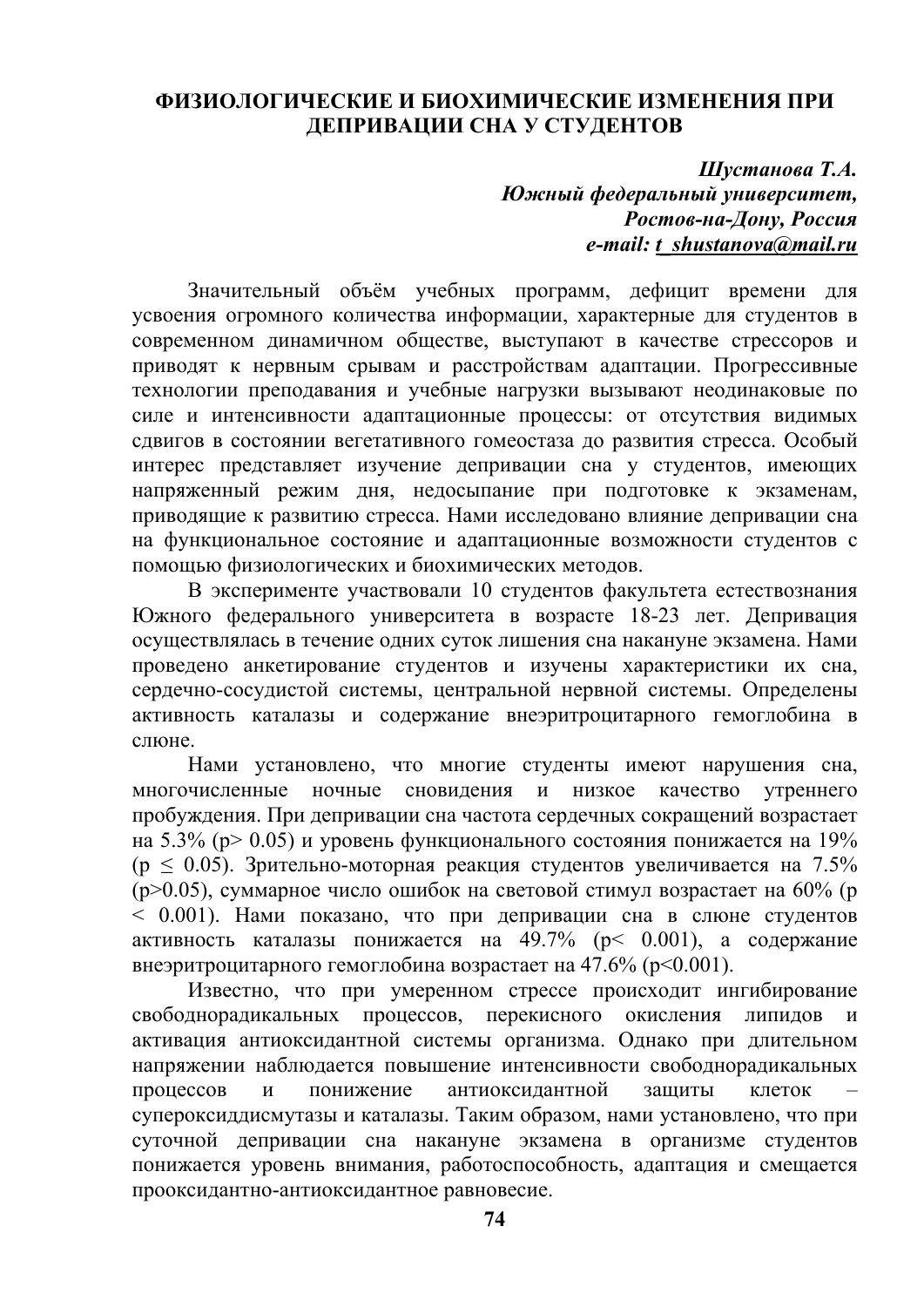#### **DAYTIME HEART RATE VARIABILITY ANALYSIS IN PATIENTS WITH DELAYED SLEEP PHASE DISORDER**

#### *Soca R. MD, Walsh P., Reid K. PhD, Zee Ph. MD, PhD Northwestern University Fainberg School of Medicine, Chicago USA e-mail: rodolfo.soca@northwestern.edu*

#### **Introduction:**

Delayed Sleep Phase Disorder (DSPD) is characterized by a chronic inability to fall asleep and wake up at a desired "social time" with undisturbed late sleep during vacations. Individuals with DSPD usually complain of increased sleepiness, fatigue and inability to focus during the day, which is worse in the morning. The origin of these subjective complaints is not well understood.

#### **Methods:**

We studied 7 DSPD volunteers and 7 healthy controls (50% Females) with overnight polysmonography (PSG) and wake electroencephalogram (EEG) every two hours. Heart rate variability (HRV) analysis was performed 2 hours (CT2) and 10 hours (CT10) after usual wake time. HRV was completed using two-lead electrocardiogram signal for five minutes during the wake EEGs. R-wave detection and HRV analysis were done automatically using the PRANA software suite with visual verification. We used the mean heart frequency (HR), low frequency absolute spectral power (0.04-0.15 Hz) (LFa), high frequency absolute spectral power (0.15-0.4 Hz) (HFa), and LFa to HFa (LF/HF) ratio as measures of autonomic activity.

#### **Results:**

Individual with DSPD had a significantly lower LF/HF ratio compared to controls at CT2(2.84 $\pm$  2.11 ms<sup>2</sup> vs. 0.97  $\pm$  0.72 ms<sup>2</sup>, p=0.044). No statistically significant difference was observed at CT10  $(2.96 \pm 2.76 \text{ ms}^2 \text{ vs. } 1.77 \pm 1.73 \text{ ms}^2)$ , p= 0.35). No statistically significant difference was observed in HR, LF, or HF at CT2 or CT10.

#### **Conclusions:**

Individuals with DSPD had a more parasympathetic LF/HF balance after wake up compared to controls. This could explain some of the symptoms usually associated with DSPD.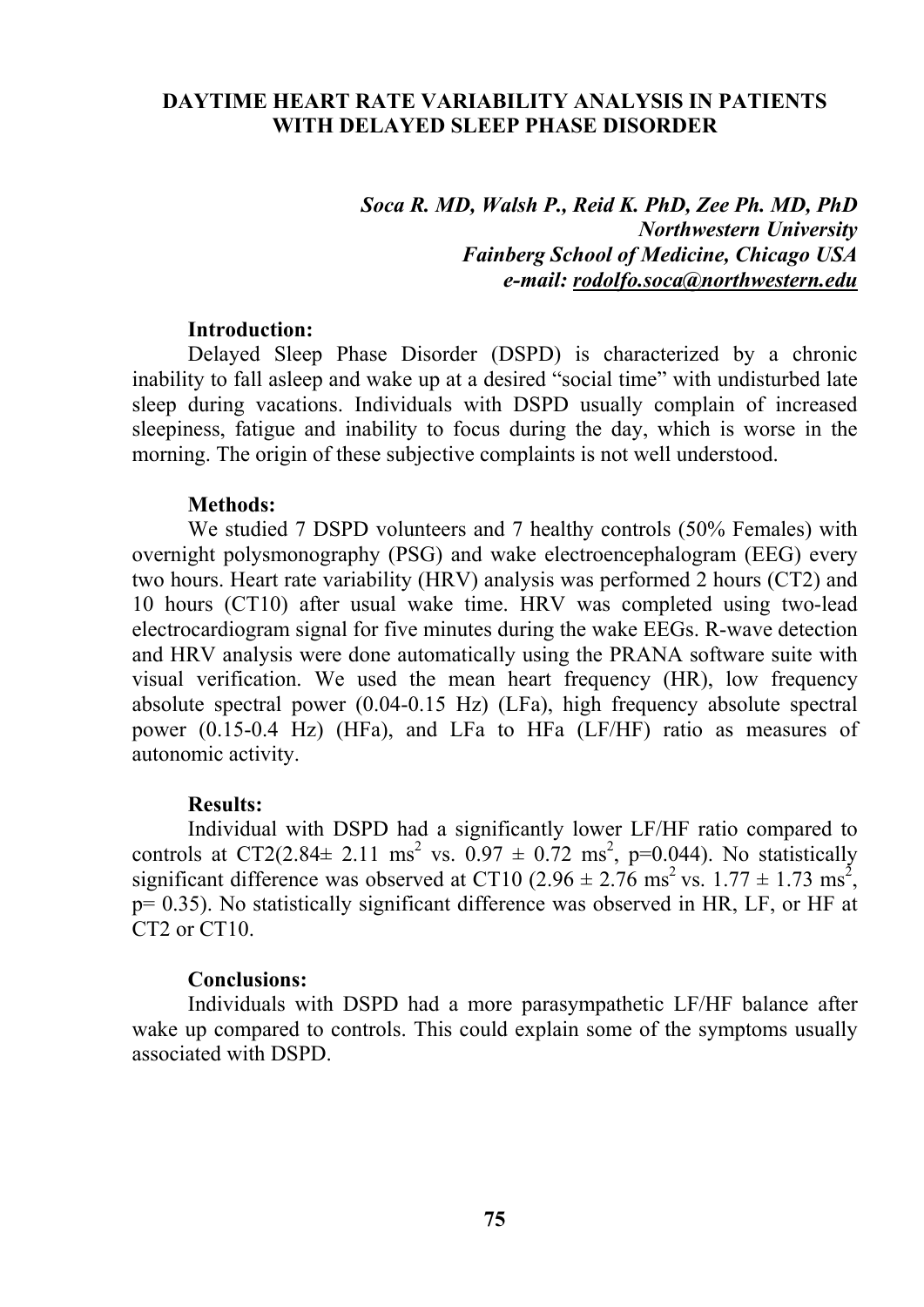#### **GENDER DIFFERENCES AND ANXIETY IN CONCEPT OF SLEEP**

*Sysoeva Yu.Yu, Verbitsky E.V. Institute of Arid Zones of Southern Scientific Center RAS, Rostov-on-Don, Russia e-mail: e\_verbitsky@ssc-ras.ru* 

It is a fact that men are more likely to suffer cardio-respiratory diseases in sleep and women have higher risk of insomnia. It is establish that the majority of patients with severe cases of insomnia are women with high levels of hospital anxiety. It is clear anxiety close related with anxiety disorders and sleep disturbances. But the gender differences in sleep organization in concept of personal anxiety have been little studied.

Healthy 12 men and 8 women with low level of personal anxiety, 20 men and 20 women with high level of personal anxiety (aged 19-25 years) were involved in the current study. The participants slept in their homes on one night at their habitual sleep and wake times. The adaptation night was absent, so an extent a first-night effect may have been represent among subjects. Night sleep was recorded with a LEONARDO polygraph (Medizintechnik, Germany). Sleep was analyzed according to standard criteria.

It was established statistically significant differences (t-test,  $p\geq 0.05$ ) for quantitative sleep measures between subject groups means indicating that heighten level of personal anxiety was associated with decrease sleep duration, increase sleep onset latency, reduction delta-sleep. The more gender differences of sleep architecture were found in individuals with high level of anxiety, notable women had more time awake, more movements, longer REM latency, curtailed delta sleep than men had. At individuals with low level of anxiety the more time awake was found in women than men.

The results of this study demonstrated that sleep of women with high level of anxiety is a more vulnerable compared to other subjects. It is mean that heighten level of anxiety in women may increase risk sleep disorders.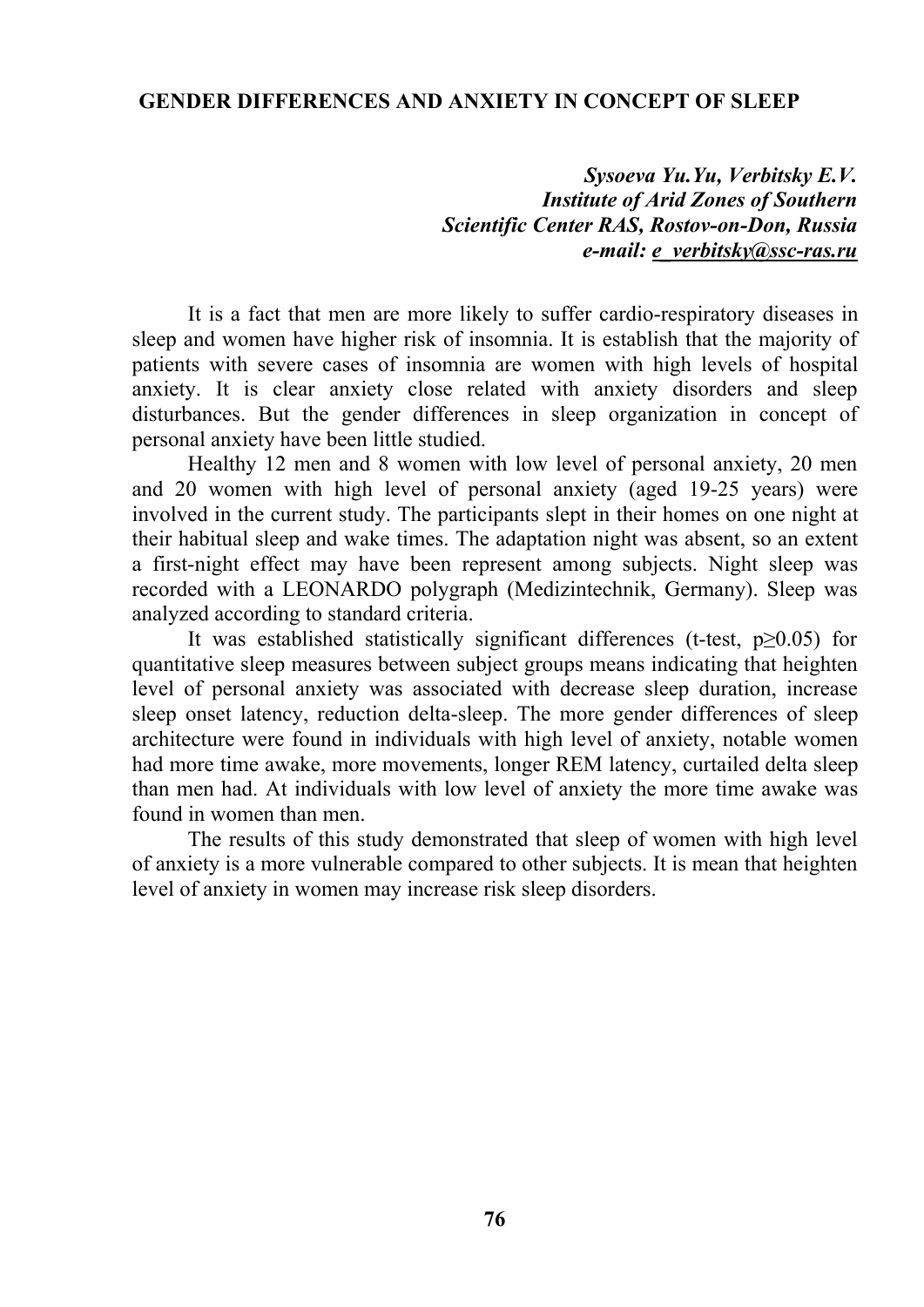#### **BIORADIOLOCATION METHOD OF SLEEP MONITORING**

*Tataraidze A.B.1 , Alekhin M.D.<sup>1</sup> , Anishchenko L.N.<sup>1</sup> , Korostovtseva L.S.2 1 Remote Sensing Laboratory, Bauman Moscow State Technical University, Moscow 2 Sleep Disorders Laboratory, Almazov Federal Heart, Blood and Endocrinology Centre, St Petersburg, Russia e-mail: tataraidze@rslab.ru* 

One of the most challenging fields of biomedical engineering is the development of device for long-term home vital signs monitoring. In particular, monitoring of sleep disorders is of high interest.

Development of a contactless, automated analysis technology for monitoring of human sleep is particularly important in specific cases such as insomnia or depression. In this case a contact sensor could make a patient condition worse because of falling asleep disorder presence. Contactless home sleep monitoring could be used for a preclinical diagnosis, for monitoring of chronic diseases and their prevention.

One of the most perspective noncontact methods is bioradiolocation (BRL). BRL is a modern remote sensing technique allowing to perform noncontact vital signs monitoring of living objects (even behind optically opaque obstacles) on the base of analysis of specific biometric modulation in reflected radiolocation signal. BRL allows recording data estimation of sleep disorders severity.

In this study both healthy and suffering from different nosologies subjects undergo a parallel simultaneous investigation by means of BRL and polysomnography. We developed the BRL-signal apnoe-hypopnoe detection algorithm based on recorded signals analysis.

Results of this study showed that the usage of BRL-monitoring only allows the automatic sleep phase classification (REM, non-REM and wakefulness).

The investigation was carried out at the Sleep Disorders Laboratory of Almazov Federal Heart, Blood and Endocrinology Centre.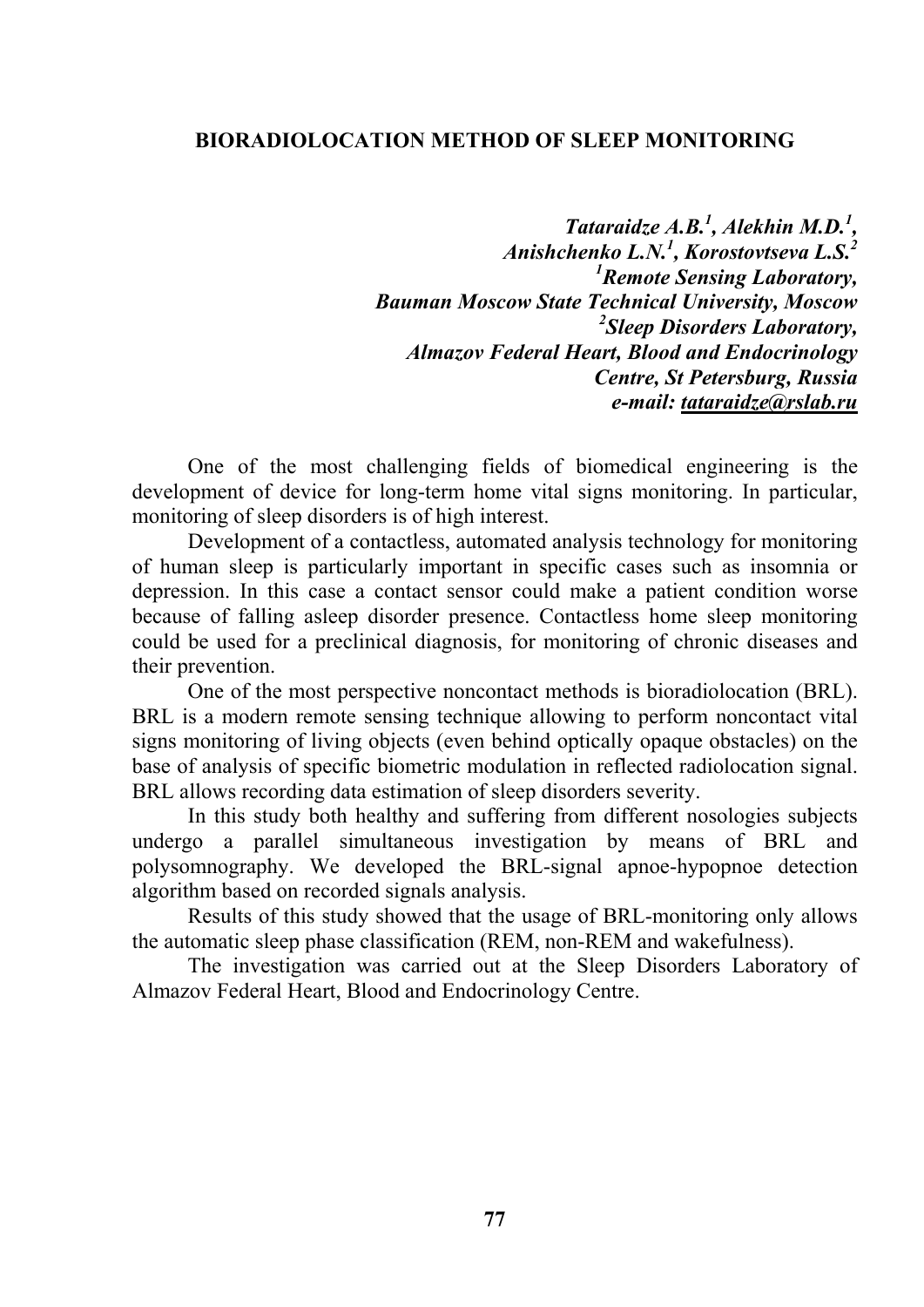### **БИОРАДИОЛОКАЦИОННЫЙ МОНИТОРИНГ СНА**

*Татараидзе А.Б. 1 , Алёхин М.Д. 1 , Анищенко Л.Н. 1 , Коростовцева Л.С. 2 1 Лаборатория дистанционного зондирования, МГТУ им. Н.Э. Баумана 2 Лаборатория нарушений сна, ФГБУ «Федеральный Центр сердца, крови и эндокринологии им. В.А. Алмазова» Минздрава России e-mail: tataraidze@rslab.ru* 

Разработка устройств для длительного домашнего наблюдения за основными жизненными показателями является перспективным и активно развивающимся направлением медицинской техники. Отдельный интерес представляет мониторинг нарушений сна. При этом создание устройства для наблюдения за сном, не требующего ни установки датчиков на тело исследуемого, ни последующей расшифровки данных врачом, представляет особый интерес. Подобный подход может оказаться полезным для мониторинга состояния людей с хроническими заболеваниями, при предклинической диагностике, для домашнего наблюдения за сном здоровых людей с целью предупреждения заболеваний. Кроме того, бесконтактный мониторинг чрезвычайно важен для контроля эффективности лечения больных депрессией и инсомнией, так как у них отмечается нарушение засыпания и поддержки сна, а наличие контактных датчиков может усугубить это состояние.

Одним из наиболее перспективных подходов для создания подобного устройства является биорадиолокация (БРЛ). БРЛ – это технология дистанционного зондирования, позволяющая проводить бесконтактный мониторинг состояния живых объектов (в том числе и за оптически непрозрачными препятствиями) по результатам анализа специфической биометрической модуляции радиолокационного сигнала, возникающей в результате перемещения органов и частей тела человека. Подобную модуляцию вызывают, в том числе, сокращения сердечной мышцы, поступательно-возвратные движения грудной клетки при дыхании, движения других органов и частей тела человека. Таким образом, БРЛ позволяет получать данные о частоте дыхания и его нарушениях.

На базе Лаборатории нарушений сна ФГБУ «Федеральный Центр сердца, крови и эндокринологии им. В.А. Алмазова» проведены эксперименты с параллельной синхронной записью БРЛ-сигнала и полисомнограммы как практически здоровых людей, так и пациентов с различными нозологиями.

На основе собранных данных разработан алгоритм автоматического определения апноэ и гипопноэ по данным БРЛ-мониторинга, а также показана возможность определения фазы быстрого сна, фазы медленного сна и бодрствования у людей без нарушения дыхания во сне.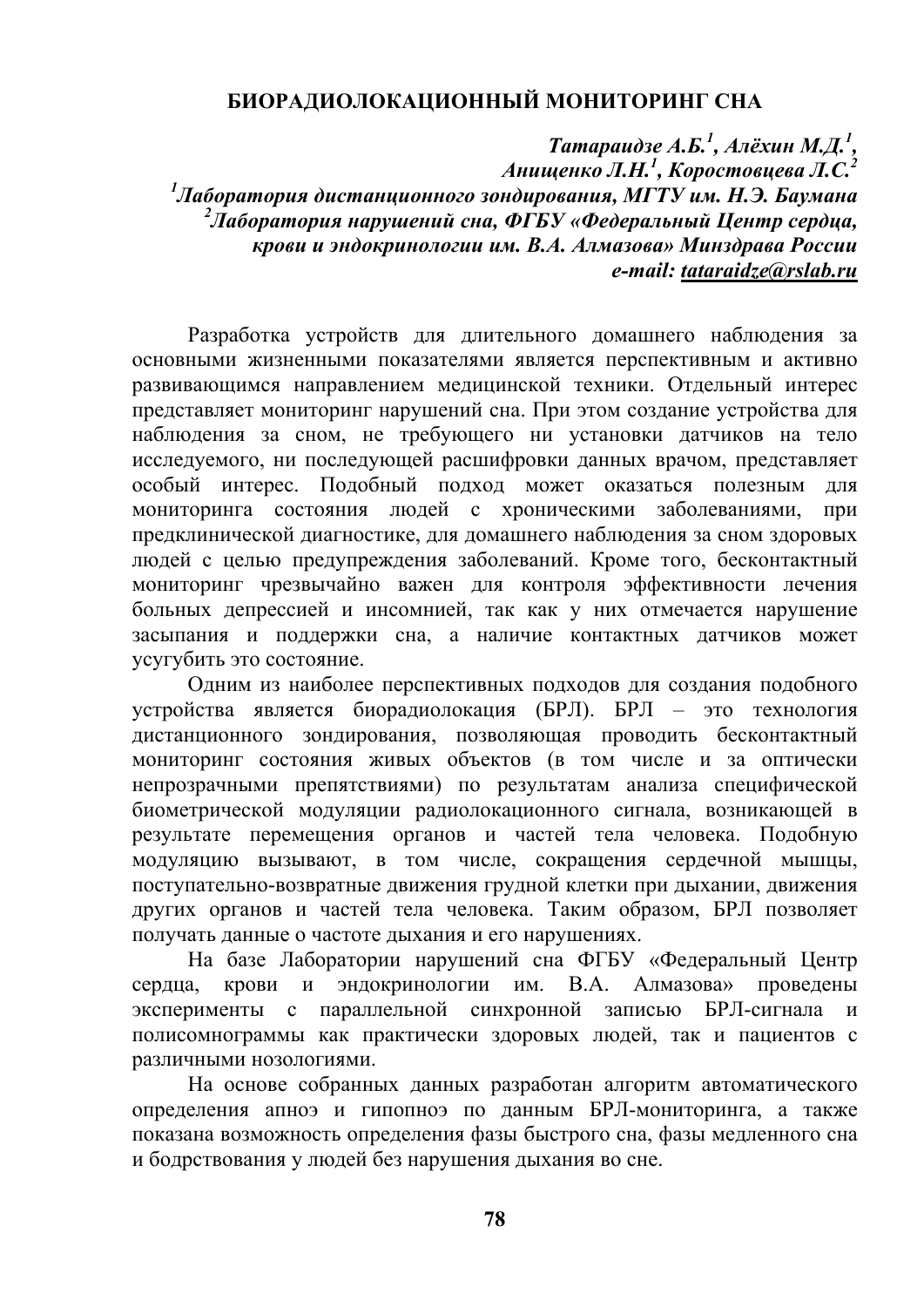#### **CHRONOTROPIC PARAMETERS FROM CARDIOPULMONARY EXERCISE TESTING IN PATIENTS WITH SEVERE OBSTRUCTIVE SLEEP APNEA – PRELIMINARY RESULTS**

*Terziyski K.V., Draganova A.I., Hristova A.S., Kostianev S.S. Pathophysiology Dept., Medical University Plovdiv, Bulgaria e-mail: adraganova@pathophysiology.info* 

Background: Chronotropic parameters from cardiopulmonary exercise testing (CPET) have been proven to reflect autonomic dysfunction in various patient groups.

Objectives: The aim of the study is to investigate the chronotropic parameters from CPET in patients with severe obstructive sleep apnea and their contribution to the restrained physical capacity.

Methods: To the present moment 9 patients with severe obstructive sleep apnea (OSA) (age=43.9 $\pm$ 5.6 years, body-mass index (BMI)=29.5 $\pm$ 4.0 kg.m<sup>-2</sup>, apnea-hypopnea index  $(AHI)=71.9\pm1.6$ ) without known pulmonary and cardiac disease and 9 healthy controls, matched by age and body-mass index have been recruited in the study. The subjects underwent laboratory polysomnography and cardiopulmonary exercise testing on a bicycle by means of standard ramp protocol.

Results: OSA patients showed decreased physical capacity, compared to controls (VO<sub>2</sub>/kg=21.9±4.9 vs. 28.0±2.7 mL.kg<sup>-1</sup>.min<sup>-1</sup>, p=0.04). Heart rate at rest did not differ between the investigated groups. Heart rate response  $(HRR=59.8\pm19.6 \text{ vs. } 72.7\pm15.2 \text{ beats.min}^{-1})$  and chronotropic index  $(CRI=0.65\pm0.15$  vs.  $0.73\pm0.10$ ) were decreased in OSA group, but statistical significance was not reached. Heart rate recovery was also slower in patients with OSA. The decrease was most pronounced at 90 sec of recovery (HRRec90=21.5±7.1 vs.  $30.3 \pm 7.0$  beats.min<sup>-1</sup>, p=0.026). Heart rate recovery between 60 and 120 seconds, reflecting predominantly sympathetic function, correlated strongly and significantly with  $VO_2/kg$  in patients group (rho=0.743,  $p=0.035$ ).

Conclusion: There is a trend to more pronounced chronotropic incompetence in patients with severe obstructive sleep apnea than the one that may be explained by overweight or obesity itself. Bigger studies are needed to elucidate the problem.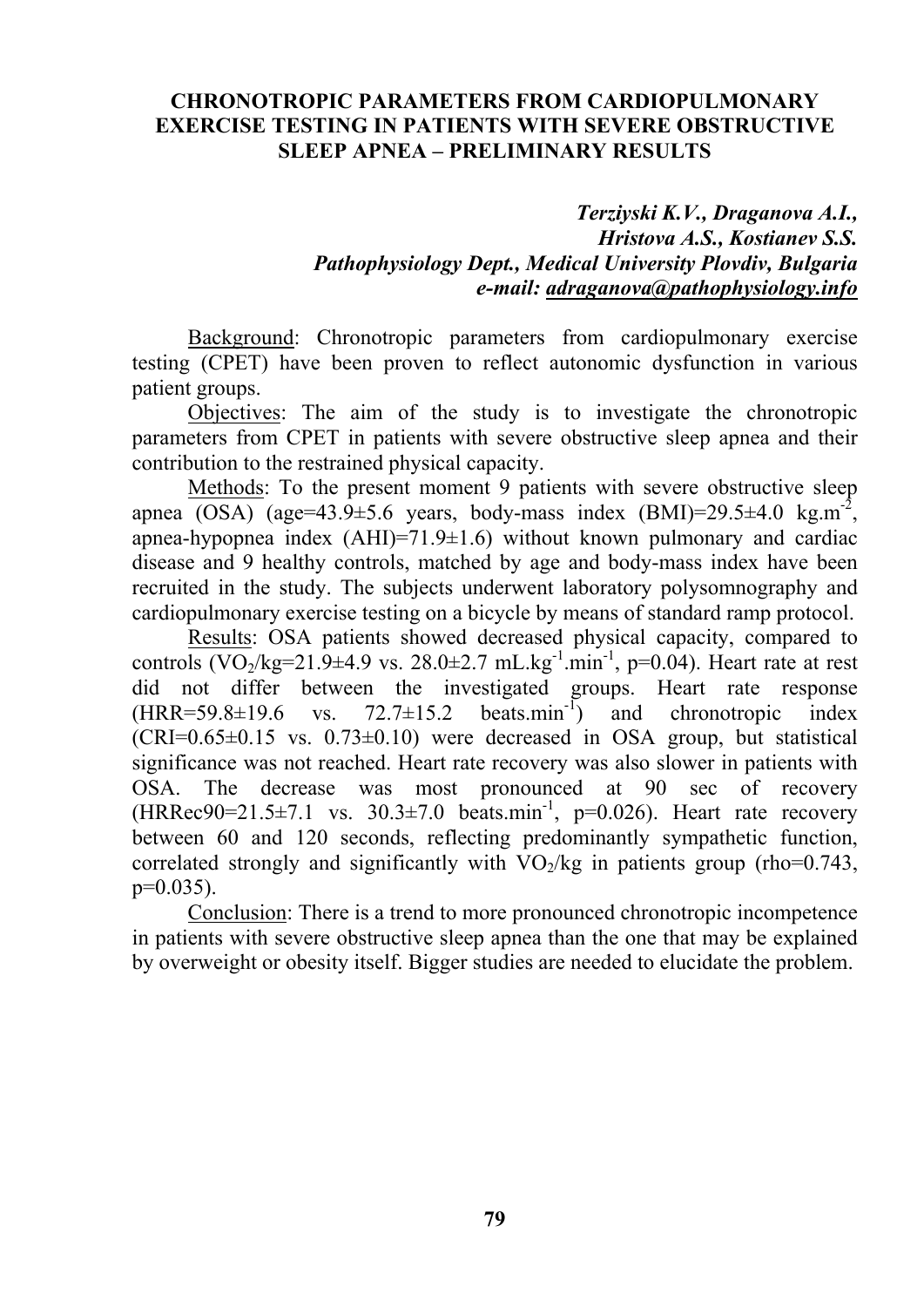#### **PREVALENCE OF CENTRAL SLEEP APNEA/CHEYNNE-STOKES RESPIRATION AMONG BULGARIAN MODERN-TREATED AMBULATORY CHRONIC HEART FAILURE PATIENTS WITHOUT MORBID OBESITY**

*Terziyski K.V.1 , Draganova A.I.1 , Hristova A.S.<sup>1</sup> , Ilchev I.<sup>2</sup> , Aliman O.A.<sup>3</sup> , Taralov Z.Z.<sup>1</sup> , Kostianev S.S.<sup>1</sup> 1 Pathophysiology Dept., Medical University Plovdiv, Bulgaria; 2 MHAT "Sv. Ivan Rilski", Plovdiv, Bulgaria; 3 MHAT "Sv. Karidad", Plovdiv, Bulgaria e-mail: kterziyski@pathophysiology.info* 

The prevalence of central sleep apnea/Cheynne-Stokes respiration (CSA/CSR) in the era of beta-blockers and the need of active screening in patients with chronic heart failure (CHF) is a matter of debate. No data are available for the Bulgarian population.

The aim of the study is to analyze the prevalence of CSA/CSR among ambulatory patients with CHF with up-to-date treatment and without morbid obesity.

Methods: Thirty-one ambulatory patients with CHF and body mass index $\leq$ 35 kg.m<sup>-2</sup> were recruited and subjected to full-night polysomnography. The presence of sleep-disordered breathing (SDB) was based on apnea-hypopnea index  $(AHI)$  – 5-15 – mild, 15-30 – moderate,  $>30$  – severe. All patients received drug treatment in concordance with the latest guidelines.

Results: The mean age was 67.2±8.2 years and the mean left ventricular ejection fraction was  $52.6\pm9.7\%$ . Among the 31 participants, 23 (74%) had SDB – 11 (35%) CSA/CSR, 7 (23%) obstructive sleep apnea and 5 (16%) mixed sleep apnea. The presence of moderate or severe CSA/CSR was significantly associated with cardiac rhythm abnormalities (atrial fibrillation or frequent ectopic beats) (OR  $= 8.0$ ,  $p = 0.038$ ). Patients with CHF and CSA/CSR did not show excessive daytime sleepiness, compared to those without SDB (Epworth score= $8.1\pm4.0$  vs. 7.6±2.3, NS, respectively).

Conclusion: CSR/CSA demonstrates very high prevalence in patients with CHF without morbid obesity and excessive daytime sleepiness receiving up-to-date drug treatment. The risk is even higher in the presence of cardiac rhythm abnormalities. Those patients are subject to screening for SDB and consequent therapy.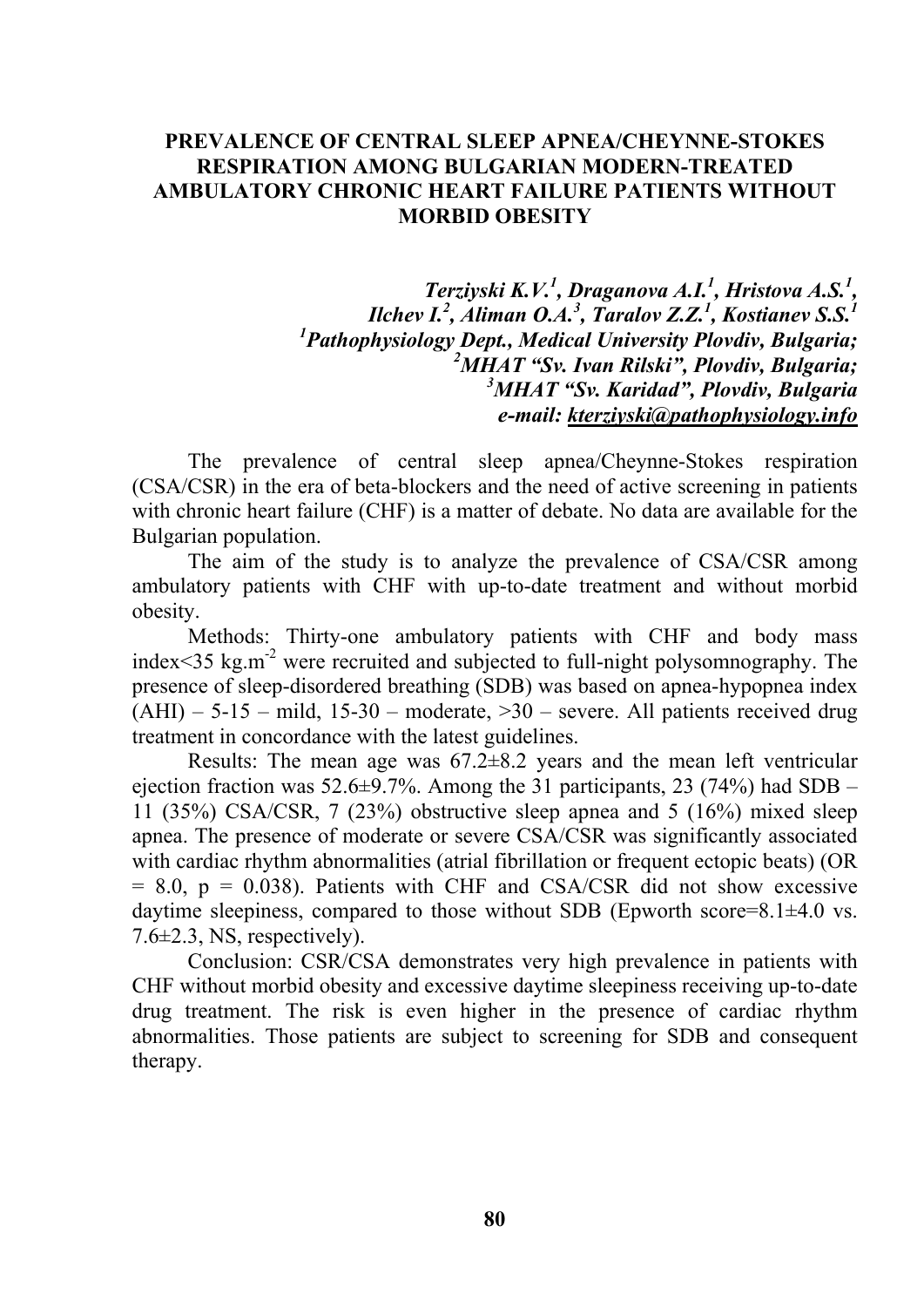#### **ПРЕОБЛАДАНИЕ ЦЕНТРАЛЬНОГО СОННОГО АПНОЭ/ДЫХАНИЕ ЧЕЙН-СТОУКСА СРЕДИ БОЛГАРСКИХ АМБУЛАТОРНЫХ ПАЦИЕНТОВ С ХРОНИЧЕСКОЙ СЕРДЕЧНОЙ НЕДОСТАТОЧНОСТЬЮ БЕЗ ПАТОЛОГИЧЕСКОГО ОЖИРЕНИЯ, ПОЛУЧАЮЩИХ СОВРЕМЕННОЕ ЛЕЧЕНИЕ**

*Терзийски К.В. 1 , Драганова А.И. 1 , Христова А.С. 1 ,*  Илчев И.<sup>2</sup>, Алиман О.И.<sup>3</sup>, Тарълов 3.3.<sup>1</sup>, Костянев С.С.<sup>1</sup> *1 Кафедра Патологической физиологии Медицинского университета г. Пловдива, Болгария; 2 Клиника Кардиологии, МБАЛ имени "Св. Ивана Рильского", Пловдив, Болгария; 3 Клиника Кардиологии, МБАЛ имени "Св. Каридад", Пловдив, Болгария e-mail: kterziyski@pathophysiology.info* 

Распространённость синдрома центрального сонного апноэ/дыхание Чейн-Стоукса в эре бета-блокеров и необходимость активного контроля у пациентов страдающих хронической сердечной недостаточностью - это настоящий предмет обсуждения. На текущий момент не существует никакой доступной информации относительно данной проблемы среди болгарской популяции .

Цель исследования: проанализировать распространённость ЦСА/ДЧС среди амбулаторных пациентов с ХСН по курсу лечения, у которых нет патологического ожирения.

Методы: Были проведены клинические исследования ночной полисомнографии у тридцати одного пациента с доказанной ХСН и индексом массы тела<35 kg.m-2. Наличие нарушенного дыхания во время сна (НДВС) базируется на апноэ-гипопноэ индексе (АХИ) -5-15-слабый, 15-30- средний, >30-сильный. Все пациенты получают лечение в соответствии с самыми последними гайдлайн.

Результаты: Средний возраст пациентов был 67,2±8,2 лет, со средней фракцией выброса левого желудочка 52,6±9,7%. Среди тридцать одного участника – 23 (74%) имели НДВС, 11 (35%) –ЦСА, 7 (23%)-обструктивное сонное апноэ, и5 (16%) –смешанное сонное апноэ. Присутствие умеренного и сильного ЦСА было сигнификативно ассоциировано с расстройствами сердечного ритма (предсердная фибрилляция) или частые эктопические удары. (OR = 8.0,  $p = 0.038$ ). Пациенты с XCH и ЦСА/ДЧС не показали эксцессивную дневную сонливость в сравнении с теми, у которых отсутствует НДВС (Epworthscore=8.1 $\pm$ 4.0 vs. 7.6 $\pm$ 2.3, NS).

ЦСА/ДЧС преобладает у пациентов с ХСН без патологического ожирения и эксцессивной дневной сонливости, получающих лекарственную терапию. Риск наиболее высок в присутствии расстройства сердечного ритма. Данным пациентам проводится скрининг для НДВС и последовательной терапией.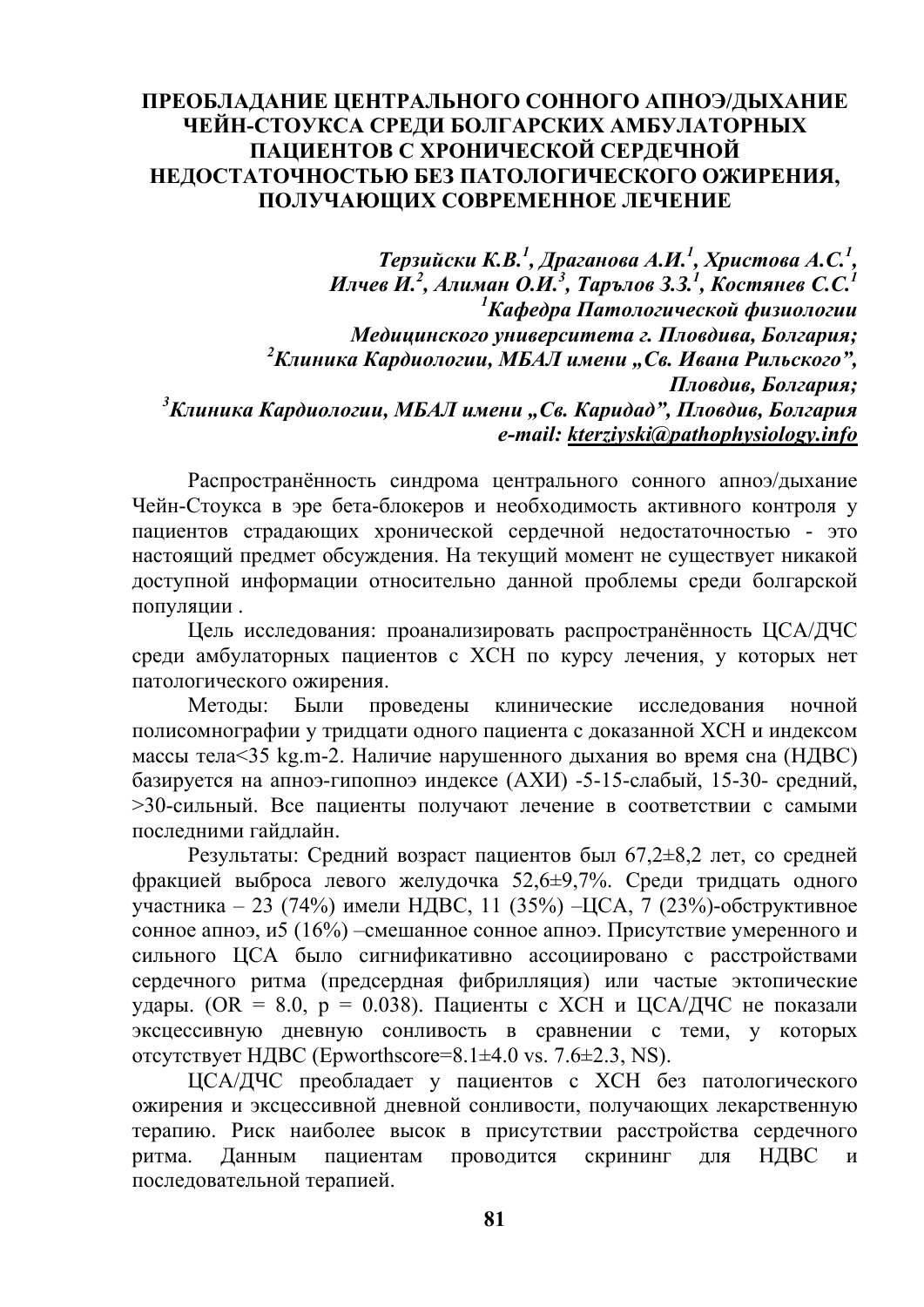#### **PECULIARITIES OF SLEEP CHANGES UNDER RHYTHMIC COLD EFFECTS MAYBE RELATEDTO SKIN TEMPERATURE CHANGES**

*Ventskovska O.A.1,2, Shylo O.V.2 , Babiychuk G.O.<sup>2</sup>* <sup>1</sup> Sleep Team Helsinki, Institute of Biomedicine /Physiology, *Biomedicum Helsinki, University of Helsinki, Finland 2 Institute for problems of cryobiology and cryomedicine NAS of Ukraine, Kharkiv, Ukraine e-mail:elena.vens@gmail.com* 

Temperature changes of distal parts of the body and surface of the skin are important factors of sleep initiation. It is believed that selective skin warming contributes to rapid SWS onset due to activation of the temperature sensitive neurons in the anterior preoptic hypothalamus which are involved in sleep regulation.

Breedless white male rats were subjected to rhythmic cold effects (RCE) during two days in the light period of the day: every hour animals were kept at - 12°C (RCE1) or +10°C (RCE2) during 15 min with the 45 min interval at  $23^{\circ}$ C (9 effects per day). Sleep was scored by generally accepted criteria in 4 sec intervals. Skin temperature (Tsk) was measured from the back region of the animals each time before and after every 15 min cooling using infrared thermometer.

DuringRCE1 application after every cold effect Tsk dropped on 1-2˚ but by the next effect returned back to the control level. After the RCE1 there was a PS rebound during both light and dark periods of the day that probably associated with particular PS sensitivity to cold and the need to restore the temperature homeostasis.

UnderRCE2 the Tsk decreased insignificantly after every 15 min temperature effect but to by next cold effect stabilized even on higher level which generally exceeds the level of previous effect. Herewith there was SWS amount increase after every 15 min effect (except the very first one) in the rest part of the light period. The increase in Tsk promotes heat loss and associated with dilation of the skin blood vessels in tonus regulation of which the important role belongs to nitric oxide. NOx level was slightly increase after RCE1 but exceed the control level twice after RCE2 that in turn may indirectly testify in favor of enhanced dilation of the skin blood vessels in the course of RCE2.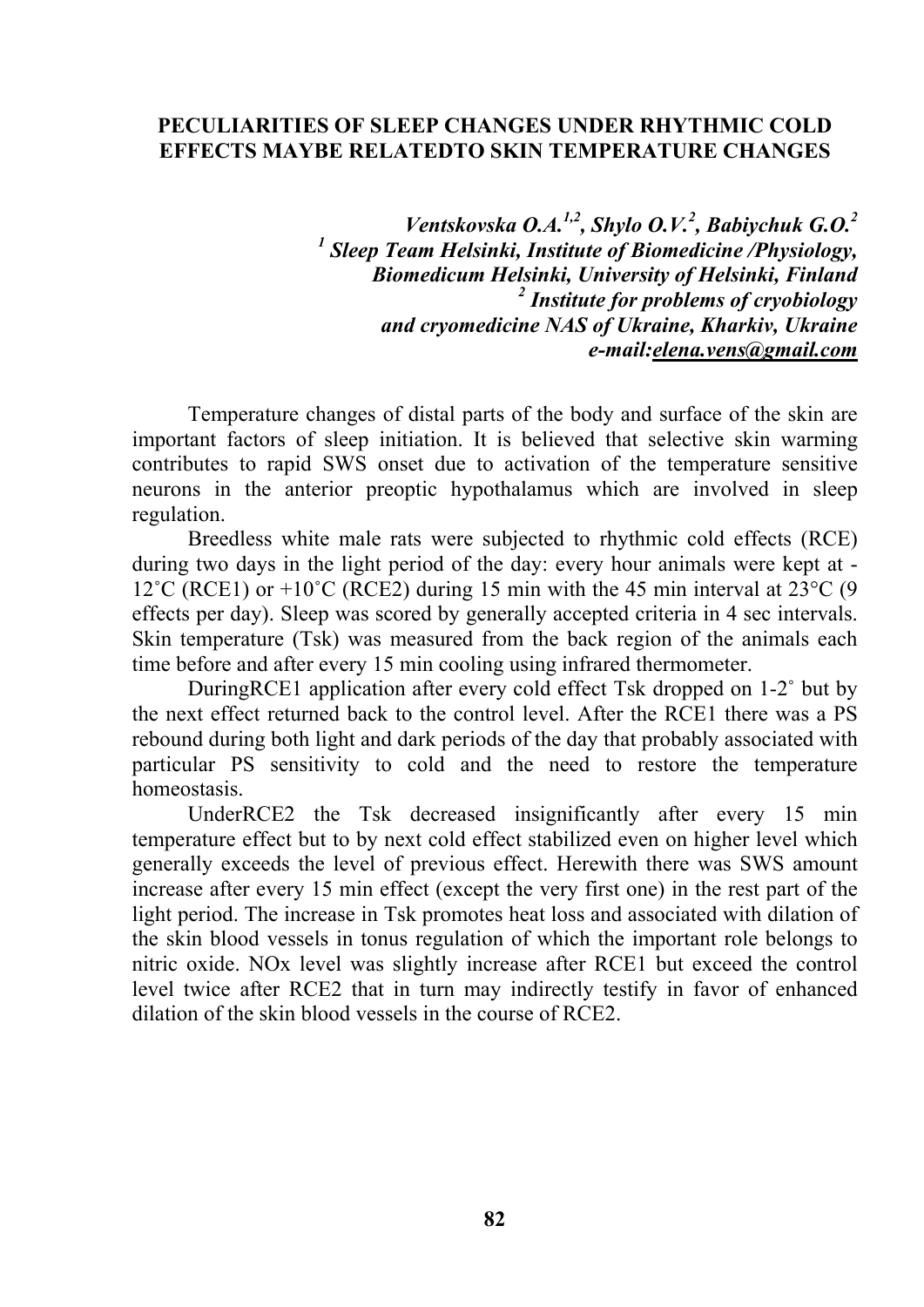#### **ОСОБЕННОСТИ ИЗМЕНЕНИЯ СНА ПРИ РХВ МОГУТ БЫТЬ СВЯЗАНЫС ИЗМЕНЕНИЕМ ТЕМПЕРАТУРЫ ПОВЕРХНОСТИ КОЖИ**

*Венцковская Е.А. 1,2, Шило А.В. 2 , Бабийчук Г.А. 2* <sup>1</sup> Sleep Team Helsinki, Institute of Biomedicine /Physiology, *Biomedicum Helsinki, University of Helsinki, Finland <sup>2</sup> Институт проблем криобиологии и криомедицины НАН Украины, Харьков, Украина e-mail: elena.vens@gmail.com* 

Изменение температуры дистальных отделов тела и поверхности кожи являются важными факторами инициации сна. Считается, что селективный нагрев кожи способствует быстрому началу МВС за счет активации теплочувствительных нейронов в переднем преоптическом гипоталамусе, которые вовлекаются в регуляцию сна.

Беспородные белые крысы самцы подвергались ритмическим холодовым воздействиям (РХВ) в течение 2-х дней в светлое время суток: животных выдерживали при -12˚C (РХВ1) или +10˚C (РХВ2) в течение 15 мин с интервалом 45 мин при температуре 23°C (9 воздействий в день). Стадирование сна производилось по общепринятым критериям по 4 с интервалам. Температуру кожи (Тк) измеряли в районе спины животного перед и после каждого 15-минутного охлаждения с помощью цифрового инфракрасного термометра.

Во время РХВ1 после каждого холодового воздействия Тк снижалась на 1-2˚, но к следующему воздействию возвращалась к исходному уровню. После окончания холодовых воздействий отмечалась «отдача» ПС, как в светлое, так и в темное время суток, что, вероятно, связано с особой чувствительностью ПС к влиянию охлаждения и необходимостью восстановления температурного гомеостаза.

При РХВ2 Тк незначительно снижалась после каждого 15 минутного холодового воздействия, но к следующему воздействию устанавливалась уже на более высоком уровне (превышающем уровень перед предыдущим воздействием). При этом отмечалось увеличение доли МВС после каждого 15-мин холодового воздействия (за исключением первого воздействия) в оставшееся светлое время суток. Увеличение Тк способствует отдаче тепла в окружающую среду и связано с дилятацией сосудов кожи, в регуляции тонуса которых, важная роль принадлежит оксиду азота. Уровень конечных оксида азота незначительно возрастал после РХВ1, но в 2 раза превышал исходный уровень после РХВ2, что также косвенно может свидетельствовать в пользу усиленной дилятации сосудов в ходе РХВ2.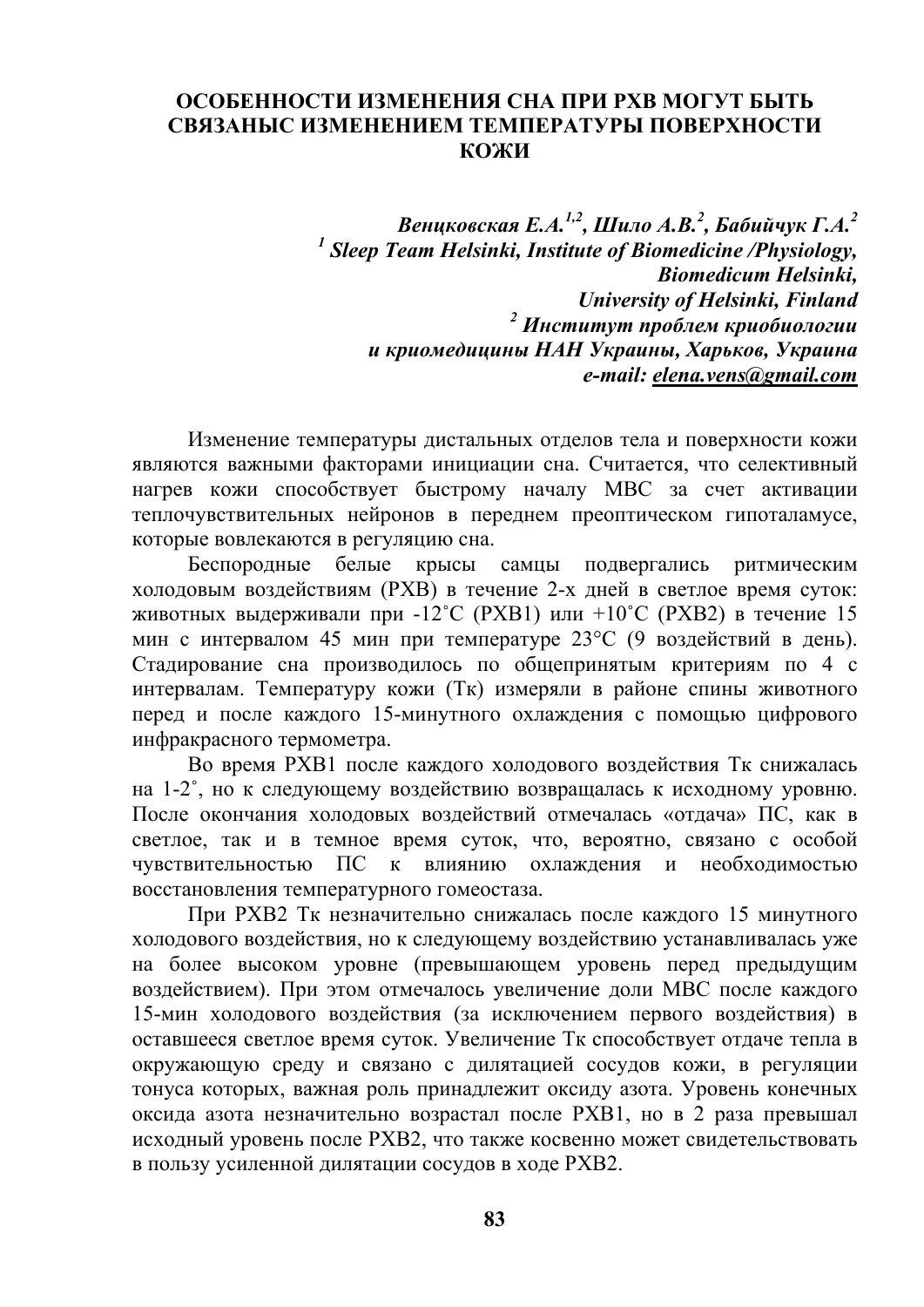#### **EEG-PHENOMENA IN THE PROBLEM OF ASSESSMENT OF THE INDIVIDUAL CHILD DEVELOPMENT**

*Voinov V.B. Institute of Aride Zones of Southern Scientific Center RAS Rostov-on-Don, Russia e-mail: voinov@ssc-ras.ru* 

Processes of functional maturing of the central nervous system of the child are discussed theme in present. The process of "acceleration" of a rhythmic drawing of various cyclical processes in the living systems that realize in wakefulness and sleep are one of the common features of ontogenesis. It is obvious, that structural and functional specialization of systems components, determining formation of a diversity of forms of organism reaction on external actions, is development with aging. It is demonstrated in the common depression of local- and distant synchronizations of oscillatory processes. The complex temporal organization of regulator mechanisms of homeostasis realize not only as a genetic program of grown and development but as a result of accumulation of life experience. In the modern literature are noted 6-7 years are important age period in child development. In this period is important for formation adult basic wakefulness rhythm – alpha rhythm. The intensity, frequency, stability in time, amplitude modulation of alpha rhythm are increased. In spite of the literature data about stable knowledge of maturing EEG, the data on individual character of these processes have showed too. It requires concretization of knowledge about mechanisms that define relation age-related transformation from functional load specificity and intensity. It is obvious that, the progress of mental sphere of schoolchild as well as his physical development depends on his life-style, daily activity and hygiene of a sleep. Neocortex and its frontal regions play important role in problems of an assessment of the importance of signals decision-making in uncertainty situations. For us is basic that the malfunction of this process reduces children adaptability and become apparent in instability of volitional attention at good level of thinking, impulsiveness, emotional and motor hyperactivity. Also these processes affect negatively on processes of falling asleep and formation of a natural cyclical changes of sleep depth.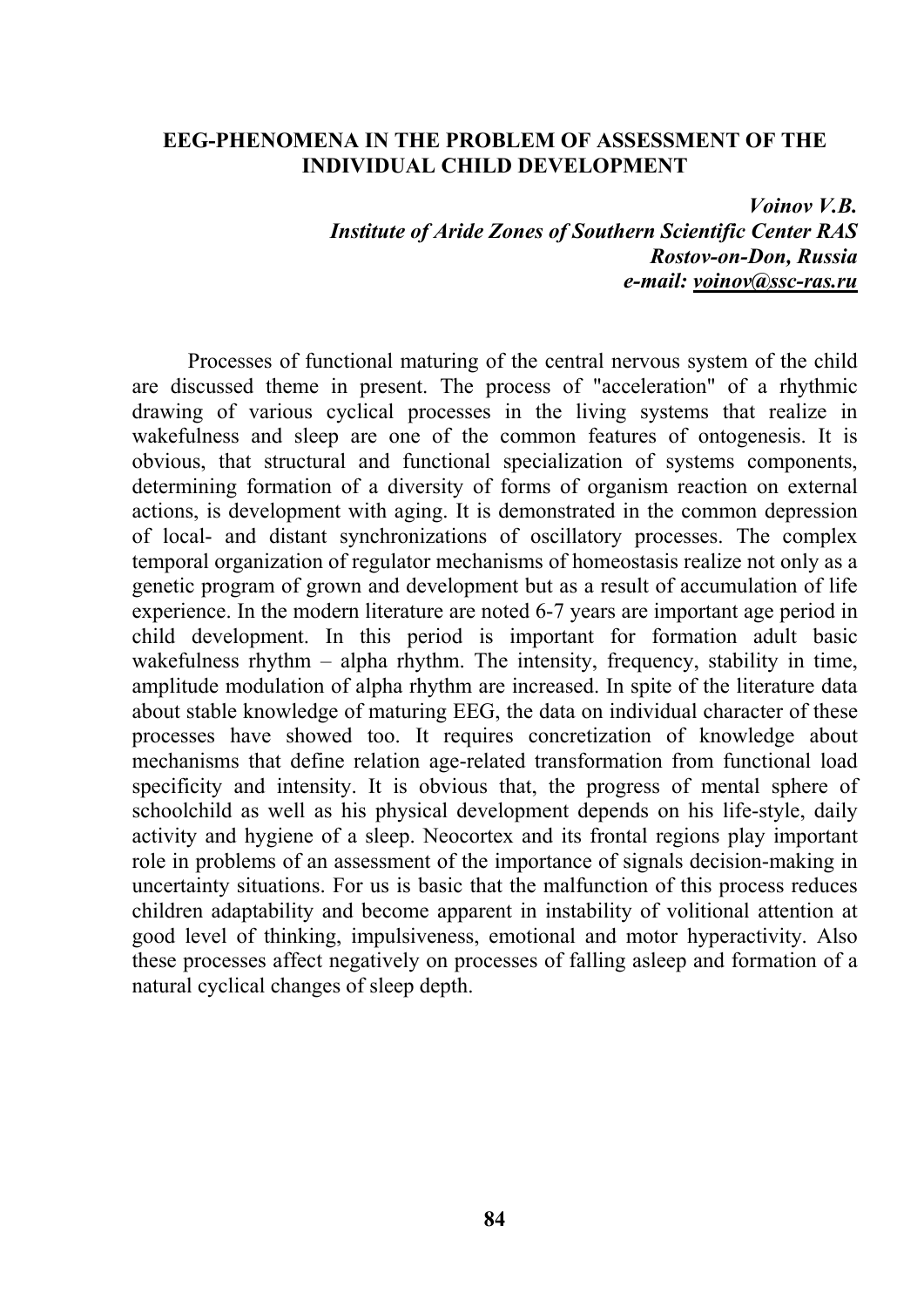### **ЭЭГ-ФЕНОМЕНЫ В ЗАДАЧАХ ОЦЕНКИ ОСОБЕННОСТЕЙ ИНДИВИДУАЛЬНОГО РАЗВИТИЯ ДЕТЕЙ**

#### *Войнов В.Б. ФГБУН «Институт Аридных зон Южного научного центра РАН», Ростов-на-Дону, Россия e-mail: voinov@ssc-ras.ru*

Процессы функционального созревания центральной нервной системы ребенка являются сегодня весьма обсуждаемой темой. Одним из общих признаков онтогенеза является процесс «ускорения» ритмического рисунка различных циклических процессов в живых системах, реализующихся во сне и в бодрствовании. Очевидно, что с возрастом растет и структурная, и функциональная специализация компонентов систем, определяющая рост разнообразия форм реагирования организма на внешние воздействия, что и находит свое отражение в общем снижении локальной, и дистантной синхронизации колебательных процессов. Сложная временная организация механизмов регуляции параметров внутренней среды живых систем не просто реализуется в качестве одного из компонентов генетических программ роста и развития – он формируется, созревает в процессе накопления отдельной особью «жизненного опыта». В современной литературе отмечается важность возрастного периода 6-7 лет, характеризующегося становлением основного ритма бодрствования взрослого человека – альфа-ритма: растет его выраженность, стабильность во времени, растет средняя частота, в ряде случаев характерным признаком становится формирование амплитудной модуляции. Несмотря на то, что в литературе сформировался устойчивый «образ» созревания ЭЭГ, все чаще появляются сведения об индивидуальном характере этих процессов. Требуют конкретизации представления о механизмах, определяющих зависимость возрастных преобразований центральной нервной системе от специфики и интенсивности функциональных нагрузок. Очевидно, что, как и физическое развитие, прогресс психической сферы зависит от образа жизни и деятельности самого школьника, в том числе, от выполнения требований гигиены сна. Неокортекс, его фронтальные отделы все в большей степени начинают доминировать в задачах оценки значимости сигналов, принятия решения в ситуациях неопределенности, в системе регуляции тонуса коры. Для нас является принципиальным, что нарушение этих процессов существенно снижает адаптационную пластичность ребенка, и проявляется в форме некоторого устойчивого комплекса поведенческих форм: неустойчивость произвольного внимания при хорошем уровне мышления, импульсивность, эмоциональная и двигательная гиперактивность. В свою очередь эти процессы негативно сказываются на процессах засыпания и формирования закономерной картины циклических изменений глубины сна.

**85**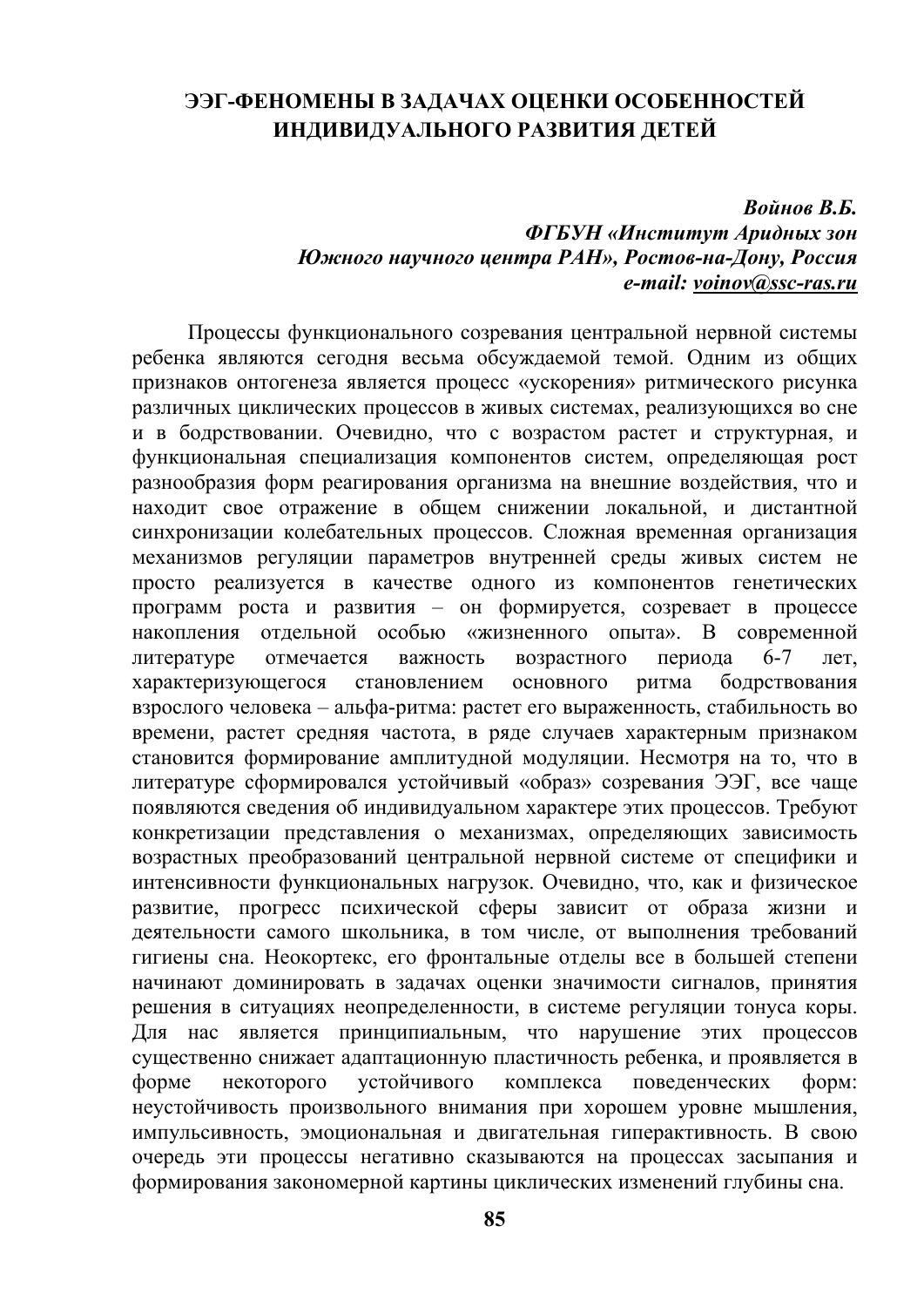#### **EFFECTS OF ANTICIPATION OF SIGNIFICANT EVENTS ON HUMAN SLEEP DURING SIMULATION OF INTERPLANET FLIGHT**

*Zavalko I.M.1 , Rasskazova E.I.2,3, Kovrov G.V.2 1 Institute for Biomedical Problems, RAS 2 Sechenov First Moscow State Medical University, Moscow 3 Lomonosov Moscow State University, Moscow, Russia e-mail: i1rus@mail.ru* 

Almost everybody experienced sleep problems in the eve of a significant event like an examination, business appointment. In contrary, previous studies did not show clear sleep during night, preceding an exam or a parachute jump.

We studied night sleep during ground modeling of an interplanetary manned flight "Mars-520", which included significant events such as Mars landing simulation.

Night polysomnography of 6 healthy men was recorded before, 4 times during (6 weeks after the onset, 2 weeks before "Mars landing", 2 weeks after the landing part of the experiment and 6 weeks before the end) and after the end of the 520-days isolation. Scoring was performed among the standard criteria. We compared the sleep parameters (after transformation to normal distribution) between the periods of the experiment by repeated measure ANOVA. If ANOVA demonstrated significant difference (p<0.05), we performed pairwise comparison by Tukey's test. Additionally, we analyzed distribution of nights with low sleep efficiency in the periods by proportion test. Cutoff for sleep efficiency was 25% quartile.

 Frequency of nights with low sleep efficiency augment on the eve of the important for the crew events: landing simulation and the end of the isolation. Two weeks after Mars landing frequency of nights with low efficiency significantly decreased. Sleep efficiency decreased, sleep latency prolonged and delta-sleep latency shortened, especially 1,5 months before the end of the isolation

Thus, anticipation of significant event during long-term isolation might be a cause of sleep disturbances in healthy men.

**Supported by a grant RFH project № 110601052а**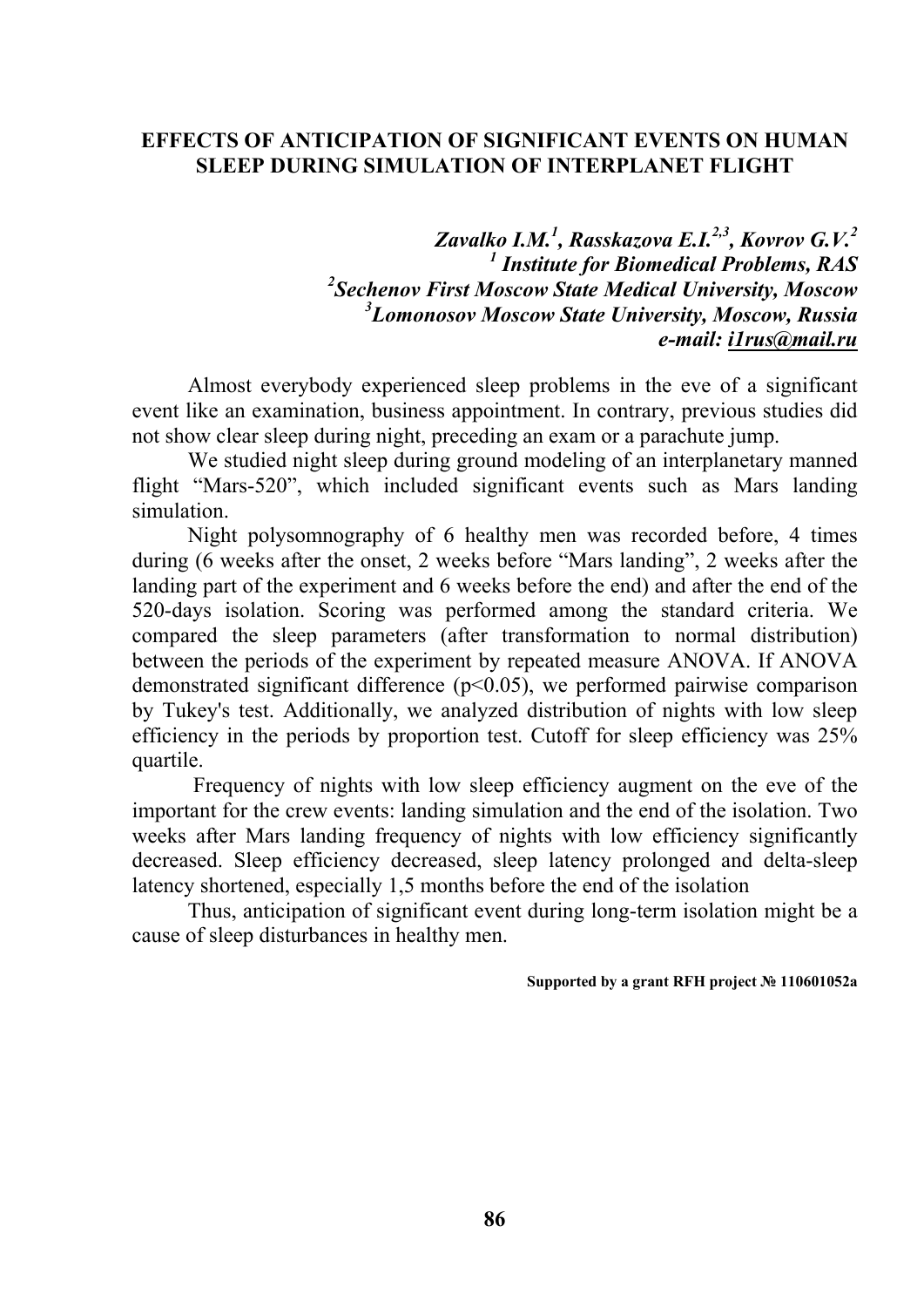## **ВЛИЯНИЕ ОЖИДАНИя ЗНАЧИМЫХ СОБЫТИЙ НА СОН ЧЕЛОВЕКА В УСЛОВИЯХ МОДЕЛИРОВАНИЯ МЕЖПЛАНЕТНОГО ПОЛЕТА**

*Завалко И.М. 1 , Рассказова Е.И. 2,3, Ковров Г.В. 2 1 Институт медико-биологических проблем РАН, Москва 2 Первый Московский Государственный Медицинский Университет им. И.М.Сеченова, Москва 3 Московский Государственный Университет им.М.В. Ломоносова, Москва, Россия e-mail: i1rus@mail.ru* 

Практически каждый человек испытывал проблемы со сном накануне важного события: экзамена, деловой встречи и т.д. Однако в проведенных ранее экспериментах не выявлено четкого ухудшения ночного сна в ночь, предшествующую экзамену или прыжку с парашютом.

Изучение структуры ночного сна проводилось в рамках эксперимента по наземному моделированию межпланетного пилотируемого полета «Марс-520», включающего в свою структуру значимые события, такие как симуляция высадки на Марс. Полисомнографическая регистрация ночного сна шести здоровых мужчин проводилась до начала, 4 четыре раза (через 6 недель после начала изоляции, за две недели до начала «высадки на Марс», через две недели после окончания марсианской части эксперимента и за 6 недель до окончания изоляции) и после завершения 520-суточной изоляции. Расшифровка записей и высчитывание параметров структуры сна проводилось согласно стандартным критериям. Для сравнение показателей (после приведения их распределения к нормальному) между периодами эксперимента использовался ANOVA для повторных измерений, при выявлении значимых различий (p<0.05) проводилось попарное сравнение тестом Тьюки. Сравнение количества ночей с низкой и высокой эффективностью сна (граничный показатель – 25% квартиль) между периодами эксперимента проводилось с помощью тест пропорций.

Частота ночей с низкой эффективностью сна значимо (p<0.05, тест пропорций) нарастала в преддверии важных для «космонавтов» событий, таких как симуляция выхода на Марс и окончание изоляции. Через две недели после завершения «высадки на Марс» отмечено снижение количества ночей с низкой эффективность сна. За 1.5 месяца до окончания эксперимента выявлено снижение эффективности сна, удлинение латенции ко сну и укорочение латенции к дельта-сну.

Таким образом, ожидание важного события при длительной изоляции может являться фактором, приводящим к снижению качества сна.

#### **Работа поддержана грантом РГНФ № 110601052а**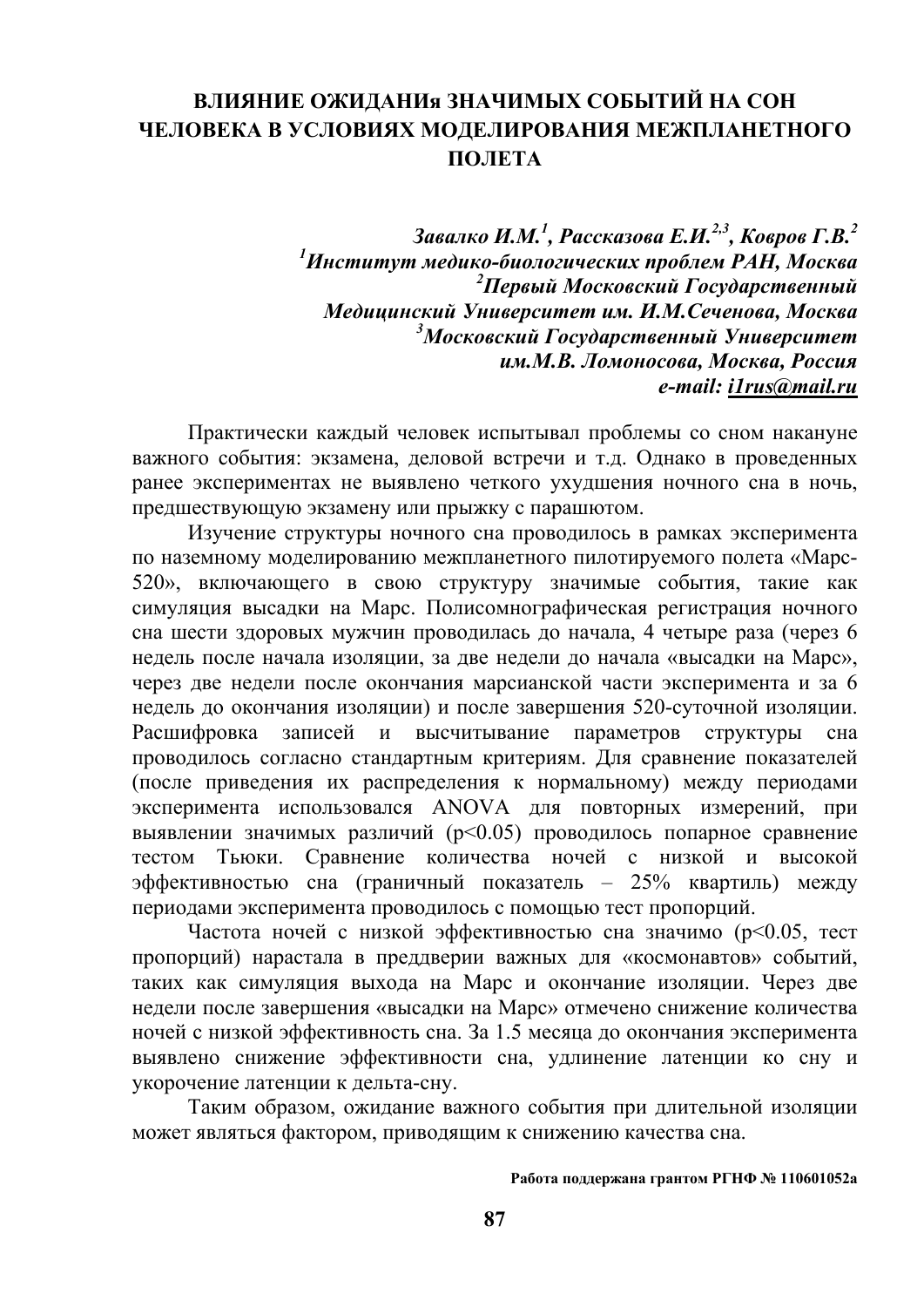## **LECTURE ANDABSTRACT ALPHABETICAL INDEX**

| 1. Arsenyev G.N., Tkachenko O.N., Ukraintseva U.V., Dorokhov V.B.              |
|--------------------------------------------------------------------------------|
| Predicting the moments of critical vigilance decline by visuomotor             |
|                                                                                |
| 2. Bochkarev M.V., Ragozin O.N., Simonov V.N. Sleep, melatonin and             |
| performance in shift-workers living in the northern region of Russia32         |
| 3. Budkevich E.V., Budkevich R.O. Effect of coffee on parameters of            |
| autonomic nervous system in adult with varying degrees of daytime              |
|                                                                                |
| 4. Dementienko V.V., Gerus S.V., Kremez A.S., Lemeshko C.A.,                   |
| Taranov A.O., Dorokhov V.B. Accident proneness and key professional            |
|                                                                                |
| 5. Dijk D.-J. Circadian regulation of sleep and wakefulness: role of the light |

- *and melatonin…………………………………………………………….…6 6.* Grachev G.A., Verbitsky E.V., Sysoeva Yu.Yu. *Approximation of human night sleep structure by one-parameter model Pareto principle…..……..42*
- *7.* Grote L. *Sleep Apnea and Cardio-Metabolic Disease –Data from the European Sleep Apnea Database…………………………………………11*
- *8.* Guzeev M.A., Simonova V.V., Polonik S.G., Ekimova I.V., Pastukhov Yu.F. *Effect of a novel inductor of chaperones U-133 on sleep rats..………………………………………………………………………..44*
- *9.* Ilioudi C., Olavarrieta-Bernardino S., Fernández-Mendoza J., Martín-Plasencia P., Vela-Bueno A. *Evaluation of executive functions in chronic insomnia based upon a theoretical model of executive functions…..…..46*
- *10.*Indursky P.A., Markelov V.V., Shakhnarovich V.M., Dorokhov V.B. *Therapeutical and physiological effects caused by the electrocutaneous stimulation of a hand during slow wave sleep………………………..….47*
- *11.*Kibalnikov A.S., Verbitsky E.V. *Individual regulation of cardiorespiratory function of the northern fur seals in sleep-wakefulness cycle……….…..49*
- *12.*Korostovtseva L.S., Zvartau N.E., Sviryaev Yu.V., Rotar O.P., Konradi A.O. *The change of glucose and lipid metabolism during followup in hypertensive, obese patient with obstructive sleep apnea syndrome………………………………………………………………..…51*
- *13.*Kosenko P.O., Bagvandin A., Korneva S.M., Mukhametov L.M., Siegel J.M., Lyamin O.I. *The study of temperature of cortical and subcortical brain structures in northern fur seals in the wake-sleep cycle……..…...........................................................................................…53*
- *14.*Kozhedub R.G., Arsenyev G.N., Kulikov M.A. Dorokhov V.B. *Dependence of deprivation influence of sleep for spatial memory from procedure of the one-day learning of rats in Morris's water test…...………………….55*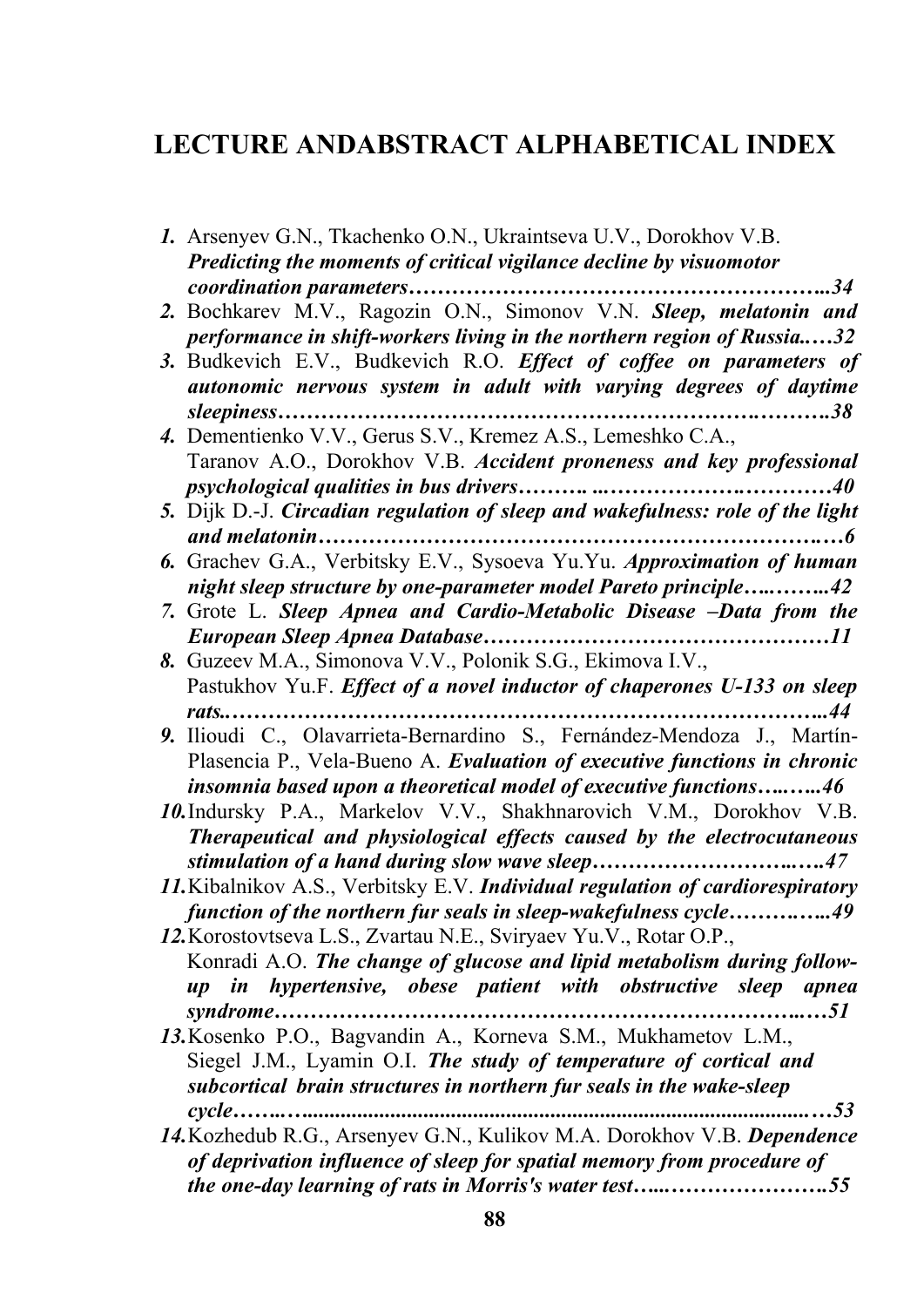| 15. Lapshina K.V., Plaksina D.V., Pastukhov Yu.F. <i>Hsp70 prevents changes in</i>   |
|--------------------------------------------------------------------------------------|
| sleep and immunohistochemical parameters in the model of the clinical                |
|                                                                                      |
| 16. Luppi P.H. Neuronal network responsible for the genesis of paradoxical           |
|                                                                                      |
|                                                                                      |
| 18. Manolov A.I., Dolgikh V.V., Ukraintseva Y.V., Dorokhov V.B.,                     |
| Moiseenko L.S., Kovalzon V.M. Changes in the structure of wakefulness-               |
| sleep cycle in MPTP mouse model of parkinsonism59                                    |
| 19. Nesterenko K.S., Burikov A.A. The study of the functional state of the           |
|                                                                                      |
| 20. Nodel M.R., Moiseenko L.S., Dolgikh V.V., Gavrilov V.V., Manolov A.I.,           |
| Ogorodnik V.S., Bukhgolts O.I., Ukraintseva Yu.V. Disorders of sleep-                |
|                                                                                      |
| 21. PastukhovYu.F. Sleep cycle and molecular shaperones: facts, hypotheses,          |
|                                                                                      |
|                                                                                      |
| 23. Plaksina D.V., Ekimova I.V. <i>Effects of intranasal Hsp70 administration on</i> |
|                                                                                      |
| 24. Puchkova A.N., Tkachenko O.N., Dorokhov V.B. A daytime nap after                 |
| mental workload stabilizes psychophysiological parameters69                          |
| 25. Pudikov I.V. Frequency of the nightmares in combat and non-combat67              |
| 26. Riemann D. Insomnia and hyperarousal - state of the science. 32                  |
| 27. Semenov A.P., Korostovtseva L.S., Vaulina D.A., Kravchenko S.O.,                 |
| Tsoy U.A., Sviryaev Yu.V., Zvartau N.E., Grineva E.N., Konradi A.O.                  |
| Twenty-four -hour blood pressure monitoring in patients with acromegaly              |
| . 71                                                                                 |
| 28. Shustanova T.A. Physiological and biochemical changes at the sleep               |
|                                                                                      |
| 29. Soca R., Walsh P., Reid K., Zee Ph. Daytime heart rate variability analysis      |
|                                                                                      |
| 30. Sysoeva Yu. Yu, Verbitsky E.V. The gender differences and anxiety in             |
|                                                                                      |
| 31. Tataraidze A.B., Alekhin M.D., Anishchenko L.N., Korostovtseva L.S.              |
|                                                                                      |
|                                                                                      |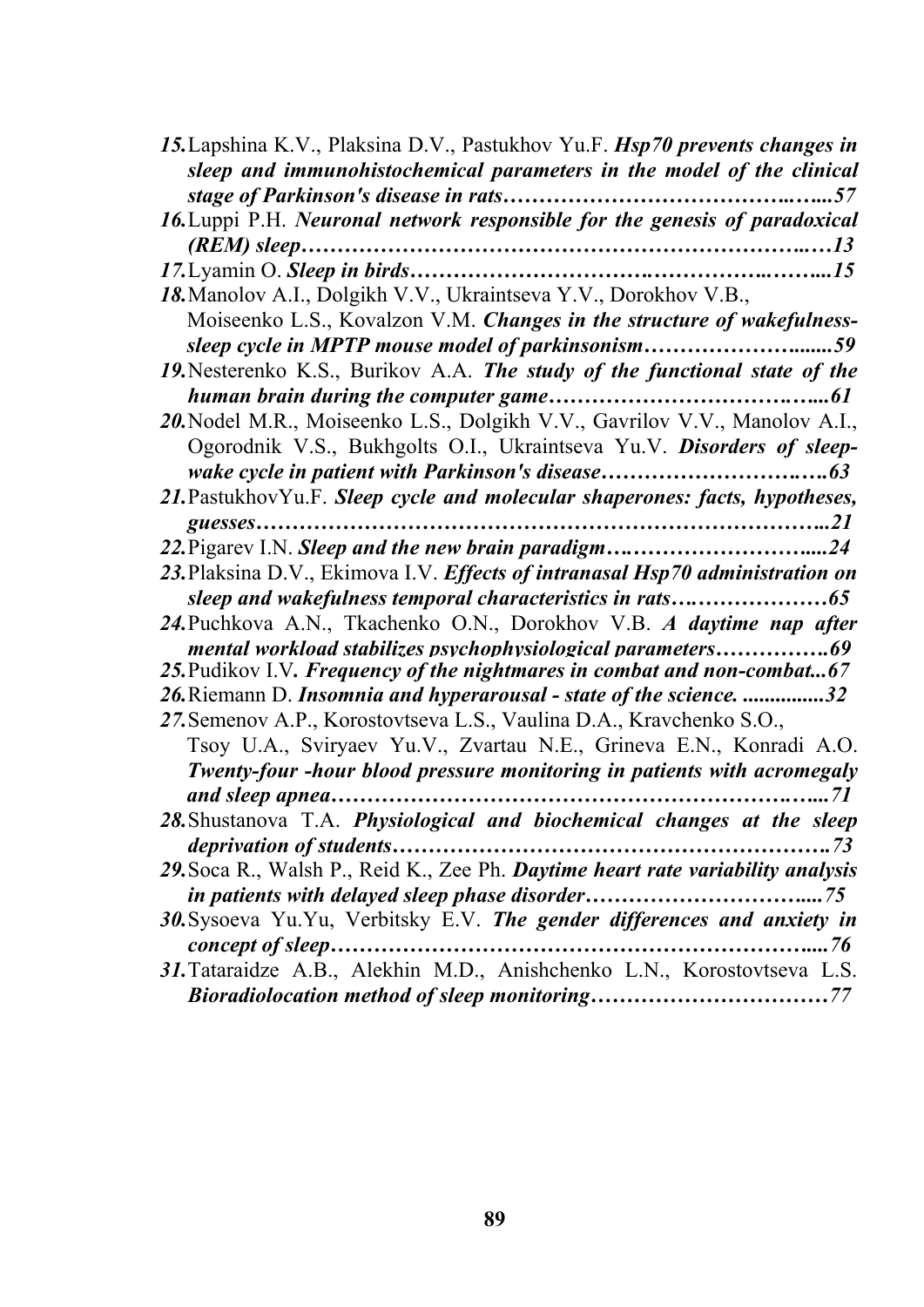- *32.*Terziyski K.V., Draganova A.I., Hristova A.S., Ilchev I., Aliman O.A., Taralov Z.Z., Kostianev S.S. *Prevalence of central sleep apnea/Cheynne-Stokes respiration among Bulgarian modern-treated ambulatory chronic heart failure patients without morbid obesity……..……………………..80*
- *33.*Terziyski K.V., Draganova A.I., Hristova A.S., Kostianev S.S. *Chronotropic parameters from cardiopulmonary exercise testing in patients with severe obstructive sleep apnea - preliminary result.............79*
- *34.*Ventskovska O.A., Shylo O.V., Babiychuk G.O. *Peculiarities of sleep changes under rhythmic cold effects may be related to skin temperature changes…………………………………………………………………….82*
- *35.*Voinov V.B. *EEG-phenomena in the problem of assessment of the individual child development……………………………………………...84*
- *36.*Zavalko I.M., Rasskazova E.I., Kovrov G.V. *Effects of anticipation of significant events on human sleep during simulation of interplanet flight………………………………………………………………………..86*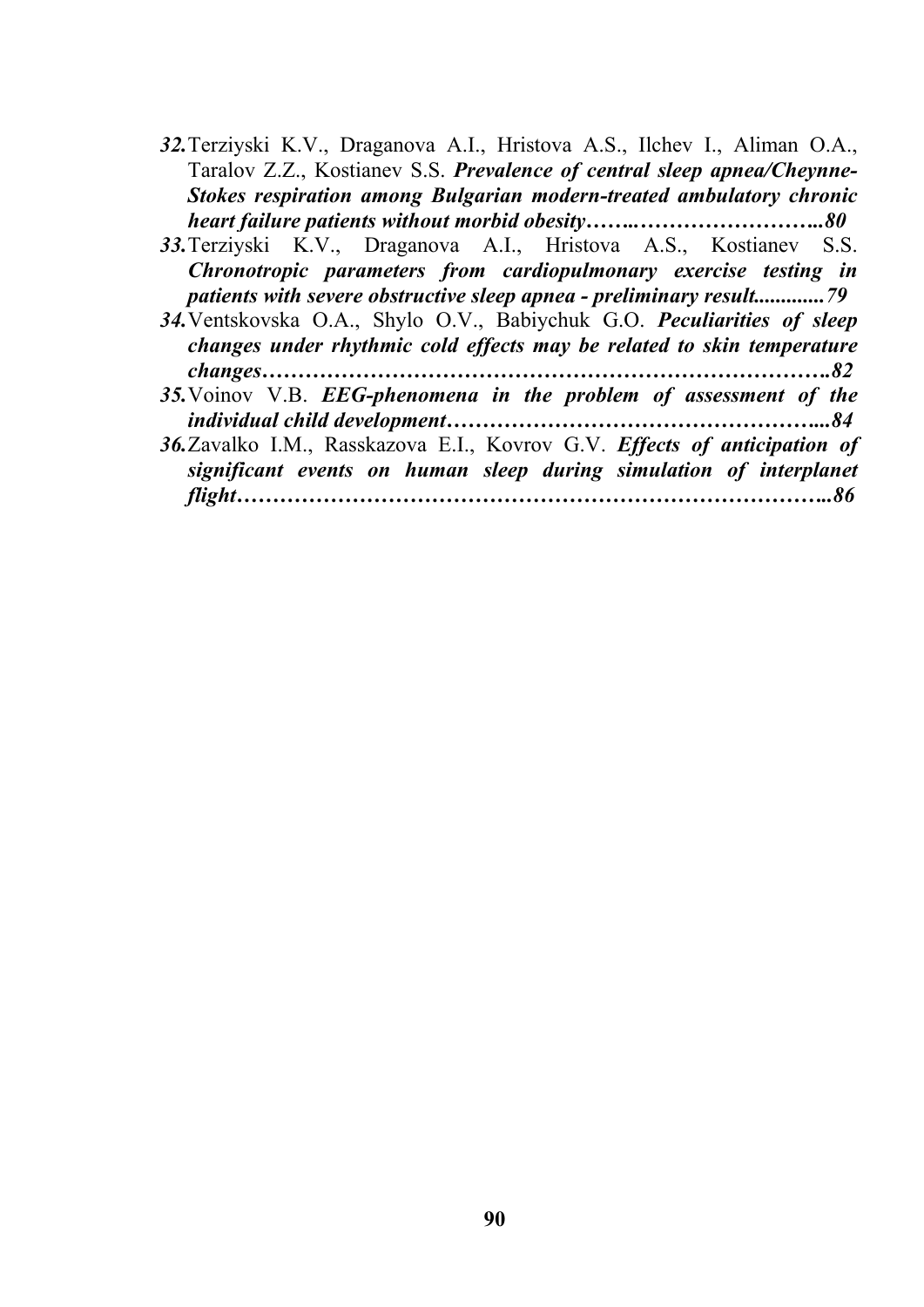# **АЛФАВИТНЫЙ СПИСОК ДОКЛАДОВ И ТЕЗИСОВ (РУС)**

|    | 1. Арсеньев Г.Н., Ткаченко О.Н., Дорохов В.Б. Прогнозирование       |
|----|---------------------------------------------------------------------|
|    | снижения уровня бодрствования по параметрам зрительно-              |
|    |                                                                     |
| 2. | Бочкарев М.В., Рагозин О.Н., Симонов В.Н. Сон, уровень мелатонина   |
|    | и работоспособность при сменной работе в северном регионе           |
|    |                                                                     |
|    | 3. Будкевич Е.В., Будкевич Р.О. Влияние кофе на показатели          |
|    | вегетативной нервной системы у лиц с различной степенью             |
|    |                                                                     |
|    | 4. Венцковская Е.А., Шило А.В., Бабийчук Г.А. Особенности изменения |
|    | сна при РВХ могут быть связаны с изменением температуры             |
|    |                                                                     |
|    | 5. Войнов В.Б. ЭЭГ-феномены в задачах оценки особенностей           |
|    |                                                                     |
|    | 6. Грачев Г.А., Вербицкий Е.В., Сысоева Ю.Ю. Аппроксимация          |
|    | структуры ночного сна человека однопараметрической моделью          |
|    |                                                                     |
|    | 7. Гузеев М.А., Симонова В.В., Полоник С.Г., Екимова И.В.,          |
|    | Пастухов Ю.Ф. Влияние нового индуктора шаперонов U-133 на сон       |
|    | $Kpblc$                                                             |
| 8. | Дементиенко В.В., Герус С.В., Кремез А.С., Лемешко К.А.,            |
|    | Таранов А.О., Дорохов В.Б. Аварийность водителей автобусов и их     |
|    |                                                                     |
|    | 9. Завалко И.М., Рассказова Е.И., Ковров Г.В. Влияние ожидания      |
|    | значимых событий на сон человека в условиях моделирования           |
|    |                                                                     |
|    | 10. Индурский П.А., Маркелов В.В., Шахнарович В.М.,                 |
|    | Дорохов В.Б. Терапевтические и физиологические эффекты,             |
|    | вызываемые электрокожной стимуляцией руки во время                  |
|    |                                                                     |
|    | 11. Кибальников А.С., Вербицкий Е.В. Индивидуальный характер        |
|    | регуляции кардиореспираторной функции у северных морских            |
|    |                                                                     |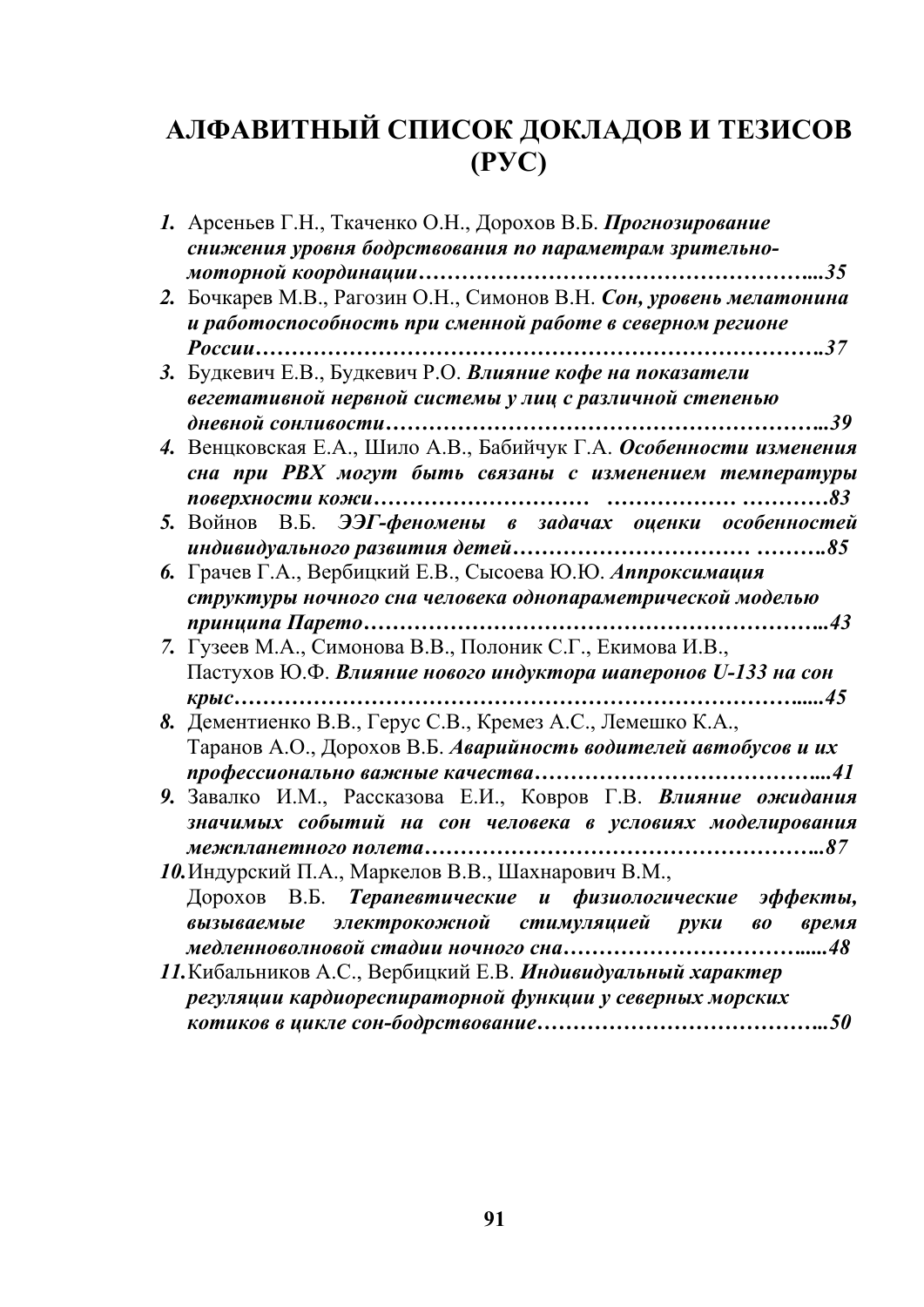*12.*Кожедуб Р.Г., Арсеньев Г.Н., Куликов М.А., Дорохов В.Б. *Зависимость влияния депривации сна на пространственную память от процедуры однодневного обучения крыс в водном тесте Морриса…………………………………………………………………..56* 

*13.*Коростовцева Л.С., Звартау Н.Э., Свиряев Ю.В., Ротарь О.П., Конради А.О. *Динамика показателей углеводного и липидного обмена у больных артериальной гипертензией и ожирением с синдромом обструктивного апноэ во сне…………………………….52* 

*14.*Косенко П.О., Багвандин А., Корнева С.М., Мухаметов Л.М., Сигал Дж. М., Лямин О.И. *Исследование температуры коры и подкорковых структур мозга у северных морских котиков в цикле бодрствование-сон………………………………………………………54* 

*15.*Лапшина К.В., Плаксина Д.В., Пастухов Ю.Ф. *Hsp70 предотвращает изменения сна и иммуногистохимических показателей в модели клинической стадии болезни Паркинсона у крыс……………………58* 

*16.*Манолов А.И., Долгих В.В., Украинцева Ю.В., Дорохов В.Б., Моисеенко Л.С., Ковальзон В.М. *Изменения структуры цикла бодрствование-сон на МФТП-модели паркинсонизма у мышей…..60* 

*17.*Нестеренко К.С., Буриков А.А. *Исследование функционального состояния головного мозга человека во время компьютерной игры………………………………………………………………………62* 

18.Нодель М.Р., Моисеенко Л.С., Долгих В.В., Гаврилов В.В., Манолов А.И., Огородник В.С., Бухгольц О.И., Украинцева Ю.В. *Нарушения сна и бодрствования у пациентов с болезнью Паркинсона………………………………………………………………64*

*19.*Пастухов Ю.Ф. *Цикл сна и молекулярные шапероны: факты, гипотезы, догадки……………………………………………………….17* 

- *20.*Плаксина Д.В., Екимова И.В. *Эффекты интраназального введения рекомбинантного Hsp70 на временные характеристики сна и бодрствования у крыс…………………………………………………..66*
- *21.*Пудиков И.В. *Частота кошмаров при боевой и небоевой форме посттравматического стрессового расстройства...........................68*
- *22.*Пучкова А.Н., Ткаченко О.Н., Дорохов В.Б. *Дневной сон после умственной деятельности стабилизирует психофизиологические параметры……………………………………………………………….70*